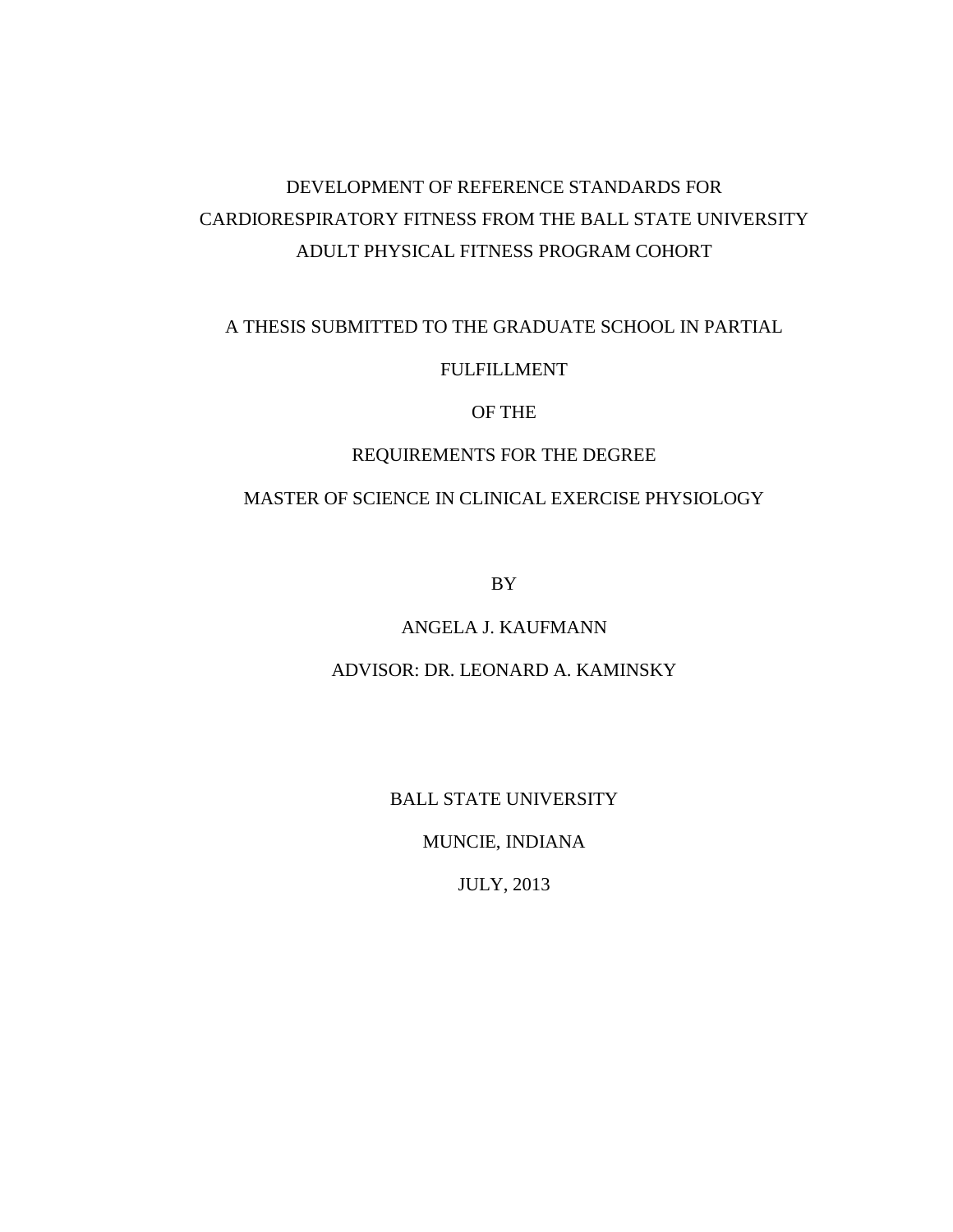#### **ACKNOWLEDGEMENTS**

I would like to thank my advisor Dr. Kaminsky, for all of his support, guidance and patience throughout this thesis process. I am very thankful for the opportunity to further my education in the Ball State Human Performance Laboratory.

I also want to thank the rest of my committee, Dr. Byun and Dr. Whaley. I am thankful for the time you dedicated along with your support and advice throughout this project.

Thank you to Lynn Clark for gathering my data and to Dr. Holden for going out of her way to help me analyze my data. I appreciate the time both spent and the help they gave in helping to collect and analyze the data.

I greatly appreciate the support and constant encouragement from my classmates Brittany, Brooke, Hannah, Lisa, Megan, and Nate during this entire process. It was been an honor to learn from and to work with each one of you during the last two years.

Lastly, I want to thank Luke and my family for their constant love, encouragement, and understanding through this process. I would not be where I am today and would not have been able to accomplish this without all of you.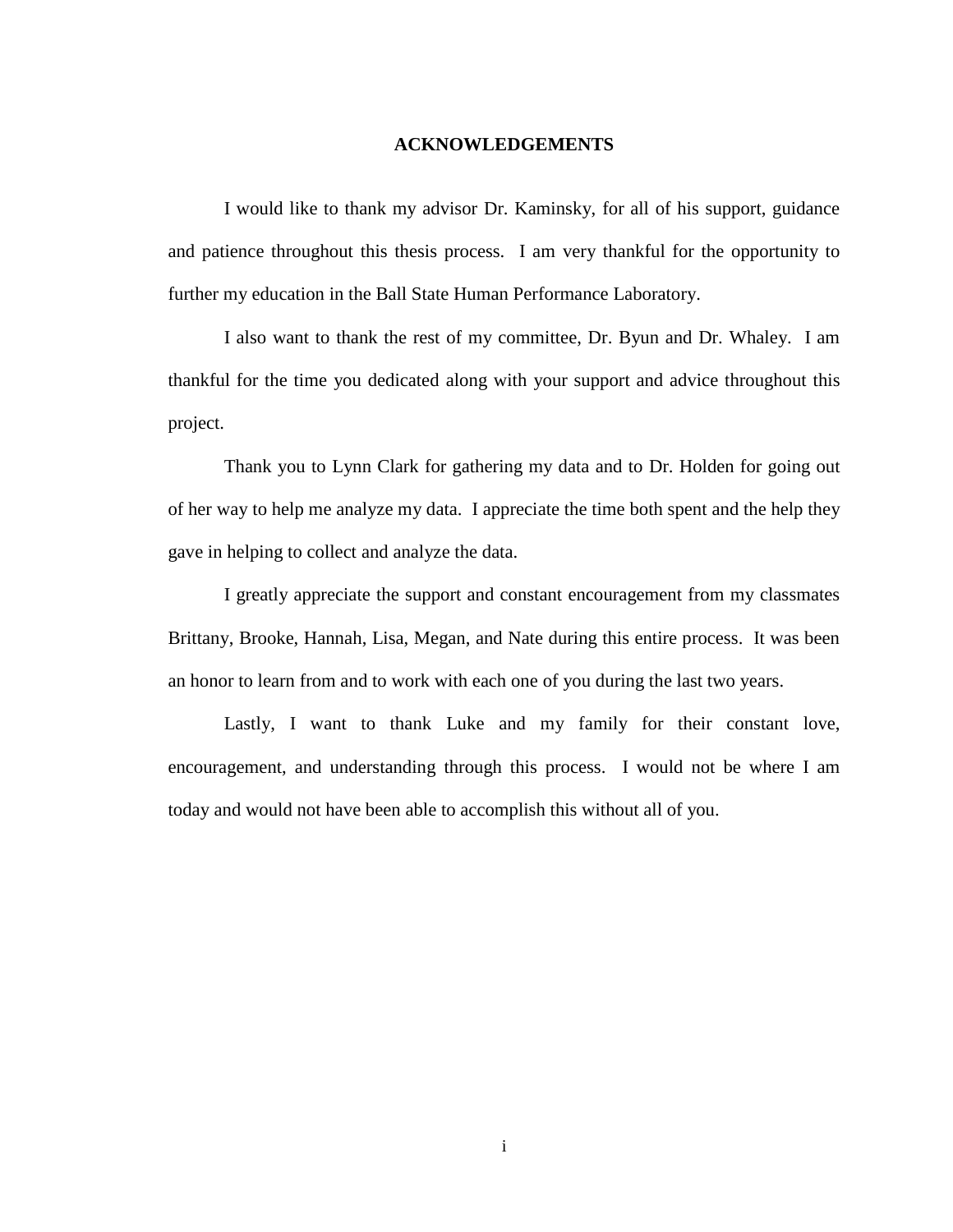|  |  | <b>TABLE OF CONTENTS</b> |
|--|--|--------------------------|
|--|--|--------------------------|

<span id="page-2-0"></span>

| Discussion<br>49 |
|------------------|
|                  |
|                  |
|                  |
|                  |
|                  |
|                  |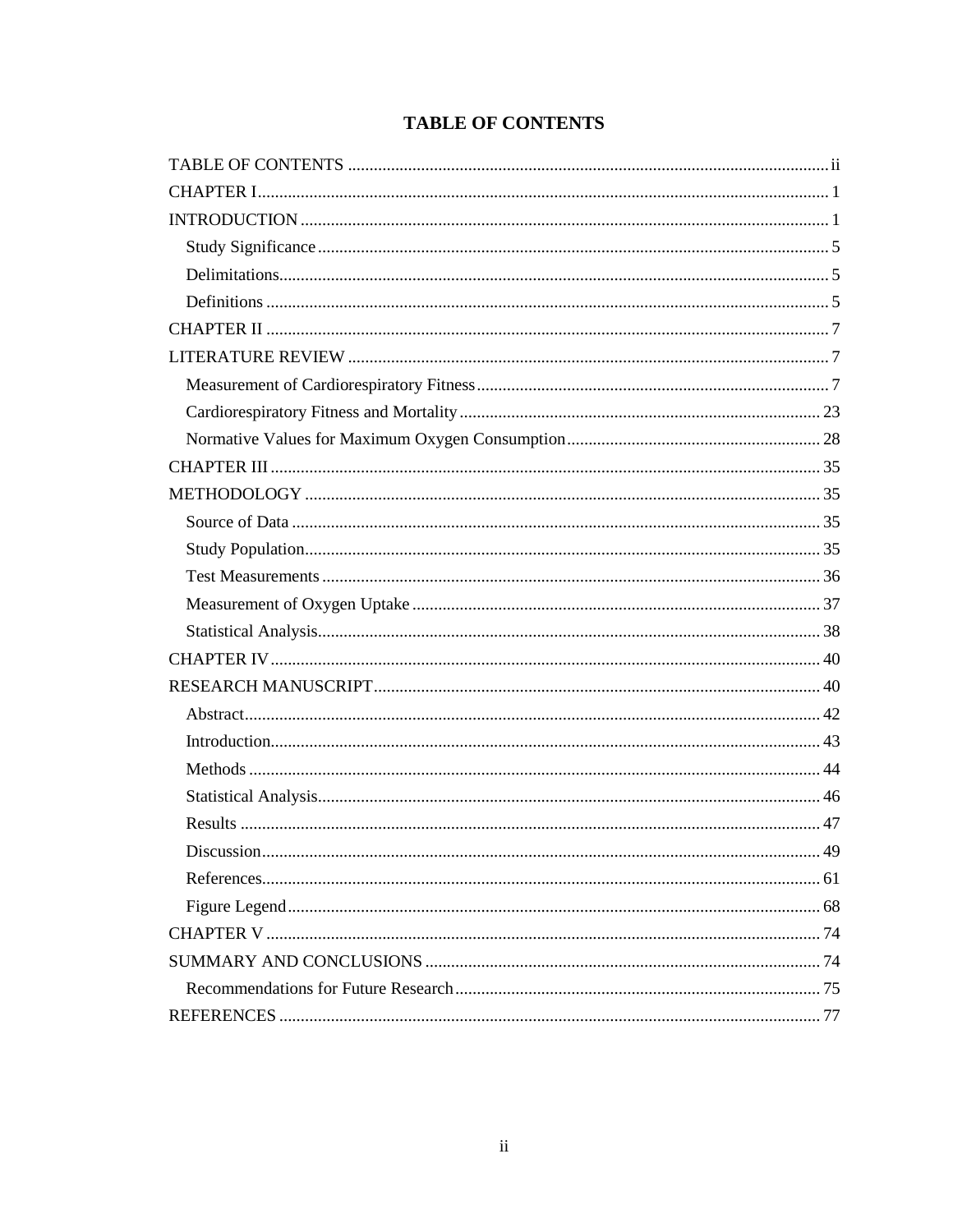# **LIST OF TABLES AND FIGURES**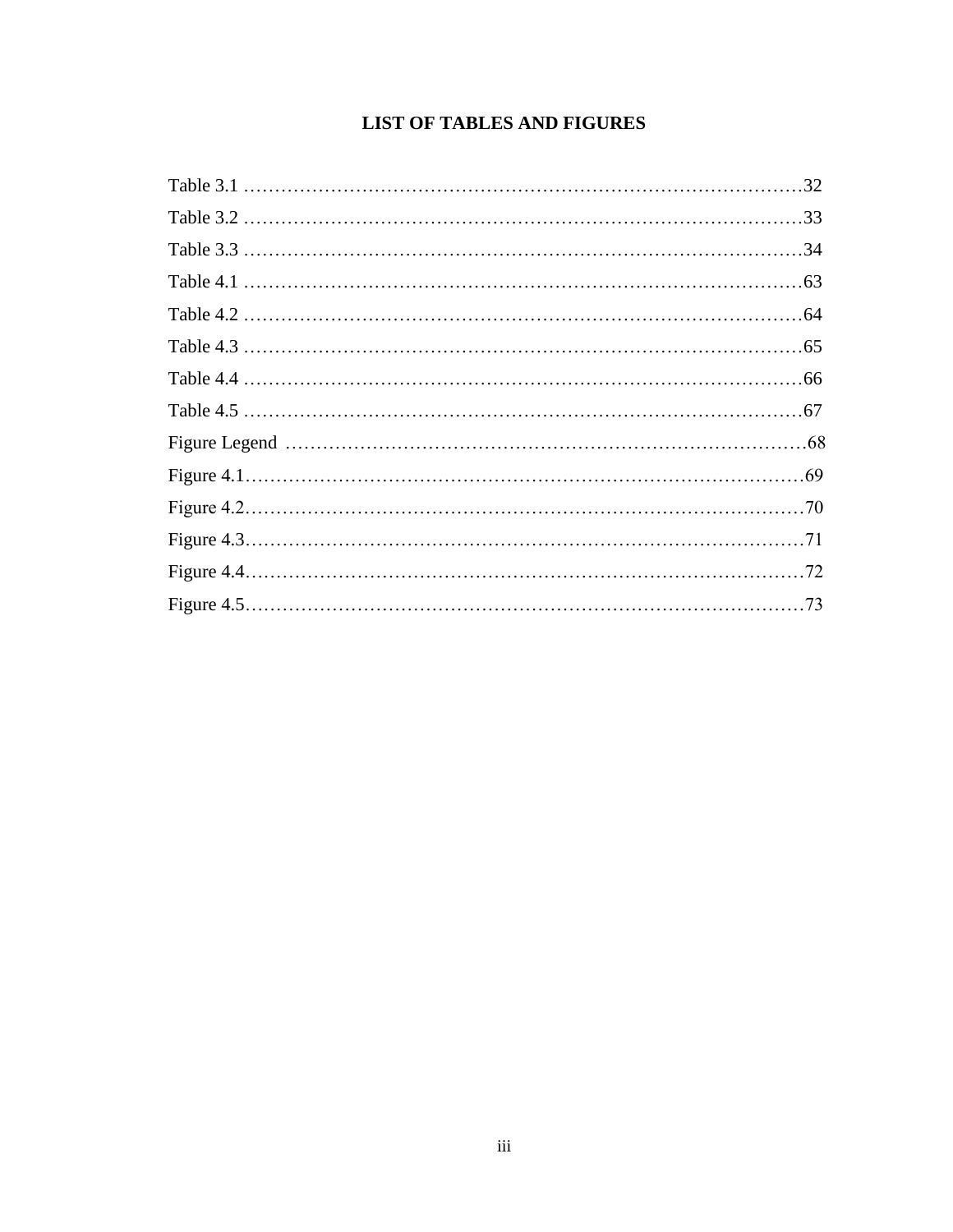#### **ABSTRACT**

- **THESIS:** Development of Reference Standards for Cardiorespiratory Fitness from the Ball State University Adult Physical Fitness Program Cohort
- **STUDENT:** Angela J. Kaufmann
- **DEGREE:** Master of Science

**COLLEGE:** Applied Sciences and Technology

- **DATE:** July 2013
- **PAGES:** 86

**Purpose:** The objective of this study was to develop adult reference standards for cardiorespiratory fitness (CRF) from directly measured maximum oxygen consumption  $(VO<sub>2max</sub>)$  using the Ball State University Adult Physical Fitness Program (APFP) cohort. **Methods:** The cohort is an open cohort since 1971 of self-referred participants to the APFP established by the Clinical Exercise Physiology program. From 3,212 individual participants, 2,642 male and 1,741 female (18-79 years) test files remained after exclusion of test files if the individual was  $\langle 18 \text{ or } \rangle$  years, achieved a respiratory exchange ratio <1.0 or >1.59, performed a cycle protocol, had a BMI <18.5 kg⋅m<sup>-2</sup>, or was the first of consecutive exercise tests within one month. Gender-specific age, physical activity (PA), body mass index (BMI), and smoking status CRF reference standards were developed from directly measured VO<sub>2max</sub>. **Results:** Men had greater mean CRF (35%) than the women and consistently had greater mean CRF according to age, PA, BMI, and smoking status (p<.05). A decline in CRF of approximately 10% was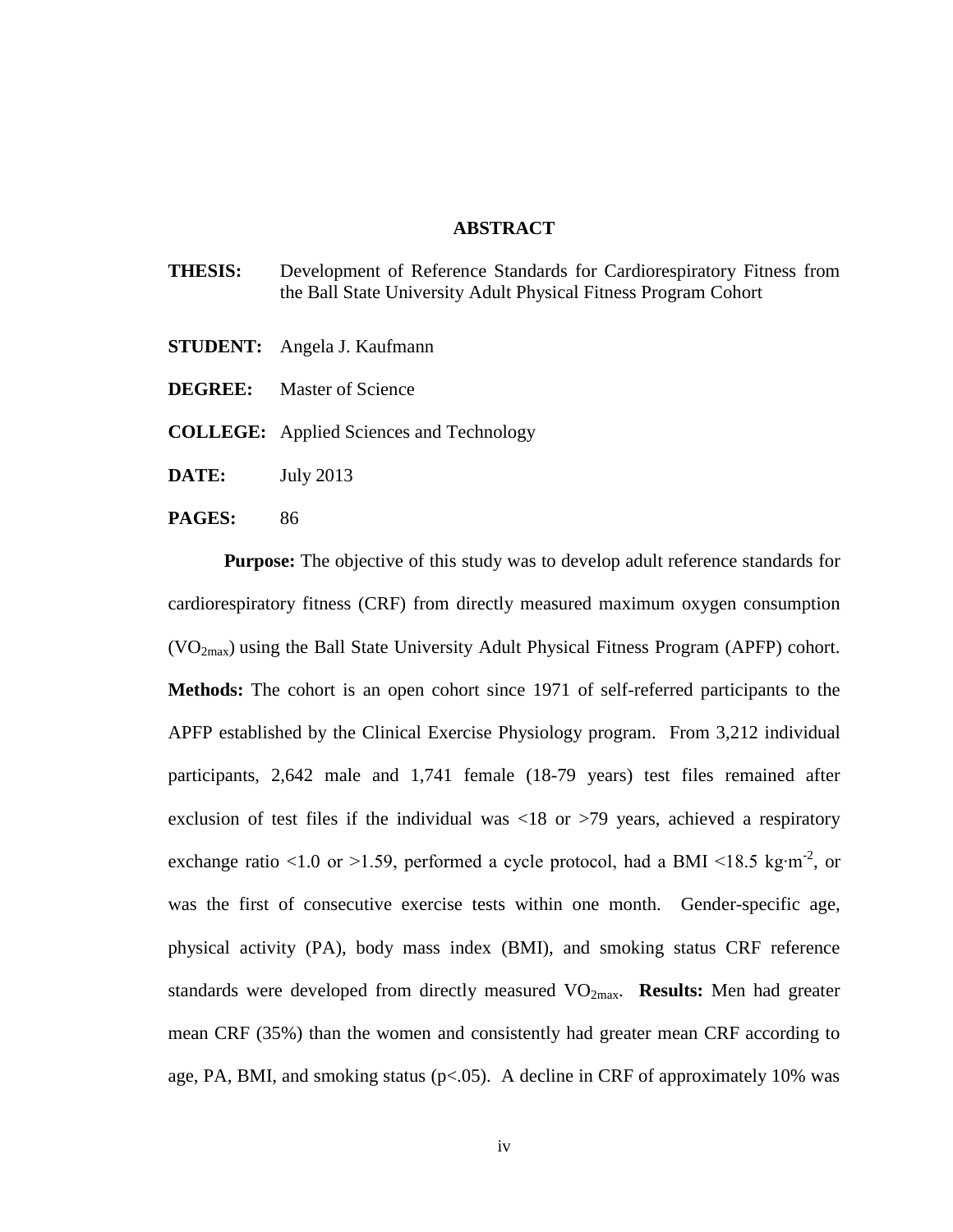observed across each decade of age. Higher CRF was observed in the active (10%) and exercisers (37%) groups compared to the sedentary group. Groups with greater BMI had significantly lower CRF compared to groups with lower BMI. CRF was 5% greater in non-smokers compared to current smokers. **Conclusion:** CRF is greater in men, in younger decades of age, with greater level of PA, with lower BMI, and in non-smokers. **Key Words:** VO2max, GRADED EXERCISE TEST, NORMATIVE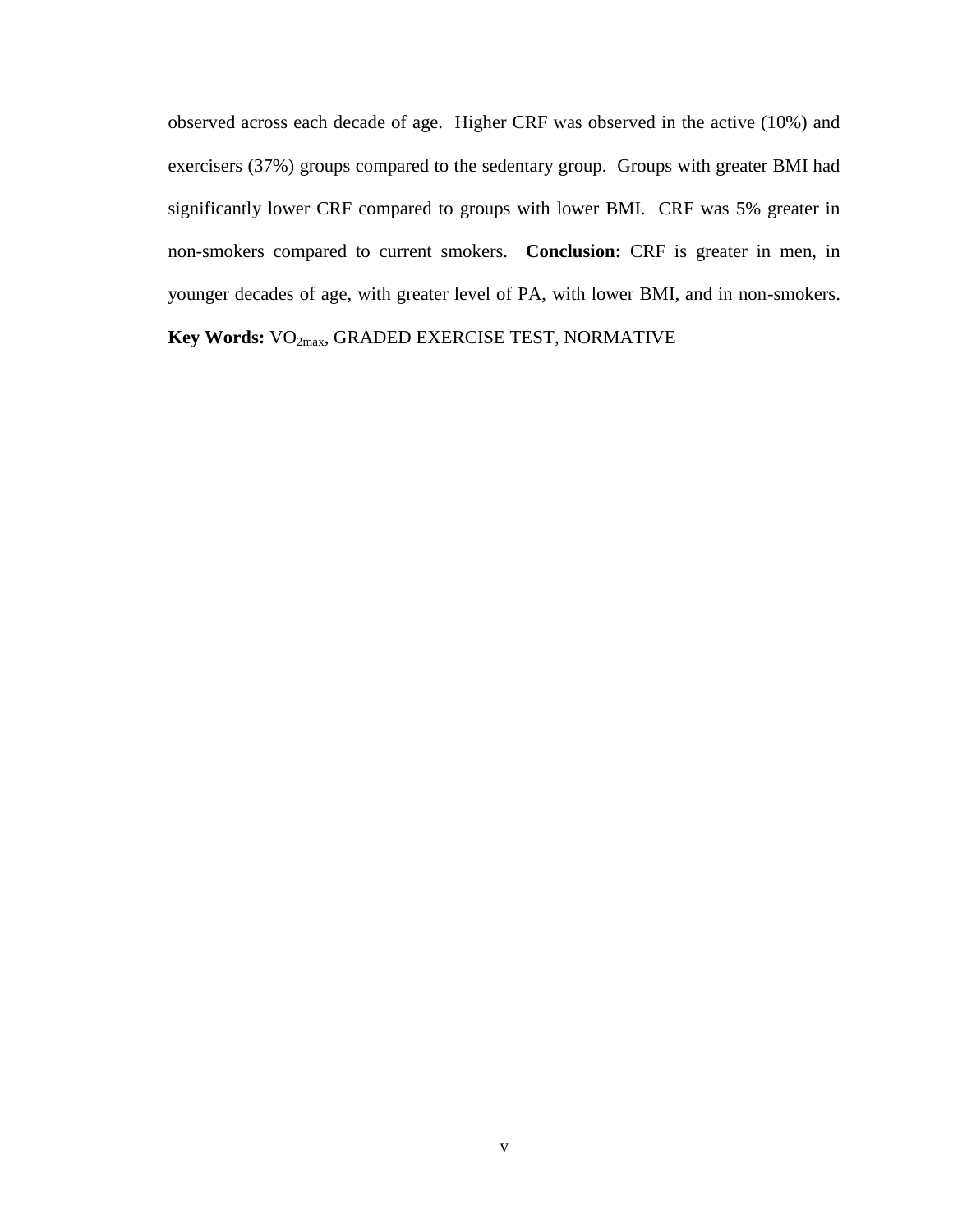### **CHAPTER I**

### **INTRODUCTION**

<span id="page-6-1"></span><span id="page-6-0"></span>Cardiorespiratory fitness (CRF) is defined as the ability of the skeletal muscle, cardiovascular, and respiratory systems to meet the oxygen demand during maximal exercise [\(3,](#page-82-1) [11\)](#page-82-2). CRF is the ability to perform activities of daily living as well as sustain dynamic exercise, and is measured by the maximum volume of oxygen utilized during exertion. The gold standard measurement of CRF is maximum oxygen consumption  $(VO<sub>2max</sub>)$  [\(3\)](#page-82-1).  $VO<sub>2max</sub>$  is expressed as the maximum ability to transport oxygen to working muscle during exercise that results in physical exhaustion and is the product of cardiac output (product of heart rate and stroke volume) and arteriovenous oxygen difference (difference in the oxygen content of blood between the arterial and mixed venous blood) [\(14,](#page-82-3) [60,](#page-84-0) [75\)](#page-84-1). A graded exercise test (GXT) is a noninvasive procedure used to measure  $VO<sub>2max</sub>$  which can provide diagnostic and prognostic information on health status [\(5,](#page-82-4) [60\)](#page-84-0).

In a study performed by Blair et al. [\(16\)](#page-82-5) in 1989, a strong and inverse relationship between CRF and mortality due to cardiovascular disease, cancer, and all causes in men and women. Similarly, Myers et al. [\(62\)](#page-84-2) observed that a 12% improvement in survival was associated with every 1-metabolic equivalent (MET) increase in treadmill performance. Low CRF is a modifiable risk factor as improvements in prognosis have been demonstrated by improvements in fitness.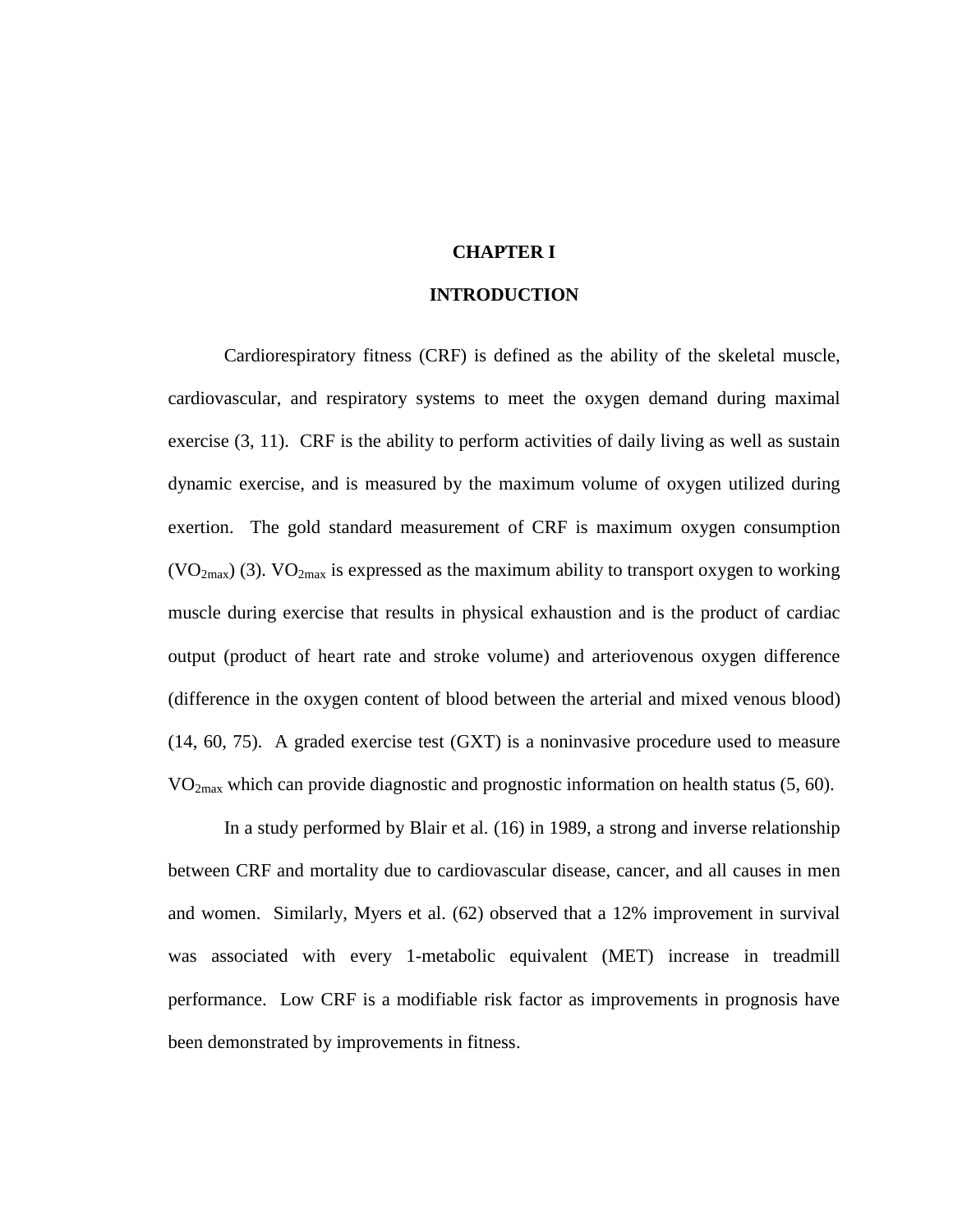VO<sub>2max</sub> can be expressed in two ways: liters of oxygen per minute (L⋅min<sup>-1</sup>) or milliliters of oxygen per kilogram of body weight per minute  $(ml·kg<sup>-1</sup>·min<sup>-1</sup>)$ . These are the absolute and relative terms, respectively. Expressing  $VO_{2max}$  in relative terms allows for inter-subject comparison because body mass is a factor affecting  $VO<sub>2max</sub>$ . A gain in fat weight results in a decrease of  $VO<sub>2max</sub>$ , while a loss of fat weight results in an increase in  $VO_{2max}$  [\(43\)](#page-83-0). Because  $VO_{2max}$  provides insight into an individual's health and prognosis, it has become an essential physiologic variable to assess. Howley et al. states that it has become a frequent descriptive variable much like height, weight, and age [\(46\)](#page-83-1).

In an adult population,  $VO_{2max}$  can be inversely related to an individual's age dependent upon physical activity habits. In a study performed by Åstrand [\(8\)](#page-82-6), men and women performed maximal exercise tests initially in 1949 and at follow-up in 1970. When individual's were initially trained and remained physically active, a decline of 1% per year (10% per decade) was observed. Similarly, Dehn and Bruce [\(27\)](#page-83-2) noted that the rate of decline in  $VO_{2max}$  with age is approximately 10% per decade, but with a greater rate of decline in  $VO_{2max}$  in the physically active (12.5% per decade) compared to physically inactive (7.5% per decade). It is important to note that although the rate of decline was greater in the active group, mean  $VO_{2max}$  was still greater than the inactive group (31.3 ml⋅kg<sup>-1</sup>⋅min<sup>-1</sup> versus 28.8 ml⋅kg<sup>-1</sup>⋅min<sup>-1</sup>, respectively). Similar to Astrand [\(8\)](#page-82-6) and Dehn [\(27\)](#page-83-2), Heath et al. [\(43\)](#page-83-0) observed a decrease in  $VO<sub>2max</sub>$  of approximately 9% per decade after the age of 25 years. They determined the decrease was a result of less physical activity, gain in weight, and cardiovascular system changes common with age. They also noted that despite the inevitable decline in  $VO_{2max}$  with age, some men in their 60s and 70s can maintain their  $VO_{2max}$  above that of healthy untrained men via endurance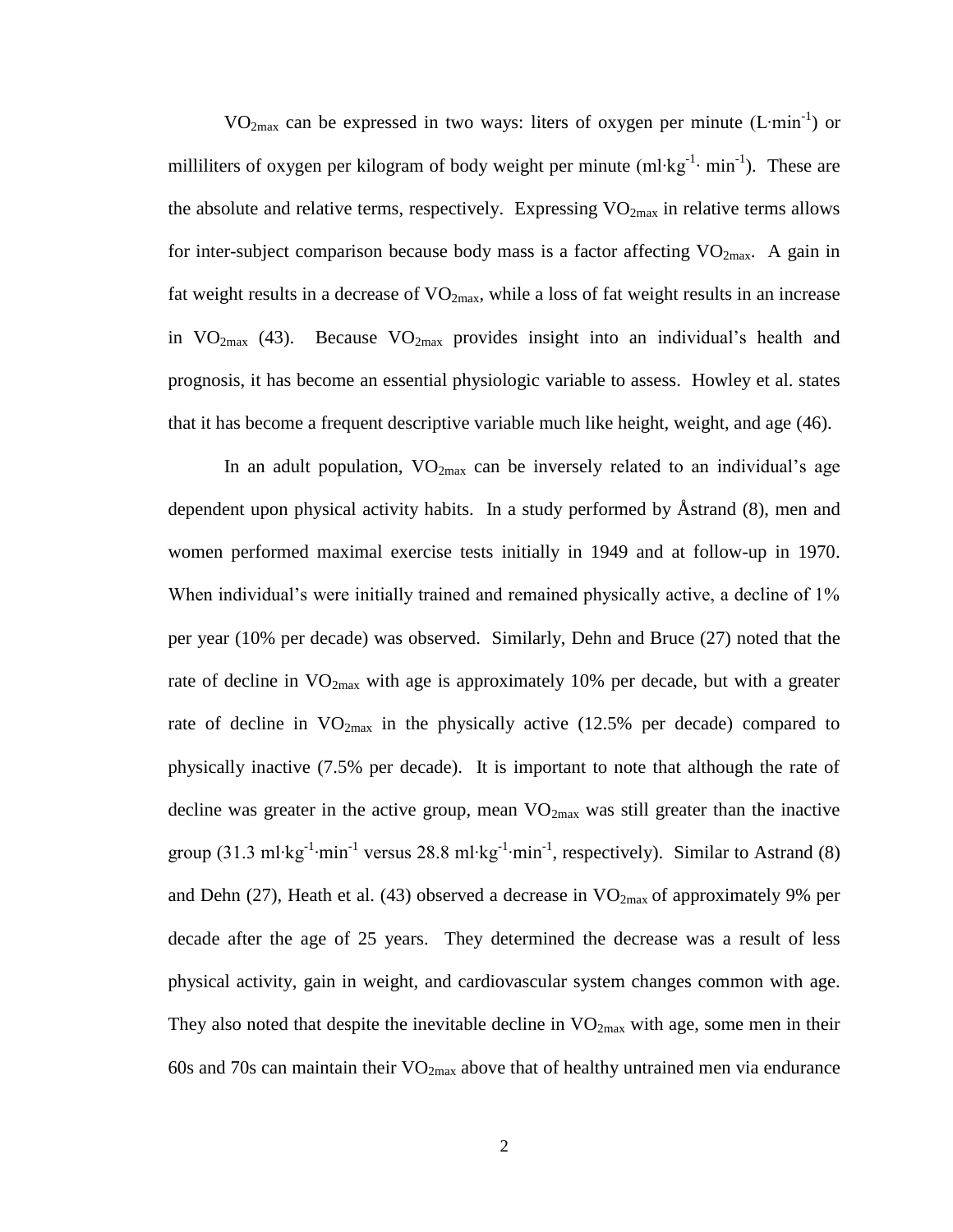training. On the contrary, Fleg et al. [\(36\)](#page-83-3) stated that regardless of physical activity habits, the longitudinal rate of decline increases in  $VO_{2max}$  in healthy adults with each successive decade. The literature is controversial on the consensus of a decline in CRF with age, when physical activity is a factor. As mentioned previously, the research provides varying rates of decline with the active population. An overall consensus that  $VO<sub>2max</sub>$  in relation to age is highly variable due to physical activity habits is appropriate.

Gender is important to consider when interpreting  $VO<sub>2max</sub>$  measures. In a study by Ogawa [\(64\)](#page-84-3), it was determined that even when results were normalized for greater height and mass in men versus women, mean  $VO_{2max}$  was still higher in male subjects regardless of age and training status. Compared to the women, mean  $VO_{2max}$  in the men was still greater in the trained young (22%) and old (24%), and the untrained young (23%) and old (35%). It was also observed that regardless of age and training status, differences in  $VO<sub>2max</sub>$  were seen between genders and in varying amounts. A larger maximal cardiac output in sedentary men explained nearly 40% of the sex differences in VO2max. In physically conditioned men, cardiac output explained between 86% and 95% of the disparities [\(64\)](#page-84-3). However, Bassett et al. [\(14\)](#page-82-3) states that the normal range of  $VO<sub>2max</sub>$ values seen in both age-matched sedentary and trained men and women is primarily due to the differences in maximal stroke volume. Regardless of training status or age, maximal heart rates were comparable between men and women resulting in sex differences due to stroke volume [\(64\)](#page-84-3).

CRF information is utilized by health and fitness professionals in the development of exercise prescriptions and to track improvements in CRF. The American College of Sports Medicine (ACSM) published norms from the Cooper Clinic in Dallas, TX for the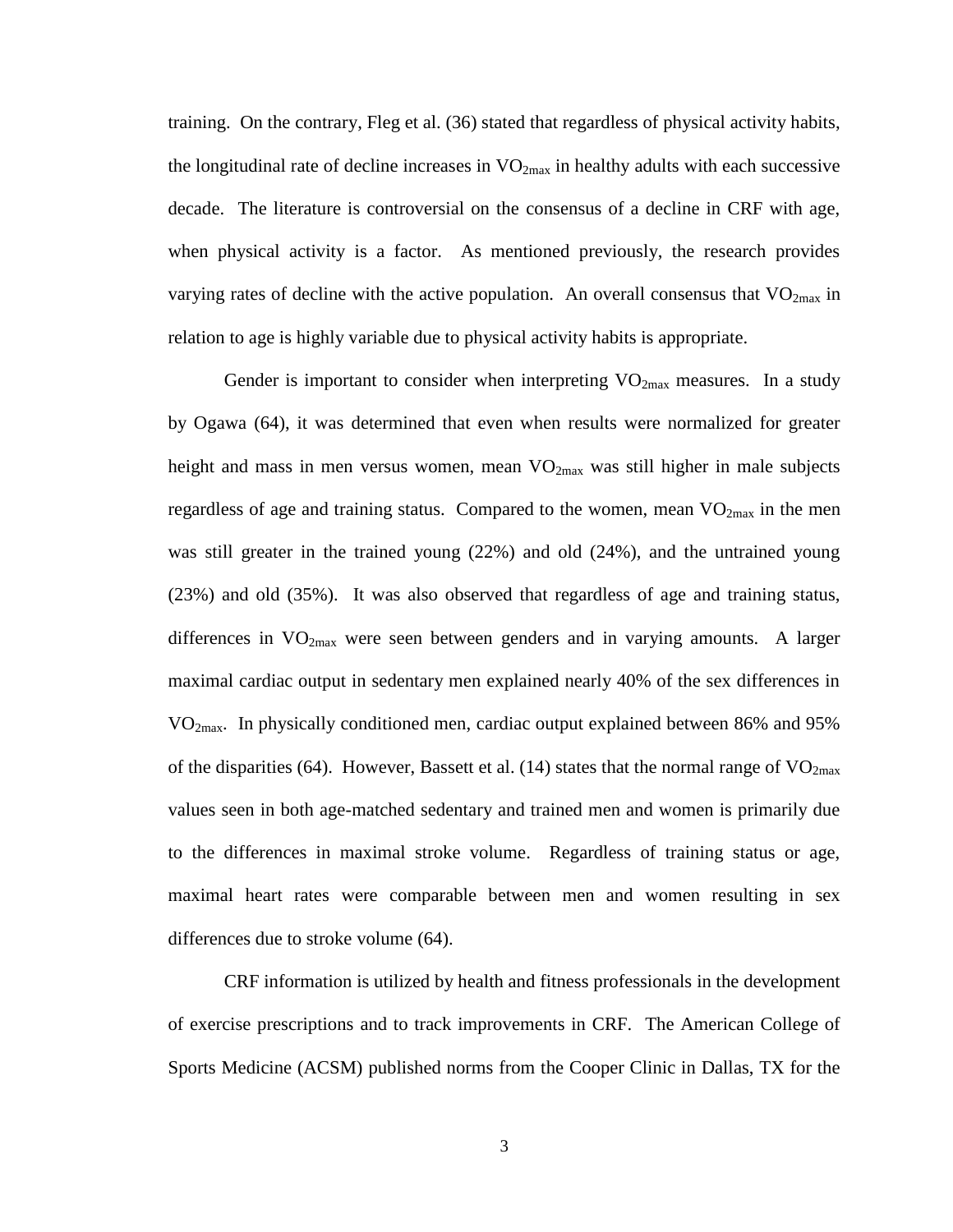interpretation of CRF values [\(3\)](#page-82-1). The gender and age specific normative tables were developed from men and women volunteers. The population studied by the Cooper Clinic was well-educated, predominately white men and women in the middle and upper socioeconomic class with access to healthcare. During the Balke protocol, subjects had to achieve 85% of their age-predicted maximum heart rate (APMHR) with a normal electrocardiogram (ECG) interpretation. The Cooper Clinic cohort that remained after delimitation criterion was set was healthier than the general public [\(47\)](#page-83-4).

The reference table released by the Cooper Clinic used the Balke treadmill protocol to determine  $VO_{2max}$  values. Highly correlated with measured  $VO_{2max}$ , the final speed and grade as published by Balke et al. [\(13\)](#page-82-7) or treadmill time as published by Pollock et al. [\(68\)](#page-84-4) can be used in the prediction of  $VO_{2max}$ . Although the Balke protocol is correlated with measured  $VO_{2max}$ , error is possible with the prediction of  $VO_{2max}$  in men (r=0.87; SE±2.84ml⋅kg<sup>-1</sup>⋅min<sup>-1</sup>) [\(38\)](#page-83-5) and women (r=0.94; SE±2.2ml⋅kg<sup>-1</sup>⋅min<sup>-1</sup>) [\(68\)](#page-84-4). The direct measurement of  $VO<sub>2max</sub>$  is the standard method used to measure CRF and is recognized as such internationally [\(14,](#page-82-3) [79\)](#page-84-5).

# **Purpose**

The purpose of this project was to develop reference standards for CRF derived from directly measured  $VO_{2max}$  in the Ball State University (BSU) Adult Physical Fitness Program (APFP) cohort.

Specific Aim 1: To develop gender and age specific reference standards for CRF. Specific Aim 2: To develop reference standards for CRF according to level of physical activity.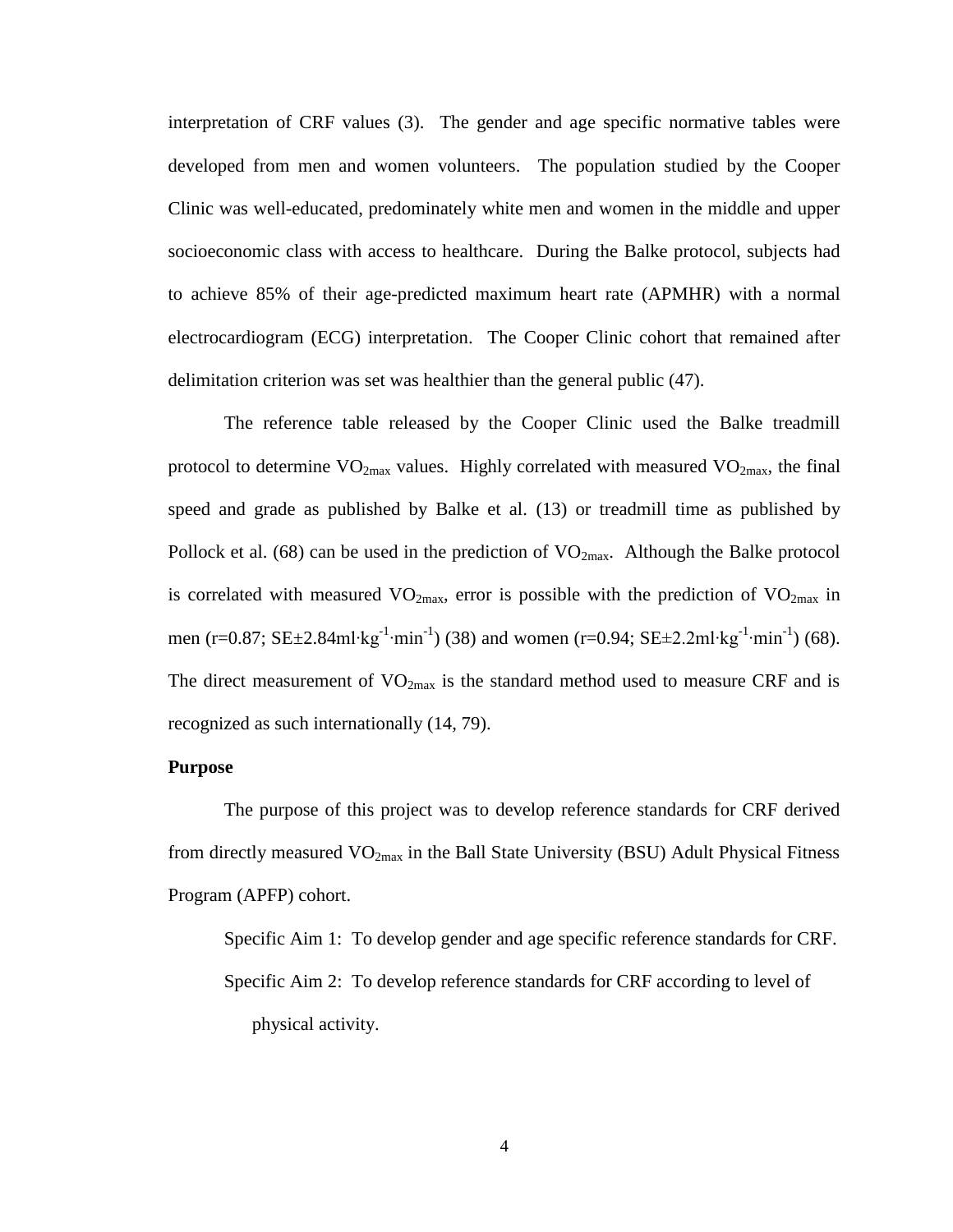- Specific Aim 3: To develop reference standards for CRF according to body mass index classification.
- Specific Aim 4: To develop reference standards for CRF according to smoking status.

### <span id="page-10-0"></span>**Study Significance**

Normative tables published by the ACSM and Young Men's Christian Association have been developed to interpret CRF [\(3,](#page-82-1) [40\)](#page-83-6). The more accurate measure of CRF from directly measured  $VO<sub>2max</sub>$  could provide more specific information for the assessment of health status, development of exercise prescriptions, and the prognosis of disease.

# <span id="page-10-1"></span>**Delimitations**

Exercise test data stored in the APFP database from men and women participants were included in the study. Test files were excluded from the present study if participant's failed to achieve a respiratory exchange ratio (RER)  $\geq$ 1.0 or exceeded 1.59, were younger than 18 years of age or greater than 79 years, performed a cycle ergometer protocol, were tested within one consecutive month, had a BMI <18.5 kg⋅m<sup>-2</sup>, or had missing variables (gender, age, height, weight, or  $VO_{2max}$ ). If re-tested within one month, the second test was used in the study. One was used to eliminate repetition of similar  $VO<sub>2max</sub>$  measures.

### <span id="page-10-2"></span>**Definitions**

1. *Cardiorespiratory fitness (CRF):* is defined by the functional capacity of the skeletal muscle, cardiovascular, and respiratory systems during maximal exercise.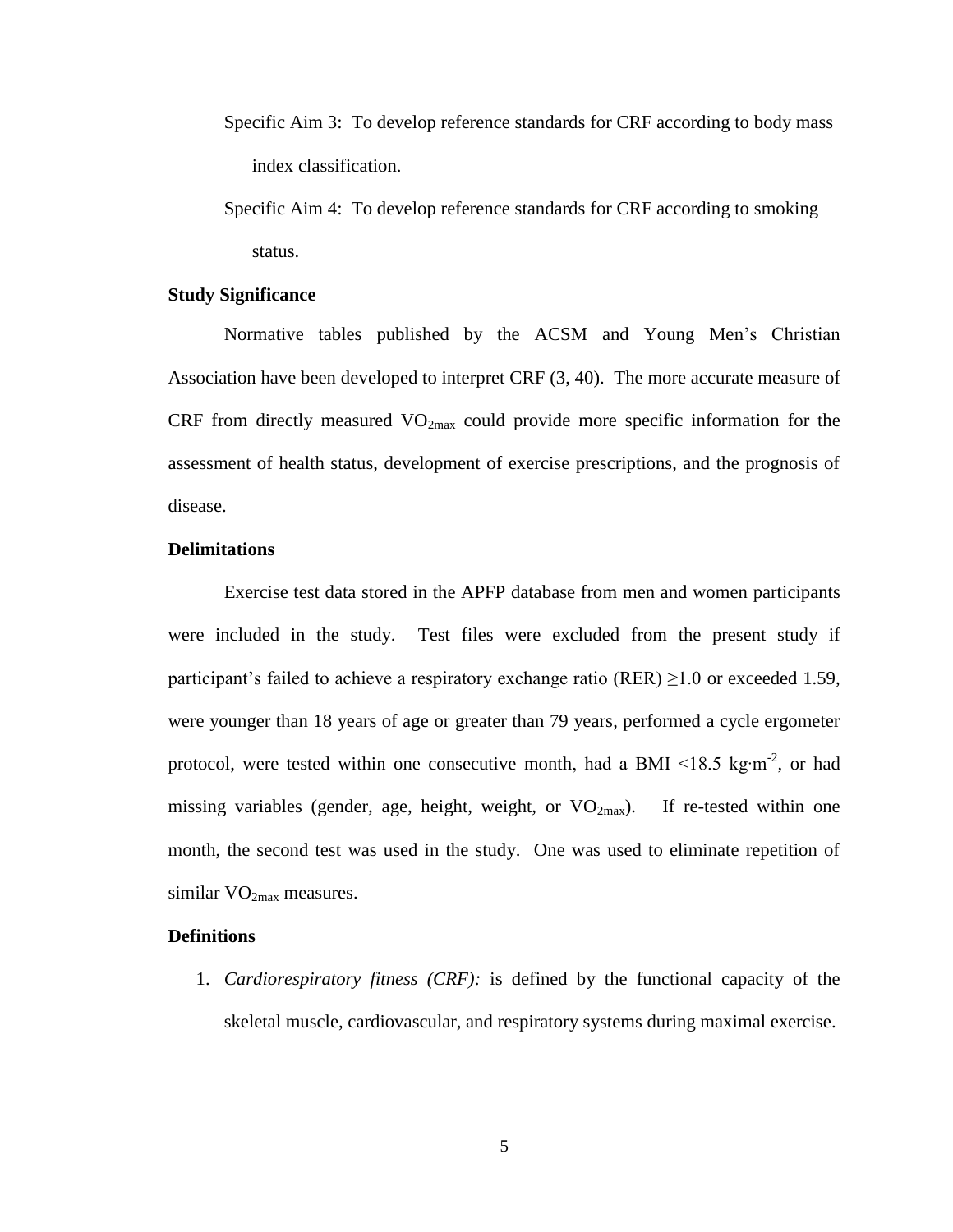- 2. *Graded exercise test (GXT):* An exercise test with continuous increases of speed and grade to elicit physical exhaustion to evaluate the physiologic responses.
- 3. *Maximal oxygen consumption (VO2max):* The maximum capacity of the cardiovascular system to transport and use oxygen during a GXT. Is the product of cardiac output and arteriovenous oxygen difference.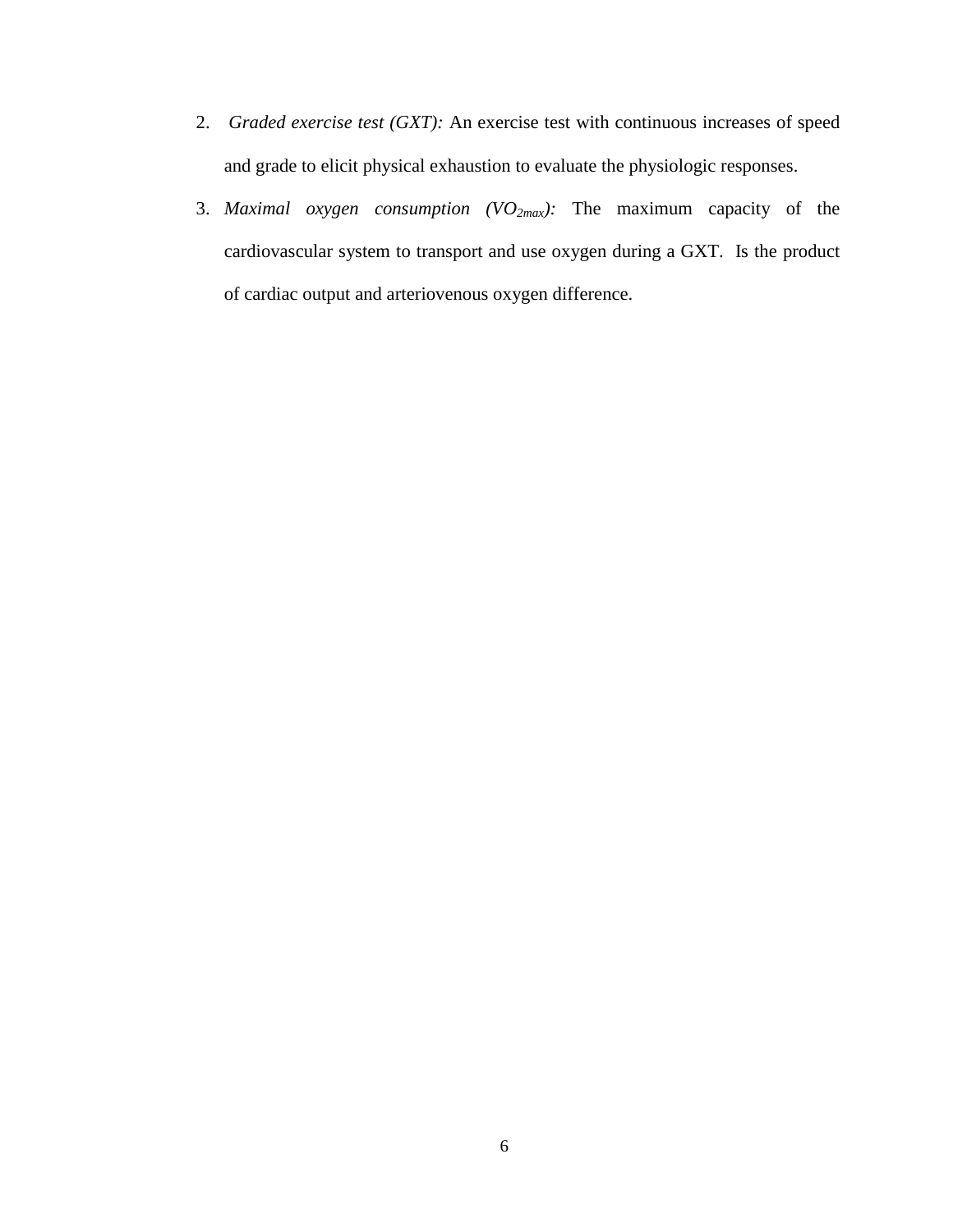### **CHAPTER II**

### **LITERATURE REVIEW**

<span id="page-12-1"></span><span id="page-12-0"></span>Cardiorespiratory fitness (CRF) is the ability to sustain dynamic exercise for an extended duration [\(3\)](#page-82-1). Utilizing large muscle groups is important in the assessment of CRF because it reflects the capacity of the cardiovascular, skeletal muscle, and respiratory systems to supply oxygen to working muscles [\(3,](#page-82-1) [11,](#page-82-2) [58\)](#page-84-6). CRF also reflects the ability to carry out activities of daily living that necessitate prolonged aerobic metabolism and is typically expressed as oxygen consumption  $(VO_2)$  [\(5\)](#page-82-4). The capacity to perform aerobic exercise relies on the increase in  $VO<sub>2</sub>$  necessary to meet the energy requirement of a physical workload [\(4,](#page-82-8) [26\)](#page-82-9). Maximum oxygen consumption ( $VO_{2max}$ ) is a vital measure as it is considered the variable that defines the limit of the skeletal and cardiorespiratory system during exercise and implies that an individual's limit to meet physiologic demands has been achieved [\(5,](#page-82-4) [11\)](#page-82-2).

#### <span id="page-12-2"></span>**Measurement of Cardiorespiratory Fitness**

#### *Maximal Oxygen Consumption*

The model of  $VO_{2max}$  was conceived with the work of Hill et al. in 1923 [\(44\)](#page-83-7). In 2000, Bassett and Howley [\(14\)](#page-82-3) stated that "Hill's theories served as an ideal theoretical framework" [\(14\)](#page-82-3). Hill and Lupton [\(44\)](#page-83-7) hypothesized that there is an upper limit to  $VO<sub>2</sub>$ with inter-individual differences in  $VO_{2max}$ ,  $VO_{2max}$  is limited by the oxygen carrying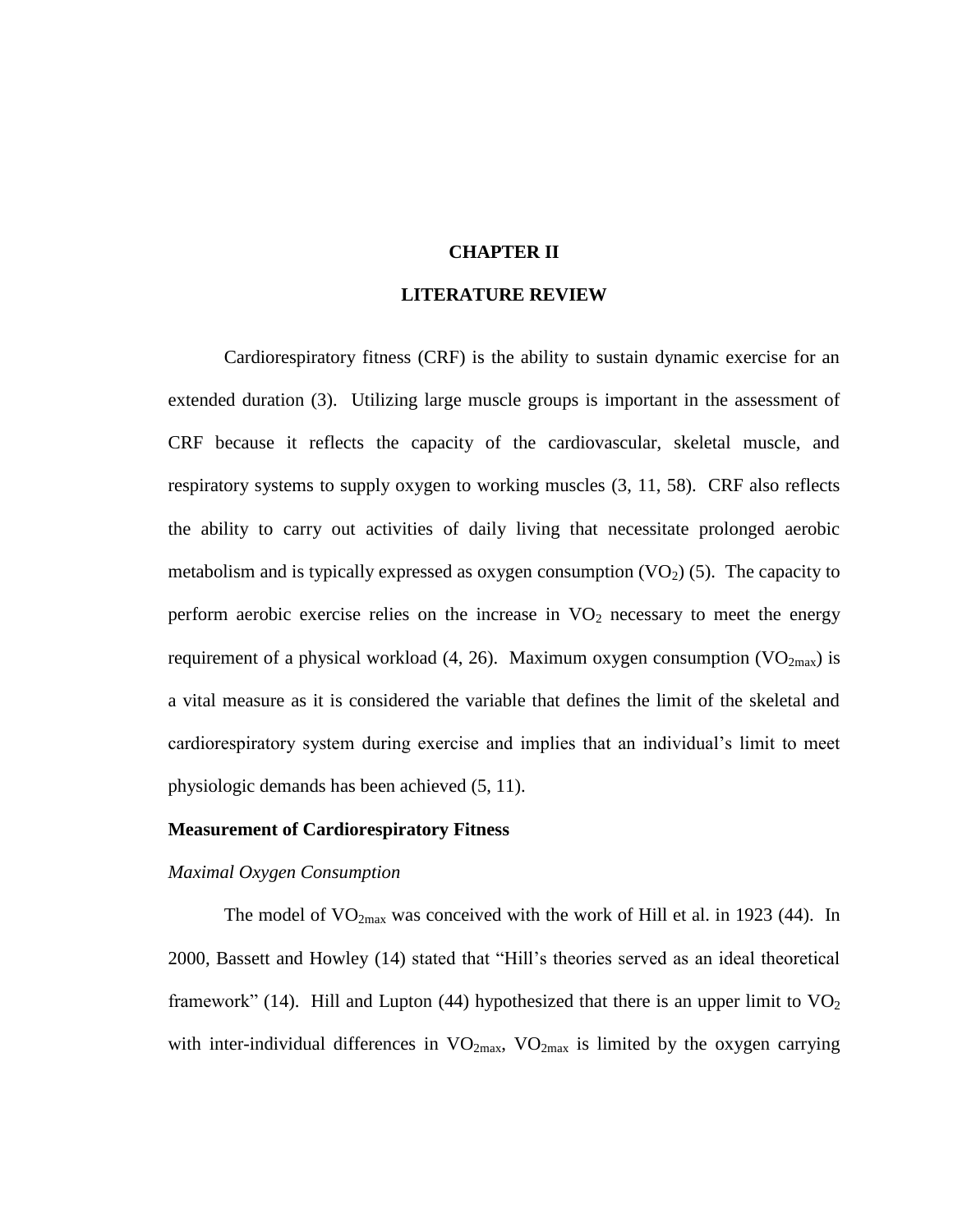capacity of the blood, and a high  $VO_{2max}$  is required for middle and long-distance running success. Hill's classical paradigm of  $VO<sub>2max</sub>$  has now become the standard measure of CRF and is recognized as such internationally  $(14, 37, 46, 78)$  $(14, 37, 46, 78)$  $(14, 37, 46, 78)$  $(14, 37, 46, 78)$ . VO<sub>2</sub> is defined by the Fick equation: a function of cardiac output (product of heart rate and stroke volume) and arteriovenous oxygen difference (the difference in oxygen concentration between arterial and venous blood). When  $VO<sub>2</sub>$  is measured during exertion at maximal effort,  $VO<sub>2max</sub>$ can be defined [\(4,](#page-82-8) [75\)](#page-84-1). VO<sub>2max</sub> is measured in liters of oxygen per minute (L⋅min<sup>-1</sup>) and usually expressed as milliliters of oxygen per kilogram of body weight per minute (ml∙kg- $\binom{1}{1}$ ; these are absolute and relative values, respectively [\(5\)](#page-82-4). In addition, relative VO2max is frequently expressed in metabolic equivalent (MET), where 1 MET is equivalent to 3.5 ml⋅kg<sup>-1</sup>⋅min<sup>-1</sup> [\(5\)](#page-82-4).

### *Graded Exercise Tests*

A graded exercise test (GXT) is a noninvasive procedure in which information is obtained to provide screening for the presence of disease, diagnostic and prognostic information, and to assess an individual's ability to perform dynamic exercise to develop individualized exercise prescriptions [\(2,](#page-82-10) [4,](#page-82-8) [5,](#page-82-4) [60\)](#page-84-0). Rodgers et al. [\(74\)](#page-84-8) stated that the development of a suitable exercise prescription is an indication for the use of directly measured gas analysis in published guidelines.  $VO_{2max}$  is directly measured using a GXT and is the most frequently reported and analyzed variable from a GXT [\(4\)](#page-82-8). The diagnostic and prognostic benefit of GXTs transcends varying populations; from apparently healthy to persons at high risk and individuals with cardiovascular disease (CVD) [\(4\)](#page-82-8).

#### *Indirect Measurement*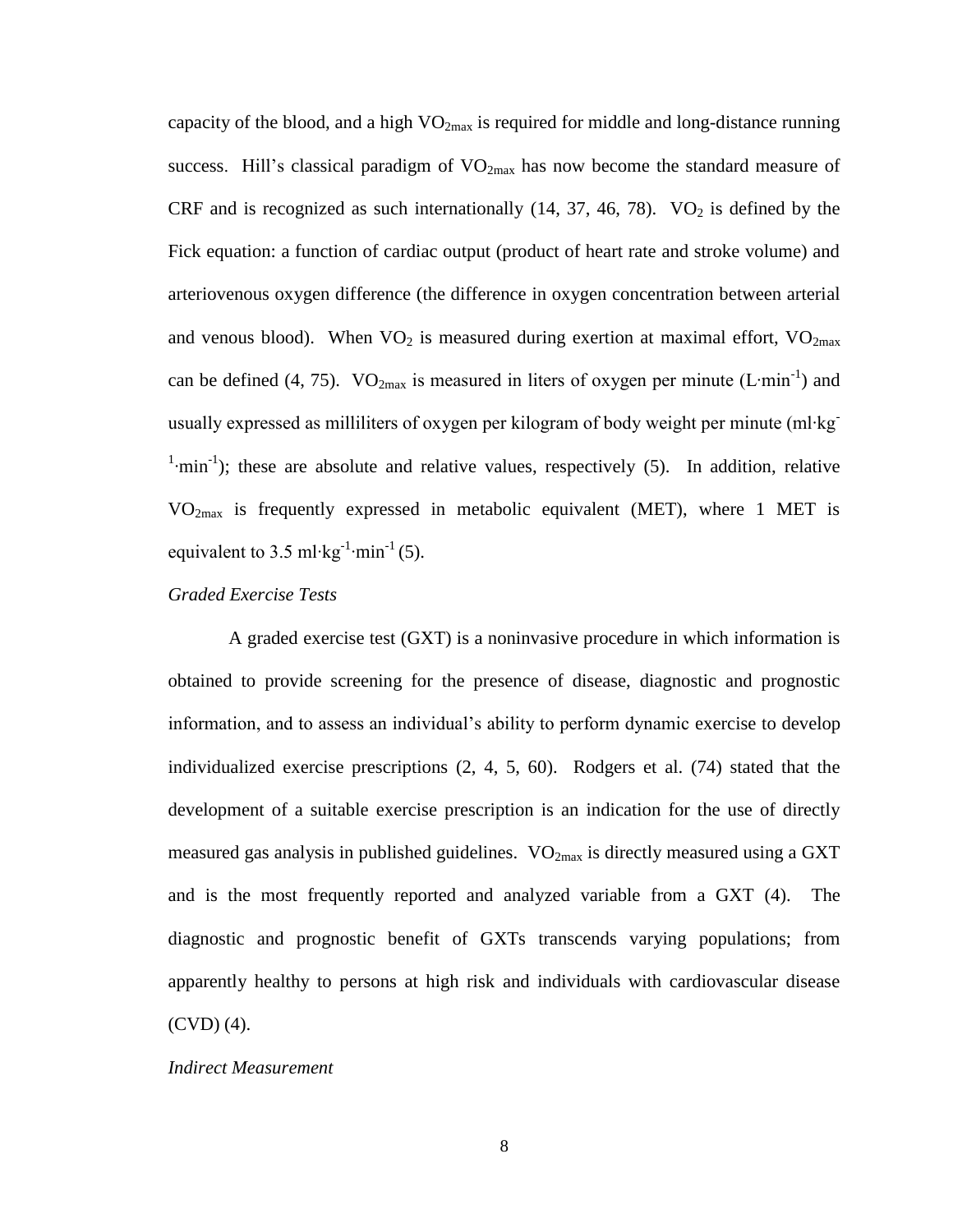Measurement of  $VO<sub>2</sub>$  is considered indirect when the final work rate or time during a GXT is used [\(4\)](#page-82-8). Froelicher and Lancaster [\(38\)](#page-83-5) studied the hypothesis than an individual's  $VO<sub>2max</sub>$  could be predicted by the duration of the Balke treadmill protocol. In total, 1,800 men performed the Balke treadmill protocol with samples of expired air analyzed from the United States Air Force School of Aerospace Medicine. Men were excluded for symptoms or findings of cardiovascular disease or other ailments that could limit exercise, individuals that completed a submaximal effort as judged by the investigators and those with a respiratory quotient less than one, an abnormal resting or exercise electrocardiogram, or those with a high resting blood pressure. Of the 1,025 men (20 to 53 years) remaining after exclusion criteria was set, 127 men had multiple expired air bags collected to check the air collection technique and to analyze  $VO<sub>2</sub>$  as the subject reached maximal exercise. For both groups, regression equations were developed and a linear regression for  $VO_{2max}$  against time revealed correlations of r=0.72 (SE $\pm$ 4.26 ml⋅kg<sup>-1</sup>⋅min<sup>-1</sup>) and r= 0.87 (SE±2.84 ml⋅kg<sup>-1</sup>⋅min<sup>-1</sup>) for the population and the men with additional  $VO<sub>2</sub>$  samples, respectively. Froelicher and Lancaster [\(38\)](#page-83-5) concluded that tolerance limits of the protocol are so wide, that  $VO_{2max}$  can only be grossly estimated by the total treadmill time. Widely used by the Cooper Clinic, the Balke protocol can predict  $VO<sub>2max</sub>$  from the treadmill speed and grade during the final minute of exercise [\(12,](#page-82-11) [16,](#page-82-5) [47\)](#page-83-4). From the final treadmill workload, predicted  $VO_{2max}$  is highly correlated with directly measured  $VO_{2max}$  in men and women (r≥0.92) [\(66,](#page-84-9) [68\)](#page-84-4). Myers and colleagues [\(61\)](#page-84-10) examined ramp versus standard exercise protocols in 41 male subjects (mean age  $62\pm7$  years). The study sample included 10 subjects with chronic heart failure, 11 with asymptomatic coronary artery disease (CAD), 11 with symptom-limited CAD,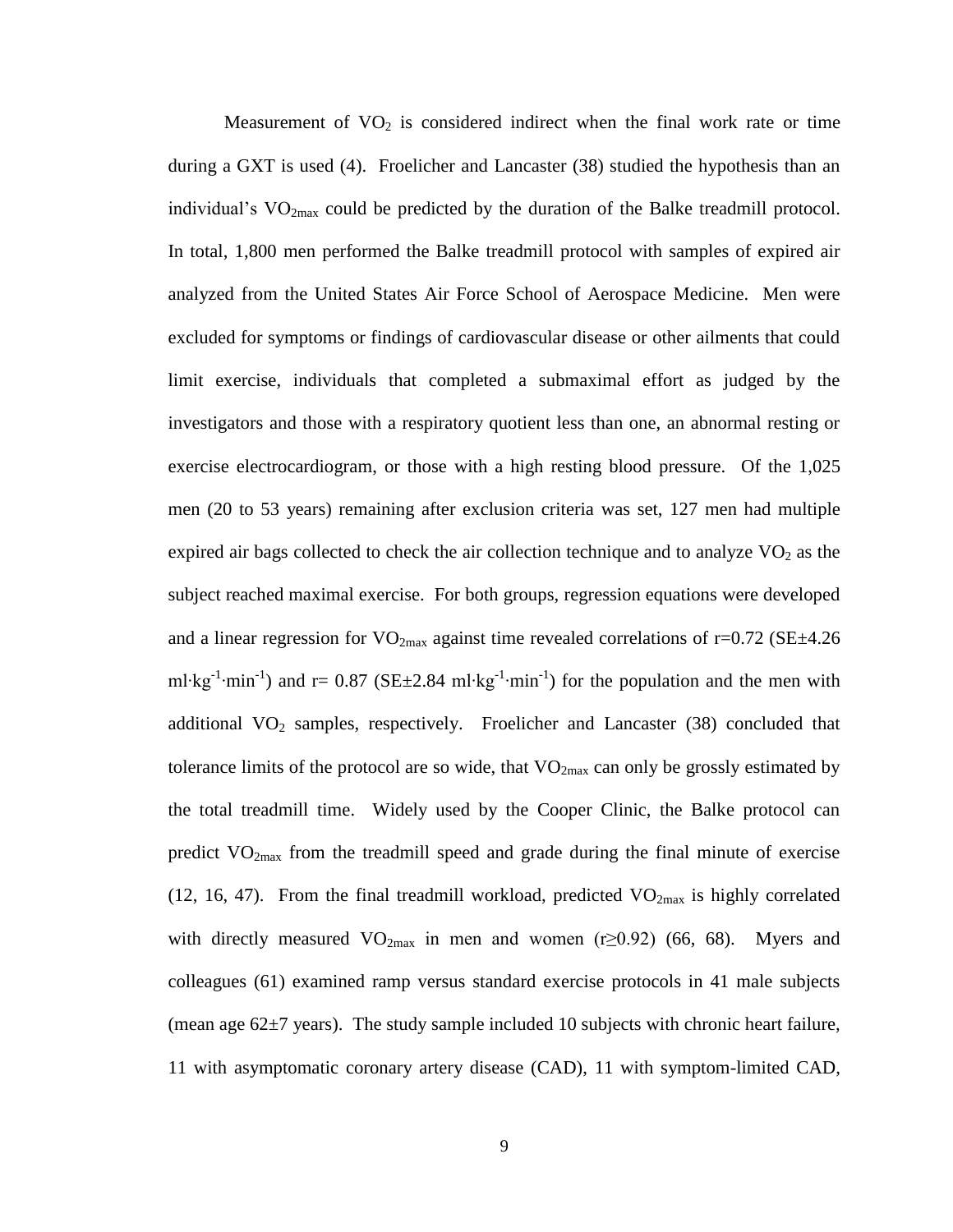and 10 age-matched normal men. Subjects were maximally tested to directly measure  $VO<sub>2max</sub>$  with the Bruce, modified Balke, and an incremental ramp protocol, with the ramp rate set to elicit a test lasting approximately 10 minutes [\(13,](#page-82-7) [24,](#page-82-12) [61\)](#page-84-10). The Bruce protocol (22.3±8 ml⋅kg<sup>-1</sup>⋅min<sup>-1</sup>) elicited significantly greater measures of VO<sub>2max</sub> compared to the Balke (21.1±8 ml⋅kg<sup>-1</sup>⋅min<sup>-1</sup>) and ramp (21.0±8 ml⋅kg<sup>-1</sup>⋅min<sup>-1</sup>) protocols. The findings by Myers et al.  $(61)$  suggest the accuracy of predicted  $VO<sub>2</sub>$  from treadmill speed and grade was reduced in the heart disease subjects  $(r=0.51-0.53)$  compared to the healthy subjects (r=0.71). Including all of the treadmill protocols and each subject group, the mean predicted value for VO<sub>2max</sub> (24.0±9 ml⋅kg<sup>-1</sup>⋅min<sup>-1</sup>) was 11% greater than the directly measured VO<sub>2max</sub> (21.4±8 ml⋅kg<sup>-1</sup>⋅min<sup>-1</sup>). The greatest difference of 16% (4.1 ml⋅kg<sup>-1</sup>  $\textsuperscript{1}$ -min<sup>-1</sup>) was found between the measured and predicted VO<sub>2mas</sub> with the Bruce protocol [\(61\)](#page-84-10). With a variability of up to  $\pm$ 4.2 ml⋅kg<sup>-1</sup>⋅min<sup>-1</sup>, the need for a directly measured CRF standard is necessary as reference standards can be used to determine a person's risk of mortality.

#### *Direct Measurement*

With respect to CRF, directly measured  $VO_{2max}$  provides an accurate measure of physiologic function compared to estimated values from either final work rate or total exercise time [\(81,](#page-85-0) [82\)](#page-85-1). Open-circuit spirometry is used to measure  $VO<sub>2max</sub>$ , in which the individual breathes through a low-resistance valve while their nose is occluded. Pulmonary ventilation is measured and expired concentrations of oxygen and carbon dioxide are analyzed [\(3\)](#page-82-1). In 1968 Shephard et al. [\(78\)](#page-84-7) stated, "although many tests of CRF have been proposed in the past few decades, the opinion is now widespread that directly measured  $VO<sub>2max</sub>$  should be accepted as the absolute criterion against which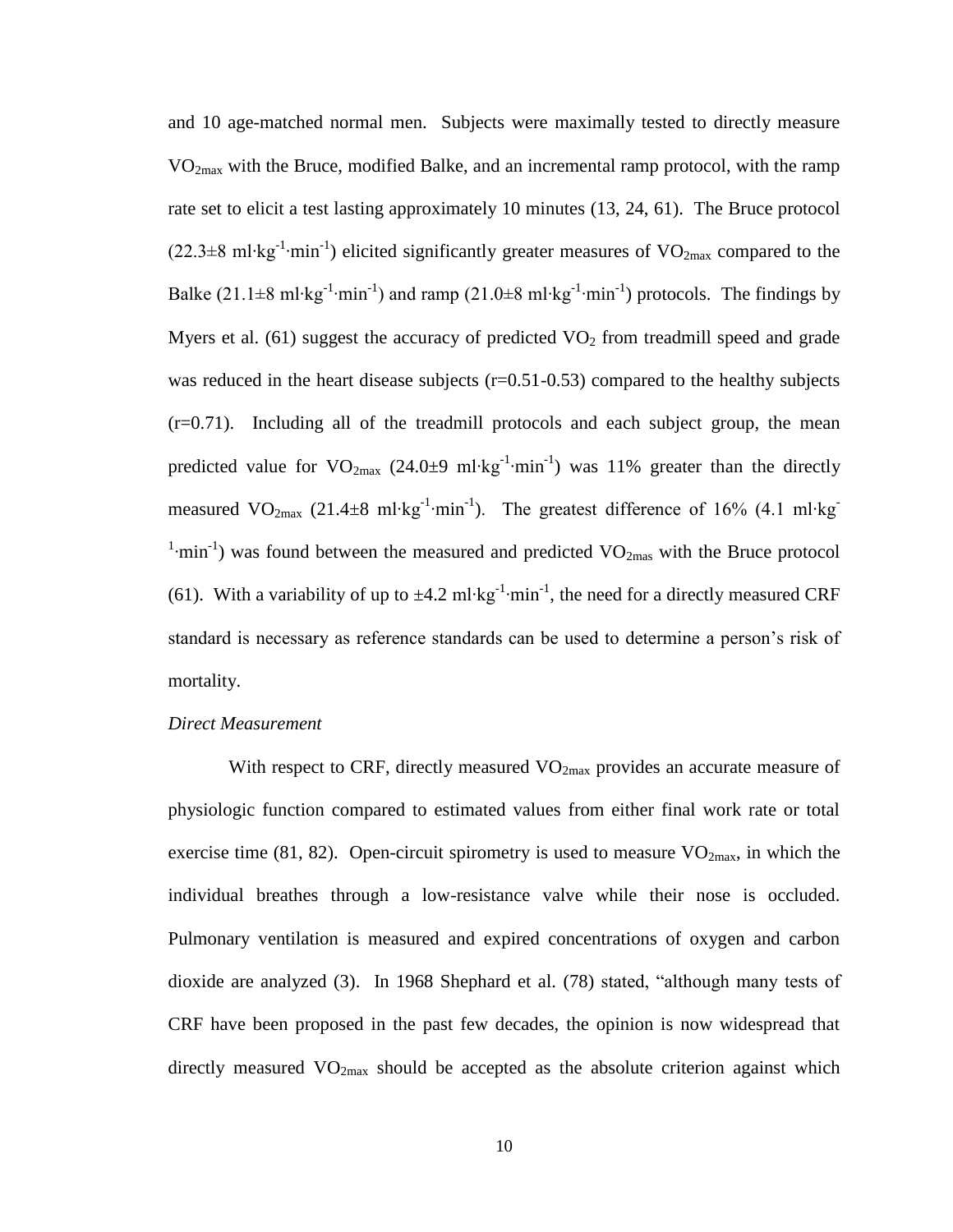other procedures are to be judged". Since then, numerous publications have verified that directly measured  $VO_{2max}$  is the gold standard of oxygen utilization at maximal exercise  $(5, 37)$  $(5, 37)$ .

### *Termination Criteria*

It is universally accepted that the body's physiological ability to transport and utilize oxygen has an upper limit during maximal exercise [\(14,](#page-82-3) [83\)](#page-85-2). The ability to increase  $VO<sub>2</sub>$  minimally or not at all in response to an increase in work rate is known as  $VO<sub>2</sub>$  plateau. The point at which  $VO<sub>2</sub>$  ceases to increase with a continuous rise in intensity is termed  $VO_{2max}$  [\(83\)](#page-85-2). Hill and Lupton [\(44\)](#page-83-7) hypothesized that  $VO_2$  does not continue to increase infinitely. Through a study that involved subjects running on an outdoor course with increasing speeds,  $VO<sub>2</sub>$  was measured at each stage. Hill et al. found "...the rate of oxygen consumption…increases as speed increases…reaching a maximum…for speeds beyond 260 m/min. However much the speed be increased beyond that limit, no further increase in oxygen intake can occur…" [\(44,](#page-83-7) [46\)](#page-83-1). Confirming the findings by Hill and Lupton [\(44\)](#page-83-7), Åstrand and Saltin [\(10\)](#page-82-13) repeated attempts to drive VO<sub>2</sub> higher by increasing work rate during discontinuous test protocols. However, Howley et al. [\(46\)](#page-83-1) stated, it is not uncommon for a subject to fail to demonstrate a plateau in  $VO<sub>2</sub>$  during either a treadmill or cycle GXT. As established by Taylor et al. in 1955 [\(83\)](#page-85-2), if the final two oxygen intakes were different than less than 2.1 ml⋅kg<sup>-1</sup>⋅min<sup>-1</sup> (0.15 L/min) then it was considered that the work rate elicited VO<sub>2max</sub>. An array of studies report ranges from  $\langle 50\%$  to 90-100% of the population who have achieved a plateau in  $VO_{2max}$  [\(6,](#page-82-14) [9,](#page-82-15) [30,](#page-83-9) [66,](#page-84-9) [80,](#page-85-3) [83\)](#page-85-2). For those individuals that do not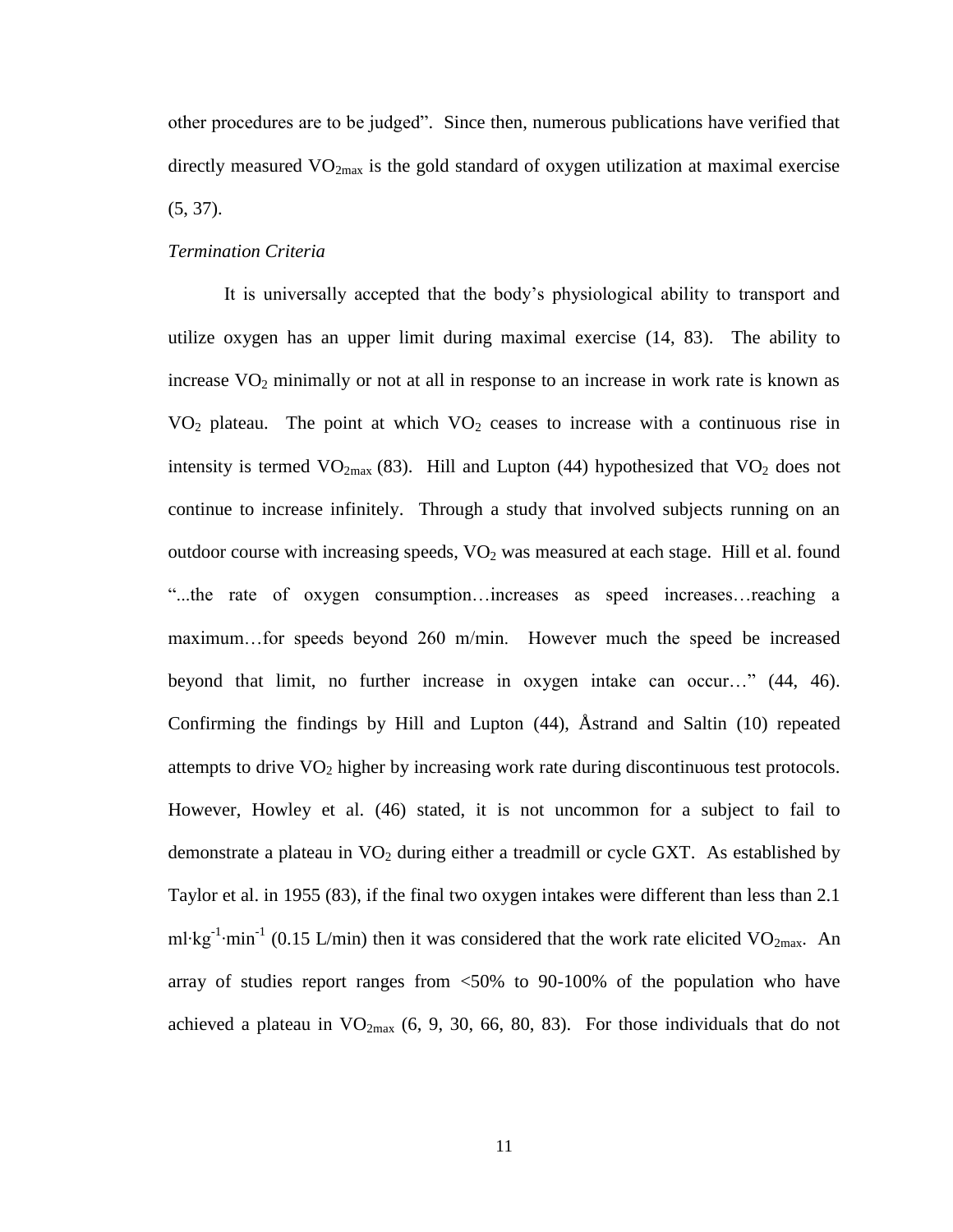achieve a plateau in  $VO<sub>2</sub>$ , other physiologic responses have been identified to evaluate achievement of  $VO_{2max}$  in a GXT.

Secondary criterion that have been established to verify maximal effort in the attainment of directly measured  $VO<sub>2max</sub>$  include: respiratory exchange ratio (RER), maximal heart rate (MHR), and rating of perceived exertion (RPE) [\(57,](#page-84-11) [70\)](#page-84-12). RER has been and continues to be the most widely used criteria for validating that  $VO<sub>2max</sub>$  has been achieved [\(70\)](#page-84-12). RER is defined as the amount of carbon dioxide  $(CO<sub>2</sub>)$  produced by the working muscles and exhaled during exercise, divided by the amount of oxygen  $(O_2)$ inhaled in one breath. During exercise, the following reaction between a rising plasma hydrogen ion  $(H^+)$  concentration and plasma bicarbonate  $(HCO_3^-)$  occurs:  $H^+$ +HCO<sub>3</sub>  $\rightarrow$ H<sub>2</sub>CO<sub>3</sub> $\rightarrow$ H<sub>2</sub>O+CO<sub>2</sub> [\(14\)](#page-82-3). The production of CO<sub>2</sub> increases ventilation which increases the ratio of expired  $CO_2$  over inhaled  $O_2$  (RER). At rest, RER can be <0.8, but the value of RER becomes  $>1.0$  when intense exercise elicits a greater production of  $CO<sub>2</sub>$ compared to  $O_2$  inhaled. The RER value also indicates the fuel source used at a given intensity. When fats are exclusively used for energy, the RER value can be as low as 0.7. In an individual consuming a normal diet with average amounts of fats, proteins, and carbohydrates, RER is measured at 0.825. When the value of RER is 1.0, carbohydrates are the entire source of fuel [\(42\)](#page-83-10). Investigators have tried to establish criterion for RER but experimental evidence suggests that this has been a challenge as some individuals do not achieve greater than 1.0 and others exceed 1.4 even though a maximal effort has been performed [\(70,](#page-84-12) [80,](#page-85-3) [85\)](#page-85-4). Although RER values >1.10-1.15 are commonly used in the research to determine that a maximal effort has been achieved, an RER >1.0 still indicates peak  $VO<sub>2</sub>$  has been met [\(4,](#page-82-8) [5\)](#page-82-4). In a study by Sidney et al. [\(80\)](#page-85-3) an RER of 1.0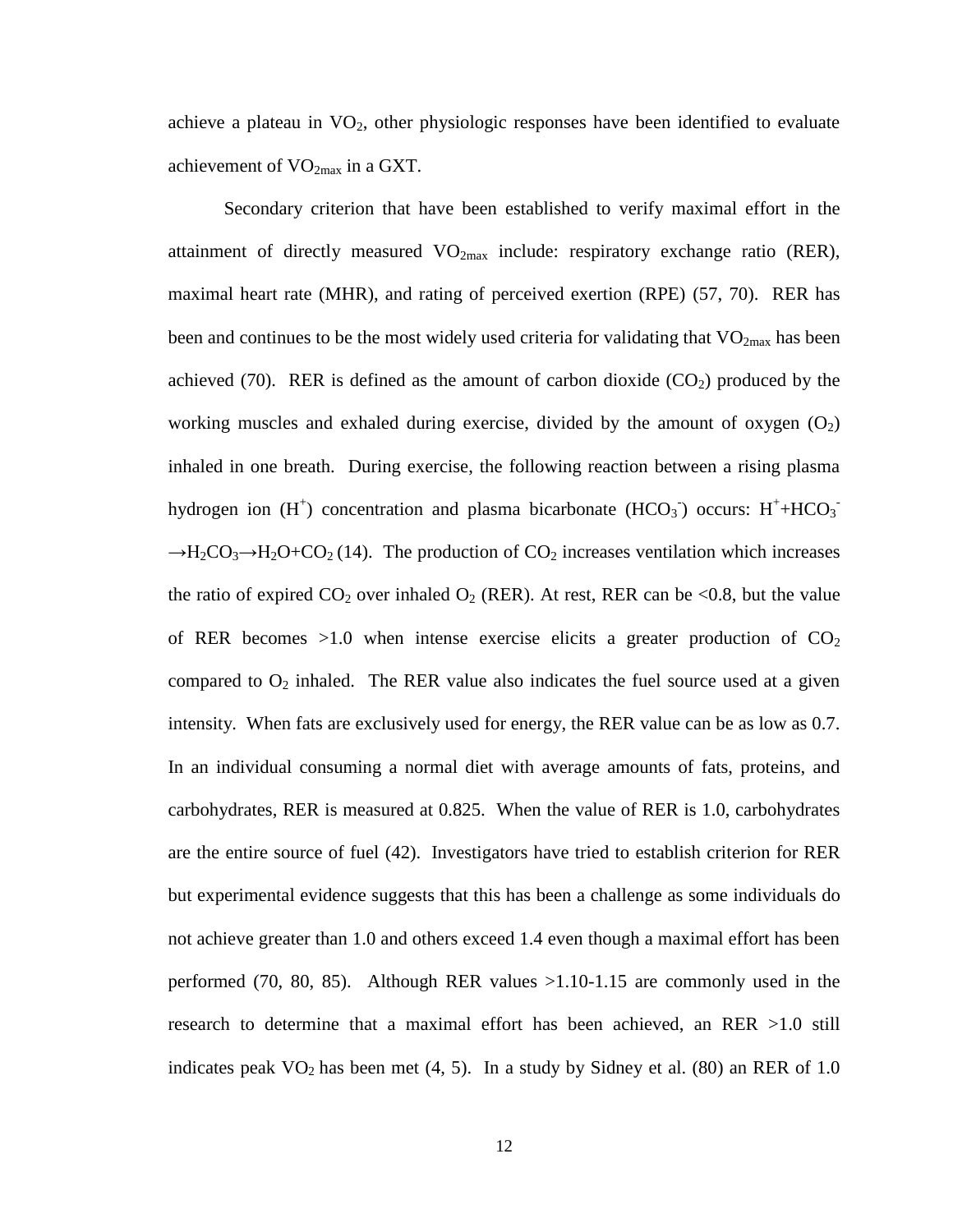would have excluded 20% of the elderly women rated as making a "good" effort as determined by the experimenters. This less conservative value has the potential to include subjects that were limited by local fatigue during the exercise, yet still gave a maximal effort. Second to RER, MHR is the most utilized secondary criterion in establishing directly measured  $VO_{2max}$  [\(70\)](#page-84-12).

In tests that do not collect expired gases for analysis, maximal heart rate (MHR) or age-predicted maximal heart rate (APMHR, 220-age) may be used criterion to determine maximal effort [\(57\)](#page-84-11). Criteria for MHR is difficult to define as the standard deviation from APMHR is  $\pm 11$  beats per minute, making it a difficult to justify the use as criteria for achievement of  $VO_{2max}$  [\(46,](#page-83-1) [53\)](#page-83-11). APMHR has been used to estimate MHR in men and women, but can underestimate MHR for men and women younger than 40 years and overestimate MHR for men and women older than 40 years [\(3\)](#page-82-1). In a study by Whaley et al. [\(86\)](#page-85-5) 2,010 men and women, aged 14 to 77 years performed maximal treadmill exercise. Five percent and 13% of men achieved approximately 20 beats∙min<sup>-1</sup> under or over their APMHR, while 7% and 9% of the women exceeded under or above APHMR, respectively. Older individuals commonly achieved a MHR greater than their APMHR. In addition, individuals that differ significantly from APMHR can be identified by combining information on an individual's age and smoking habits with extreme resting heart rate and body weight. More appropriately, the equations developed by Whaley et al. specific to gender, age, resting heart rate, body weight, and smoking habits would be a better criterion for  $VO_{2max}$  then APMHR.

A third criterion, although subjective, is RPE. RPE integrates signals from peripheral skeletal muscles and joints, central circulation and pulmonary function, and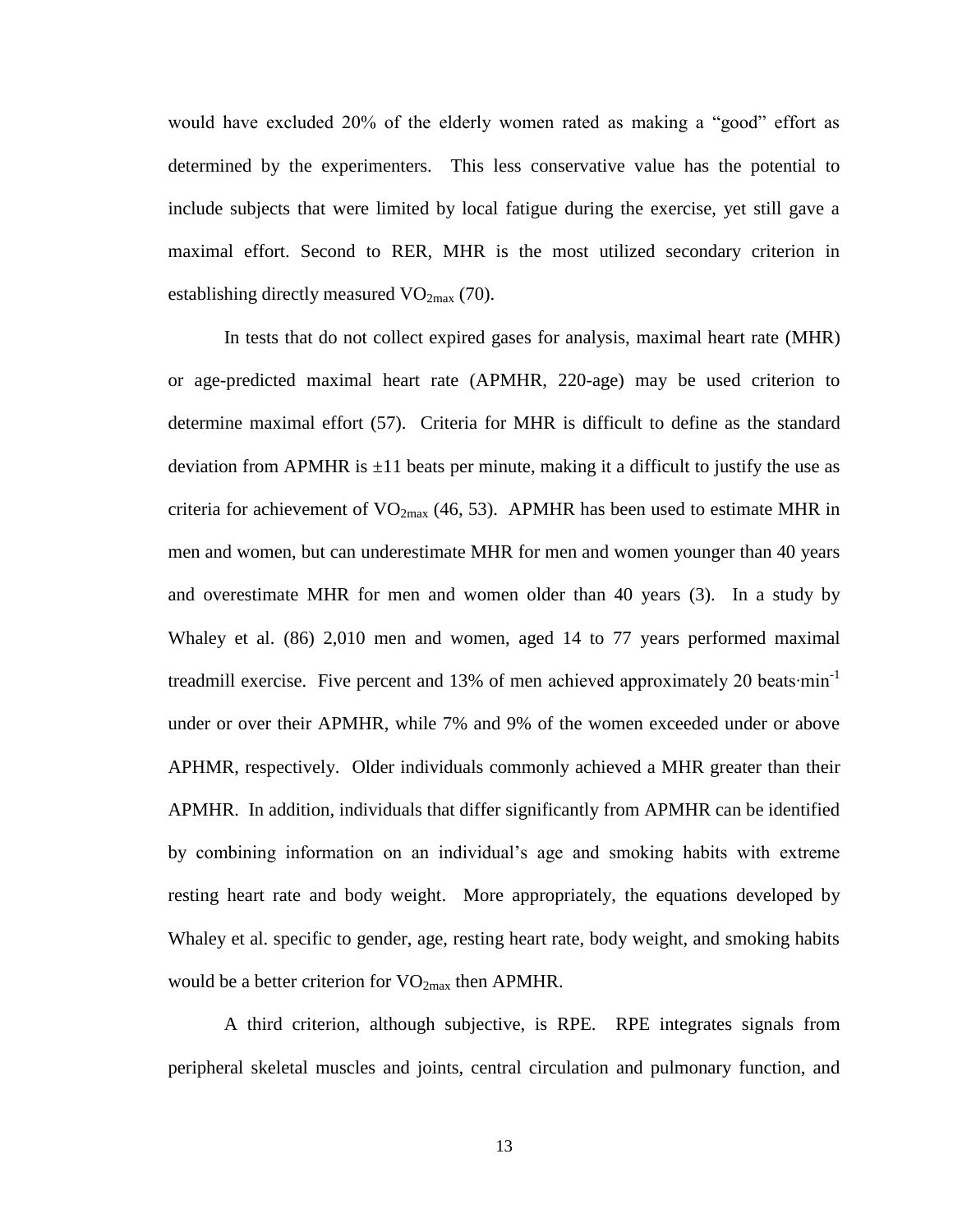the central nervous system. These signals are summed into perceived exertion. RPE is assessed using the 15-point Borg Scale with a rating system of 6-20; the 6-20 scale can be used to denote heart rates from 60 to 200 beats $\cdot$ min<sup>-1</sup>. The Borg scale is not intended to be used too literally because heart rate values as an indicator of stress depends upon age, exercise type, anxiety, environmental, and other factors [\(20\)](#page-82-16). Borg wrote, "number 20 on the scale refers to a kind of "absolute maximum," an intensity that most people never will have reached previously in their lives...according to the definition and instruction, 19 should be the highest intensity that most people have ever experienced" [\(19\)](#page-82-17). The Borg scale can assist the technician in determining the degree of fatigue with a value  $>18$ indicative that a maximal effort has been achieved [\(37\)](#page-83-8). A study by Lamb et al. [\(51\)](#page-83-12) assessed the reliability of Borg's RPE scale using two incremental treadmill protocols in 16 male athletes  $(23.6\pm5.1 \text{ years})$ . In this study and RPE of 17 or volitional exhaustion was used for test termination criteria. In this athletic population, an RPE of <18 was used, which makes RPE relative to group of individuals being tested.

#### **Factors that Affect Maximum Oxygen Consumption**

Numerous studies have concluded that the capacity to increase stroke volume, heart rate and  $a-vO_2$  difference in response to maximal effort exercise is affected by several factors. General physiologic responses to maximal exercise occur in individuals, but specific characteristics can affect this response. These characteristics include age, gender, fitness level, and genetics, and consideration of these factors is imperative when interpreting CRF [\(4,](#page-82-8) [5,](#page-82-4) [14,](#page-82-3) [25,](#page-82-18) [37,](#page-83-8) [84\)](#page-85-6). Regardless of gender and age similarities, varying degrees of the inter-individuals difference can results in different measures of CRF *Gender*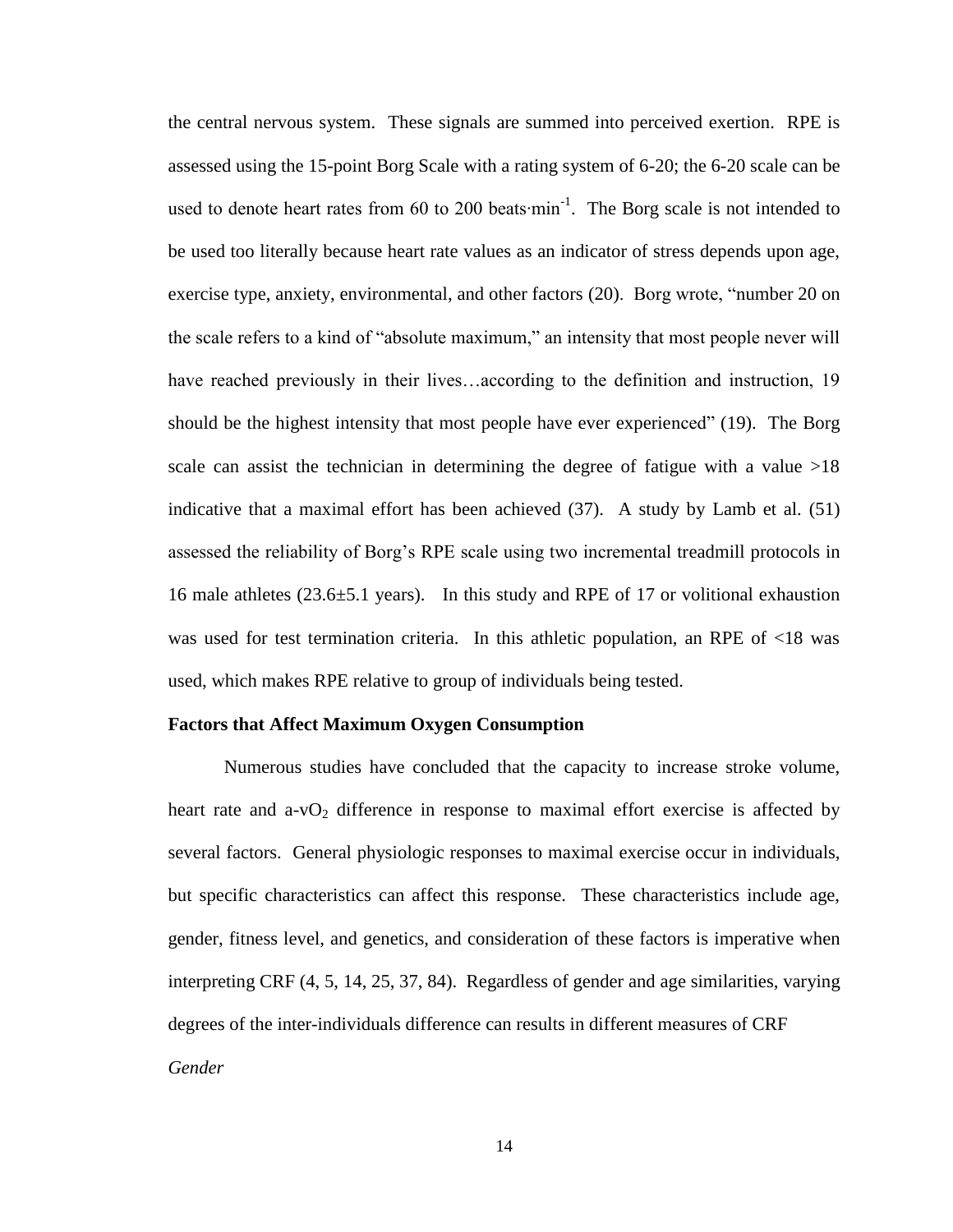When interpreting  $VO_{2max}$  values to classify CRF, it is important to distinguish between the genders due to physiologic differences. In 2007 Arena et al. [\(5\)](#page-82-4) noted in populations at any age,  $VO_{2max}$  in men was 10-20% greater than in women. This was attributed to men having both a greater hemoglobin concentration which positively affects arteriovenous oxygen (a-v  $O_2$ ) difference and a larger portion of muscle mass and heart size necessitating greater stroke volume. Both the increase in stroke volume and the increase in a-v  $O_2$  difference equate to greater  $VO_{2max}$ , as explained by the Fick equation [\(4,](#page-82-8) [37,](#page-83-8) [75\)](#page-84-1).

*Age*

It is accepted that there is an age-related decline in  $VO<sub>2max</sub>$ , but the rate of decline differs among studies [\(25\)](#page-82-18). The following section will review cross-sectional and longitudinal investigations that studied the rate of decline in  $VO<sub>2max</sub>$ , with some investigations including the role of conditioning status and its affect on the rate of decline. CRF characteristically declines an average of 10% per decade in sedentary men and women [\(35,](#page-83-13) [36,](#page-83-3) [64\)](#page-84-3). This is due to a decrease in stroke volume, maximal heart rate, blood flow to skeletal muscle, and skeletal muscle function [\(35,](#page-83-13) [36,](#page-83-3) [45,](#page-83-14) [72\)](#page-84-13). The 10% decline per decade has been consistently reported in sedentary men and women, but men who maintain physical activity levels and fat-free mass, the aging process results in a decline of approximately 5% per decade [\(6,](#page-82-14) [8,](#page-82-6) [36,](#page-83-3) [43\)](#page-83-0).

The classic studies by Robinson [\(73\)](#page-84-14) and Åstrand [\(6,](#page-82-14) [7,](#page-82-19) [9\)](#page-82-15) of change in  $VO_{2max}$ with aging among men and women present a similar view. The first comprehensive cross-sectional study to determine the differences in physiological changes in response to exercise with age among active but nonathletic men was performed by Robinson et al.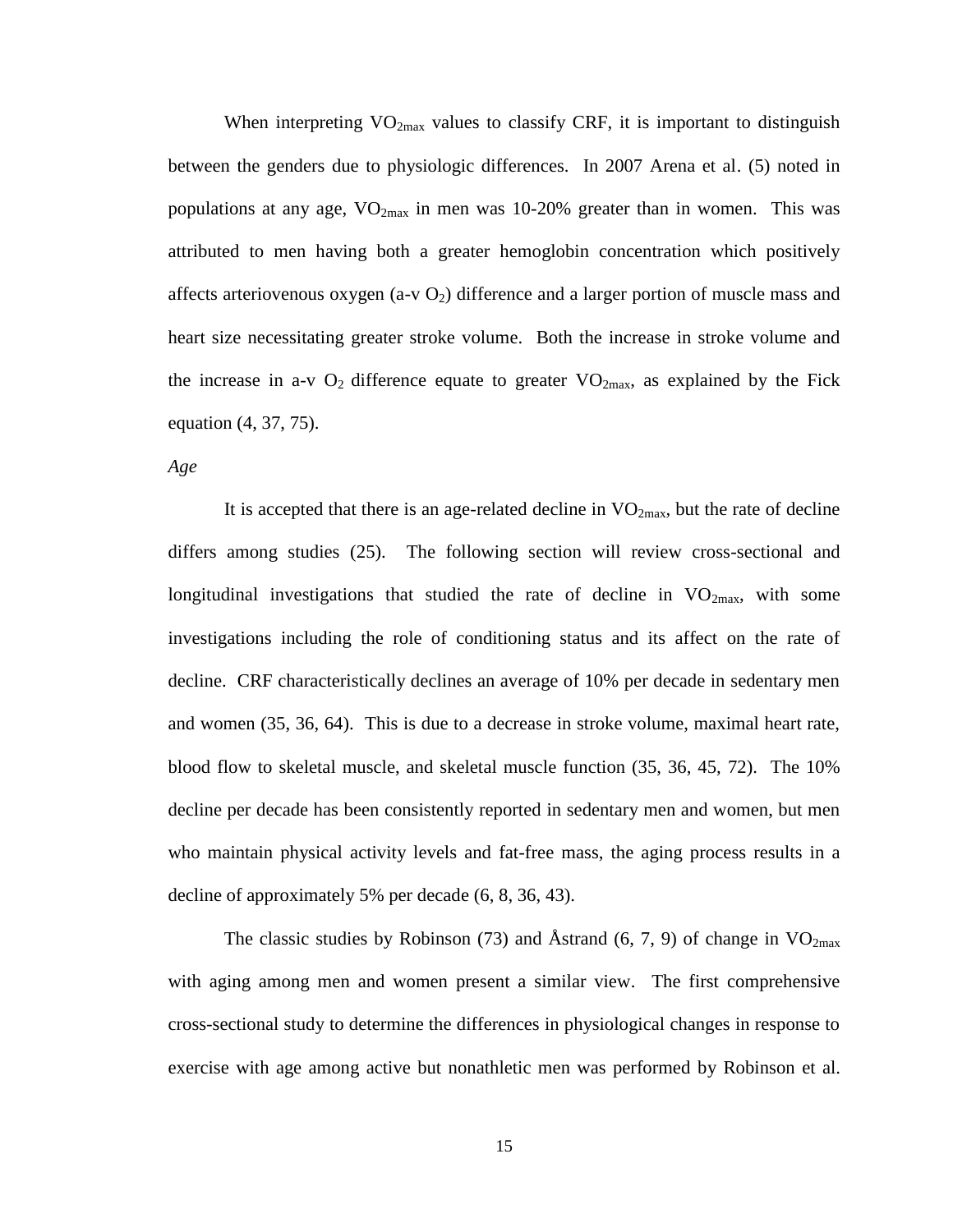[\(73\)](#page-84-14) in 1938. They studied the changes in physiological responses to exercise in 81 men with mean ages ranging from 6 to 75 years old. Subjects underwent exhaustive exercise on a motor driven treadmill where expired gases were analyzed, and observed the decline in VO<sub>2max</sub> after the age of 25 to 75 years, to be 9.5% per decade (4.64 ml⋅kg<sup>-1</sup>⋅min<sup>-1</sup> per decade) in occupationally active but nonathletic men. In 1970, Åstrand et al. [\(8\)](#page-82-6) retested 35 female and 31 male subjects between the ages of 20 to 33 years old (mean of 21.9 and 25.9 years for the female and male groups, respectively) that were initially tested in 1949. At baseline, subjects were well trained and at the follow-up approximately 20 years later, the subjects were habitually physically active. During the intervening 20 years, subjects remained active in their vocation and with leisure time physical activity. Significant decreases were seen when  $VO_{2max}$  was predicted on the basis of submaximal  $VO_2$  and heart rate on a cycle ergometer. The Douglas bag method was used to determine  $VO<sub>2</sub>$ during the final minute of each work load.  $VO_{2max}$  declined by 19% in females and 23% in males over the 20 year period. This equates to an approximate decrease of 9.5% in women and 11.5% in men per decade. Reduction in maximal heart rate of 7% was seen across groups, but it was noted that no correlation occurred between the decline in  $VO<sub>2max</sub>$  and the change in heart rate. In women, Åstrand et al. [\(6\)](#page-82-14) reported a decline of 1.5 ml∙kg-1 ∙min-1 from age 20 to 65 years; averaging an approximate 6% decrease in VO2max per decade.

Pollock et al. [\(41\)](#page-83-15) noted that the 10% decline per decade with age is not appropriate for endurance trained athletes. In support of this statement, Hagberg et al. [\(41\)](#page-83-15) reviewed three case reports by Pollock [\(69\)](#page-84-15), Faria [\(33\)](#page-83-16), and Maud [\(54\)](#page-84-16) of older endurance athletes. The authors reported  $VO_{2max}$  values in the endurance athletes of 61,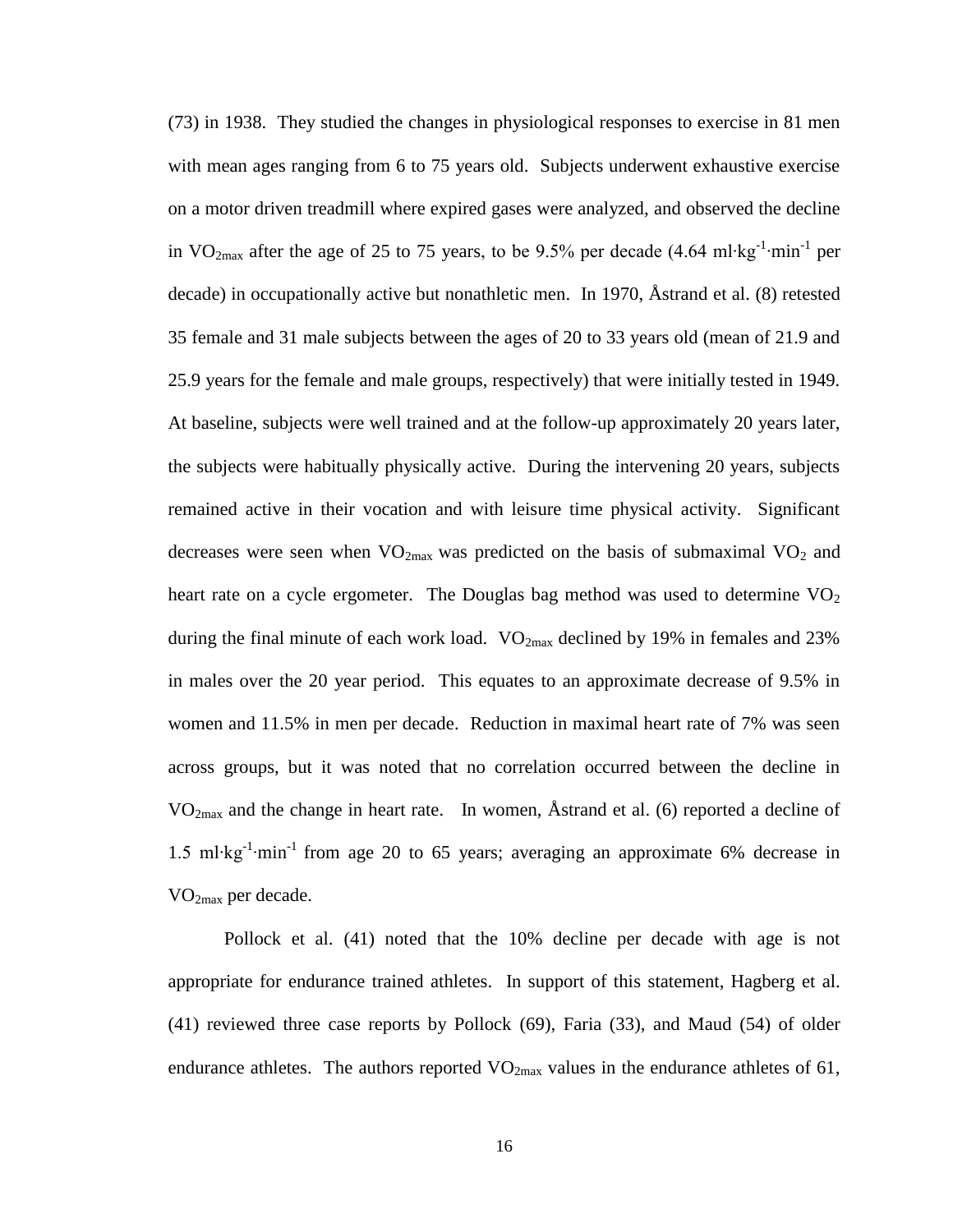59, and 60 ml⋅kg<sup>-1</sup>⋅min<sup>-1</sup> at the ages of 60, 70, and 70 years old, respectively. Hagberg [\(41\)](#page-83-15) stated that if the athletes experienced the 10% decline in  $VO_{2max}$  per decade after 25 years of age, VO<sub>2max</sub> values would need to be in the range of 85-92 ml⋅kg<sup>-1</sup>⋅min<sup>-1</sup> before the age of 25 years. In 1987, Pollock et al. [\(67\)](#page-84-17) published a study refuting the average 10% age-related decline in  $VO<sub>2max</sub>$ . He studied 24 master runners from the age of 50 to 82 years at baseline with an average of a 10.1 year follow-up. Two distinct groups were trained; one group maintained both training miles and speed and the second group maintained only training miles. A difference in the age-related decline was seen between these two groups, with no significant differences in weight. The group that maintained both training miles and speed experienced a decrease of 2% across the 10 year follow-up period. The group that maintained solely training miles saw a decrease in  $VO_{2max}$  of 13%. With the evidence provided, it is apparent that an age-related decline of 10% in VO2max is not appropriate for the individuals that maintain endurance training throughout their older adulthood.

In one of the first longitudinal studies of  $VO_{2max}$  published by Dill et al. [\(29\)](#page-83-17) in 1967, 13 men were retested with a treadmill protocol in which grade and speed differed to exhaust he subjects in a run that lasted from 3 to 5 minutes. The follow-up was completed an average of 23 years after the baseline testing that took place at either Indiana University or the Harvard Fatigue Laboratory. At baseline the subjects were "Olympic contenders and a few were world champions."  $VO_{2max}$  declined in all subjects, but at varying rates (from 5.7 to 28% per decade) with an average decline of 15% per decade. This average was much greater than discussed previously. The greater rate of decline is largely attributed to the fact that the men were highly trained when tested at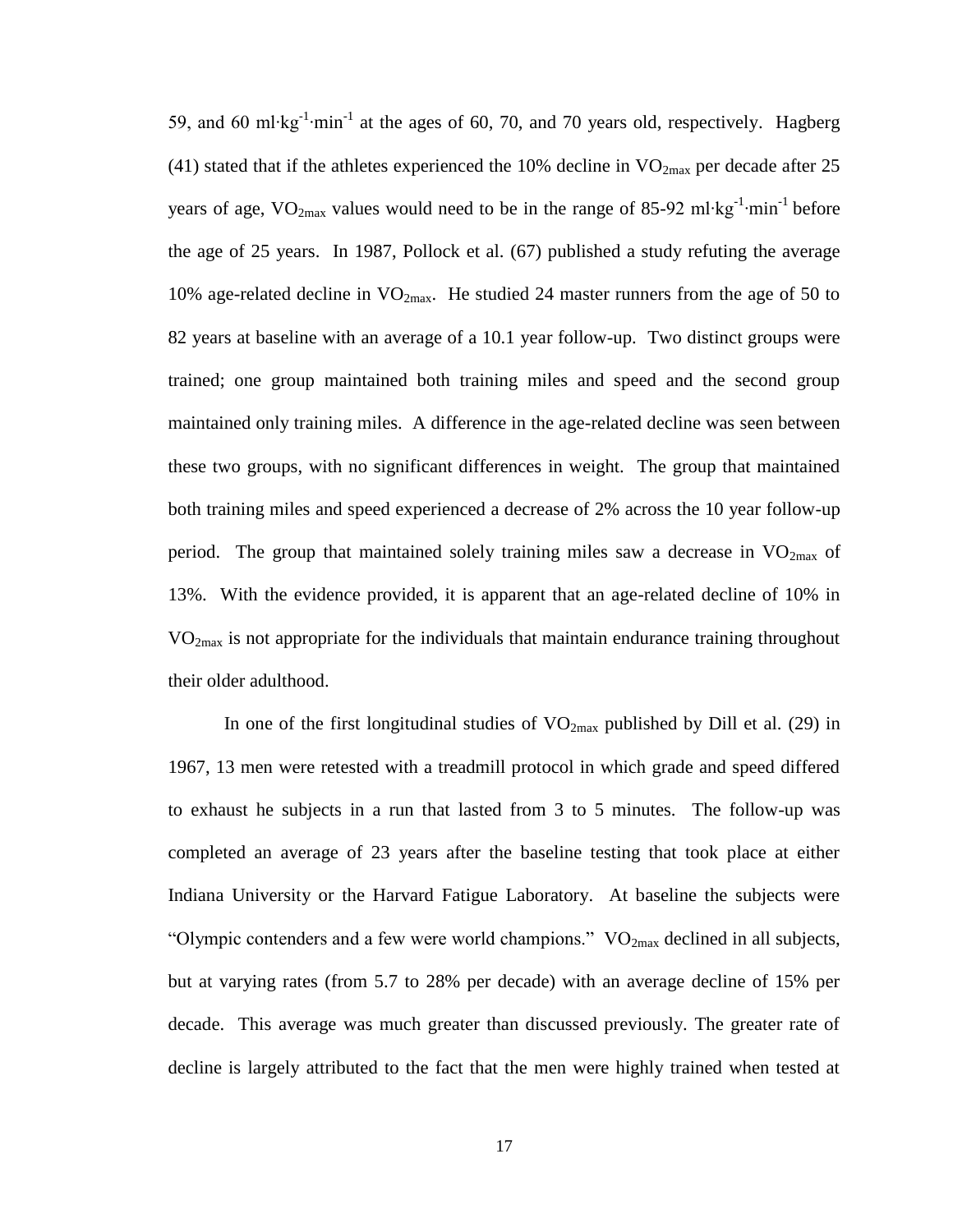baseline, and most had not continued to train during the years preceding the follow-up testing.

Dehn and colleagues [\(27\)](#page-83-2) published a study consisting of both cross-sectional and longitudinal data to investigate the role of habitual physical activity and the affect of the age-related decline on  $VO_{2max}$ . Cross-sectional data was collected from 86 healthy men with a mean age of 52.2 years (40 to 70 years) completed a multi-stage treadmill test to measure VO<sub>2max</sub> [\(55\)](#page-84-18). The highest value of VO<sub>2</sub> when accompanied by an RER of  $\geq$ 1.15 or a plateau in  $VO_2$ , was accepted as an individual's  $VO_{2max}$  [\(27,](#page-83-2) [83\)](#page-85-2). Forty of those men had previous measures of  $VO<sub>2max</sub>$  an average of 28 months earlier. Subjects were stratified as either habitual exercisers (regular [>once per week] running activity) or inactive (lack of regular, weekly participation in running). The cross-sectional data represented a decline of 10% per decade in all subjects. When groups were defined as active or inactive, the decline was 12.5% and 7.5%, respectively. It is important to note that although the decline was greater in the habitually active group, the mean  $VO_{2max}$  was still greater (31.29±6.92 ml⋅kg<sup>-1</sup>⋅min<sup>-1</sup>) compared to the inactive group (28.76±3.09 ml⋅kg<sup>-1</sup>⋅min<sup>-1</sup>). The longitudinal data of the 40 men that had been tested previously the men that engaged in jogging had a reduced rate of decline in  $VO_{2max}$  as compared to the more sedentary and less regularly active individuals; 0.56 ml⋅kg<sup>-1</sup>⋅min<sup>-1</sup> (1.4%) per year versus 1.62 ml⋅kg<sup>-1</sup>⋅min<sup>-1</sup> (5.0%) per year, respectively over a 2.3 year follow-up period [\(27\)](#page-83-2).

Fewer cross-sectional and longitudinal studies have been performed in women compared to men. The cross-sectional studies consistently demonstrate a lower decline in  $VO<sub>2max</sub>$  with age in women [\(25\)](#page-82-18). Twenty-three young to elderly (20 to 63 years old)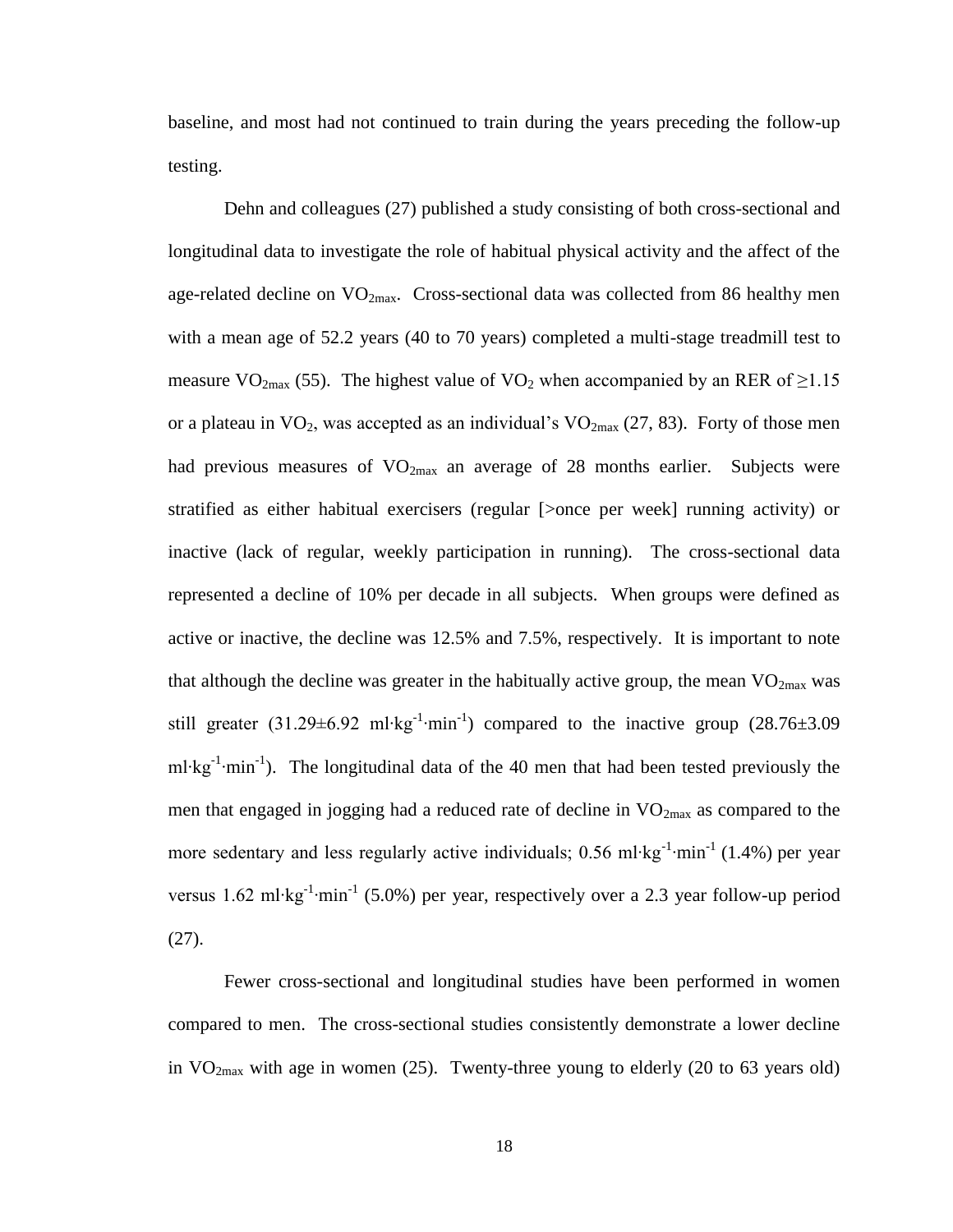endurance trained women in which there were no significant differences among the groups for lean body mass percent fat mass. Subjects performed maximal exercise on an electrically braked cycle ergometer with  $VO_{2max}$  assessed with open circuit spirometry. The cross-sectional data demonstrated a decline in  $VO_{2max}$  at a rate of 11% per decade. Because blood volume was not changed with aging, the decline in  $VO_{2max}$  of endurance trained women was attributed to decreases in both heart rate and stroke volume [\(88\)](#page-85-7).

A 7 year follow-up longitudinal study was completed in 8 sedentary  $(63\pm 2 \text{ years})$ at follow-up) and 16 endurance trained  $(57\pm2)$  years at follow-up) women. At baseline, the  $VO_{2max}$  in the endurance trained women was significantly greater ( $\sim$ 70%) than the sedentary women when tested with open-circuit spirometry during incremental treadmill exercise. Over the 7 year period, the sedentary women remained inactive while the endurance trained women either reduced their exercise training volume or increased/maintained training volume. At follow-up the absolute rate of decline was significantly greater in the endurance trained versus the sedentary women, but the relative rates of decline were not significantly different; 18% versus 15% per decade in the trained and sedentary women, respectively. Neither changes in body mass nor change in maximal heart rate attributed to the different rates of decline in  $VO_{2max}$  with age seen between the two groups of women [\(31\)](#page-83-18). Both the longitudinal and cross-sectional research support that  $VO_{2max}$  decreases with aging, but that the rate of decline can vary dependent upon level of physical activity or training status.

#### *Training Level*

Endurance training increases  $VO<sub>2max</sub>$  by 10% to 30% and is primarily due to increases in stroke volume and a-v  $O_2$  difference [\(76\)](#page-84-19). Generally,  $VO_{2max}$  is closely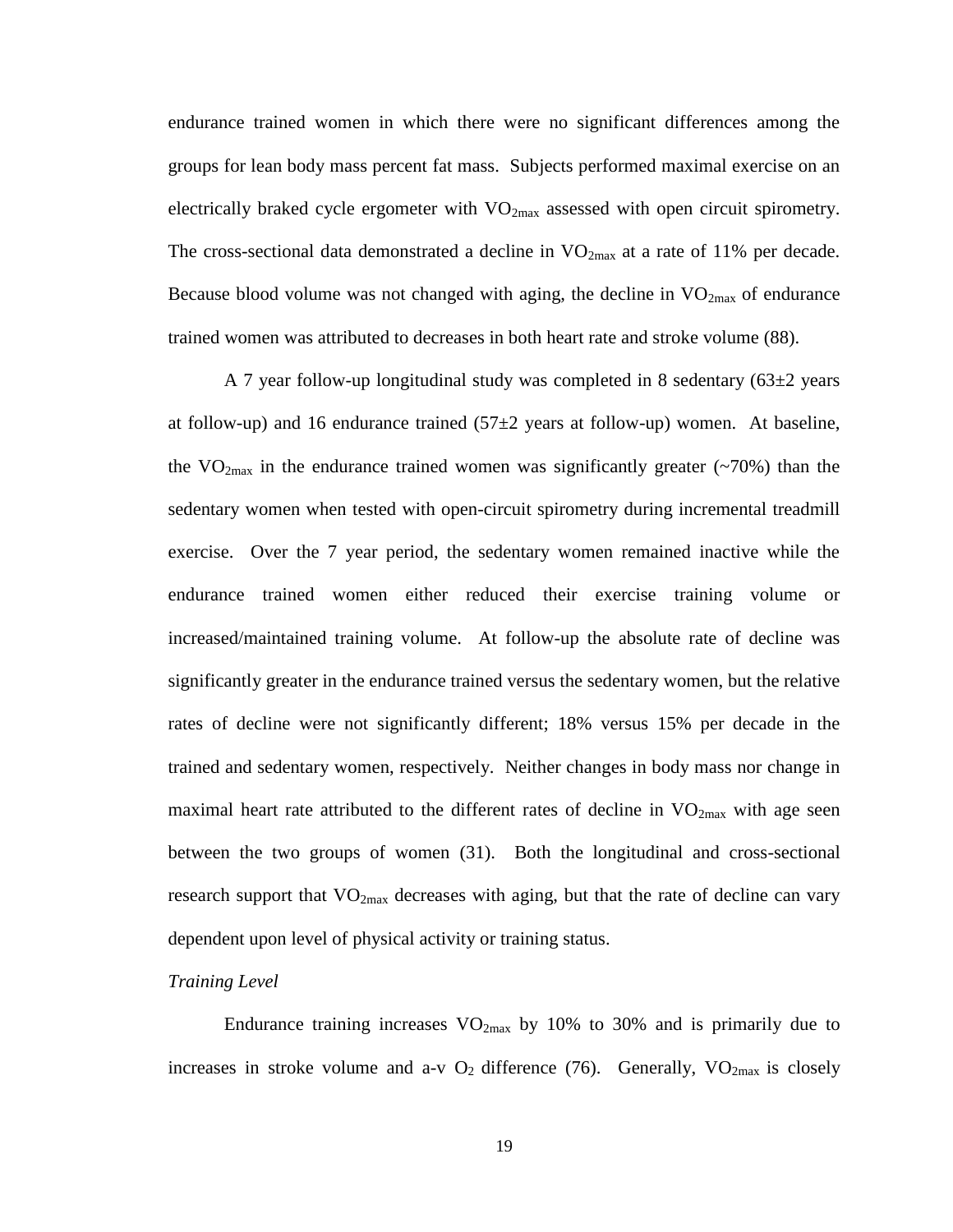related to the exercise training status as stated by Heath el al. [\(43\)](#page-83-0) and Ogawa et al. [\(64\)](#page-84-3). Ogawa et al. [\(64\)](#page-84-3) studied 110 healthy subjects that were categorized into 8 different groups on the basis of gender, age, and training status. Sedentary subject were normally active, but did not engage in regular exercise while the trained subject reported exercising strenuously for at least 30 minutes at least 3 days per week. They included 14 sedentary men (27±3 years, 45.9±6.1 ml∙kg<sup>-1</sup>⋅kg<sup>-1</sup>), 15 trained men (28±3 years, 63.5±4.4 ml⋅kg<sup>-1</sup> <sup>1</sup>⋅kg<sup>-1</sup>), 13 sedentary men (63±3 years, 27.2±5.1 ml⋅kg<sup>-1</sup>⋅kg<sup>-1</sup>), 14 trained men (63±4 years, 47.6±4.3 ml∙kg<sup>-1</sup>⋅kg<sup>-1</sup>), 14 sedentary women (23±2 years, 37.0±4.3 ml⋅kg<sup>-1</sup>⋅kg<sup>-1</sup>), 13 trained women (26±3 years, 52.1±3.1 ml⋅kg<sup>-1</sup>⋅kg<sup>-1</sup>), 14 sedentary women (64±4 years, 22.2±3.1 ml⋅kg<sup>-1</sup>⋅kg<sup>-1</sup>), and 13 trained women  $(57±3 \text{ years}, 35.3±3.3 \text{ ml·kg}^{-1}·\text{kg}^{-1})$ . Compared to sedentary subjects of the same gender and similar age, trained subjects reported significantly greater CRF. In young trained people from 21 to 31 years of age, mean  $VO<sub>2max</sub>$  was 39% greater and 41% greater for men and women, respectively compared to young sedentary individuals. In addition, trained older people had significantly greater CRF compared to sedentary men and women by 75% and 60%, respectively. This was attributed to larger maximal cardiac output and a- $vO_{2diff}$  in trained persons [\(64\)](#page-84-3).

Conflicting the research provided by Ogawa and colleagues, early endurance training studies, individuals greater than 60 years old did not increase  $VO_{2max}$  [\(15,](#page-82-20) [28,](#page-83-19) [63,](#page-84-20) [65\)](#page-84-21) observed noted in 1973 that older individuals responded similarly to training when using relative terms. In 1984, Seals et al. [\(77\)](#page-84-22) studied the trainability of older men and women to increase  $VO_{2max}$ . Twenty-four healthy men and women (61 to 67 years old) participated in the study. Expired gases were collected and analyzed while subjects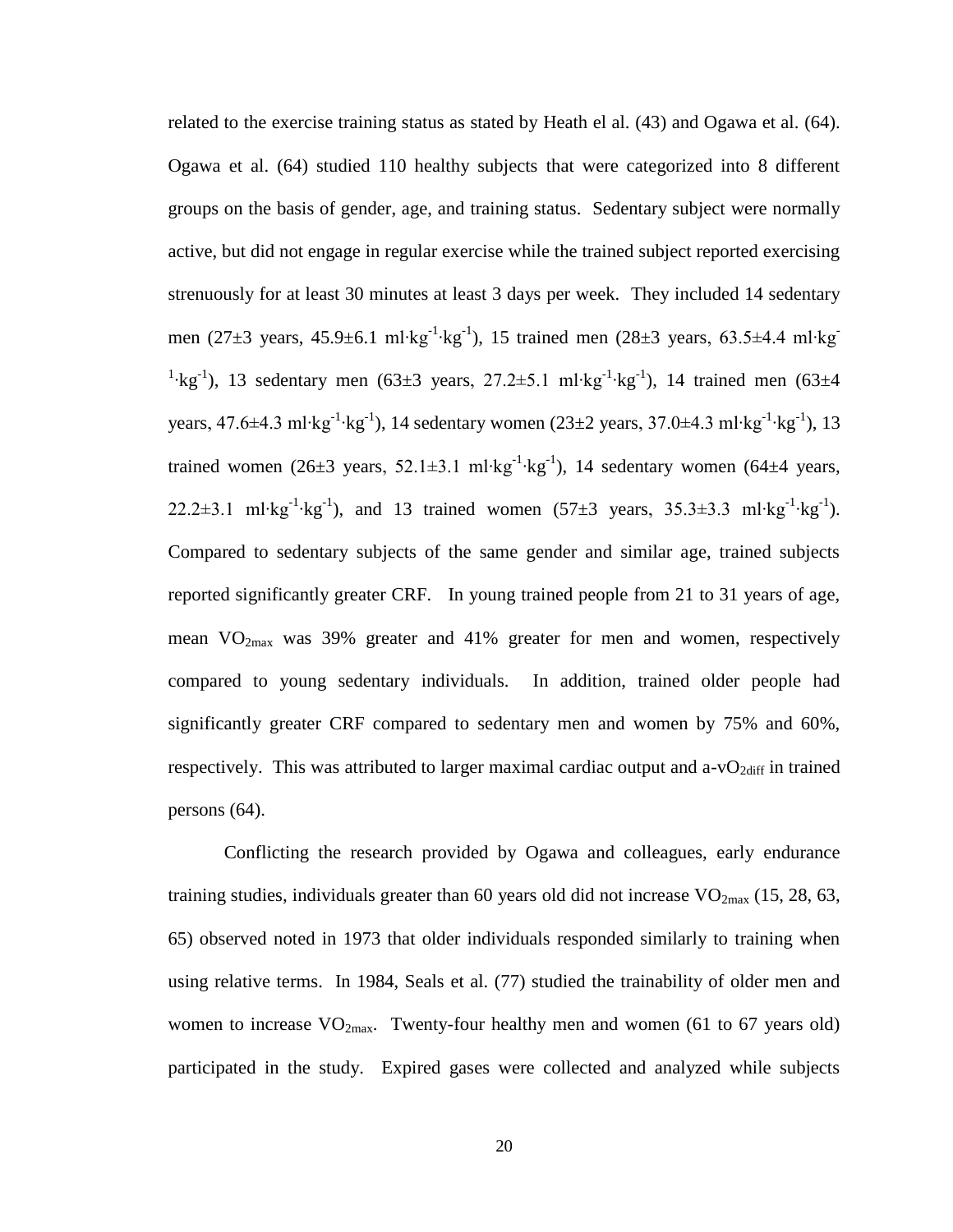completed a walking or jogging modified Balke protocol. Fourteen subjects underwent 12 months of endurance training with frequency, time and intensity gradually increasing, while the remaining ten subjects served as non-exercising controls. In the exercise group, the initial 6 months consisted of moderate-intensity  $\left($  <120 beats/min) walking that was performed at least 3 times per week. For the remaining 6 months, the same group of subjects completed high-intensity exercise starting at 75% of their heart rate reserve (HRR) for 30 minutes which progressed to 45 minutes at 85% of HRR. While the control group remained unchanged, a significant mean increase in  $VO_{2max}$  of 30% was seen in the exercise group of men and women when expressed per kilogram of body weight. When expressed in absolute terms, a significant increase of 25% was observed.

The following study confirms that regardless of age, improvement in  $VO<sub>2max</sub>$  is possible. Ten non-frail healthy men  $(n=8)$  and women  $(n=2)$  averaging  $80.3\pm2.5$  years of age participated in a study that aimed to determine if healthy older adults could maintain their individual ability to adapt to a rigorous endurance training program (>80% VO2peak). The program consisted of 10-12 months of training at an average of 58 minutes at 83% of MHR during 2.5 sessions per week. The high-intensity endurance training resulted in an increase of  $VO_{2max}$  by 15 $\pm$ 7%. The increase demonstrates that even healthy octogenarians can improvement  $VO_{2max}$  through high-intensity endurance training [\(32\)](#page-83-20). In summary, while some research has demonstrated that older individuals are not able to increase  $VO<sub>2max</sub>$ , trained individuals generally have greater CRF compared to untrained subjects at any age.

#### *Genetics*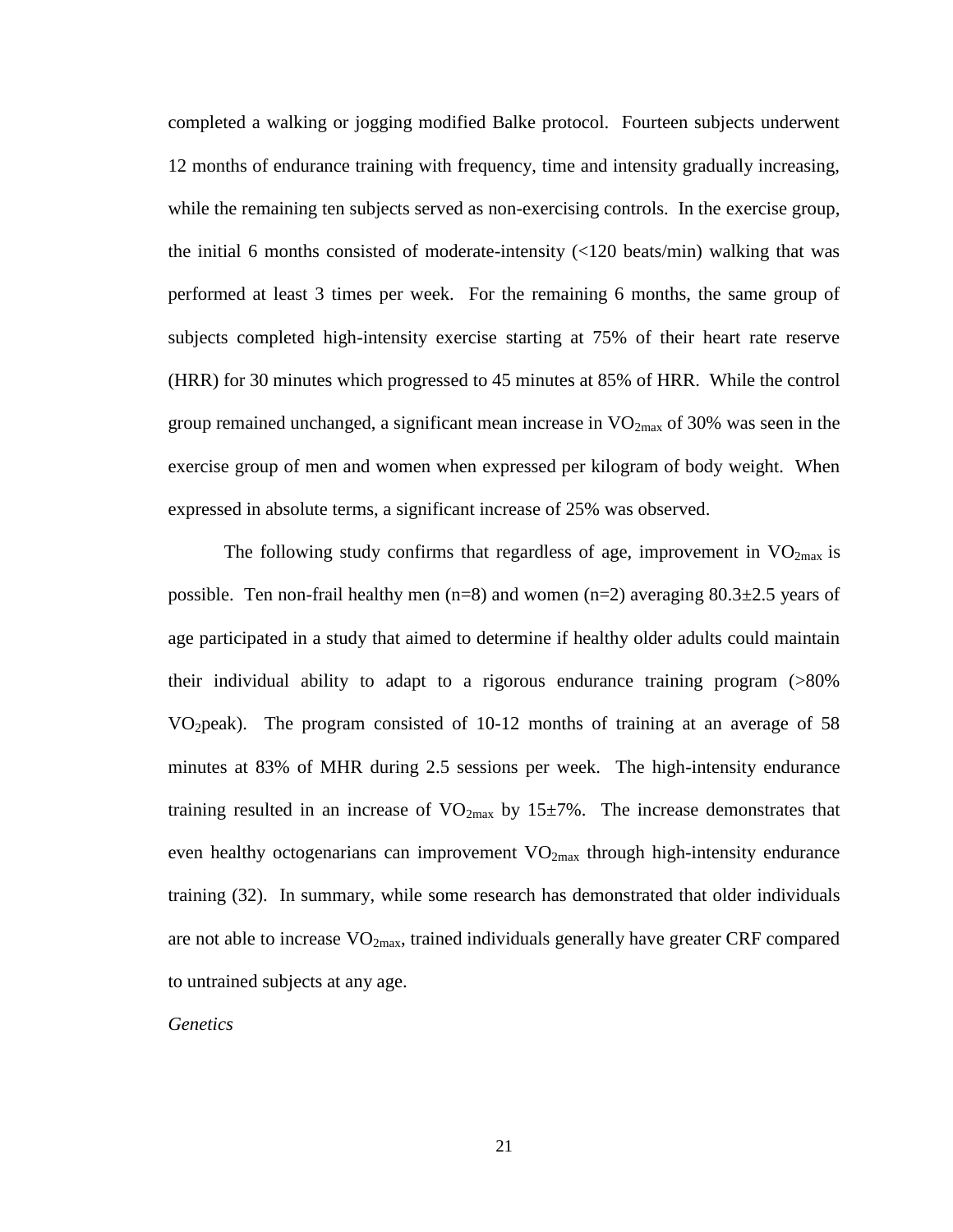In 1994, Bouchard and Perusse [\(23\)](#page-82-21) stated that the genetic component of CRF is estimated to be 25 to 40%. Eighty-six nuclear families, equating to over 400 sedentary persons, participated in the HERITAGE Family Study where  $VO<sub>2max</sub>$  was measured with cycle ergometry. Subjects were aged between 16 and 65 years old. It was suggested that both genetic and environmental factors contribute to the occurrence of similar responses to exercise training within a family that can be readily accounted for by chance, with maximal heritability estimates of at least 50% [\(22\)](#page-82-22). In 1999 Bouchard et al. [\(21\)](#page-82-23) completed an analysis using results from the HERITAGE Family Study to the hypothesis that family genetics play a role in individual differences in  $VO_{2max}$  in response to a training program. The study consisted of 481 sedentary Caucasian men and women, ranging from 16 to 65 years of age (parents and offspring). Metabolic measures were taken during maximal performance on a cycle ergometer. Subjects completed a 3 day per week, 20-week standardized cycle ergometer training program that began with 30 minutes per day at a heart rate associated with  $55\%$  of  $VO<sub>2max</sub>$  determined at baseline. The training load gradually progressed to 50 minutes per day at 75% of  $VO_{2max}$  by the end of week 14. This training load was held for the final 6 weeks. The mean increase in VO2max in response to the training program was approximately 16%. The study revealed 2.5 times more variation between than within families, representing that trainability is highly ancestral with a significant genetic element; an estimate of 47%.

When training is controlled for in sedentary adults, the differences between a training and non-training study are similar. An endurance exercise training study that included three independent clinical studies was conducted to use molecular classification to predict gains in  $VO<sub>2max</sub>$ . Groups included young sedentary healthy Caucasian men,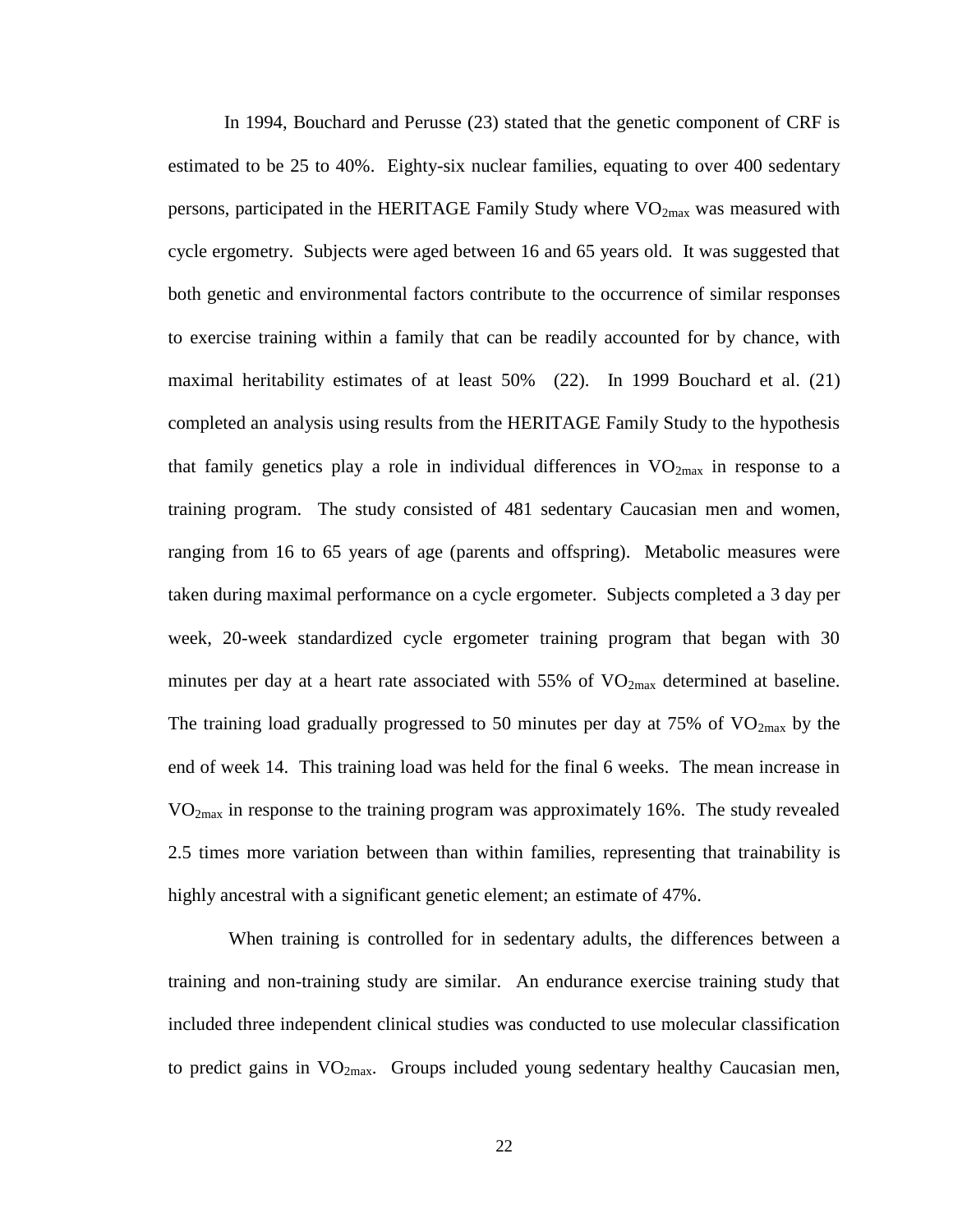young active Caucasian subjects, and the HERITAGE Family study aerobic training program. The sedentary subjects underwent 6 weeks of supervised training that consisted of cycling for 45 minutes at 70% of baseline  $VO_{2max}$  4 times a week. The active group underwent interval and continuous training on a cycle ergometer 5 times a week for 12 weeks [\(84\)](#page-85-6). The HERITAGE Family study protocol was described previously [\(21\)](#page-82-23). Individual genetic differences explain why 23% of subjects failed to increase their VO2max with training [\(84\)](#page-85-6). Klissouras et al. [\(50\)](#page-83-21) conducted a study in 1973 to determine human intrapair differences, particularly  $VO_{2max}$ , between identical and fraternal twins. Twenty-three identical and 16 fraternal twins of both genders ranged from 9 to 52 years of age. It was determined that mean intrapair differences of  $VO<sub>2max</sub>$  between the sets of twins was significantly different for fraternal (10.06 ml⋅kg<sup>-1</sup>⋅min<sup>-1</sup>), but not identical twins  $(2.54 \text{ ml·kg}^{-1} \cdot \text{min}^{-1})$ . From this, it can be noted that regardless of age in individuals, the ability to adapt functionally in humans can be attributed to heredity. To conclude, there are natural variations in the ability increase  $VO_{2max}$  attributed to genetic factors [\(16,](#page-82-5) [21,](#page-82-23) [22\)](#page-82-22). In summary, genetics play an important role in the ability or inability to improve CRF with endurance training.

#### <span id="page-28-0"></span>**Cardiorespiratory Fitness and Mortality**

Studies exhibit that poor CRF is related to health as it is an important and independent risk factor for premature death [\(17,](#page-82-24) [52\)](#page-83-22). Laukkanen et al. [\(52\)](#page-83-22) examined the relationship of  $VO_{2max}$  and exercise test duration with cardiovascular disease (CVD) mortality and all-cause mortality. Direct measure of  $VO<sub>2max</sub>$  on an electrically braked cycle ergometer was performed in 1,294 (42-61.3 years) men with no CVD, pulmonary disease, or cancer at baseline or over a follow-up period of 10.7 years. When categorized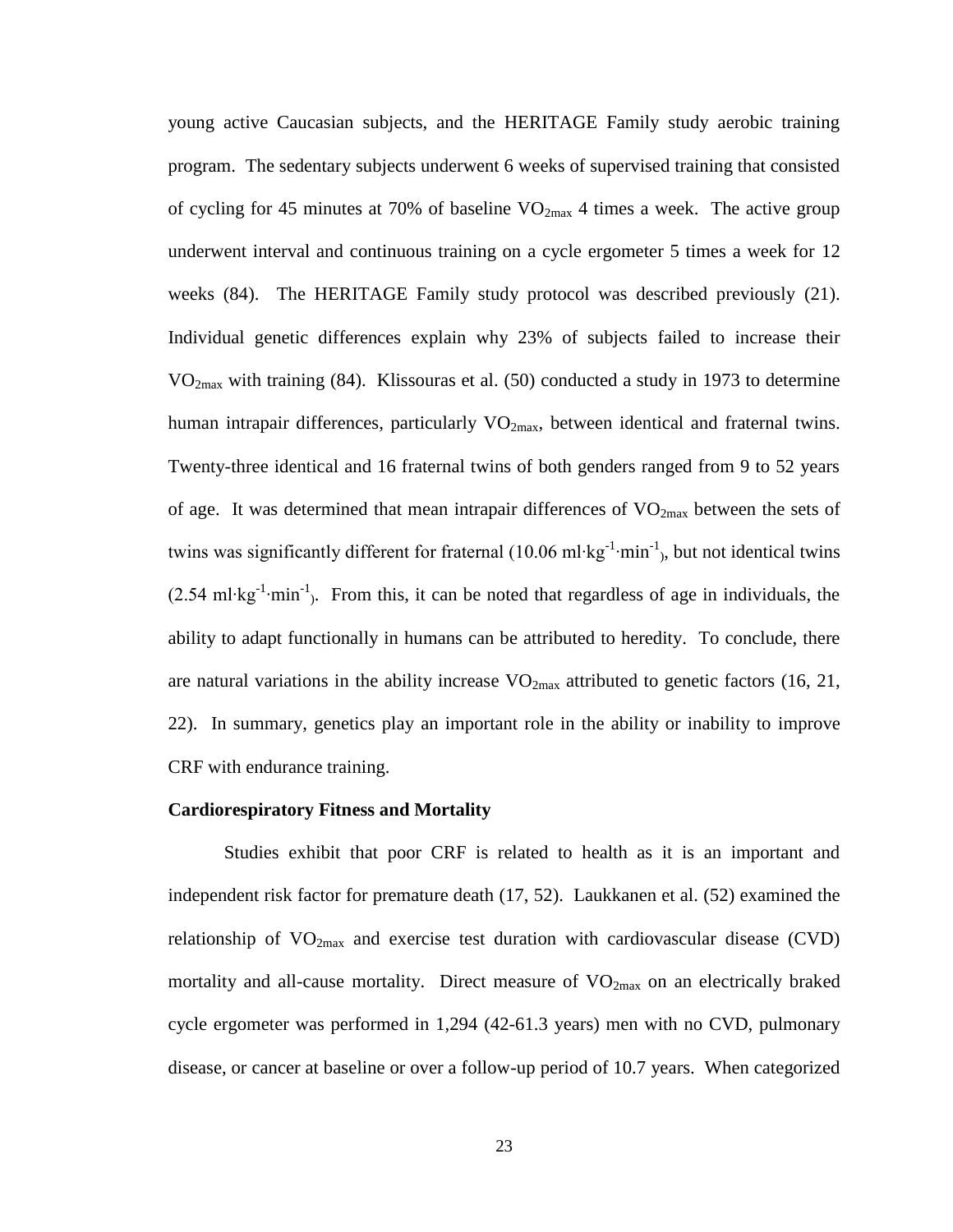into low VO<sub>2max</sub> (<27.6 ml⋅kg<sup>-1</sup>⋅min<sup>-1</sup>) and high VO<sub>2max</sub> (>37.1 ml⋅kg<sup>-1</sup>⋅min<sup>-1</sup>) categories, low  $VO<sub>2max</sub>$  was associated with a 2.76-fold risk of overall mortality, and 3.09-fold risk of CVD-related death when adjusted for age, examination years, smoking, and alcohol consumption compared to high  $VO_{2max}$  men. CRF had a strong, graded, and inverse association with both all-cause and CVD-related mortality. With this relationship, CRF can be regarded as just as important a risk factor as smoking, hypertension, diabetes, and obesity toward risk of mortality.

Numerous studies have shown the prognostic value of maximal METs attained during a GXT. Together, they indicate that a 10% to 30% improvement in survival occurs with every MET increase during maximal exercise [\(59,](#page-84-23) [62,](#page-84-2) [71\)](#page-84-24). CRF less than 5 METs is an indicator of poor prognosis, placing an individual at a greater risk for being diagnosed with coronary artery disease [\(39,](#page-83-23) [71\)](#page-84-24). A maximal MET level from approximately less than 5 to greater than 10 represents the range where a vast majority of the per MET improvement in survival is understood [\(4\)](#page-82-8). Mora and colleagues studied an asymptomatic cohort (n=6,126) to determine whether exercise capacity (METs) and heart rate recovery (HRR) could provide incremental prognostic importance for cardiovascular mortality in low or intermediate risk using the Framingham Risk Score FRS. At baseline, subjects with a mean age of  $44.6 \pm 10.1$  years performed the standard Bruce treadmill protocol. The test was terminated when  $\geq 90\%$  age-predicted maximal heart rate (APMHR) was achieved. Peak exercise capacity was determined from treadmill time and was expressed in METs. Subjects were followed up prospectively for 20 years with the end point being December 1995 or death. It was found that individuals with low (median or less) HRR (57 $\pm$ 12 bpm for women; 57 $\pm$ 11 bpm for men) or METs (7.5 $\pm$ 2.1 for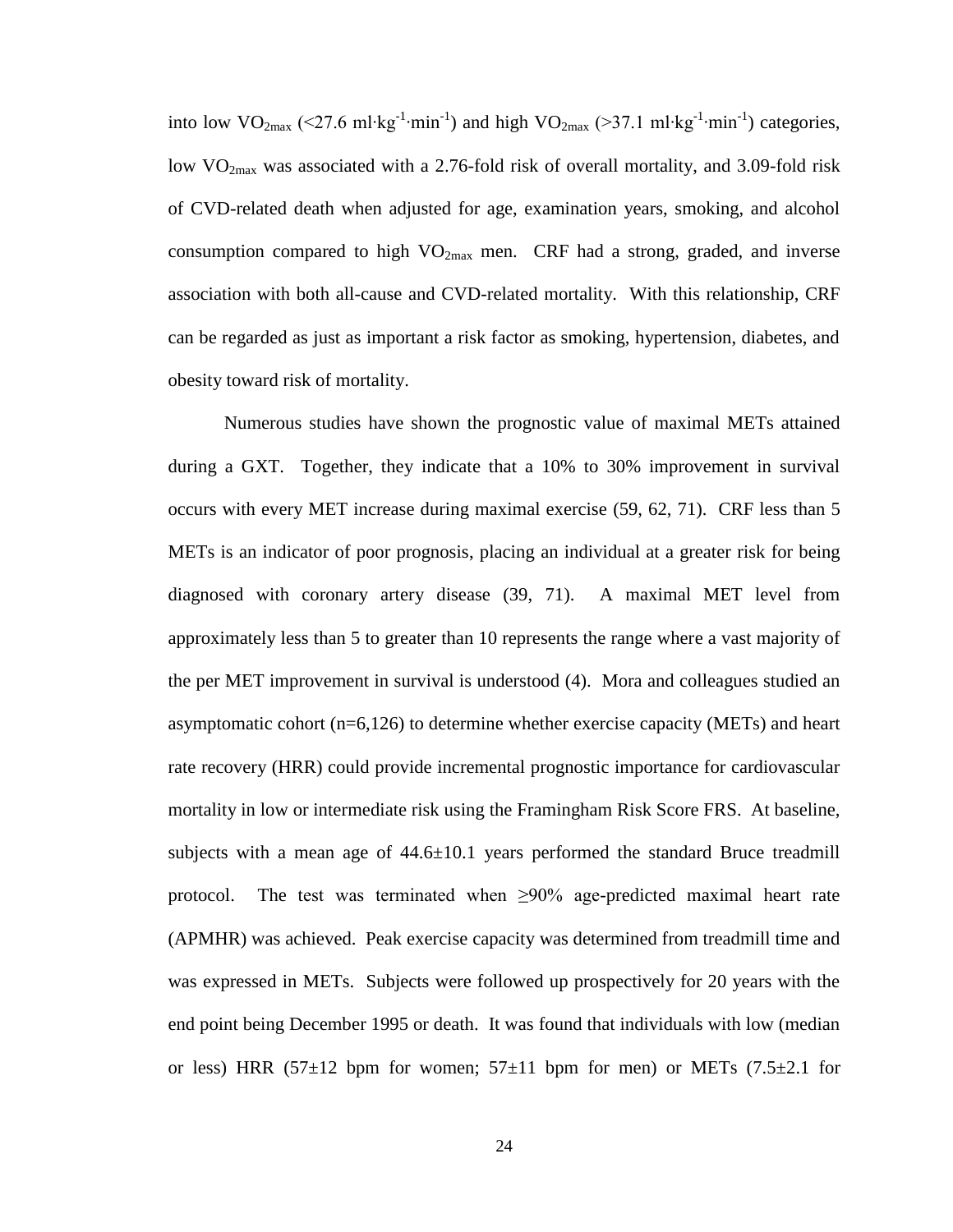women; 10.7±1.9 for men) experienced 91% of all CVD deaths. After adjustment for FRS, low HRR or low METs individually were significant for mortality but persons with both low HRR (44 $\pm$ 9 bpm for women; 45 $\pm$ 8 bpm for men) and low METs (5.5 $\pm$ 1.5 for women; 8.9 $\pm$ 1.6 for men) were at substantially higher risk. In conclusion, thresholds of 7.5 METs and 10.5 METs in women and men, respectively, are cut points in which METs of a lesser value are indicative of a high risk of mortality [\(59\)](#page-84-23).

Blair et al. [\(16\)](#page-82-5) studied 13,344 men  $(n=10,224; 41.5\pm9.3$  years) and women  $(n=3,120; 40.8\pm9.9)$  from 1970 to 1981 at the Cooper Clinic in Dallas, TX. Subjects were mostly Caucasian and in the middle to upper socioeconomic strata. To be included for analysis, at baseline all subject had to achieve ≥85% of their APMHR during a GXT where CRF in METs was derived from the final workload using the modified Balke protocol. At baseline, subjects also had to be free of personal history that included: heart attack, hypertension, stroke, diabetes, and resting and exercise electrocardiogram abnormalities. With an average follow up of more than 8 years, it was determined that a strong and graded relationship between CRF and mortality due to all-causes, CVD, and cancer is present. This finding is consistent for both men and women and was not confounded by age or other risk factors. The inverse association seen across fitness groups in both men and women show that a major reduction in all cause death rates occurs between the first and second lowest quintiles of CRF. An asymptote relationship between CRF and mortality is possible in men that achieved 10 METs and women that achieved 9 METs during maximal exercise. This is possible in most adults that participate in regular exercise and appears to be protective against early mortality.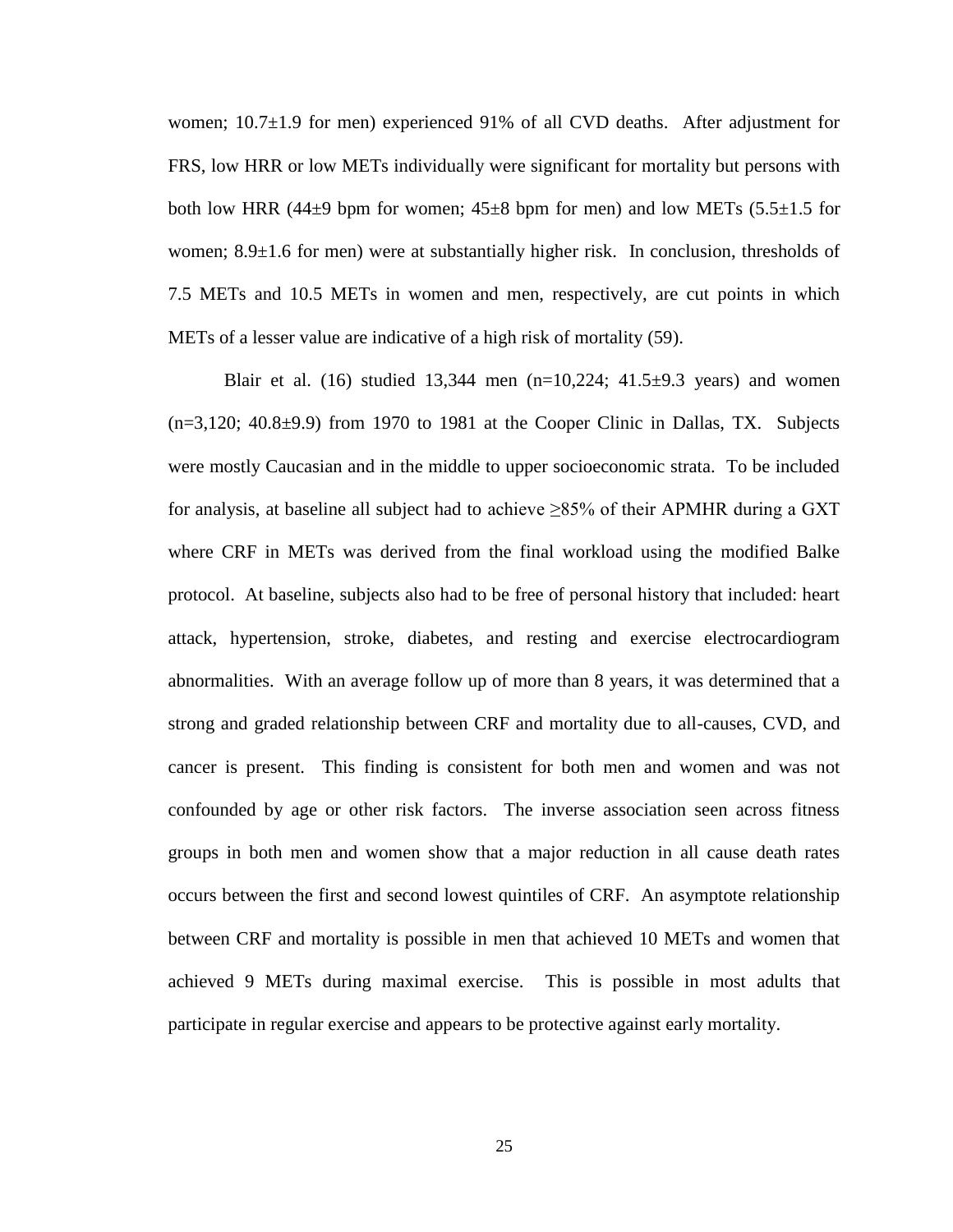In a prospective study, Blair et al. [\(18\)](#page-82-25) investigated 9,777 men to assess the changes in CRF and risk of mortality from December 1970 through December 1989. Using the same inclusion criteria and exercise testing methods as previously published by Blair [\(16\)](#page-82-5), the study included healthy and unhealthy men between the ages of 20 to 82 years where the interval between two clinical examinations was 4.9±4.1years. After a  $5.1 \pm 4.2$  year follow-up for mortality after the second exam, 233 and 87 deaths were attributed to all-cause and CVD mortality, respectively. The highest age-adjusted allcause death rate was observed in men who were unfit at both examinations and lowest in men who were fit at both. Men who improved from unfit to fit during the initial and subsequent exams had a 44% reduction in mortality risk relative to those who remained unfit. For each minute increase of treadmill time using the modified Balke protocol, a 7.9% decrease in risk of mortality was observed. Because each minute of exercise during the Balke protocol is approximately 0.5 METs, the 7.9% in risk with one minute of exercise would be comparable to the 10% to 30% increase with 1 MET ( $\sim$ 2 minutes) [\(62,](#page-84-2) [71\)](#page-84-24). To summarize, fit men who maintained or unfit men that improved their CRF level were less likely to die from both all-cause and CVD during the follow-up period compared to those men that remained unfit.

The Aerobics Center Longitudinal Study (ACLS) is a prospective epidemiological follow-up of individuals that underwent assessment at the Cooper Clinic in Dallas, TX. For this study, information from 9,925 predominantly Caucasian women was used  $(42.9 \pm 10.4$  years). The purpose of the investigation was to determine the relation between body mass index (BMI), CRF, and all-cause mortality. BMI was calculated as the weight in kilograms per square meter and women were classified as normal (BMI,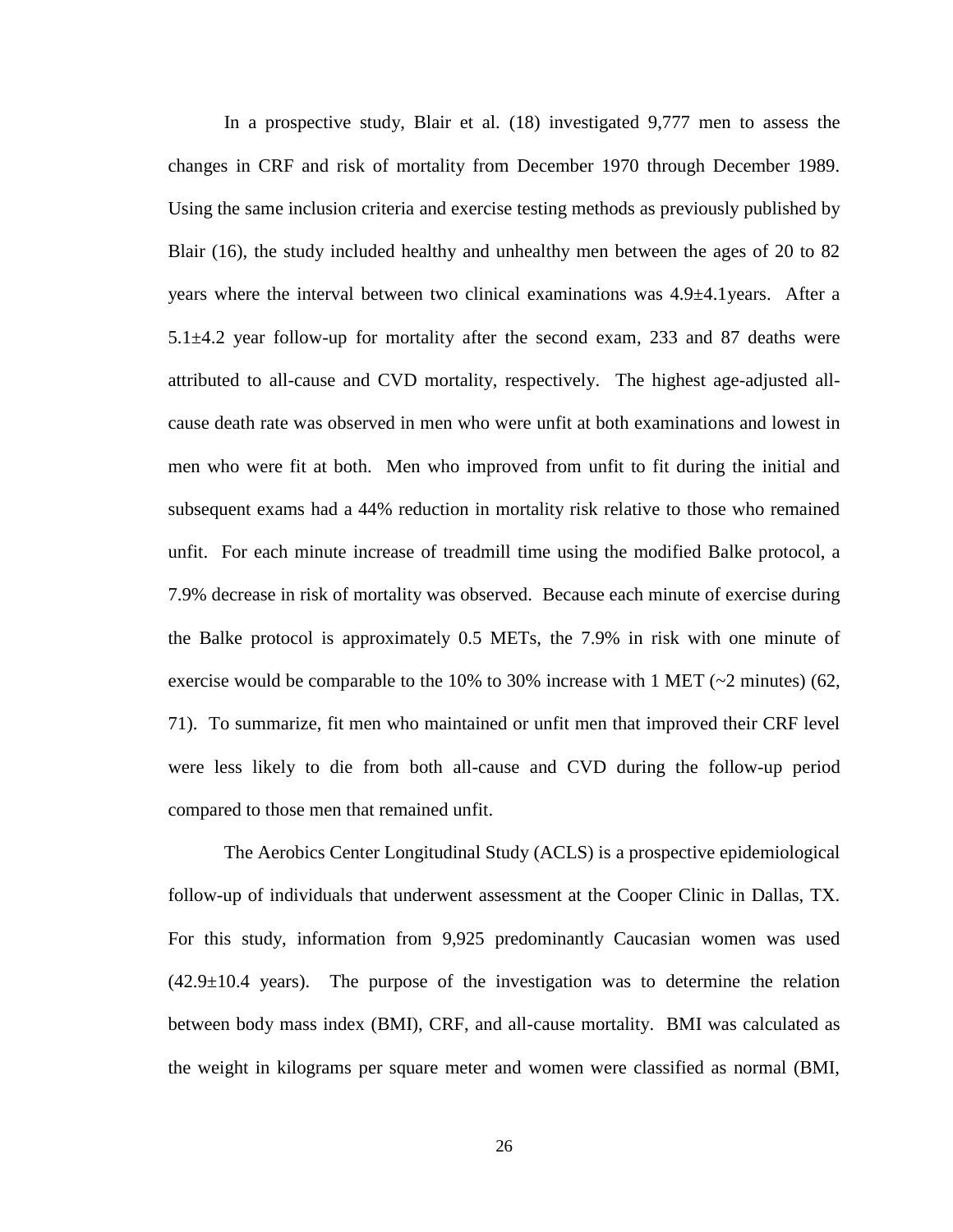18.5 to 24.99), overweight (BMI, 25 to 29.99), and obese (BMI,  $\geq$ 30). Treadmill time was used to group the women into three CRF classifications on the basis of age cutoffs by decade: low fit (least fit 20% in each age group), moderate fit (the next 40%), and highly fit (top 40% in each age group). The relative risk of all-cause mortality was determined after adjustments for age, smoking, and baseline health status. The results demonstrated that overweight and obese BMI categories did not significantly increase risk of all-cause mortality compared to the normal category, and moderate and high CRF when compared with low CRF was associated with lower risk of mortality. Although the risk of all-cause mortality as predicted by BMI may be misleading if CRF is not taken into account, low CRF in women is an important predictor of all-cause mortality [\(34\)](#page-83-24).

The purpose of the investigation by Blair et al. [\(17\)](#page-82-24) in 1996 was to calculate the association of CRF to CVD-mortality and to all-cause mortality. In this observational study, a large cohort of men  $(n=25,341)$  and women  $(n=7,080)$  completed preventive medical exams which included a treadmill GXT. CVD and all-cause mortality rates were calculated for the low (least fit 20%), moderate (next 40%), and high (most fit 40%) fitness categories by risk factor levels of smoking habit, blood pressure, cholesterol levels, and health status. After the main outcomes of CVD-mortality and all-cause mortality were measured, it was determined that inverse relationships were seen for mortality across all fitness categories within the levels of other risk factors for both sexes. Those classified as fit with any combination of the previously mentioned risk factors had lower adjusted rates of mortality compared to individuals classified in the low-fit category with none of the risk factors. It can be said that low fitness is a main precursor of mortality. A protective effect of fitness held for both smokers and nonsmokers, those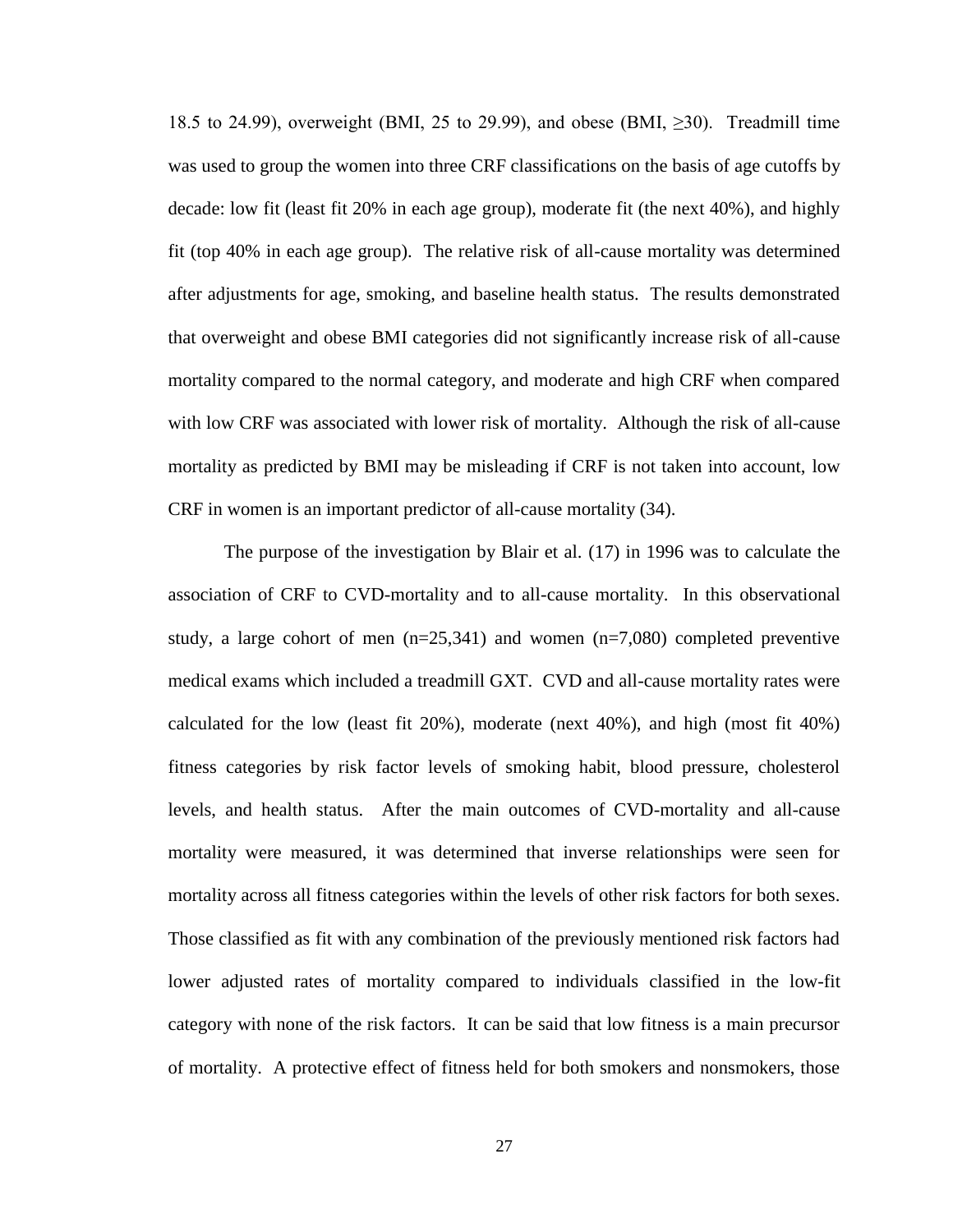with controlled and elevated levels of cholesterol and blood pressure, and those that are health and unhealthy.

Physical inactivity that is measured objectively by low CRF, has been estimated to account for 12% of all deaths in the United States [\(56\)](#page-84-25). Physical inactivity is one of the most crucial, and preventable, health problems [\(52\)](#page-83-22). Poor physical fitness is a risk factor that can be improved through exercise training. Because CRF can be improved through physical activity reducing the risk of mortality, low CRF is a modifiable risk factor. From the review of the literature on the relationship of CRF and risks of both CVD and all-cause mortality, it is apparent that CRF is a valuable measure obtained through maximal exercise during a GXT. By increasing CRF through a regular exercise regimen, CVD and all-cause risk of mortality can be greatly reduced.

#### <span id="page-33-0"></span>**Normative Values for Maximum Oxygen Consumption**

Quantifying CRF can assist professionals by providing information to determine intensity, duration, and mode of exercise in developing individualized exercise prescriptions, and can also be used to identify, diagnose, and determine prognosis of a person's health status [\(2\)](#page-82-10). The American College of Sport Medicine's Resource Manual for Guidelines for Exercise Testing and Prescription [\(2\)](#page-82-10) states, "Upon completion of an exercise test, the results should be interpreted by comparing the test results with established standards or norms". Two types of standards are usually utilized for comparisons: criterion-referenced standards and normative standards. In fitness assessment, greater focus is on normative standards because data is presented using percentiles allowing for the comparison against other like individuals or against oneself is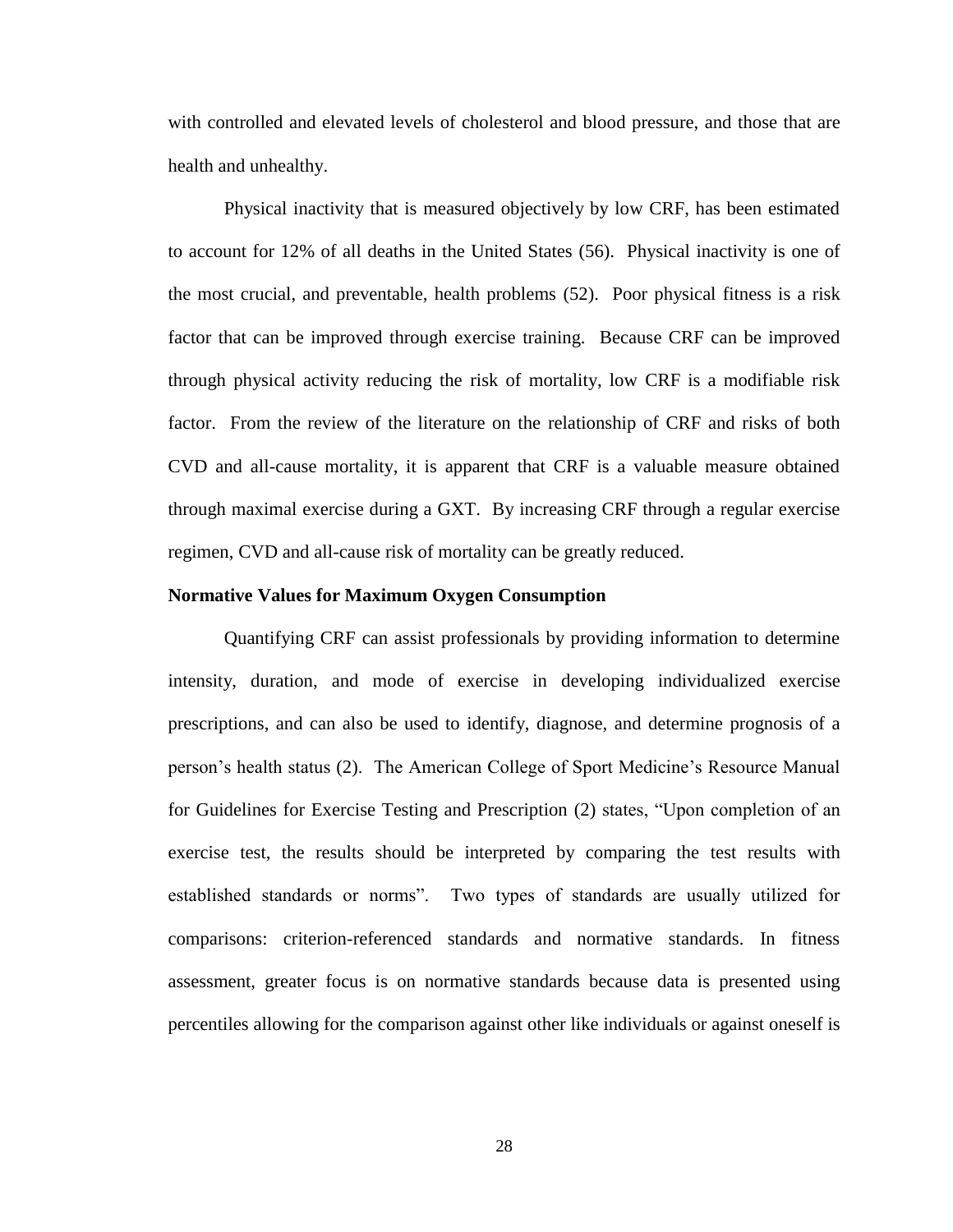possible. Norms are created from the  $VO_{2max}$  value from a GXT and compare individuals to other gender and aged matched individuals.

In this section, three published normative tables of cardiorespiratory fitness classifications of normative values for  $VO_{2max}$  were reviewed [\(1,](#page-82-26) [3,](#page-82-1) [40\)](#page-83-6). It is difficult to compare these tables because the manner in which normative values of  $VO_{2max}$  were reported is not consistent. All tables are divided by gender, with the discrepancy among the tables occurring in the classification of age ranges and  $VO<sub>2max</sub>$  values. Table 3.1 represents  $VO<sub>2max</sub>$  values from the Preventative Medicine Center that was published by the American Heart Association (AHA). In this table, age ranges are by decade and VO2max values are classified into five categories: "low", "fair", "average", "good", and "high" [\(1\)](#page-82-26). Table 3.2 represents data from the Young Men Christian Association (YMCA). The data is classified into age groups of  $18-25$ ,  $26-35$ ,  $46-55$ ,  $56-65$ , and  $65+$ years old. This varies as the first age group begins at 18 years of age, and decade distribution occurs from the middle of one decade to the next. Not only does the age classification vary, but the  $VO_{2max}$  values are arranged by every fifth percentile [\(40\)](#page-83-6). The third table presented was published using the ACLS data. This table distributed age ranges similar to that by the AHA with an additional decade range (70-79 years old). The classification of  $VO_{2max}$  compares to that in Table 3.2 by the YMCA with the exception of the first and last category.

Not only do the three tables vary in the presentation of information, but also in the exercise test methods performed to determine  $VO_{2max}$ . Table 3.1 classified CRF with data from the Preventive Medicine Center in Palo Alto, CA, and from a survey of published sources. The table was developed according to physical fitness levels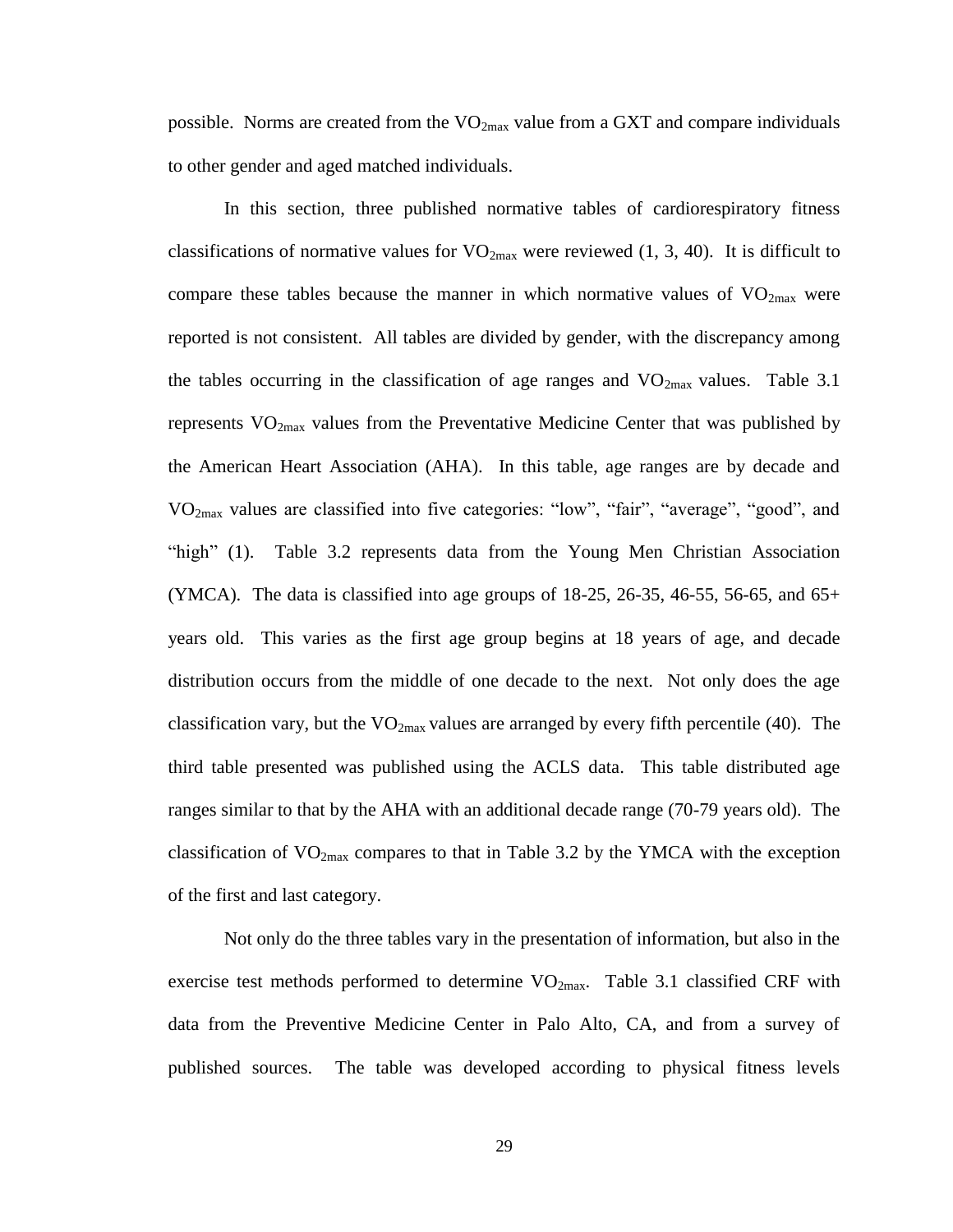estimated for apparently healthy men and women ranging from 20 to 69 years of age [\(1\)](#page-82-26). Because the mode of exercise and protocol used to estimate  $VO_{2max}$  was not made clear, there are limitations in the use of this reference standard. The uncertainty of which mode of exercise was used is a limitation because exercise tests from similar modes should only be compared. Cross comparing data from different modes of exercise could yield inaccurate interpretation of CRF as cycle protocol in the untrained person generally elicits a  $VO<sub>2max</sub>$  10-20% below their treadmill measure. Secondly, the protocol used to estimate  $VO<sub>2max</sub>$  could yield a limitation in the interpretation of CRF because it is unclear whether a maximal or submaximal effort was given. Although  $VO<sub>2max</sub>$  may be predicted from a maximal effort, a submaximal effort could yield either an over or underestimation of how the person would perform. Because neither the exercise mode use nor level of effort given was not stated, great caution should be warranted in the interpretation of CRF.

Table 3.2 was developed using the YMCA cycle ergometer test [\(3\)](#page-82-1). This protocol measures heart rate (HR) at a series of submaximal work rates. The measured heart rates are extrapolated to the subject's APMHR to calculate  $VO_{2max}$ . Sources of error exist in the use of this protocol. Subjects are not exercised to their maximal level leaving room for error in estimating the maximal workload the subject could achieve. This leads to the risk of incorrect predictions. Additionally, measured HRs are plotted against the work rates achieved and extrapolated to the individual's APMHR (220-age). The use of APMHR can lead to inaccuracy as the standard deviation is 11 beats∙min<sup>1</sup> [\(46\)](#page-83-1). If the true MHR of the individual is known accuracy in the estimation of  $VO<sub>2max</sub>$  can be increased. However, because the norm tables were developed using APMHR, the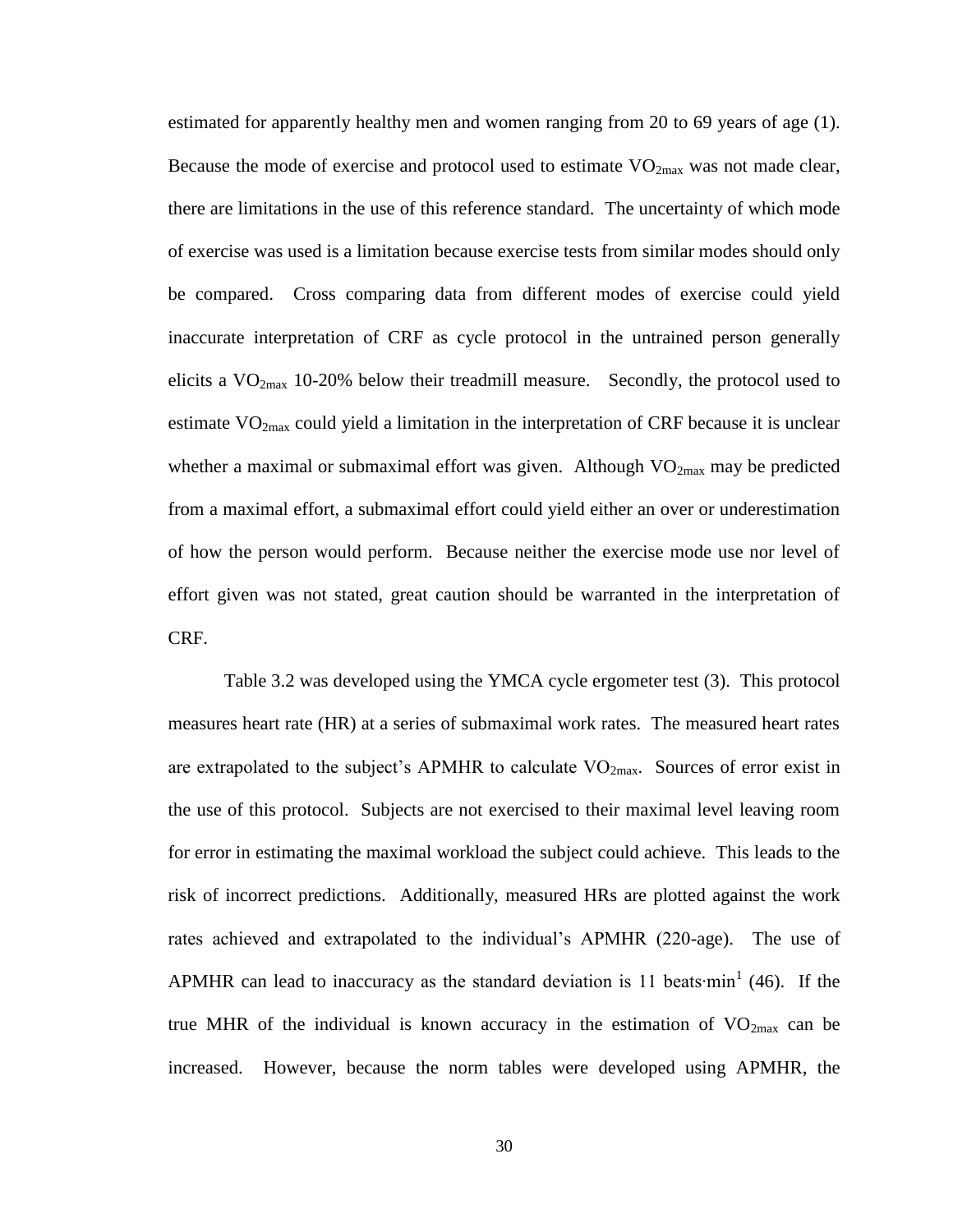publishers advised MHR should not be used in estimation of VO<sub>2max</sub>. These sources of error including the limitations that the tables were developed from submaximal exercise with a cycle protocol, caution should be taken when interpreting CRF.

Table 3.3 represents the largest and most commonly used reference table for CRF [\(48\)](#page-83-0). Data is from the Cooper Institute in Dallas, TX which was started in approximately 1970. This reference table includes approximately 45,000 men and 15,000 women [\(3\)](#page-82-0). VO2max was predicted in these subjects through the use of predicted METs from treadmill time and final workload (speed and grade) [\(16\)](#page-82-1). Because CRF is often interpreted using the normative table detailed by the Cooper Institute, it is important to identify the major limitation of this table, being indirectly measured  $VO<sub>2max</sub>$  values.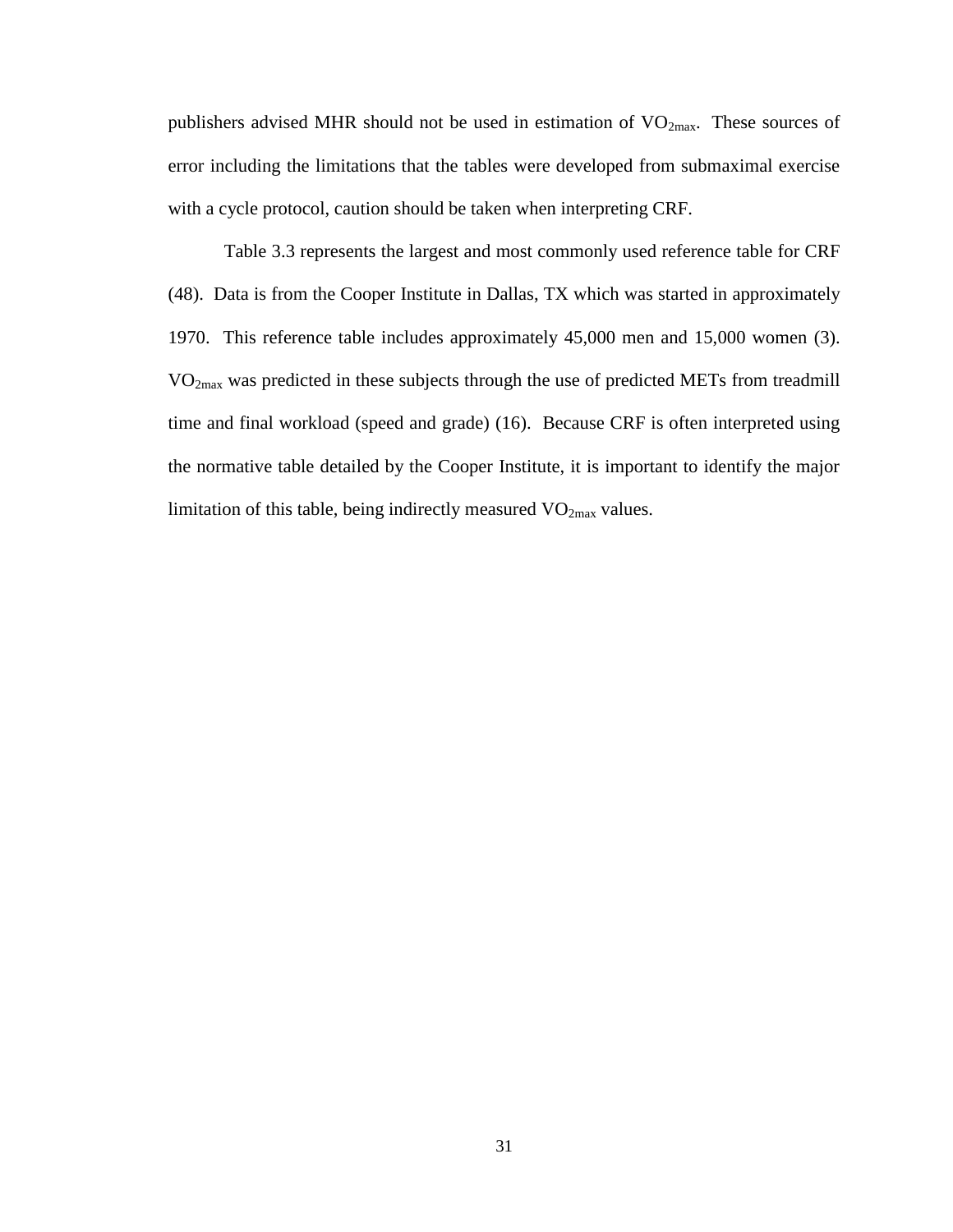|              |         | $VO_{2max}$ for men (ml·kg <sup>-1</sup> ·min <sup>-1</sup> ) |             |                   |         |             | $VO_{2max}$ for women (ml·kg <sup>-1</sup> ·min <sup>-1</sup> ) |           |           |           |  |  |
|--------------|---------|---------------------------------------------------------------|-------------|-------------------|---------|-------------|-----------------------------------------------------------------|-----------|-----------|-----------|--|--|
| <b>Level</b> |         |                                                               | Age (years) |                   |         | Age (years) |                                                                 |           |           |           |  |  |
|              | 20-29   | $30 - 39$                                                     | 40-49       | $50-59$           | 60-69   | $20 - 29$   | $30 - 39$                                                       | 40-49     | $50 - 59$ | 60-69     |  |  |
| <b>High</b>  | >53     | >49                                                           | >45         | >43               | >41     | >49         | >45                                                             | >42       | >38       | >35       |  |  |
| Good         | 43-52   | 39-48                                                         | $36-44$     | 34-42             | 31-42   | 38-48       | 34-44                                                           | 31-41     | 28-37     | 24-34     |  |  |
| Average      | 34-42   | 31-38                                                         |             | 27-35 25-33 23-30 |         | $31 - 37$   | 28-33                                                           | 24-30     | 21-27     | 18-23     |  |  |
| Fair         | 25-33   | $23 - 30$                                                     | $20 - 26$   | 18-24             | $16-22$ | 24-30       | 20-27                                                           | $17 - 23$ | $15-20$   | $13 - 17$ |  |  |
| Low          | $<$ 2.5 | 23                                                            | $<$ 20      | $\leq 18$         | <13     | <24         | $<$ 20                                                          | ${<}17$   | $\leq$ 15 | $\leq$ 13 |  |  |

Table 3.1 Normative VO<sub>2max</sub> values presented from the Preventive Medicine Center

Published by the American Heart Association in Exercise Testing and Training of Apparently Healthy Individuals (1972)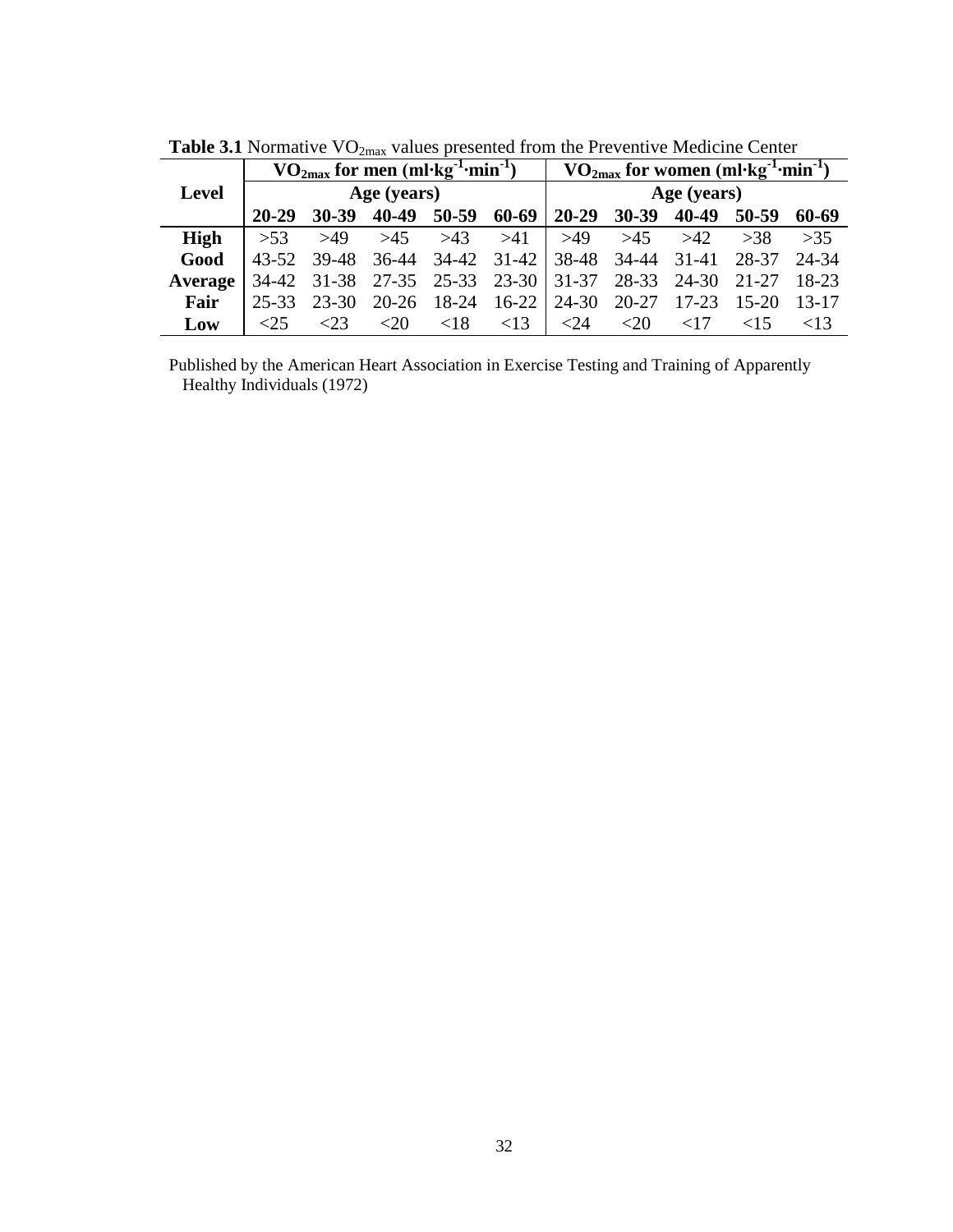|          | $\rm \frac{VO_{2max}}{for}$ men (ml·kg <sup>-1</sup> ·min <sup>-1</sup> ) |       |             |       |       |       | $\rm \overline{VO_{2max}}$ for women (ml· $\overline{\rm kg}^{-1}$ ·min <sup>-1</sup> ) |       |       |       |       |       |  |
|----------|---------------------------------------------------------------------------|-------|-------------|-------|-------|-------|-----------------------------------------------------------------------------------------|-------|-------|-------|-------|-------|--|
| $\%$     |                                                                           |       | Age (years) |       |       |       | Age (years)                                                                             |       |       |       |       |       |  |
|          | 18-25                                                                     | 26-35 | 36-45       | 46-55 | 56-65 | $65+$ | 18-25                                                                                   | 26-35 | 36-45 | 46-55 | 56-65 | $65+$ |  |
| 100      | 100                                                                       | 95    | 90          | 83    | 65    | 53    | 95                                                                                      | 95    | 75    | 72    | 58    | 55    |  |
| 95       | 75                                                                        | 66    | 61          | 55    | 50    | 42    | 69                                                                                      | 65    | 56    | 51    | 44    | 48    |  |
| 90       | 65                                                                        | 60    | 55          | 49    | 43    | 38    | 59                                                                                      | 58    | 50    | 45    | 40    | 34    |  |
| 85       | 60                                                                        | 55    | 49          | 45    | 40    | 34    | 56                                                                                      | 53    | 46    | 41    | 36    | 31    |  |
| 80       | 56                                                                        | 52    | 47          | 43    | 38    | 33    | 52                                                                                      | 51    | 44    | 39    | 35    | 30    |  |
| 75       | 53                                                                        | 50    | 45          | 40    | 37    | 32    | 50                                                                                      | 48    | 42    | 36    | 33    | 29    |  |
| 70       | 50                                                                        | 48    | 43          | 39    | 35    | 31    | 47                                                                                      | 45    | 41    | 35    | 32    | 28    |  |
| 65       | 49                                                                        | 45    | 41          | 38    | 34    | 30    | 45                                                                                      | 44    | 38    | 34    | 31    | 27    |  |
| 60       | 48                                                                        | 44    | 40          | 36    | 33    | 29    | 44                                                                                      | 43    | 37    | 32    | 30    | 26    |  |
| 55       | 45                                                                        | 42    | 38          | 35    | 32    | 28    | 42                                                                                      | 41    | 36    | 31    | 28    | 25    |  |
| 50       | 44                                                                        | 40    | 37          | 33    | 31    | 27    | 40                                                                                      | 40    | 34    | 30    | 27    | 24    |  |
| 45       | 43                                                                        | 39    | 36          | 32    | 30    | 26    | 39                                                                                      | 37    | 33    | 29    | 26    | 23    |  |
| 40       | 42                                                                        | 38    | 35          | 31    | 28    | 25    | 38                                                                                      | 36    | 32    | 28    | 25    | 22    |  |
| 35       | 39                                                                        | 37    | 33          | 30    | 27    | 24    | 37                                                                                      | 35    | 30    | 27    | 24    | 21    |  |
| 30       | 38                                                                        | 34    | 31          | 29    | 26    | 23    | 35                                                                                      | 34    | 29    | 26    | 23    | 20    |  |
| 25       | 36                                                                        | 33    | 30          | 28    | 25    | 22    | 33                                                                                      | 32    | 28    | 25    | 22    | 19    |  |
| 20       | 35                                                                        | 32    | 29          | 26    | 23    | 21    | 32                                                                                      | 30    | 26    | 23    | 20    | 18    |  |
| 15       | 32                                                                        | 30    | 27          | 25    | 22    | 20    | 30                                                                                      | 28    | 25    | 22    | 19    | 17    |  |
| 10       | 30                                                                        | 27    | 24          | 24    | 21    | 18    | 27                                                                                      | 25    | 24    | 20    | 18    | 16    |  |
| 5        | 26                                                                        | 24    | 21          | 20    | 18    | 16    | 24                                                                                      | 22    | 20    | 18    | 15    | 14    |  |
| $\bf{0}$ | 20                                                                        | 15    | 14          | 13    | 12    | 10    | 15                                                                                      | 14    | 12    | 11    | 10    | 10    |  |

**Table 3.2** Normative values of VO<sub>2max</sub> presented from the Young Men Christian Association

Published in the YMCA Fitness Testing and Assessment Manual 4<sup>th</sup> edition (2000)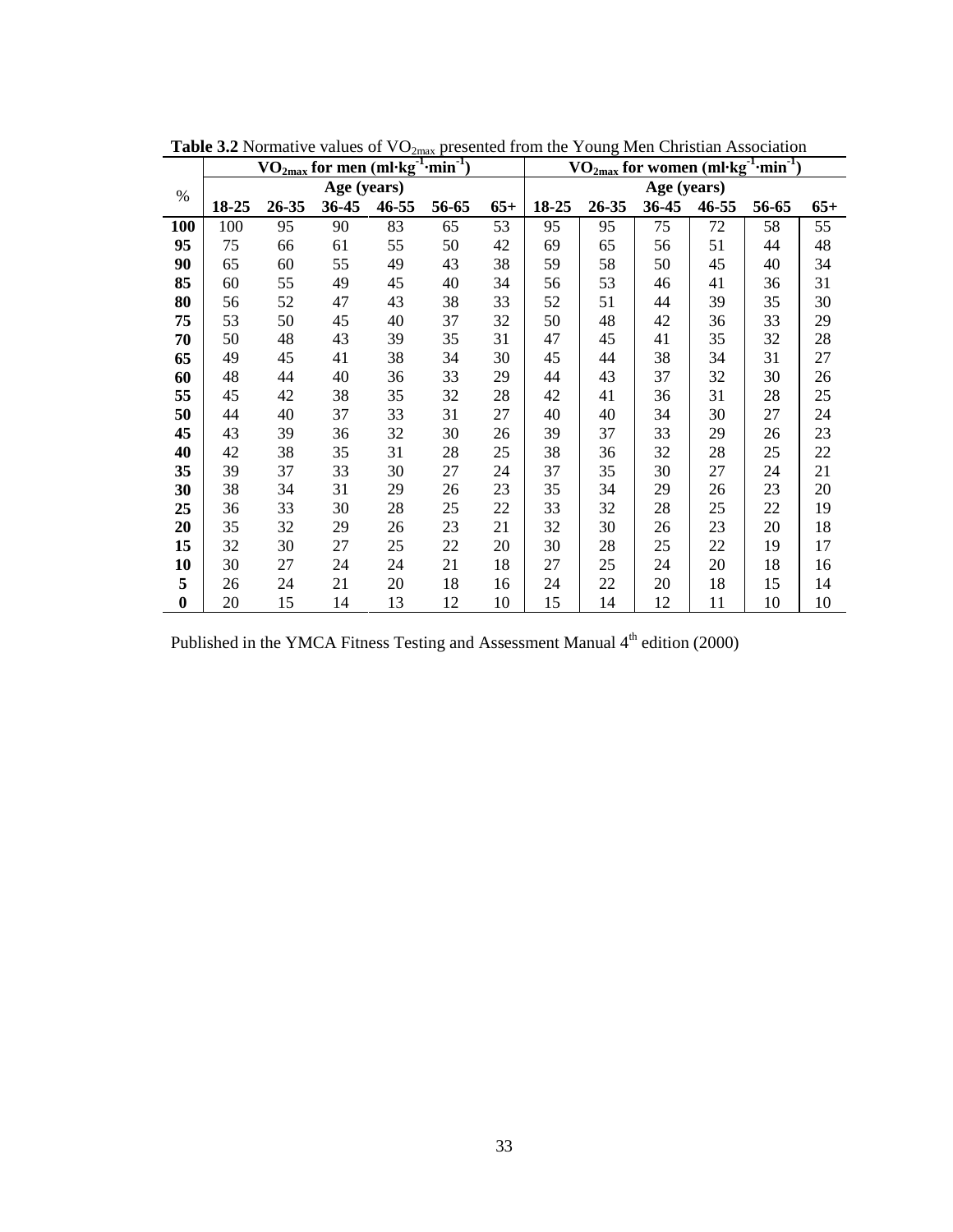|              | $\rm \frac{VO_{2max}}{formum}$ for men (ml·kg <sup>-1</sup> ·min <sup>-1</sup> ) |       |       |       |       |       |       | VO <sub>2max</sub> for women (ml·kg <sup>-1</sup> ·min <sup>-1</sup> ) |       |       |       |       |  |  |
|--------------|----------------------------------------------------------------------------------|-------|-------|-------|-------|-------|-------|------------------------------------------------------------------------|-------|-------|-------|-------|--|--|
| $\%$         | Age (years)                                                                      |       |       |       |       |       |       | Age (years)                                                            |       |       |       |       |  |  |
|              | $20 - 29$                                                                        | 30-39 | 40-49 | 50-59 | 60-69 | 70-79 | 20-29 | 30-39                                                                  | 40-49 | 50-56 | 60-69 | 70-79 |  |  |
| 99           | 61.2                                                                             | 58.3  | 57.0  | 54.3  | 51.1  | 49.7  | 55.0  | 52.5                                                                   | 51.1  | 45.3  | 42.4  | 42.4  |  |  |
| 95           | 56.2                                                                             | 54.3  | 52.9  | 49.7  | 46.1  | 42.4  | 50.2  | 46.9                                                                   | 45.2  | 39.9  | 36.9  | 36.7  |  |  |
| 90           | 54.0                                                                             | 52.5  | 51.1  | 46.8  | 43.2  | 39.5  | 47.5  | 44.7                                                                   | 42.4  | 38.1  | 34.6  | 33.5  |  |  |
| 85           | 52.5                                                                             | 50.7  | 48.5  | 44.6  | 41.0  | 38.1  | 45.3  | 42.5                                                                   | 40.0  | 36.7  | 33.0  | 32.0  |  |  |
| 80           | 51.1                                                                             | 47.5  | 46.8  | 43.3  | 39.5  | 36.0  | 44.0  | 41.0                                                                   | 38.9  | 35.2  | 32.3  | 30.2  |  |  |
| 75           | 49.2                                                                             | 47.5  | 45.4  | 41.8  | 38.1  | 34.4  | 43.4  | 40.3                                                                   | 38.1  | 34.1  | 31.0  | 29.4  |  |  |
| 70           | 48.2                                                                             | 46.8  | 44.2  | 41.0  | 36.7  | 33.0  | 41.1  | 38.8                                                                   | 36.7  | 32.9  | 30.2  | 28.4  |  |  |
| 65           | 46.8                                                                             | 45.3  | 43.9  | 39.5  | 35.9  | 32.3  | 40.6  | 38.1                                                                   | 35.6  | 32.3  | 29.4  | 27.6  |  |  |
| 60           | 45.7                                                                             | 44.4  | 42.4  | 38.3  | 35.0  | 30.9  | 39.5  | 36.7                                                                   | 35.1  | 31.4  | 29.1  | 26.6  |  |  |
| 55           | 45.3                                                                             | 43.9  | 41.0  | 38.1  | 33.9  | 30.2  | 38.1  | 36.7                                                                   | 33.8  | 30.9  | 28.3  | 26.0  |  |  |
| 50           | 43.9                                                                             | 42.4  | 40.4  | 36.7  | 33.1  | 29.4  | 37.4  | 35.2                                                                   | 33.3  | 30.2  | 27.5  | 25.1  |  |  |
| 45           | 43.1                                                                             | 41.4  | 39.5  | 36.6  | 32.3  | 28.5  | 36.7  | 34.5                                                                   | 32.3  | 29.4  | 26.9  | 24.6  |  |  |
| 40           | 42.2                                                                             | 41.0  | 38.4  | 35.2  | 31.4  | 28.0  | 35.5  | 33.8                                                                   | 31.6  | 28.7  | 26.6  | 23.8  |  |  |
| 35           | 41.0                                                                             | 39.5  | 37.6  | 33.9  | 30.6  | 27.1  | 34.6  | 32.4                                                                   | 30.9  | 28.0  | 25.4  | 22.9  |  |  |
| 30           | 40.3                                                                             | 38.5  | 36.7  | 33.2  | 29.4  | 26.0  | 33.8  | 32.3                                                                   | 29.7  | 27.3  | 24.9  | 22.2  |  |  |
| 25           | 39.5                                                                             | 37.6  | 35.7  | 32.3  | 28.7  | 25.1  | 32.4  | 30.9                                                                   | 29.4  | 26.6  | 24.2  | 21.9  |  |  |
| 20           | 38.1                                                                             | 36.7  | 34.6  | 31.1  | 27.4  | 23.7  | 31.6  | 29.9                                                                   | 28.0  | 25.5  | 23.7  | 21.2  |  |  |
| 15           | 36.7                                                                             | 35.2  | 33.4  | 29.8  | 25.9  | 22.2  | 30.5  | 28.9                                                                   | 26.7  | 24.6  | 22.8  | 20.8  |  |  |
| 10           | 35.2                                                                             | 33.8  | 31.8  | 28.4  | 24.1  | 20.8  | 29.4  | 27.4                                                                   | 25.6  | 23.7  | 21.7  | 19.3  |  |  |
| 5            | 32.3                                                                             | 31.1  | 29.4  | 25.8  | 22.1  | 19.3  | 26.4  | 25.5                                                                   | 24.1  | 21.9  | 20.1  | 17.9  |  |  |
| $\mathbf{1}$ | 26.6                                                                             | 26.6  | 25.1  | 21.3  | 18.6  | 17.9  | 22.6  | 22.7                                                                   | 20.8  | 19.3  | 18.1  | 16.4  |  |  |

Table 3.3 Normative values of VO<sub>2max</sub> presented from the Aerobic Center Longitudinal Study

Published in the ACSM's Guidelines for Exercise Testing and Prescription 8<sup>th</sup> edition (2010)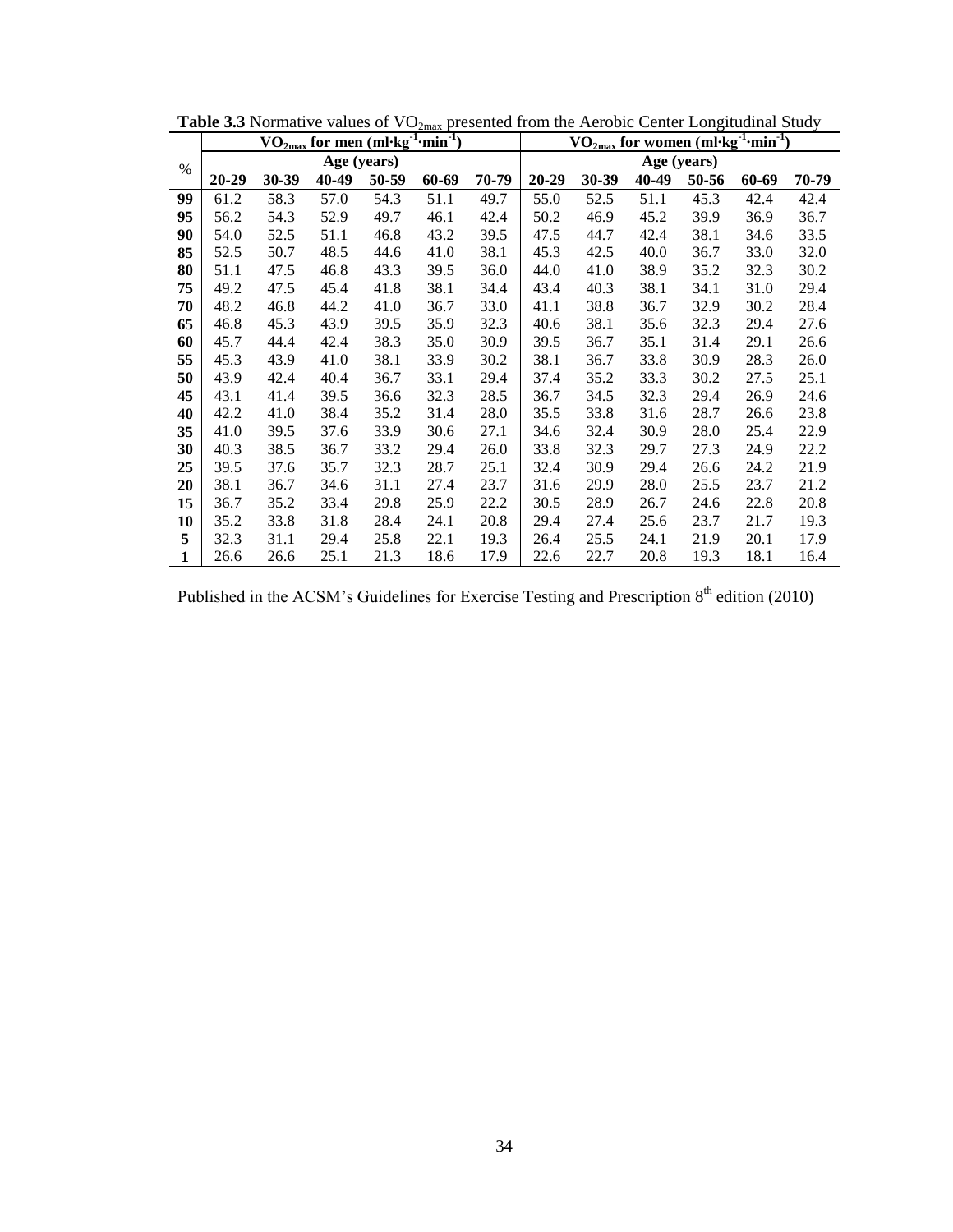# **CHAPTER III**

#### **METHODOLOGY**

Direct measurement of maximum oxygen consumption  $(VO_{2max})$  is the gold standard and is an international reference standard of cardiorespiratory fitness (CRF) [\(78\)](#page-84-0). Interpretation of CRF is used by health professionals to develop individualized exercise prescriptions, assess health status, and determine diagnosis and prognosis of disease. This project was conducted to develop a  $VO_{2max}$  reference standard that was based on directly measured values from the Ball State University (BSU) Adult Physical Fitness Program (APFP) cohort.

#### **Source of Data**

Demographic and clinical variables from the APFP cohort were utilized for this study. The APFP database has stored test file data since the program's inception in 1971 to the present in the FileMaker Pro 11 database program (FileMaker, Inc., Santa Clara, CA).

# **Study Population**

The APFP cohort is an open cohort established by Clinical Exercise Physiology program at BSU. Participants were self-referred, provided written consent for exercise testing, and completed a cardiovascular risk screening and physical fitness evaluation. Stored data files are primarily from APFP participants with some individuals that utilized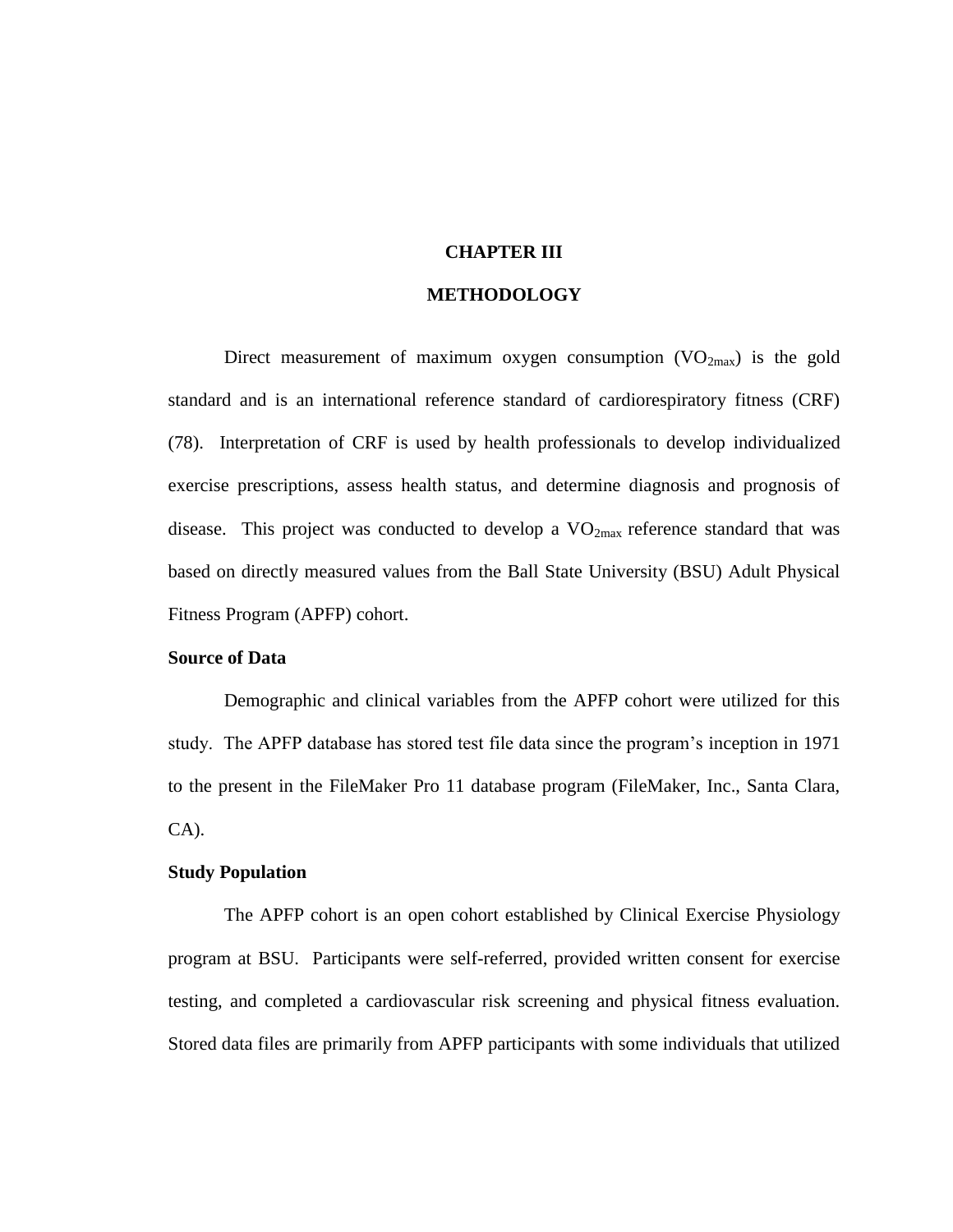the services for testing purposes only. The APFP database administrator created a deidentified data set of demographic and clinical variables from the test data files in the APFP database and compiled the information in the form of an Excel spreadsheet.

A health history questionnaire (HHQ) was completed including, but not limited to age, personal and family history, smoking, and physical activity history (PA). Demographic variables included gender and age, and clinical variables included height, weight, RER, and  $VO<sub>2max</sub>$ . Test data files were excluded from the present study if subjects failed to achieve a respiratory exchange ratio (RER)  $\geq$ 1.0 or exceeded 1.59, were younger than 18 years of age or greater than 79 years, performed a cycle ergometer protocol, were tested within one consecutive month, had a BMI <18.5 kg⋅m<sup>-2</sup>, or had missing variables (gender, age, height, weight, or  $VO_{2max}$ ). After the exclusion criteria was set, 4,353 data files from 3,212 individual participants allowed for the analysis of 2,642 men and 1,741 women test data files.

# **Test Measurements**

The APFP has followed established policies and procedures that continually evolved to follow national standards when available since the program commenced. The American College of Sport Medicine's Guidelines for Exercise Testing and Prescription was commonly referenced for pre-assessment and exercise testing.

All participants completed a health history questionnaire which included but not limited to: age, family health history, signs or symptoms, personal health history, smoking history, and PA history. The Getchell code was used to stratify smoking and physical activity status [\(87\)](#page-85-0). Standardized procedures were used to assess height and weight. These values were used to calculate body mass index (BMI) (kg⋅m<sup>-2</sup>). The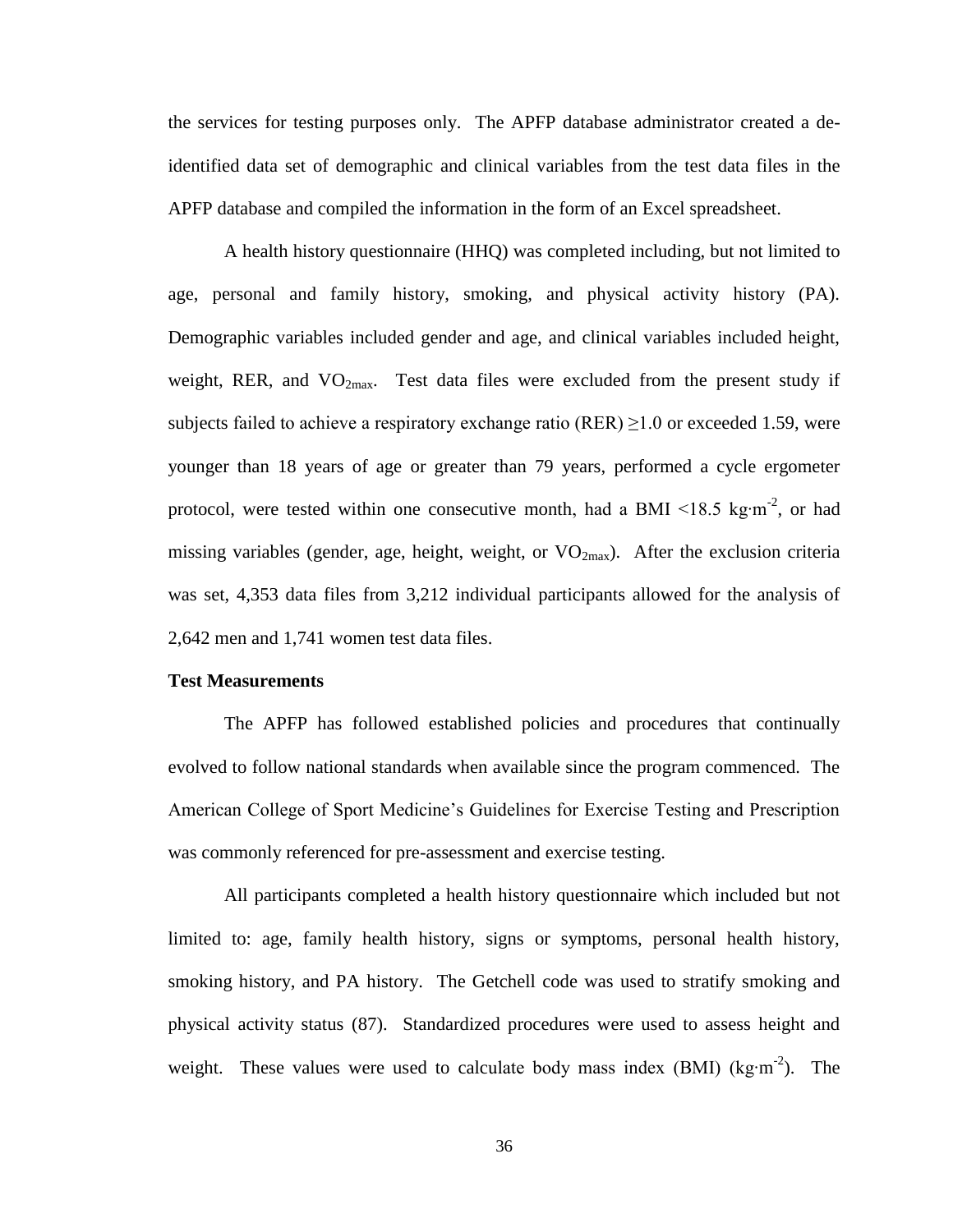previously listed clinical values were used for risk stratification of cardiovascular disease prior to the GXT.

Participants were instructed to exercise to volitional exhaustion to achieve a maximal effort. GXTs were performed using a motor driven treadmill and protocols included individualized incremental walking or running protocols, modified Balke protocol, Bruce protocol, and the BSU/Bruce protocol [\(13,](#page-82-2) [24,](#page-82-3) [49\)](#page-83-1). The chosen protocol was determined by the subject's self-reported personal health and physical activity history.

### **Measurement of Oxygen Uptake**

During the years of 1971 through present, equipment has changed to remain current with technologies of the time. Exercise heart rates were obtained through the use of electrocardiograms from the inception of the program to present day. Respiratory gas analyses were conducted using a semi-automated system as described by Wilmore and Costill from 1971 until the transition of equipment in 1991 [\(89\)](#page-85-1). Respiratory gases were collected in a mixing chamber and samples were measured with an Applied Electrochemistry S3A  $O_2$  analyzer (Sunnyvale, CA), a Beckman  $CO_2$  analyzer (Fullerton, CA), and a Parkinson-Cowan gas meter (Manchester, England). These components were integrated by an A-D converter (Rayfield Equipment Lt., Waitsfield, VT) to a microcomputer.  $VO<sub>2max</sub>was determined as the peak value measured during a 30 second$ sample. From September 1991 through July 2001, exhaled respiratory gases were collected and analyzed using the Sensor Medics 2900 Metabolic Measurement Cart (Sensor Medics Corporation, Yorba Linda, CA). In August 2001,  $VO<sub>2max</sub>$  was measured using the SensorMedics Vmax system (Sensor Medics Corporation, Yorba Linda, CA).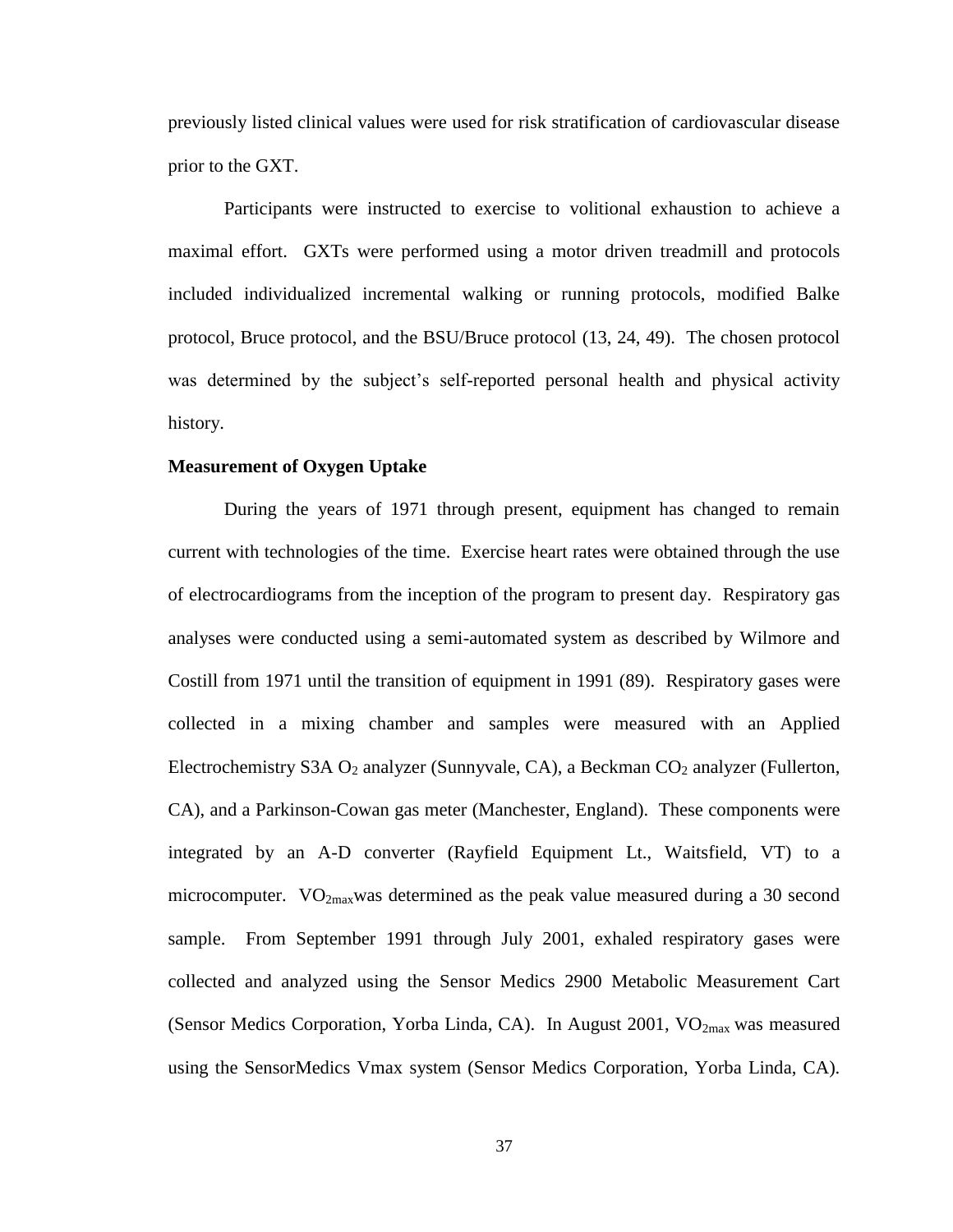This metabolic system was used through May 2005. Furthermore,  $VO<sub>2max</sub>$  was highest VO<sub>2</sub> value that had at least two other five breath averaged data points within 2 ml⋅kg<sup>-</sup> <sup>1</sup>·min<sup>-1</sup> for the Sensor Medics 2900 and Sensor Medics Vmax systems (i.e. 1991 to May 2005). From June 2005 to present the present,  $VO_{2max}$  was quantified through the analysis of respiratory gases by the TrueOne 2400 Metabolic Measurement System (ParvoMedics, Inc., Sandy, UT).

The current system, TrueOne 2400 Metabolic Measurement System is calibrated with a 3-L precision calibration syringe, and used a standard reference gas tank with a known concentration of oxygen and carbon dioxide. Participants wore a nose clip and breathed through a Hans Rudolph Two-way rebreathing valve (2700 Series, Hans Rudolph Inc., Kansas City, MO). The criterion for  $VO_{2max}$  was the highest  $VO_2$  value that had at least one other 20 second averaged data point within 2 ml⋅kg<sup>-1</sup>⋅min<sup>-1</sup>. If another  $VO<sub>2</sub>$  value fell within the said range, then all three values were averaged to determine the participant's  $VO<sub>2max</sub>$ .

#### **Statistical Analysis**

The data analysis was performed using IBM Statistical Package for the Social Sciences (SPSS) Statistics version 20.0 (SPSS Inc. Chicago, IL). Gender- and agespecific CRF percentile values were generated using descriptive statistics. Age categories defined in the analysis were as follows: 18-29 years, 30-39 years, 40-49 years, 50-59 years, 60-69 year, and 70-79 years.

Independent t-tests were used to examine gender differences in height, body weight, BMI, RER, and  $VO<sub>2max</sub>$ . Analysis of variance (ANOVA) was performed to determine differences in  $VO<sub>2max</sub>$  across categories of age, PA, BMI, and smoking status,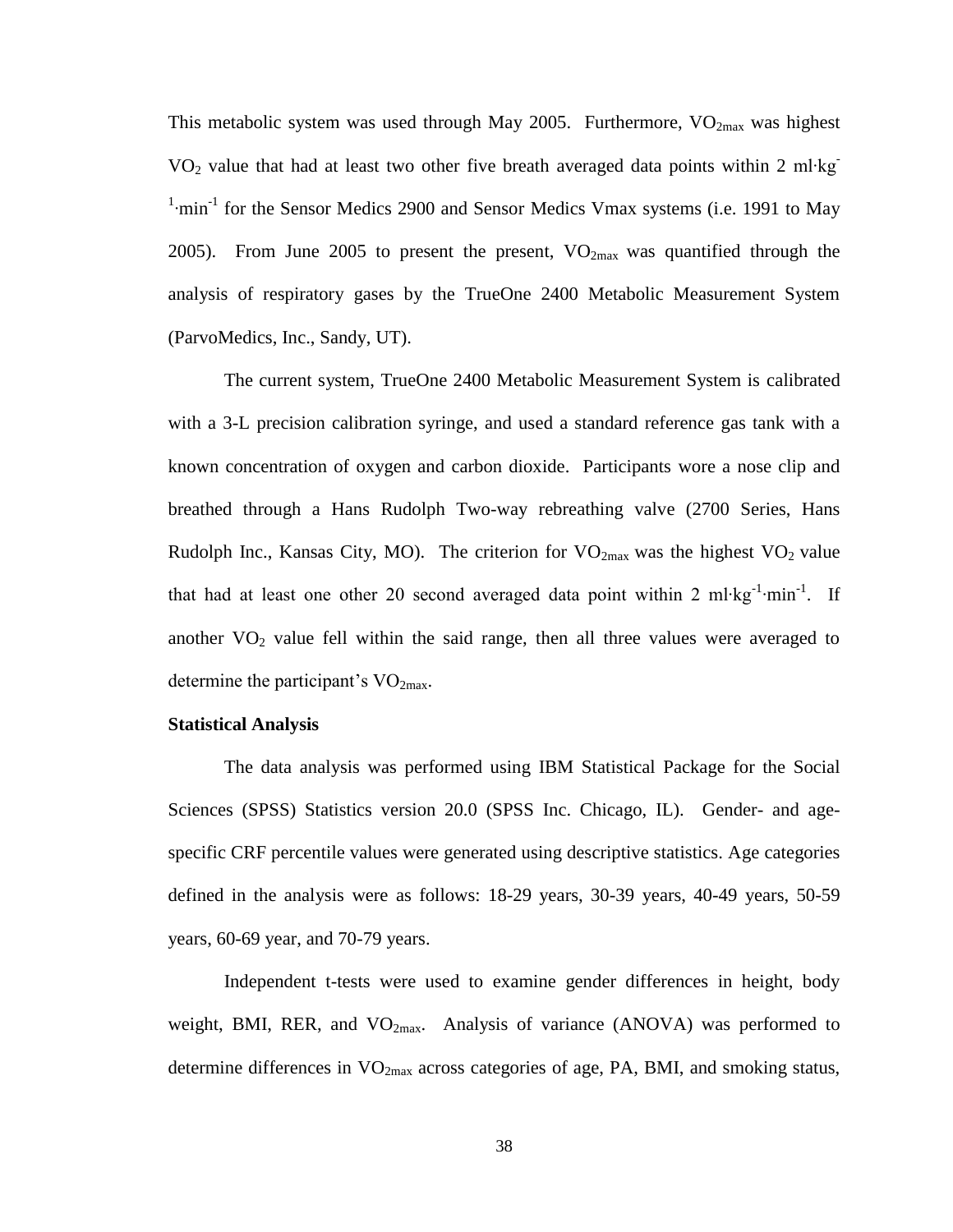respectively. Following ANOVA, the Dunn-Sidak post-hoc for multiple comparisons was performed to determine where the significant differences occurred. A simple effects analysis for gender was performed to determine if significant group differences were seen for both males and females. Significance was determined using a p-value of <.05.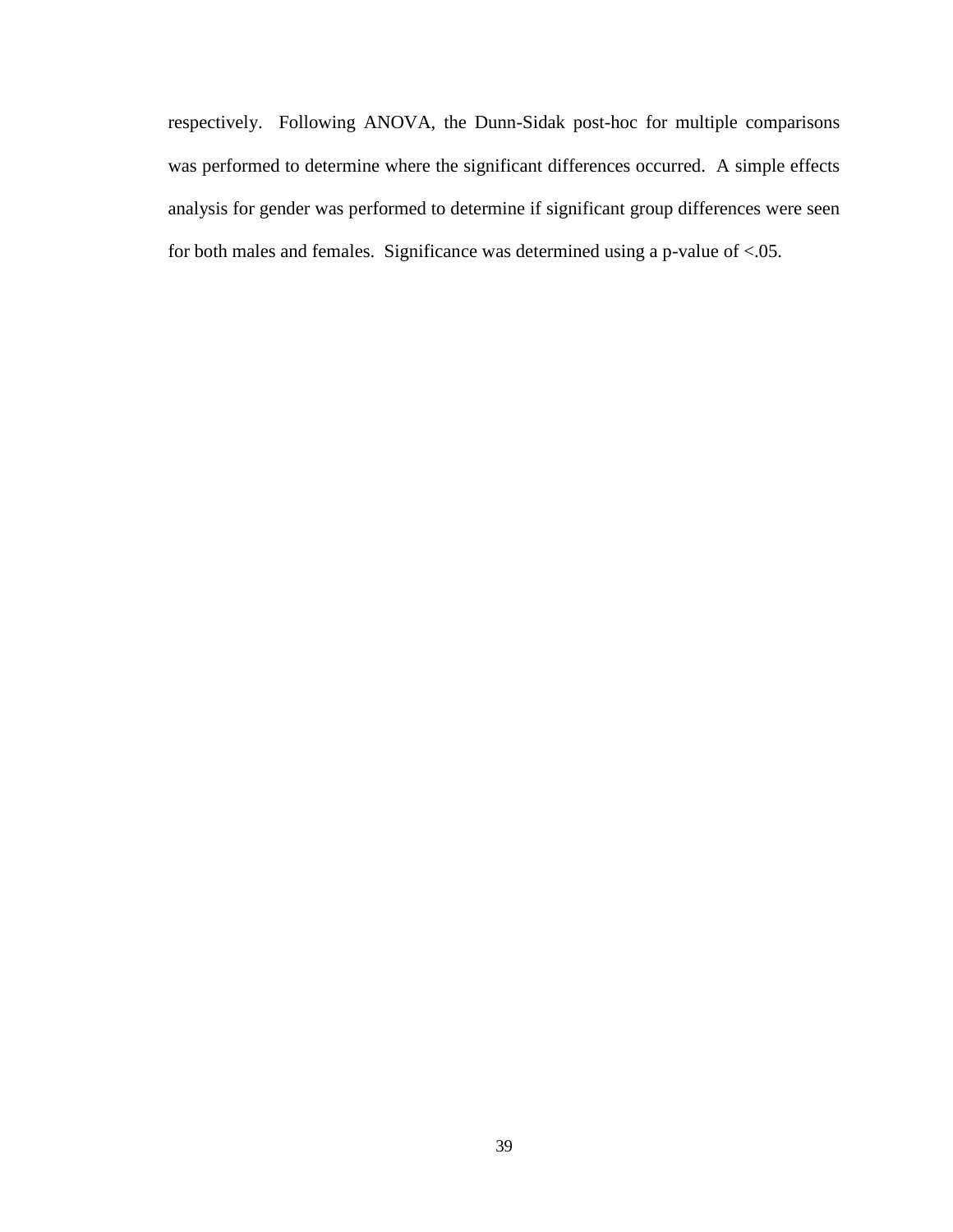# **CHAPTER IV**

# **RESEARCH MANUSCRIPT**

**Journal Format:** Medicine & Science in Sports & Exercise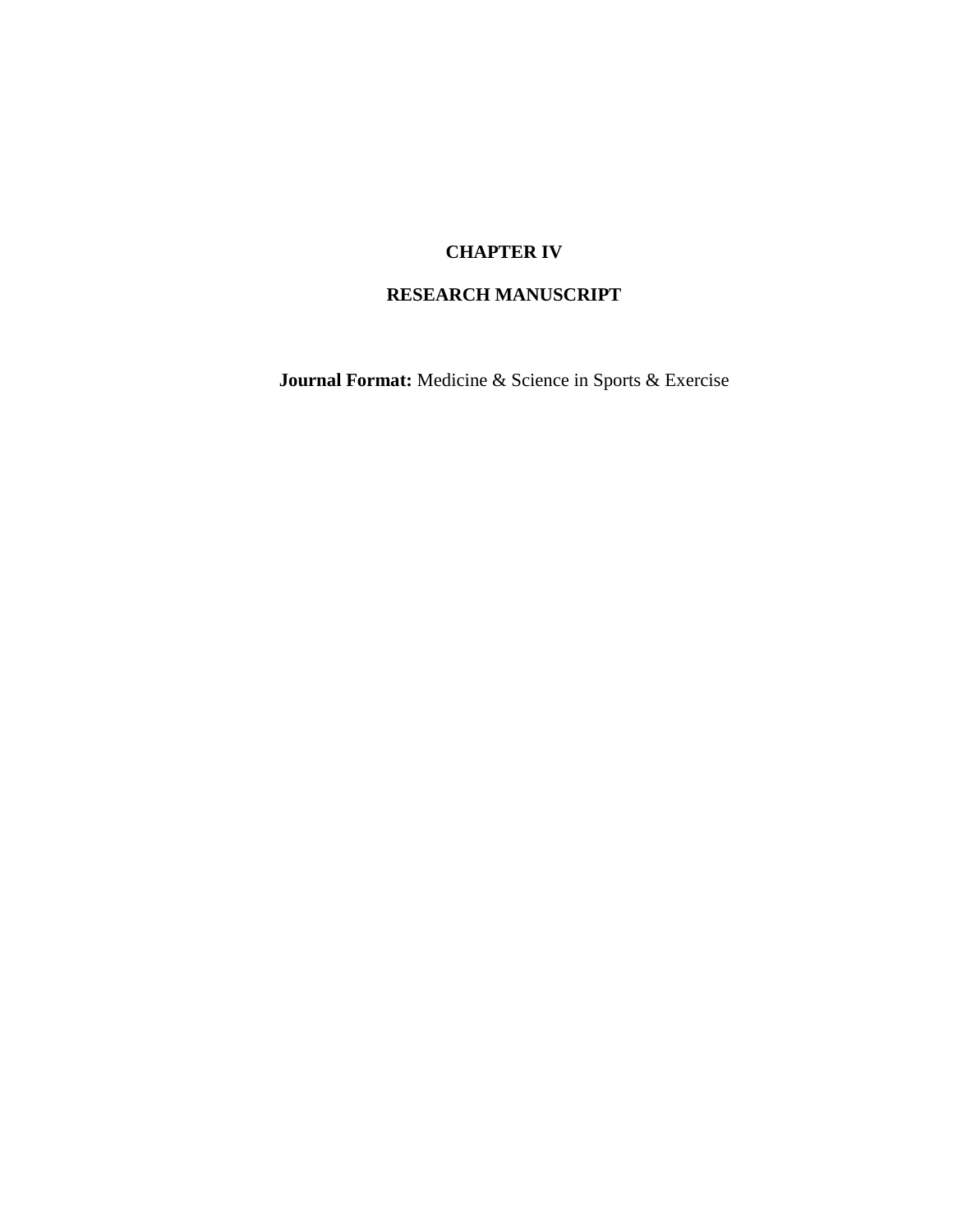# DEVELOPMENT OF A REFERENCE STANDARD FOR CARDIORESPIRATORY FITNESS FROM THE BALL STATE UNIVERSITY ADULT PHYSICAL FITNESS PROGRAM COHORT

Angela J. Kaufmann

Ball State University Human Performance Laboratory, Muncie, IN

Correspondence: Angela J. Kaufmann

Ball State University Human Performance Laboratory Muncie, IN 47306 Tel: 765-285-1140 Email: ajkaufmann@bsu.edu

41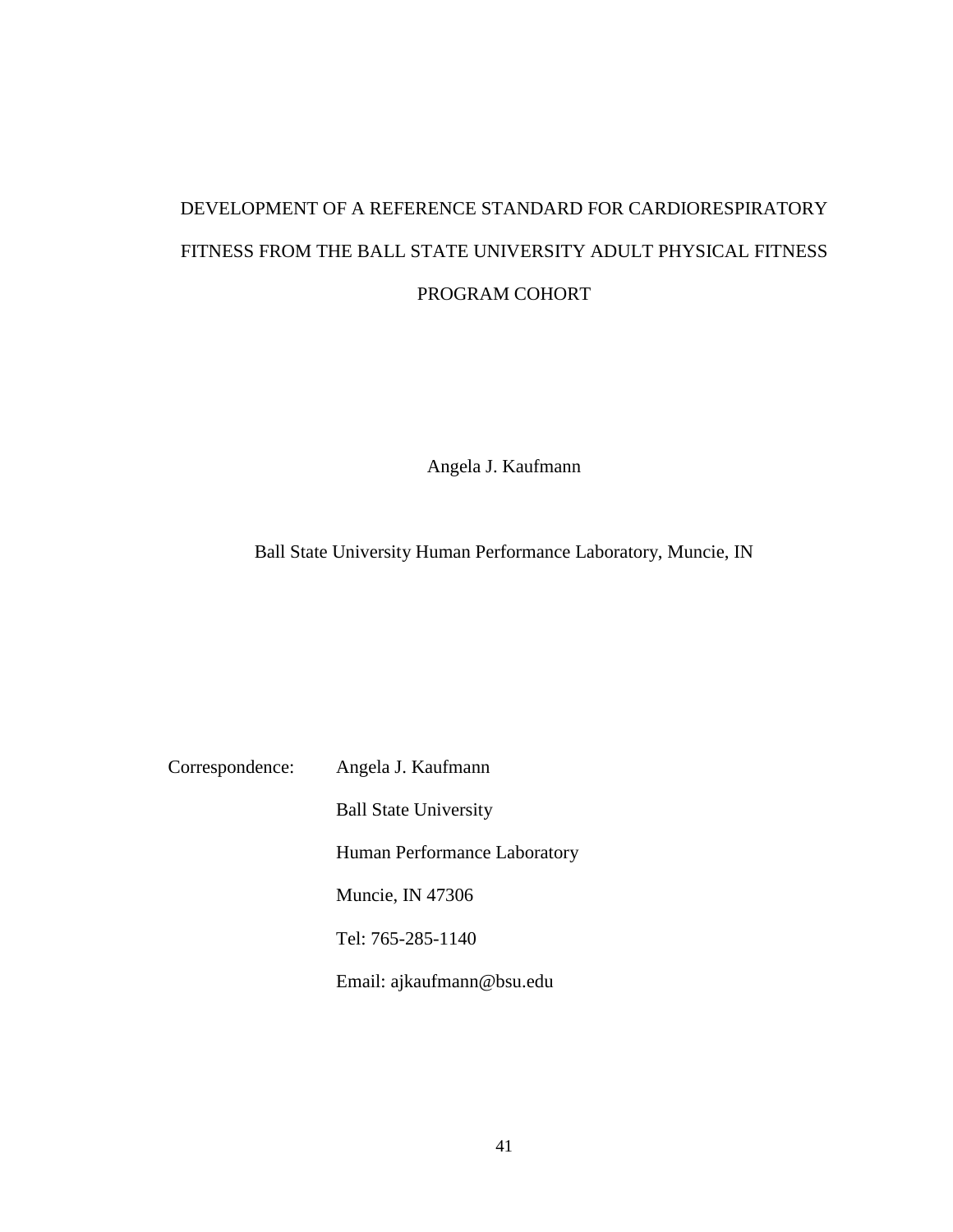# **Abstract**

**Purpose:** The objective of this study was to develop adult reference standards for cardiorespiratory fitness (CRF) from directly measured maximum oxygen consumption  $(VO<sub>2max</sub>)$  using the Ball State University Adult Physical Fitness Program (APFP) cohort. **Methods:** The cohort is an open cohort since 1971 of self-referred participants to the APFP established by the Clinical Exercise Physiology program. From 3,212 individual participants, 2,642 male and 1,741 female (18-79 years) test files remained after exclusion of test files if the individual was  $\langle 18 \text{ or } \rangle$  years, achieved a respiratory exchange ratio <1.0 or >1.59, performed a cycle protocol, had a BMI <18.5 kg⋅m<sup>-2</sup>, or was the first of consecutive exercise tests within one month. Gender-specific age, physical activity (PA), body mass index (BMI), and smoking status CRF reference standards were developed from directly measured VO<sub>2max</sub>. **Results:** Men had greater mean CRF (35%) than the women and consistently had greater mean CRF according to age, PA, BMI, and smoking status ( $p < 0.05$ ). A decline in CRF of approximately 10% was observed across each decade of age. Higher CRF was observed in the active (10%) and exercisers (37%) groups compared to the sedentary group. Groups with greater BMI had significantly lower CRF compared to groups with lower BMI. CRF was 5% greater in non-smokers compared to current smokers. **Conclusion:** CRF is greater in men, in younger decades of age, with greater level of PA, with lower BMI, and in non-smokers. **Key Words:**  $VO_{2max}$ **, GRADED EXERCISE TEST, NORMATIVE**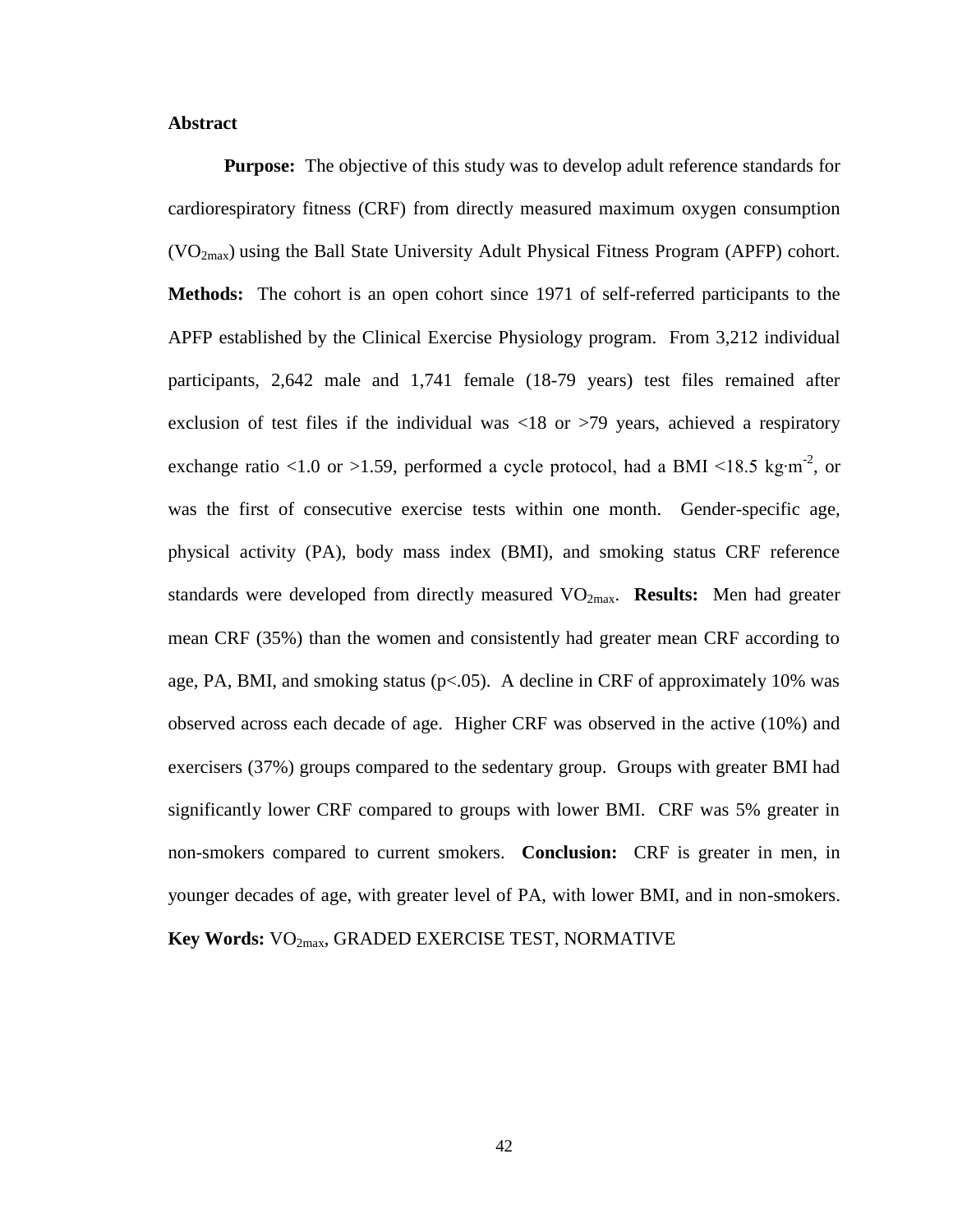## **Introduction**

Cardiorespiratory fitness (CRF) is defined as the ability of the skeletal muscle, cardiovascular, and respiratory systems to meet the oxygen demand during maximal exercise (2, 4). CRF is the ability to perform activities of daily living as well as sustain dynamic exercise, and is measured by the maximum volume of oxygen utilized during exertion (3). The gold standard measurement of CRF is maximum oxygen consumption (VO<sub>2max</sub>). At maximal exercise, VO<sub>2max</sub> can be defined by the Fick equation: the product of cardiac output and arterial-venous oxygen difference (6).  $VO_{2max}$  is measured by means of a graded exercise test (GXT) at maximal exercise and expressed as volume of oxygen in milliliter per kilogram body weight per minute (3). A graded exercise test (GXT) is a noninvasive procedure used to measure  $VO_{2max}$  which can provide diagnostic and prognostic information on health status (3, 19).

Low CRF is a modifiable risk factor as improvements in prognosis have been demonstrated by improvements in fitness. A strong and inverse relationship between CRF and all-cause mortality rates across quintiles of fitness level for both men and women was observed by Blair et al. (8). Similarly, Myers et al. observed that a 12% improvement in survival was associated with every 1-metabolic equivalent (MET) increase in treadmill performance (21).

Research has been conducted to develop normative standards for CRF classification. However, these standards have been developed by means of predicted VO2max, including submaximal cycle ergometry and the final workload achieved during a maximal treadmill protocol (5, 11, 14). The most commonly used reference standard for the interpretation of CRF is published by American College of Sports Medicine (ACSM)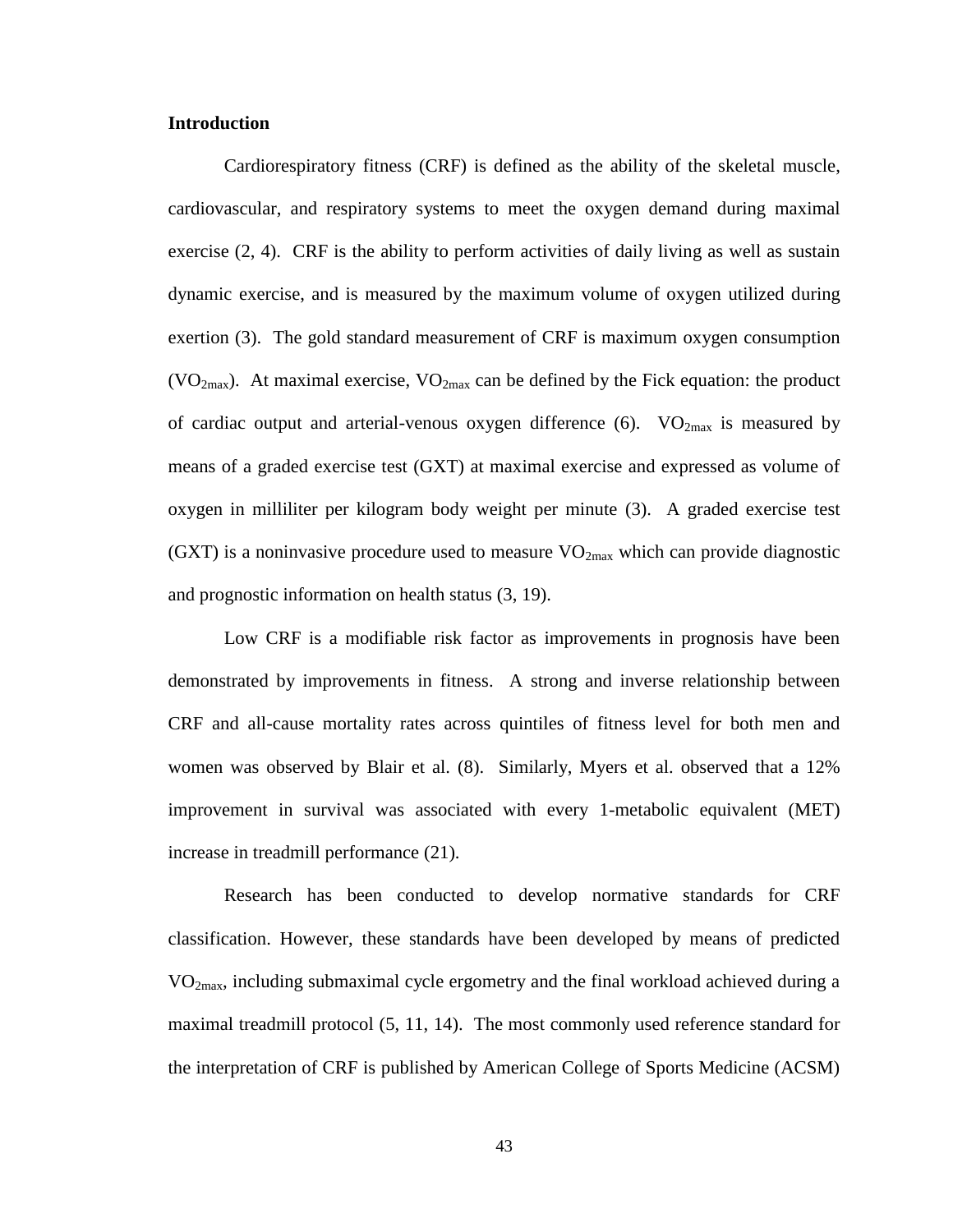using data from the Cooper Institute (Dallas, TX). A significant limitation is the use of predicted METs from the Balke treadmill protocol rather than the use of directly measured expired gases (5, 14). Secondary limitations from the ACLS cohort include predominantly well-educated in the middle- to upper-socioeconomic strata from the Dallas, TX area. The gender and age specific reference standard published by the ACSM did not further stratify the sample with clinical variables. The purpose of this study was to develop reference standards from directly measured  $VO_{2max}$  from the Ball State University (BSU) Adult Physical Fitness Program (APFP) cohort.

## **Methods**

## *Study Population*

The APFP cohort is an open cohort established by the Clinical Exercise Physiology program at BSU. Participants were predominantly Caucasians and were selfreferred to the APFP. From 1971 to the present, over 5,000 participants performed maximal GXTs at the Human Performance Lab in Muncie, Indiana. Prior to maximal exercise, all subjects provided consent and completed a cardiovascular risk screening. A de-identified dataset including demographic and clinical variables was generated from the APFP database (FileMaker Pro 22, File Maker Inc., Santa Clara, CA). Demographic variables included gender and age, and clinical variables included height, weight, RER, and  $VO<sub>2max</sub>$ . A health history questionnaire (HHQ) was completed including, but not limited to age, personal and family history, smoking, and physical activity history (PA). Test data files were excluded from the present study if subjects failed to achieve a respiratory exchange ratio (RER)  $\geq$ 1.0 or exceeded 1.59, were <18 years of age or > 79 years, performed a cycle ergometer protocol, were tested within one consecutive month,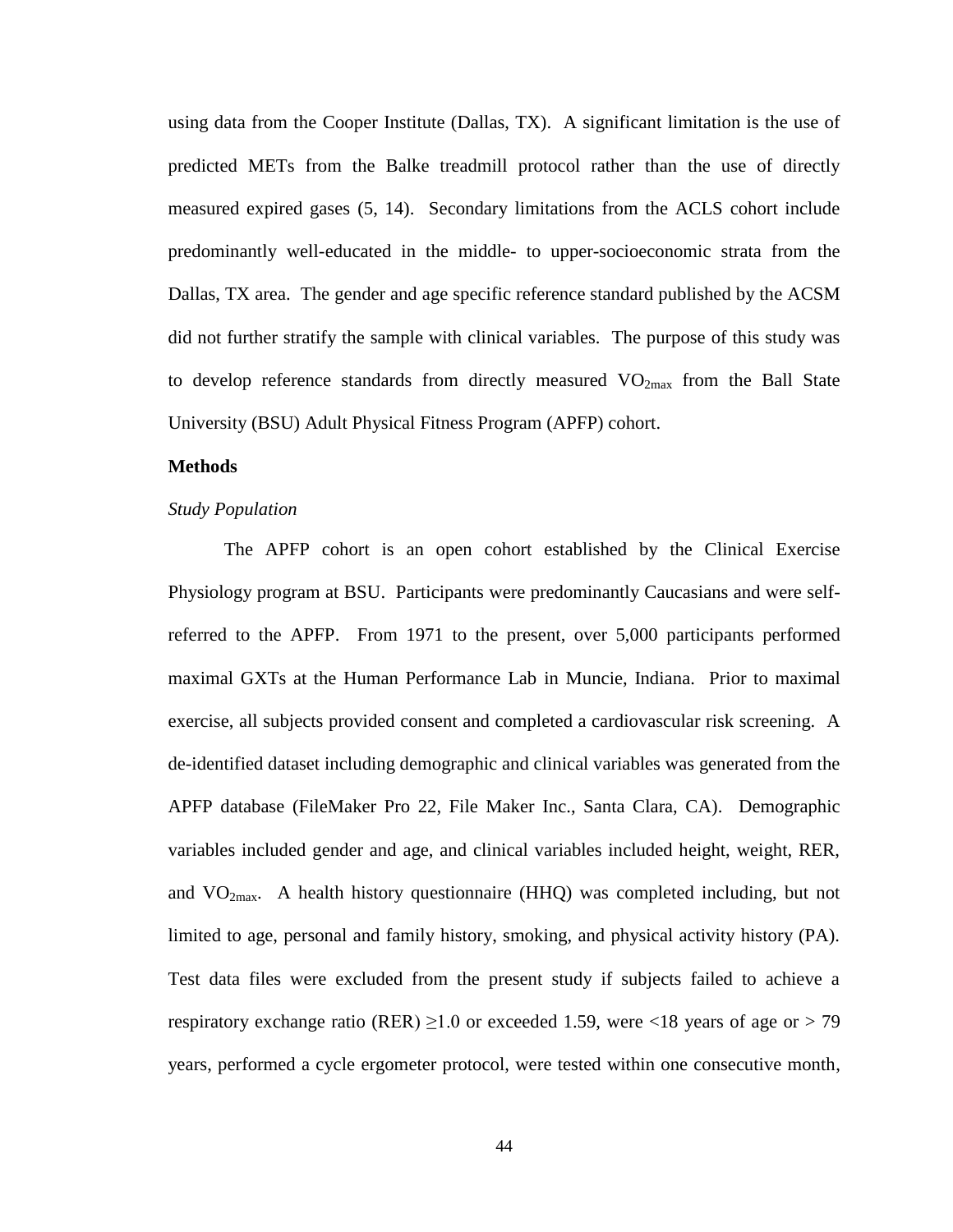had a BMI <18.5 kg⋅m<sup>-2</sup>, or had missing variables (gender, age, height, weight, or  $VO<sub>2max</sub>$ ). After the exclusion criteria was set, 4,353 data files from 3,212 individual participants allowed for the analysis of 2,642 men and 1,741 women test data files.

# *Clinical Examination*

Standardized procedures were used to measure height and body weight to determine body mass index (BMI). Defined as kilogram bodyweight per meter of height squared (kg⋅m<sup>-2</sup>), BMI classes included normal (18.5-24.9 kg⋅m<sup>-2</sup>), overweight (25.0-29.9 kg⋅m<sup>-2</sup>), and obese (≥30.0 kg⋅m<sup>-2</sup>). Level of PA and smoking status were determined based on participants' responses to a health history questionnaire. Levels of PA and were defined by individuals that reported no PA (sedentary, n=867), those that reported PA but did not accrue  $\geq$ 3 days per week of regular exercise (active, n=738), and those that exercised regularly for  $\geq$ 3 days per week (exercisers, n=1,059). Smoking habits were categorized into groups for individuals who reported never having smoked (non-smoker,  $n=1656$ ), subjects that quit over a year prior (ex-smoker,  $n=669$ ), and those who were smokers (current smoker, n=246) at the time of the exercise test.

GXT treadmill protocols utilized an individualized incremental walking or running protocol, a modified Balke, Bruce, and the BSU/Bruce (5, 9, 16). The selection of the protocol type was determined by the laboratory director based on information about the subject's health status and self-reported PA history. Participants were instructed to exercise to volitional fatigue and were encouraged to continue the exercise test until a true maximal effort was reached. Trained laboratory technicians administered the exercise tests and other procedures according to the recommendations by the ACSM's Guidelines for Exercise Testing and Prescription (2).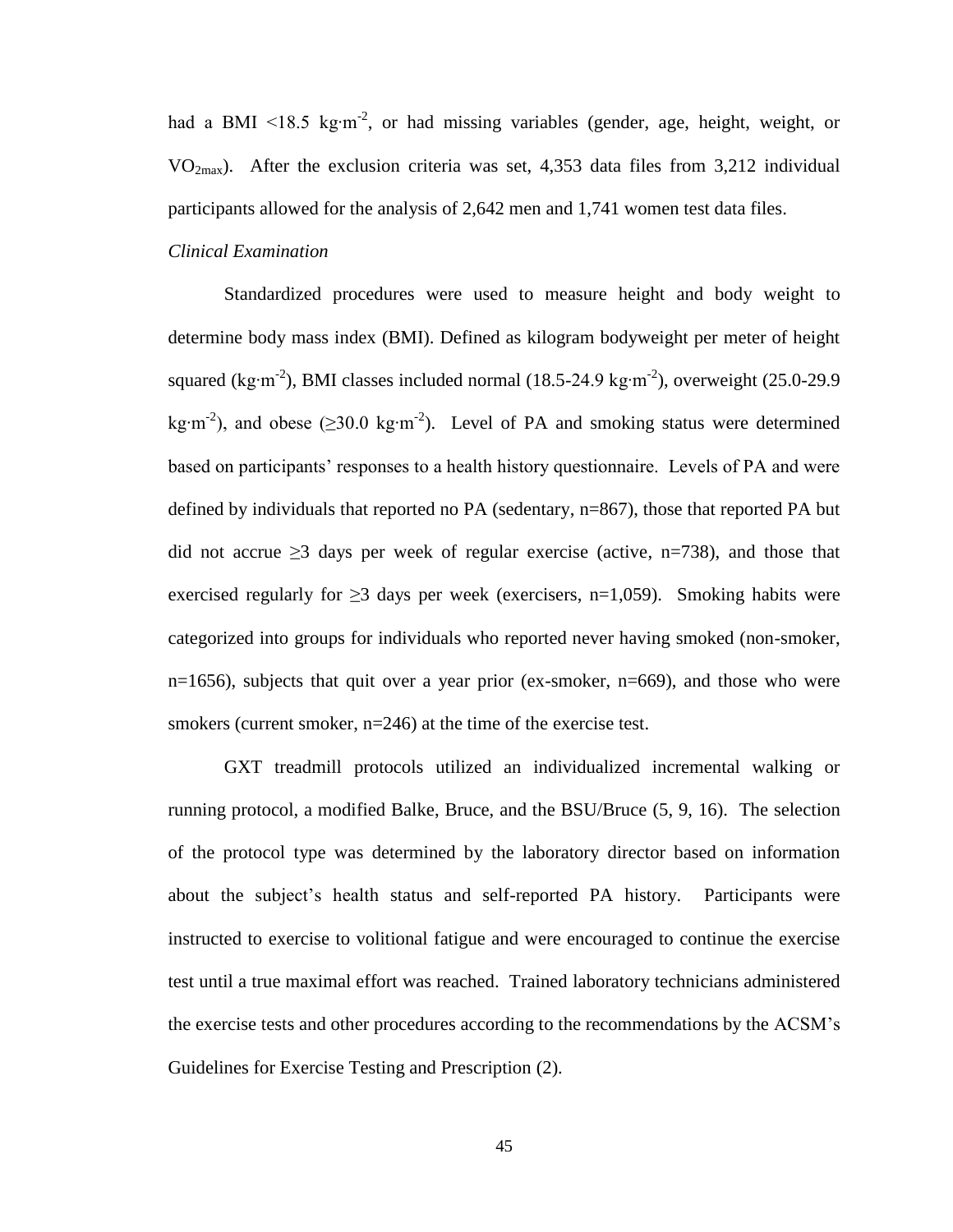Since the inception of the program in 1971, equipment has evolved to remain current with the technologies of the time. Exercise heart rates were obtained through the use of electrocardiograms and expired ventilatory gases were analyzed using varying metabolic systems: an integrated system that included an Applied Electrochemistry S3A  $O_2$  analyzer, a Beckman  $CO_2$  analyzer, and a Parkinson-Cowan gas meter, SensorMedics 2900 Metabolic Measurement Cart, SensorMedics Vmax system, and the TrueOne 2400 Metabolic Measurement system from ParvoMedics Inc. that is still in use today. Participants wore a nose clip and breathed through a Hans Rudolph Two-way rebreathing valve (2700 Series, Hans Rudolph Inc., Kansas City, MO). The criterion for  $VO<sub>2max</sub>$  was adjusted over the 40 years of data collection. From 1971 to 1991,  $VO<sub>2max</sub>$  was determined as the peak  $VO<sub>2</sub>$  measured during a 30 second sample. Furthermore, at least two other five breath averaged data points within 2 ml⋅kg<sup>-1</sup>⋅min<sup>-1</sup> was used as the criterion for  $VO_{2max}$  from 1991 to May 2005. Since May 2005, the highest  $VO_2$  value that had at least one other 20 second averaged data point within 2 ml⋅kg<sup>-1</sup>⋅min<sup>-1</sup> has been used. If another VO<sub>2</sub> value fell within the 2 ml⋅kg<sup>-1</sup>⋅min<sup>-1</sup> range, then all three values were averaged to determine the participant's  $VO<sub>2max</sub>$ .

#### **Statistical Analysis**

The data analysis was performed using IBM Statistical Package for the Social Sciences (SPSS) Statistics version 20.0 (SPSS Inc. Chicago, IL). Gender- and agespecific CRF percentile values were generated using descriptive statistics. Age categories defined in the analysis were as follows: 18-29 years, 30-39 years, 40-49 years, 50-59 years, 60-69 year, and 70-79 years.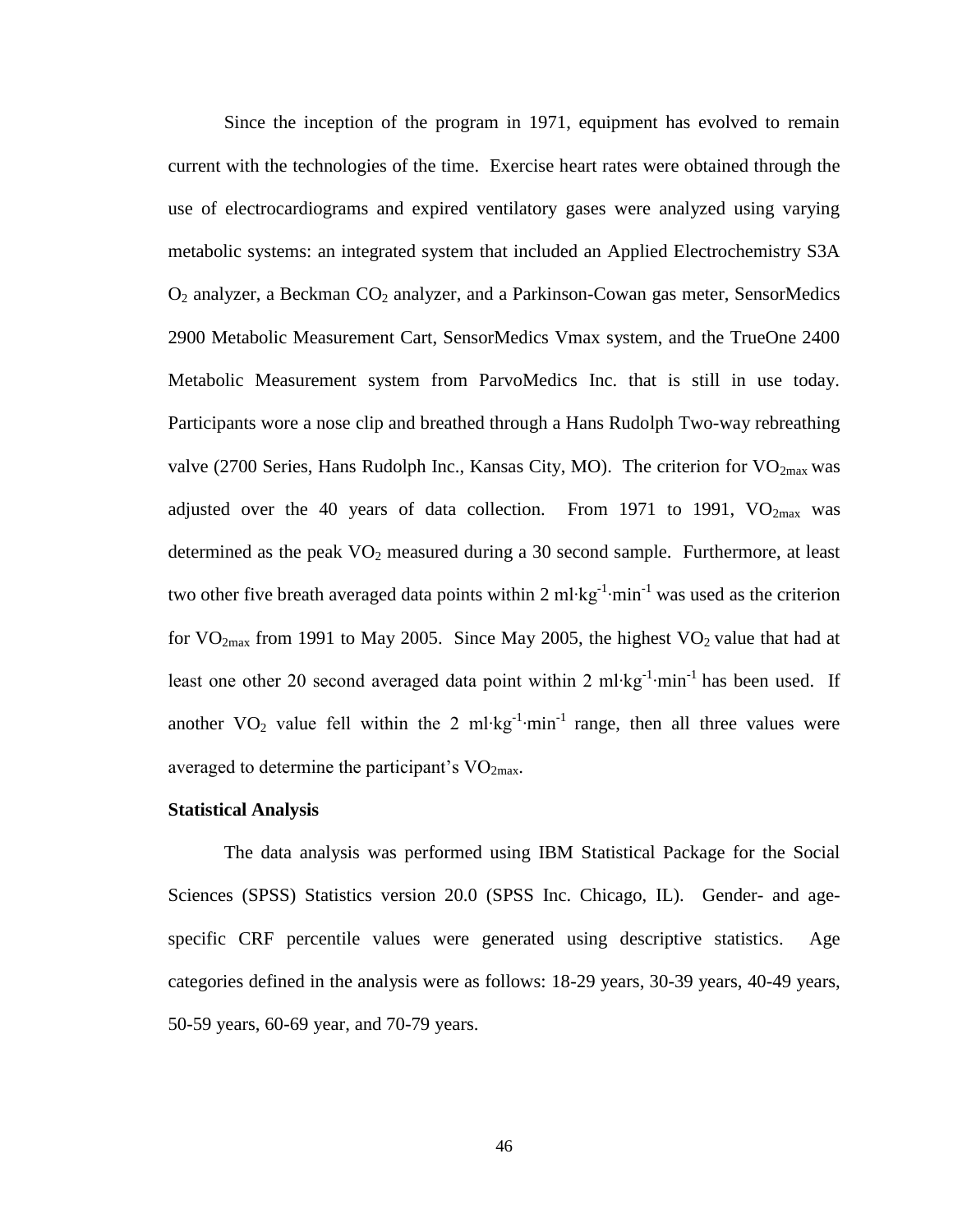Independent t-tests were used to examine gender differences in height, body weight, BMI, RER, and  $VO<sub>2max</sub>$ . Analysis of Variance (ANOVA) was performed to determine differences in  $VO_{2max}$  across categories of age, PA, BMI, and smoking status, respectively. Following ANOVA, the Dunn-Sidak post-hoc for multiple comparisons was performed to determine where the significant differences occurred. A simple effects analysis for gender was performed to determine if significant group differences were seen for both males and females. Significance was determined using a p-value of <.05.

# **Results**

Table 4.1 provides general characteristics of men and women. Descriptive statistics revealed significant gender differences in age, height, weight, BMI, and  $VO<sub>2max</sub>$ ( $p$ <.05). The men were older, taller, heavier, and had higher  $VO_{2max}$  than women with the mean  $VO_{2max}$  for men having 35% greater CRF. The BMI was also greater for men compared to women, with 65.8% of men with a BMI greater than 25.0 kg⋅m<sup>-2</sup>, while 54.6% percent of women fell into the overweight and obese categories. Of the 4,383 subjects, 61% of the subjects had self-reported PA and 59% has self-reported smoking status. Of those that reported PA, 32.5% were sedentary while 27.7% of subjects reported being active and the remaining 39.8% were categorized as exerciser. For smoking status, 64.4% were categorized as non-users, 26.0% as ex-smokers, and the remaining 9.6% were current smokers.

# *Age-related difference in CRF*

Gender and age specific reference standards of CRF are presented as tabulated percentile from 5 to 95 (Table 4.2). Figure 4.1 shows and age-related decrease in CRF for the cohort, men, and women  $(p<0.05)$ . In the cohort, older age groups had consistently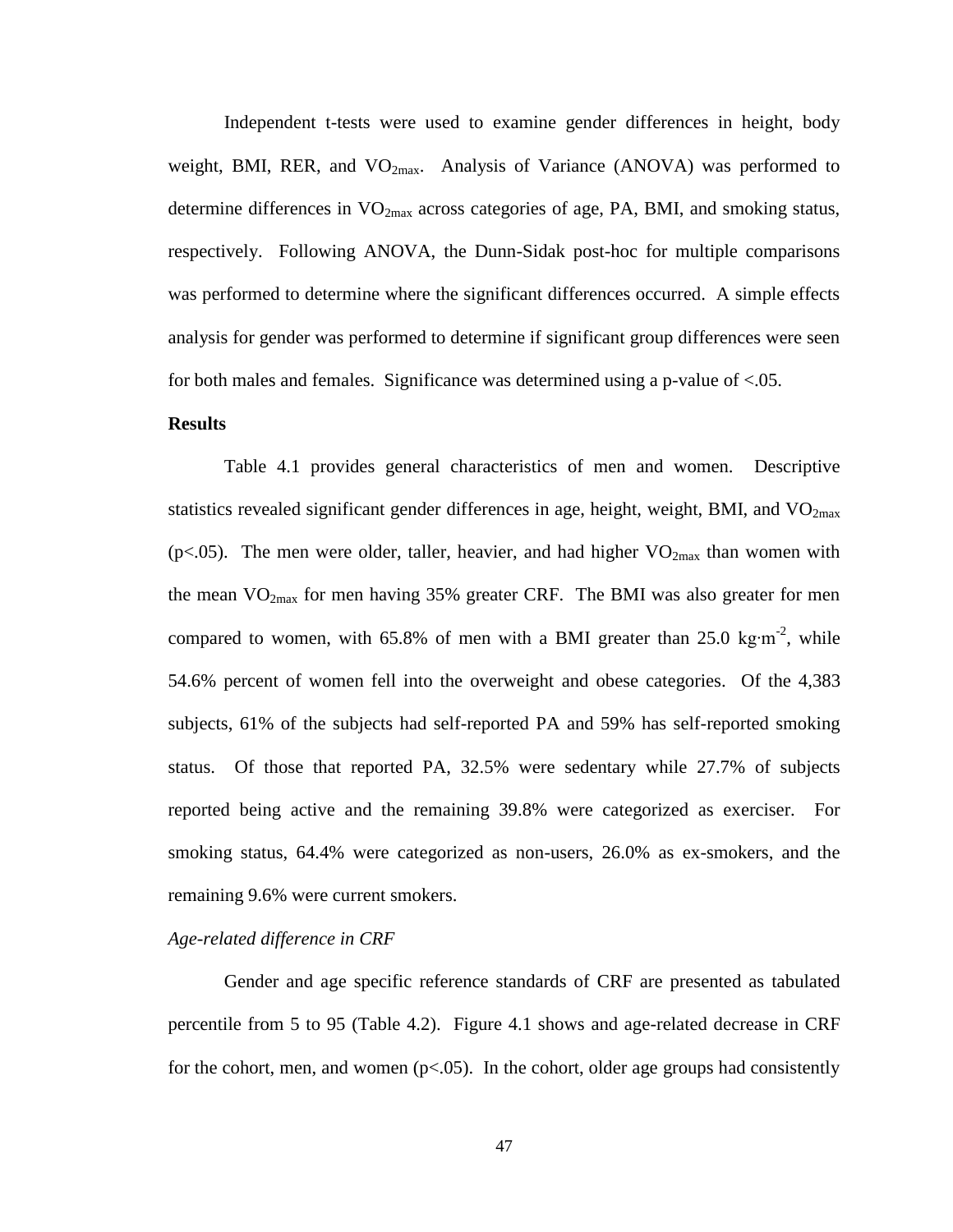lower CRF than younger age groups. Similarly, CRF in men and women for the older groups were lower than the younger groups with the exception of women between the age of 70 and 79 years. An overall decline of approximately 17 ml⋅kg<sup>-1</sup>⋅min<sup>-1</sup> (mean difference of 41%) was observed from the youngest compared to the oldest group of subjects, with an average 3.4 ml⋅kg<sup>-1</sup>⋅min<sup>-1</sup> (10%) decline in VO<sub>2max</sub> across each age group. The decrease in mean  $VO_{2max}$  per decade ranged from 7.8% to 12.3%. In addition, men had consistently higher CRF than women across different age groups  $(p<.05)$ .

# *PA-related difference in CRF*

Gender and PA specific reference standards of CRF are presented in Table 4.3. Figure 4.3 shows age-related decrease in CRF for the cohort, men, and women  $(p<.05)$ . In the cohort, lower CRF was consistently observed in groups with lower levels of selfreported PA. Between the sedentary group and the active group, mean  $VO_{2max}$  was greater in the group that participated in PA by 2.9 ml⋅kg<sup>-1</sup>⋅min<sup>-1</sup> (10%). Compared to the sedentary group, the mean difference for the exercisers was 10.9 ml⋅kg<sup>-1</sup>⋅min<sup>-1</sup> (37%). Furthermore, individuals that reported greater levels of PA had lower CRF than groups with lower levels of PA for men and women. In addition, men had consistently higher CRF than women across different age groups  $(p<.05)$ .

#### *BMI-related difference in CRF*

Gender and BMI specific reference standards for CRF are presented in Table 4.4. Figure 4.4 shows BMI related differences in CRF for the cohort, men, and women  $(p<.05)$ . In the cohort, the groups with greater BMI had lower CRF compared to those with lower BMI. More specifically, the mean CRF for the overweight and the obese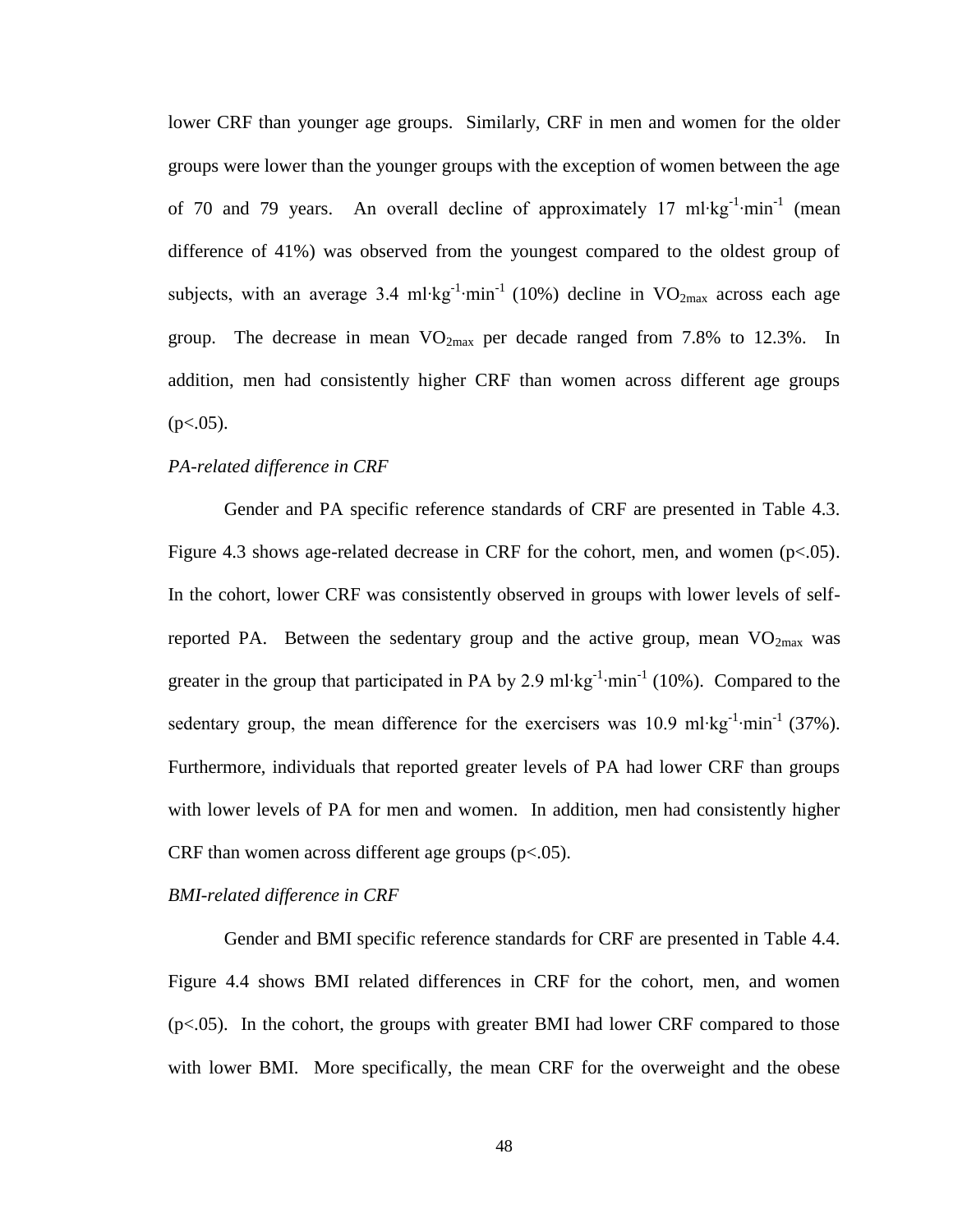classes were 4.4 ml⋅kg<sup>-1</sup>⋅min<sup>-1</sup> (11%) and 11.6 ml⋅kg<sup>-1</sup>⋅min<sup>-1</sup> (30%) lower than the normal group, respectively. Similarly, individuals with greater BMI had consistently lower CRF compared to the groups with lower BMI for both the men and women. In addition, men had greater CRF than women across BMI classes (p<.05).

#### *Smoking-related difference in CRF*

Gender and smoking specific reference standards of CRF are presented in Table 4.5. Figure 4.5 represents the mean CRF for each smoking group for the cohort, men, and women. In the cohort, the smokers had significantly lower mean CRF by 1.6 ml∙kg- $\frac{1}{2}$  min<sup>-1</sup> (p<.05) compared to the non-smokers, while the ex-smokers were not different from the non-smokers or current smokers. For the men, the mean CRF for the ex-smokers and current smokers was significantly lower than the non-smokers by 2.9 ml⋅kg<sup>-1</sup>⋅min<sup>-1</sup>  $(8\%)$  and 3.8 ml⋅kg<sup>-1</sup>⋅min<sup>-1</sup> (10%), respectively (p<.05). No significant differences were found between smoking status groups for the women participants. In addition, men had greater CRF than women across all smoking status subgroups  $(p<.05)$ .

# **Discussion**

The current study is the first to develop reference standards for CRF from directly measured  $VO<sub>2max</sub>$ . Although the study sample may not be the most appropriate representation for the diverse U.S. population, the findings can be reference data for future research as well as provide individuals a reference to track CRF according to changes in age and other clinical variables. The mean CRF for men was greater than the women for the entire cohort, and was also consistently greater across each subgroup within the different clinical variables. The mean CRF was greater in the younger decades of age compared to the age groups. Furthermore, mean CRF was

49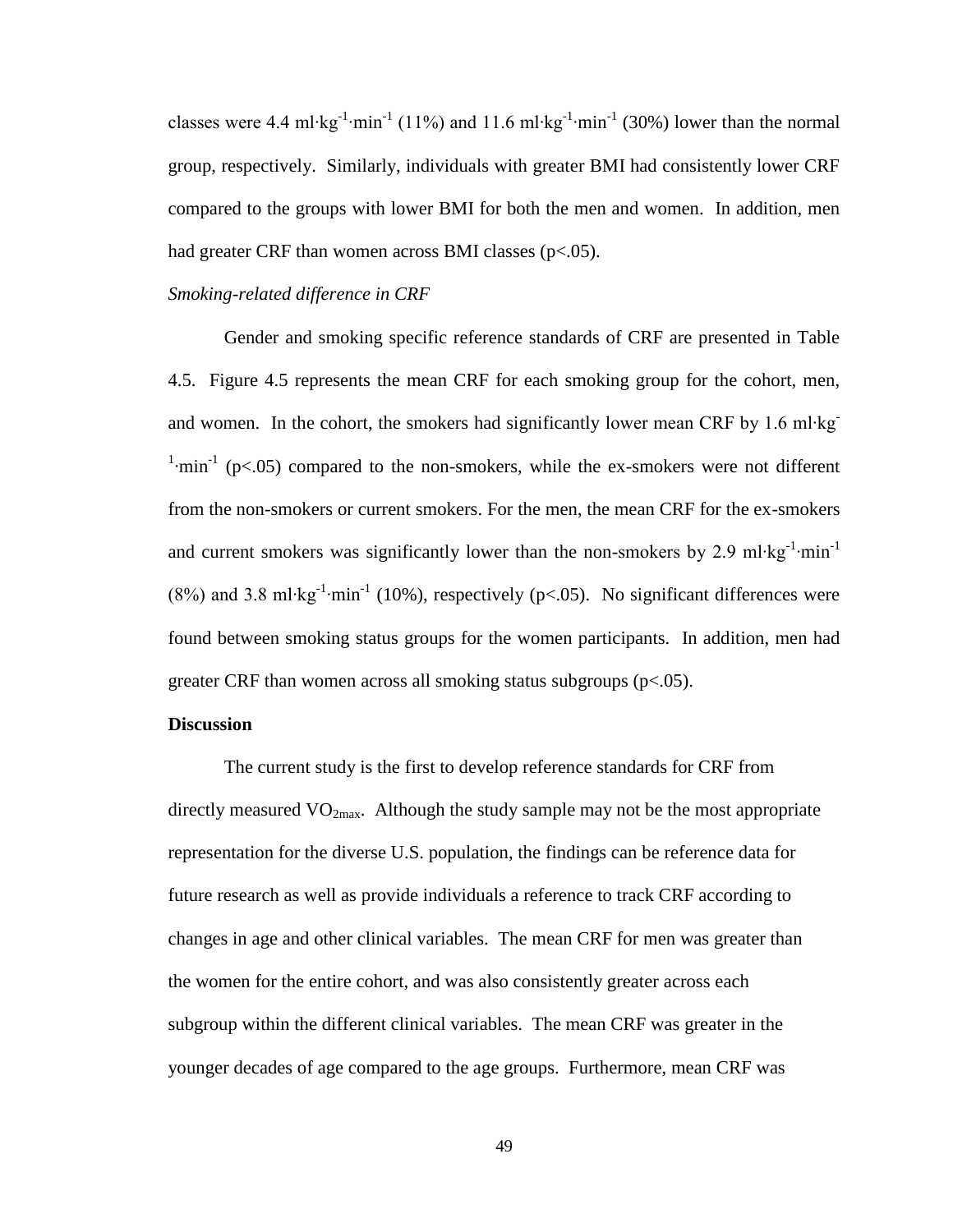greater across groups with greater levels of physical activity. Additionally, CRF was lower in groups with greater measures of BMI and in current smokers.

# *Gender-related difference in CRF*

Findings from this study confirmed gender differences in CRF, which are welldocumented in previous research. Unlike the 10-20% difference between men and women reported by Arena et al. (3) at any age, the current study observed an overall mean difference of 35% between men and women and an average difference of 36% at any age. Although much greater in the current study, gender differences are in part due to men having higher hemoglobin concentrations, greater muscle mass, and a larger stroke volume (3). The consideration of these differences is important when interpreting CRF. The uniqueness of the BSU APFP cohort could partially explain the greater differences seen between men and women. PA data was not available for all subjects, but for the men and women that did have reported PA, 26% of men reported being physically active and 45% regularly exercising, while only 32% and 30% of women reported being physically active or exercising, respectively. Overall, the men had 22% more of the participants report at least some physical activity. The large difference in baseline PA could result in the larger CRF difference between men and women compared to the literature. Furthermore, 3,212 unique individuals are in the APFP cohort, with 1,171 files second time exercise tests or more. With the possibility of higher fit men having multiple exercise tests completed since 1971, this could further explain the 35% difference between men and women.

*Age-related difference in CRF*

50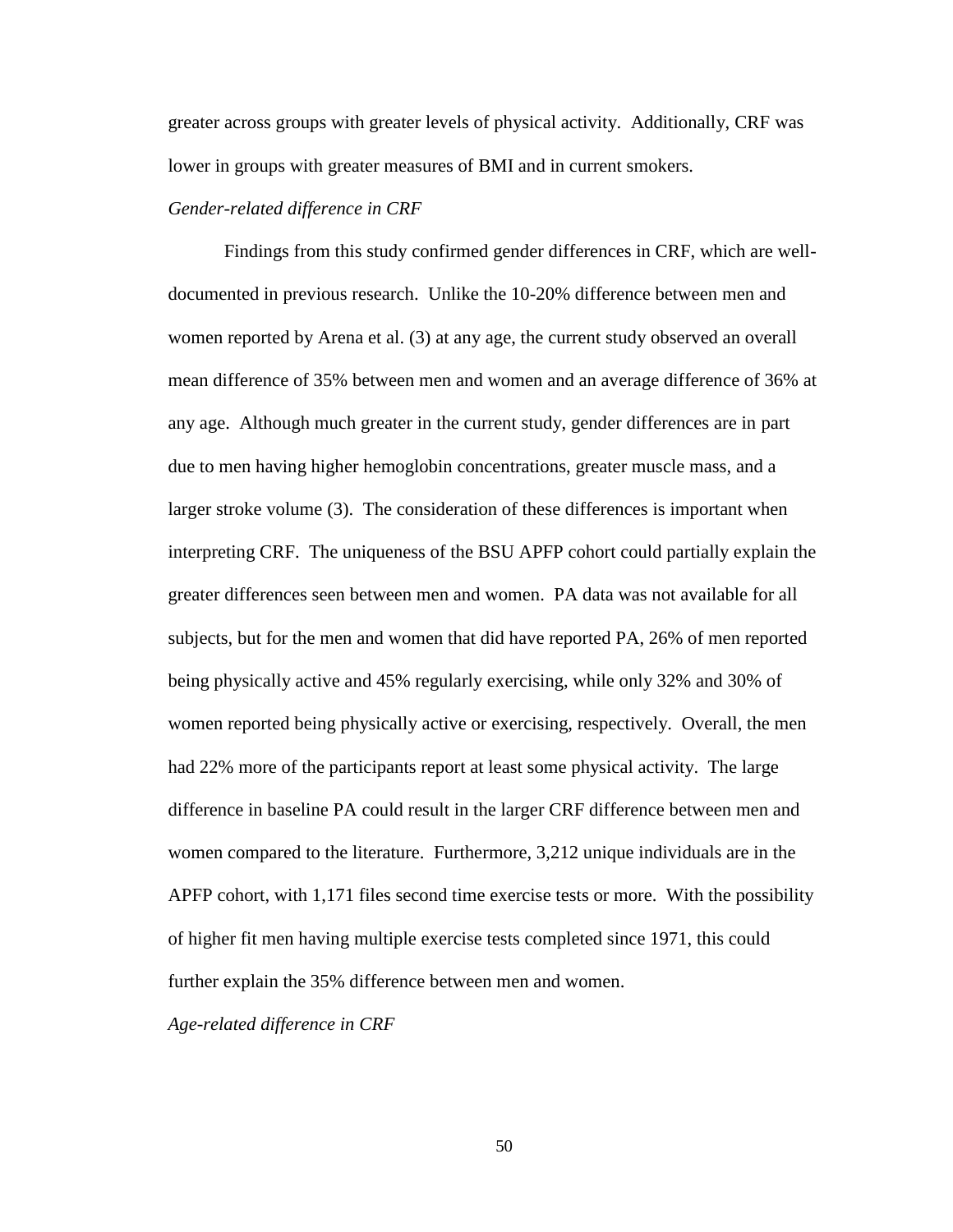Findings from the current study confirmed lower CRF across group means for each decade of the APFP cohort.  $VO_{2max}$  declines with aging however it is also affected by other factors. Most importantly, level of exercise can change CRF depending on his/her state of physical training (13, 24). Furthermore, gain in fat weight will result in a decrease of  $VO<sub>2max</sub>$  when expressed in relative terms, regardless of an unchanged absolute  $VO_{2max}$  (12). Although these factors impact  $VO_{2max}$  in addition to the natural aging process, the current study held changes in  $VO_{2max}$  with age as its own entity. On average,  $VO_{2max}$  was 10% lower than the previous decade and when further defined by gender, the decline in  $VO_{2max}$  was 10% and 11.5% for men and women, respectively. Heath et al. (12) studied young ( $22\pm 2$  years) and master ( $59\pm 6$  years) athletes, as well as untrained (50 $\pm$ 6 years) and lean untrained (52 $\pm$ 10 years) middle aged men. Similar to the average 10% decrease in mean CRF per decade of age for the men, Heath el al. (12) observed an approximate 9% per decade decline in  $VO_{2max}$  in the healthy sedentary men due to a decrease in PA, gain in weight, and aging changes of the cardiovascular system. Unlike the study by Heath and colleagues, the present study did not take level of PA into consideration. Had PA been adjusted for, the rate in decline could be greater since PA has been shown to slow the rate of decline. Despite the expected decrease in heart rate and  $VO<sub>2max</sub>$  with age, master athletes that adhered to regular training programs can maintain their  $VO_{2max}$  above that of young untrained healthy men (12). The current study did not account for PA habits, so the comparison of the older trained participants to the young sedentary individuals was not possible. If PA were considered in respect to the age-related decline in CRF, the  $VO_{2max}$  in older trained men could be comparable to, if not greater, than the young sedentary men in the APFP cohort.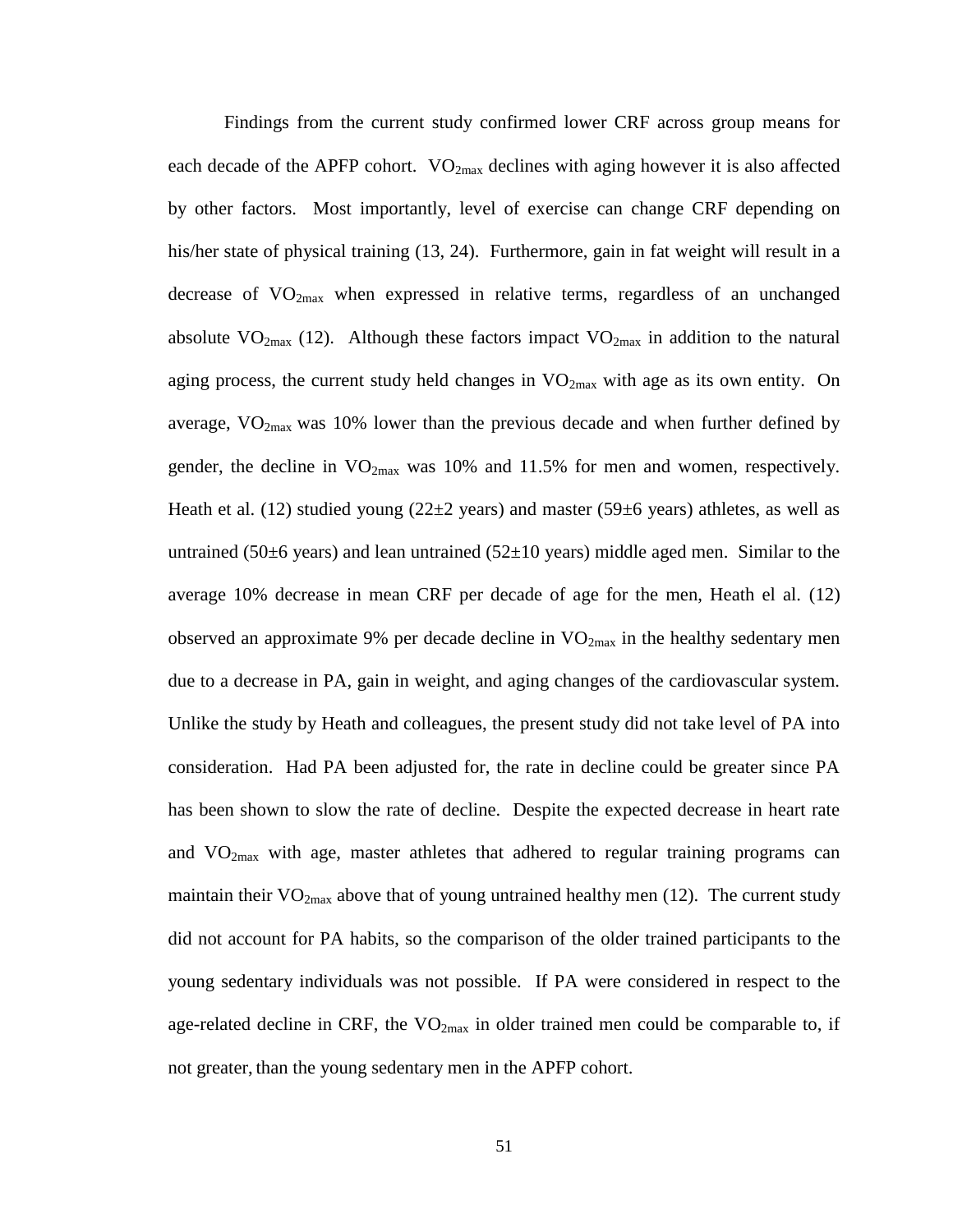Further interpretation of the decrease in CRF with aging is presented in Figure 4.2. As discussed previously, the gender differences are easily observed in the figure as all reference standards for CRF for men were greater than that of women. Furthermore, Figure 4.2 allows the comparison of CRF at the  $50<sup>th</sup>$  percentile in the current study to that of the normative values for the ACLS and YMCA  $(2, 11)$ . Comparing CRF at the 50<sup>th</sup> percentile for men and women in by the YMCA, an average of approximately 3% lower and 22% greater CRF was demonstrated across all age groups, respectively compared to the current study. Great caution should be warranted when making comparisons between the current study and the YMCA population. This YMCA population underwent submaximal exercise for the prediction of  $VO_{2max}$ . Submaximal heart rates at predetermined workloads were extrapolated to an age-predicted maximal heart rate for the prediction of  $VO_{2max}$  from the associated workload. Not only did the use of submaximal exercise limit the ability to compare the current findings to the YMCA findings, but also the mode of exercise performed in the prediction of  $VO<sub>2max</sub>$ . The protocol used in the development of the CRF standards was a cycle ergometer (11). Previous research has determined that at maximal exercise, cycle protocols elicit 10% to 20% lower CRF compared to treadmill  $VO_{2max}$  due to quadriceps fatigue in untrained subjects (18). In addition to the cycle protocol and submaximal effort used to predict  $VO<sub>2max</sub>$ , it is important to identify that the range of ages are different between the YCMA and APFP reference standard. The YMCA reference standard used ten year increments like the current study, but started from the middle of the decade (i.e. 26-35 years).

The larger variability of CRF between the women in the YMCA and APFP cohort compared to men is also apparent when compared to the  $50<sup>th</sup>$  percentile in the ACLS data.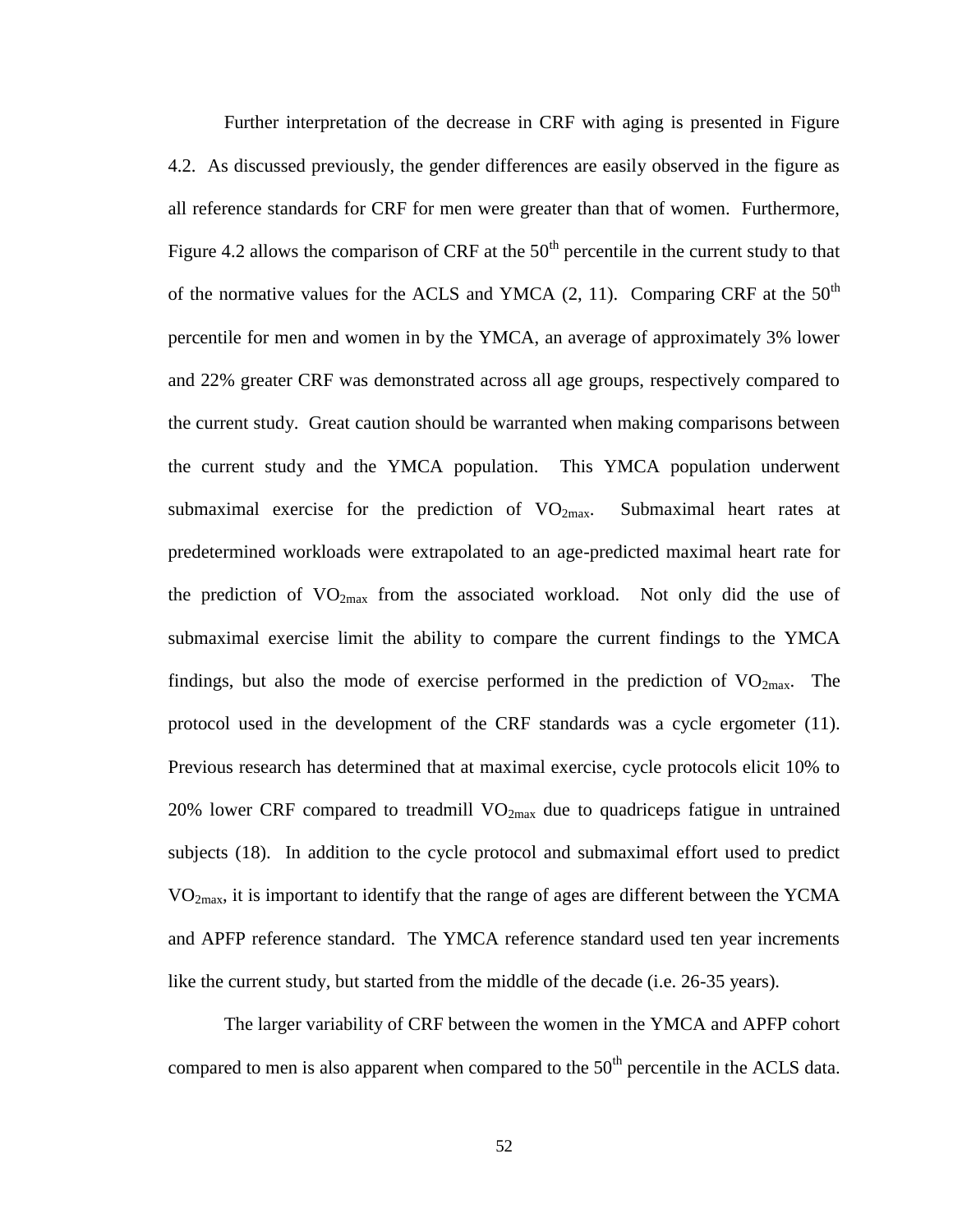The ACLS cohort is observably greater than the APFP cohort for almost all ages in men, where as the women fall well below that of the ACLS normative data. Caution, although not as great as the YMCA cohort, is still warranted as both directly and predicted measures of  $VO_{2max}$  are presented. The overestimation of CRF could be due to the ability to continue the exercise after a plateau in  $VO<sub>2</sub>$  was achieved. If subjects were able to tolerate exercise past the point in which  $VO_{2max}$  was achieved, the modified Balke protocol (5) could overestimate  $VO_{2max}$  as total time is used in the prediction of CRF. If this were the case, participants that were physically active prior to the exercise test may be overestimated, while those that reported no PA could be underestimated because fatigue could limit the subject before  $VO_{2max}$  was achieved.

Similar to the ACLS reference standard, the current study had the largest sample of participants in the 40-49 year old age group, and the smallest in the 70-79 year old age group. The distribution of sample sizes were similar across age groups relative to the overall cohort of each reference standard, but the ACLS reference standard was developed from over 43,000 data files. In addition to the comparison of CRF across each group at the  $50<sup>th</sup>$  percentile, large discrepancies were seen among the  $20<sup>th</sup>$  percentile. Blair et al. (8) assigned patients to physical fitness categories specific to gender, age, and duration of the treadmill exercise test. Rather than determining fitness via the gold standard method, the individuals with a treadmill time within the first quintile were assigned to the low-fit group. The less-fit individuals were at a greater risk of all-cause mortality than the more-fit men and women, while the relative risk for the least-fit quintile of men and women were significantly greater. When comparing the least-fit individuals (bottom 20% for) according to gender and age, large variability was present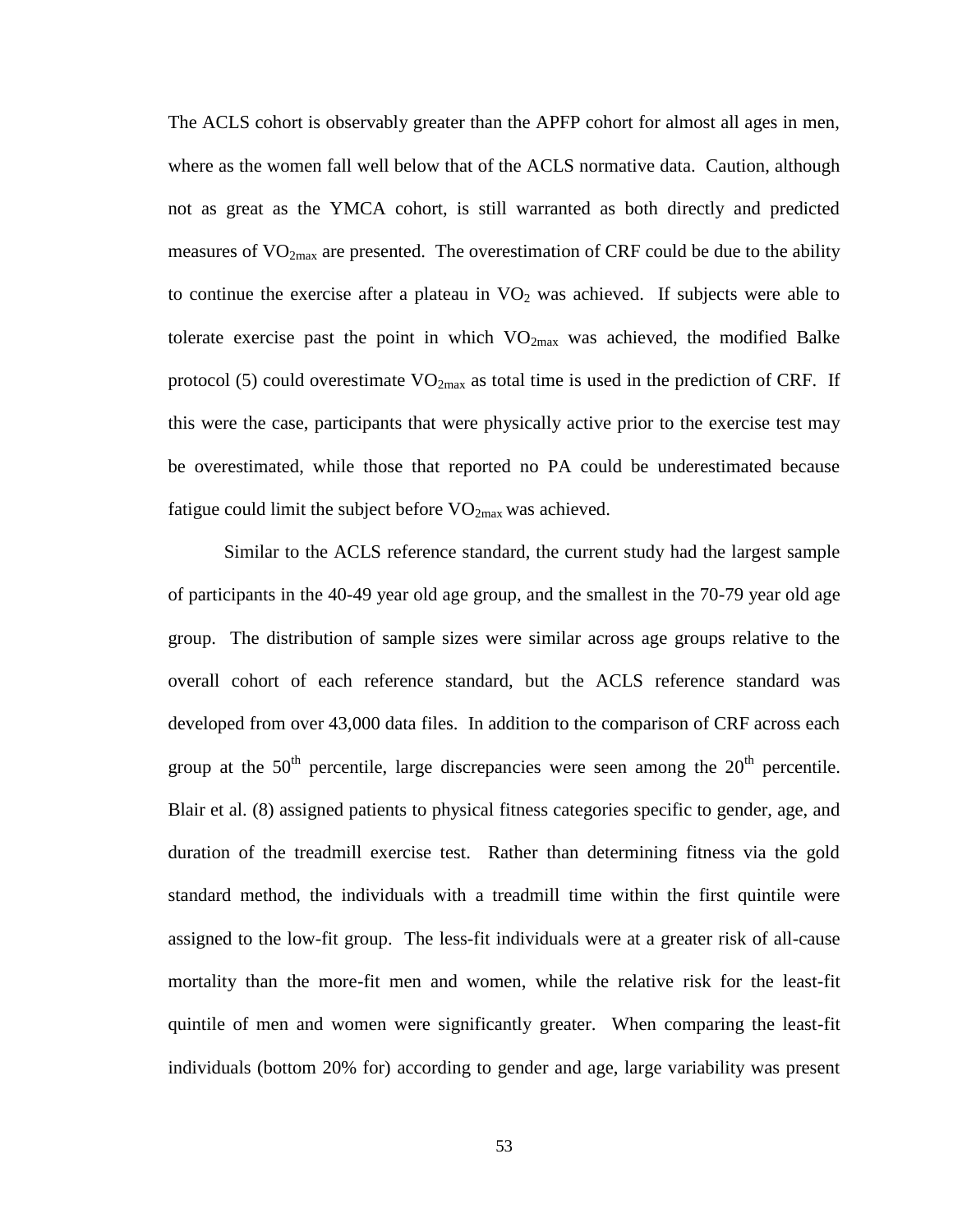between the ACLS (Table 3.3) and the APFP (Table 4.2) cohorts. The present study observed consistently lower CRF at the  $20<sup>th</sup>$  percentile for both men and women across all age groups. The men cohort ranged from differences of 1.1 ml⋅kg<sup>-1</sup>⋅min<sup>-1</sup> to 3.9 ml⋅kg<sup>-1</sup> <sup>1</sup>·min<sup>-1</sup>, while the women had differences from 3.6 ml⋅kg<sup>-1</sup>·min<sup>-1</sup> to 6.5 ml⋅kg<sup>-1</sup>·min<sup>-1</sup>. With such large differences between the predicted and measured values, the importance of interpreting CRF specific to risk of mortality becomes great. Specifically when looking at the male APFP cohort, a difference of 3.9 ml⋅kg<sup>-1</sup>⋅min<sup>-1</sup> was observed among the fifth, sixth, and seventh decades of age. Furthermore, differences in CRF greater than 6 ml⋅kg<sup>-1</sup>⋅min<sup>-1</sup> were seen among the fourth, fifth, seventh, and eighth decade of age. When CRF at the  $20<sup>th</sup>$  percentile in the ACLS reference standard was classified using the APFP reference standard, CRF was classified up to the  $40<sup>th</sup>$  percentile for men and consistently greater than the  $50<sup>th</sup>$  percentile for all but the youngest decade of age; even as great as the  $70<sup>th</sup>$  percentile. Because CRF has been determined to be the strong predictor of mortality, the importance of which classification is crucial when interpreting CRF (17).

# *PA-related difference in CRF*

In the current study, of those that reported PA, 32.5% were sedentary and 27.7% were active, while the remaining 39.8% were categorized as exercisers as they selfreported participating in a regular exercise program 3 days or more per week. According to the Center for Disease Control and Prevention (CDC) (25) in 2011, 48% of the U.S. population aged 18 and older met the 2008 Guidelines for Physical Activity (1). When further distributed by gender, approximately 45% and 30% of men and women respectively, were categorized as exercisers in the APFP cohort, while 57% met the PA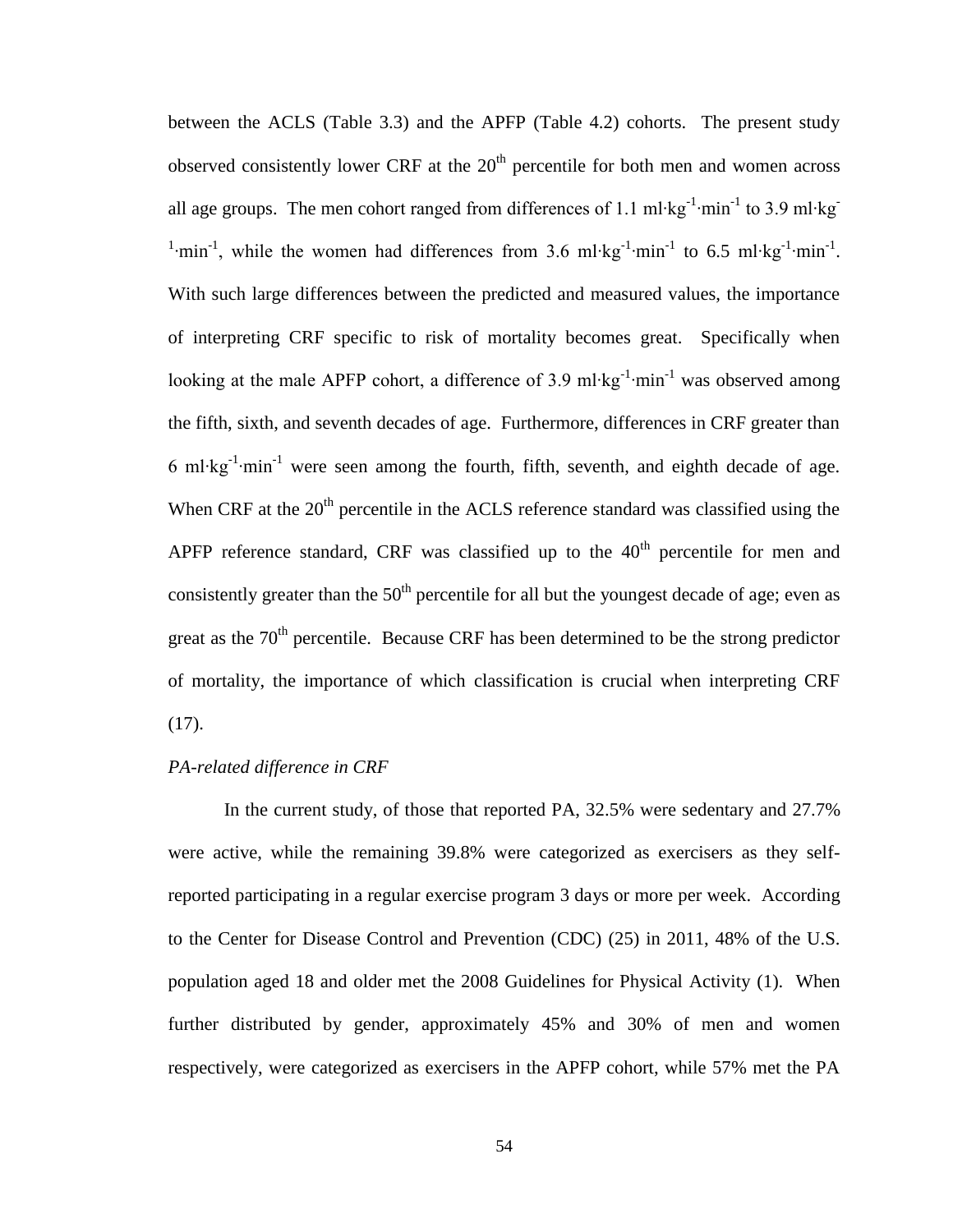guidelines as presented by the CDC. In addition to the APFP cohort reporting lower percentages of regular PA, individual participants may be used multiple times when developing the reference standard. Because not all  $VO<sub>2max</sub>$  tests had unique participants associated with them, there is the possibility that some individuals reporting any one of the PA status groups may be within that group multiple times, or possibly in multiple groups. Without this specific information, the distribution of participants is a limitation.

The PA specific reference standards (Table 4.3) demonstrate that at any percentile, greater CRF is observed in groups with greater reported PA. As it would be expected from the research published by Ogawa (22) and Heath (12) on the relationship between increased training status and  $VO_{2max}$ ,  $VO_{2max}$  increased as reported PA increased. In the overall cohort of the current study, significant increases were observed between groups of increasing activity level for both men and women. From sedentary to active,  $VO<sub>2max</sub>$  increased 10% and from active to the exercisers group,  $VO<sub>2max</sub>$  increased by 25%. Exercise evidence demonstrates that exercise training status is positively related to  $VO<sub>2max</sub>$  (12, 22, 26). Across age ranges, trained individuals consistently reported grater values of  $VO<sub>2max</sub>$  compared to those that are untrained by Ogawa et al. Limited by the present study's sample size, level of PA was not further classified by age.

#### *BMI-related difference in CRF*

Significant differences were demonstrated across BMI class for the APFP as well as for each gender. The reference standard for BMI-specific to CRF clearly demonstrates progressively lower CRF with increasing BMI. Comparing percentiles of CRF, greater differences are observed between groups when looking at the most fit of each group compared to the least fit. For both men and women, larger differences are observed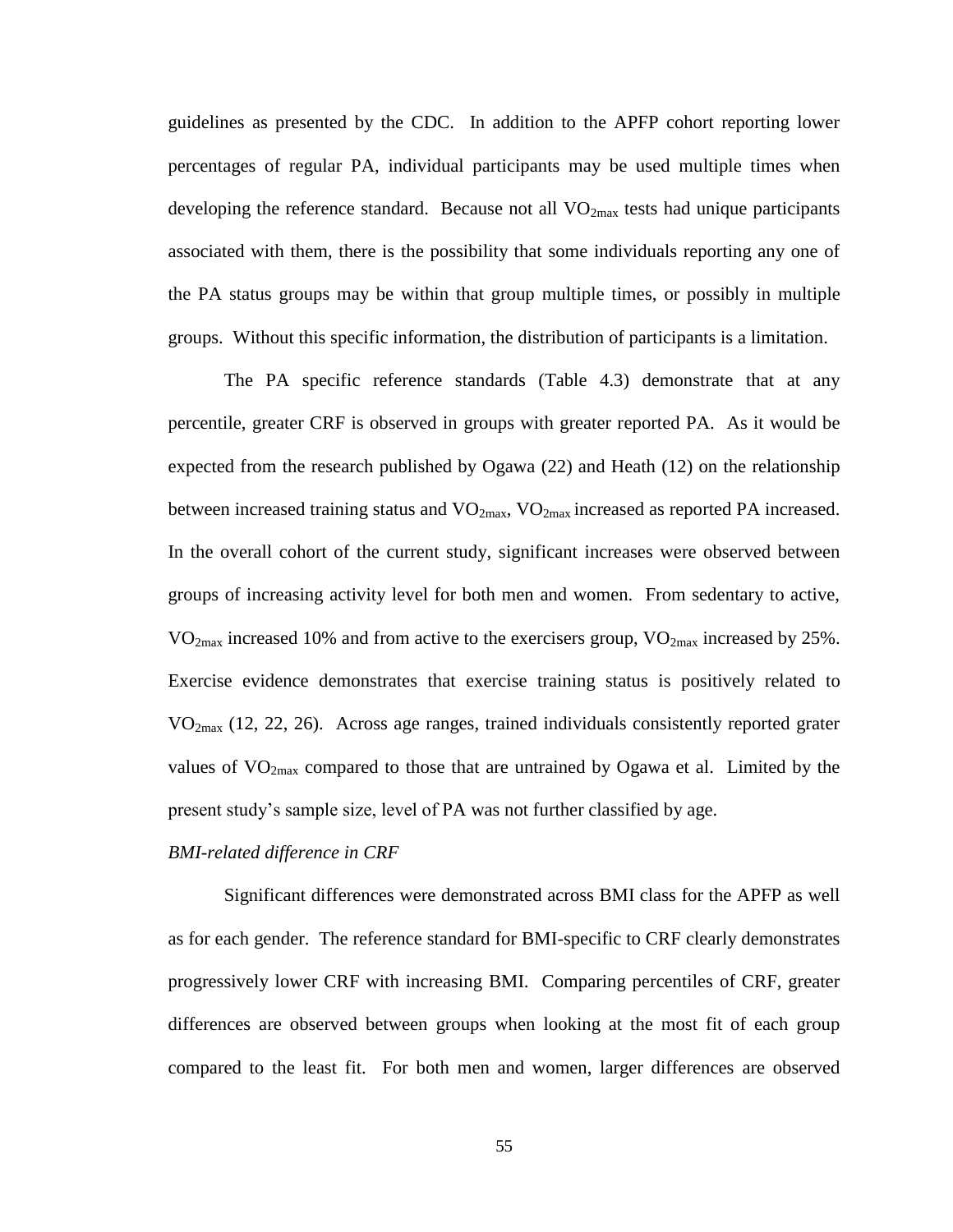between BMI groups at the  $99<sup>th</sup>$  percentile where as the range in CRF is much smaller. Research has demonstrated higher fitness attenuated or eliminated risk of mortality in obese men and women. In the present study, the  $99<sup>th</sup>$  percentile for CRF in the obese class would be classified as the  $70<sup>th</sup>$  percentile in the normal category. When the same is done for the women, the highest level of CRF falls just above the  $80<sup>th</sup>$  percentile.

As previously defined in research, the low fitness group is defined as the first quintile of fitness distribution (8). The low fit individuals in the normal BMI group for men (35 ml⋅<sup>-1</sup>kg<sup>-1</sup>⋅min) and women (24.5 ml⋅<sup>-1</sup>kg<sup>-1</sup>⋅min) compared to the obese group would include CRF levels between the  $70<sup>th</sup>$  and  $80<sup>th</sup>$  percentiles. With such a vast majority of the men and women in the obese group classified as low fit, it could be presumed that the likelihood of having high fitness is greatly influence by BMI in the APFP population. Furthermore, Wei et al. (28) demonstrated that low CRF was a strong and independent predictor of both all-cause and cardiovascular disease mortality among all BMI classes. Furthermore, the lowest fit men and women are in the highest BMI class, while the most fit men and women are in the normal BMI class. Because of the vast majority of the obese individuals in the present study interpreted as low fit, the need for BMI specific CRF from the APFP cohort may lead to misinterpretation of a person's risk for mortality.

#### *Smoking-related difference in CRF*

Of the 4,383 men and women, 58.7% of the subjects had reported smoking habits. Of those that reported, 64.4% reported never having smoked and 26.0% reported having quite more than a year previous. The remaining 9.6% were smokers at the time of the test. As reported by the CDC (25) from the 2011 Summary Health Statistics for U.S.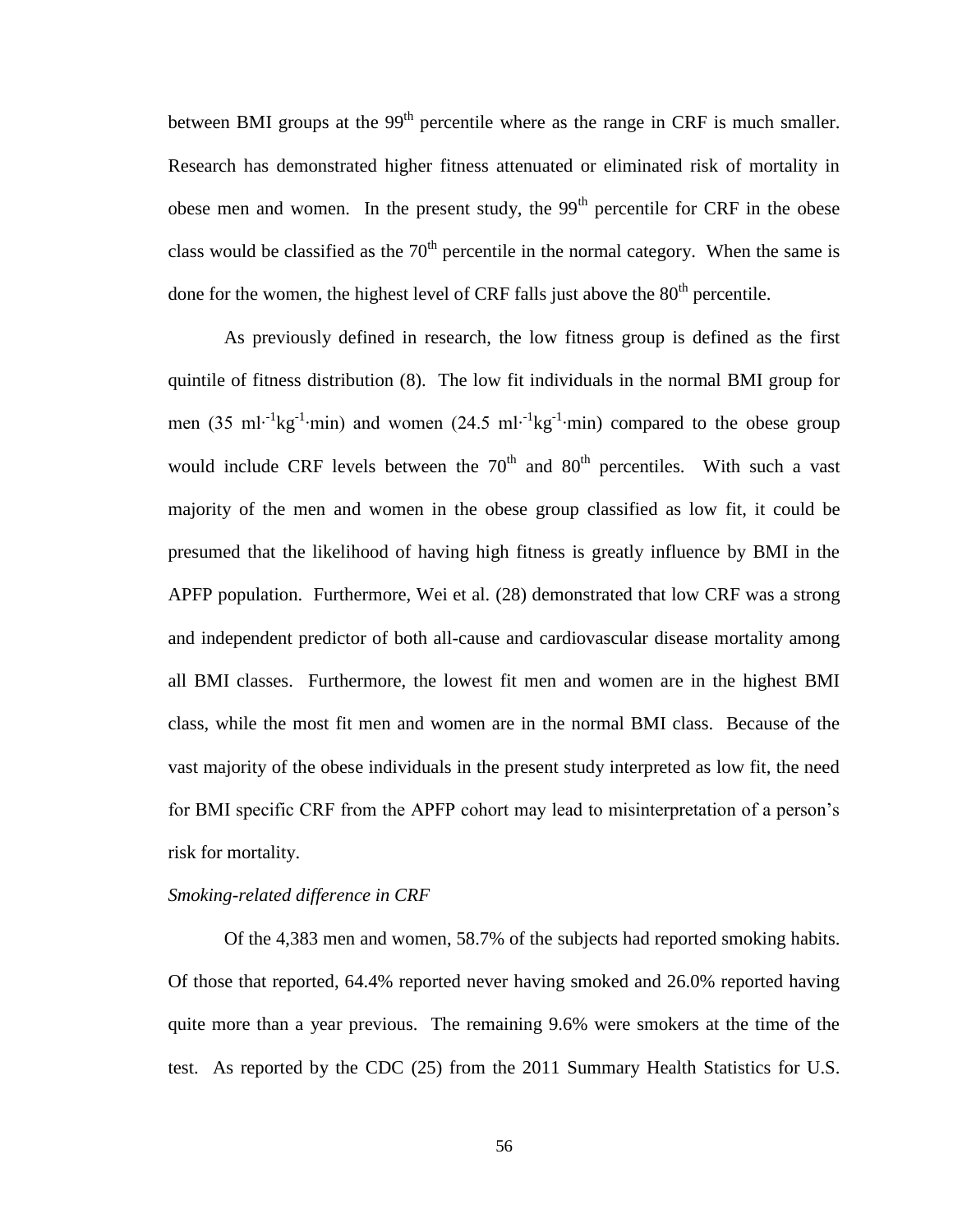adults age 18 and older, 59% were non-smokers, 22% were ex-smoker, and 19% were current smokers. Compared to the present study, it appears that the APFP cohort had more non- and ex-smokers with less current smokers than the U.S. population. In the interpretation CRF specific to smoking status, it should be cautioned that the distribution of smoking level was not equivalent to that of the general population.

In the current study CRF was significantly greater  $(1.6 \text{ ml·kg}^{-1} \cdot \text{min}^{-1})$  in nonsmokers compared to smokers in the APFP cohort. Bernaards et al. (7) found that moderate to heavy smoking was negatively related to  $VO_{2max}$  in both men and women. Unlike the study by Bernaards and colleagues, no significant differences in men were observed between smokers and non-smokers. The finding that no differences were observed between smoking groups in women could be due to a greater proportion of men reporting smoking (10% versus 7.5%). This could also be due the fact that  $VO_{2max}$  in the 1<sup>st</sup> and 99<sup>th</sup> percentiles in current smokers for women were greater than both the non- and ex-smokers. Additionally, it is possible that women that reported being smokers at the time of their exercise test did not smoke as heavily as men that reported smoking status. If the men that reported being current smokers did have a greater pack-year number, this could explain the differences in CRF specific to smoking status for men and women.

# *Strengths and Limitations*

Reference standards exist for the interpretation of CRF, but these standards were developed from predicted rather than measured  $VO_{2max}$ . The major strength of this study was the use of directly measured respiratory gases from maximal exercise tests for the development of CRF standards. Not only were norms generated for the interpretation of CRF by decade of age, but also by clinical variables of PA, BMI, and smoking history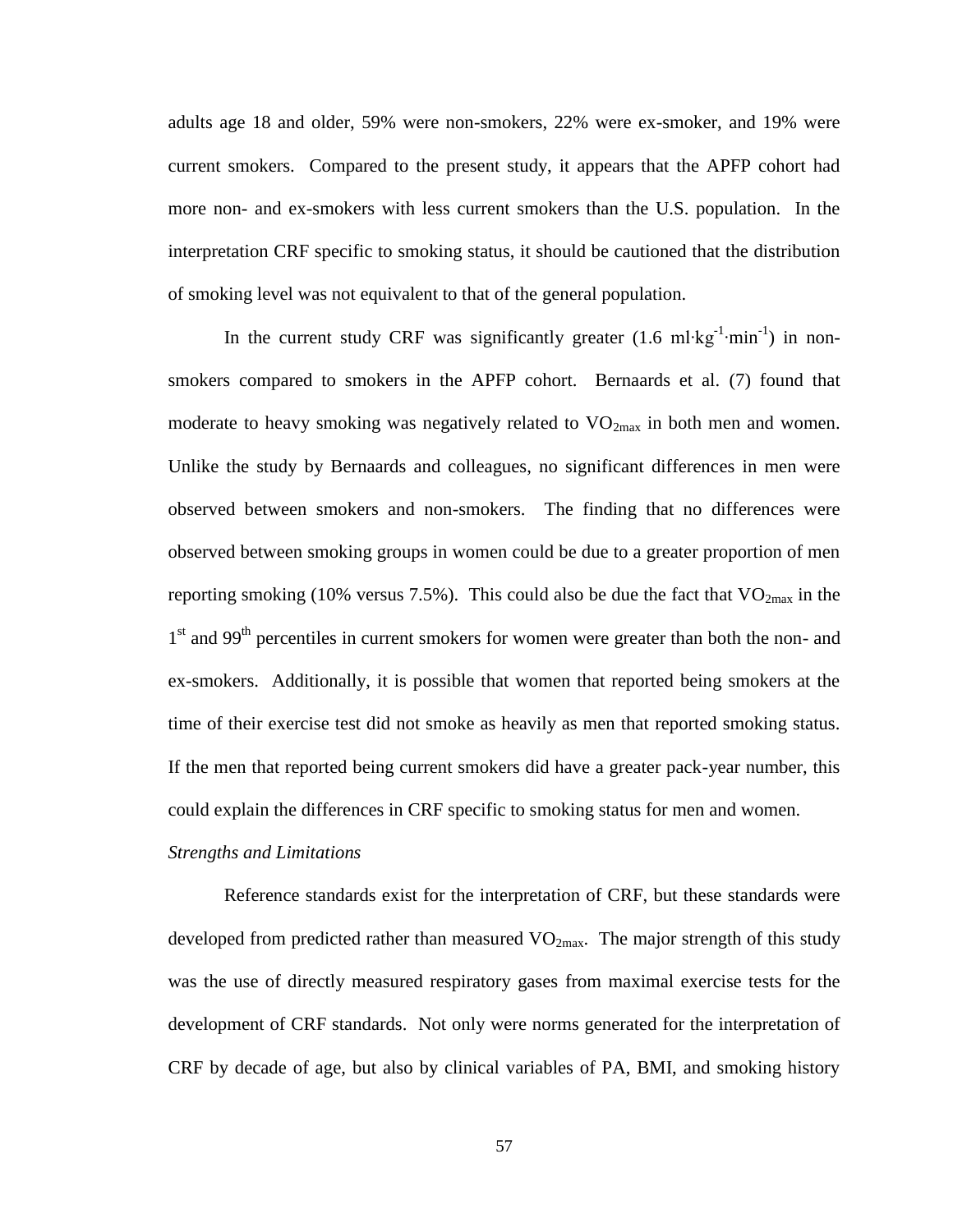not yet reported by research in the form of a reference standard (15). The interpretation of CRF has yet to be specific to level of PA, body composition, or smoking status. Although PA was objectively measured, the beneficial effect of PA on  $VO_{2max}$  at any given age and in the slowed rate of decline with age, the development of a CRF reference standard specific to PA will positively impact the interpretation of CRF. In addition, the BMI specific reference standards will allow for the appropriate interpretation of CRF based on an individual's BMI class even though fat and fat-free mass is not differentiated.

Limitations of the present study should be considered when interpreting the results. Because the open cohort spanned from 1971-2013, the equipment used for gas analysis and the testing procedures changed, but did so to remain current with improving technologies and research methods. This is a limitation because the criterion to determined  $VO_{2max}$  has changed over the 40 year time period. The relatively small sample size compared to the ACLS data set  $(n=59,527)$  presents a limitation as well as the. Moreover, generalization of these findings may only apply to mainly white individuals. Nonetheless, this population should not differ greatly from other cities with rural surroundings. Another limitation to this study would be not having clearly defined the PA and exercise habits of subjects. It would be beneficial to determine total volume of exercise and time spent being physically active. This could be objectively measured by PA monitors. Second to the lack of distinction between exercise and PA, subjects self-reported allowing for one's own perception to skew the true amount of time spent completing PA or exercise. Smoking history or PA was not available for the entire APFP cohort making the tables developed have smaller sample sizes. In addition, all smokers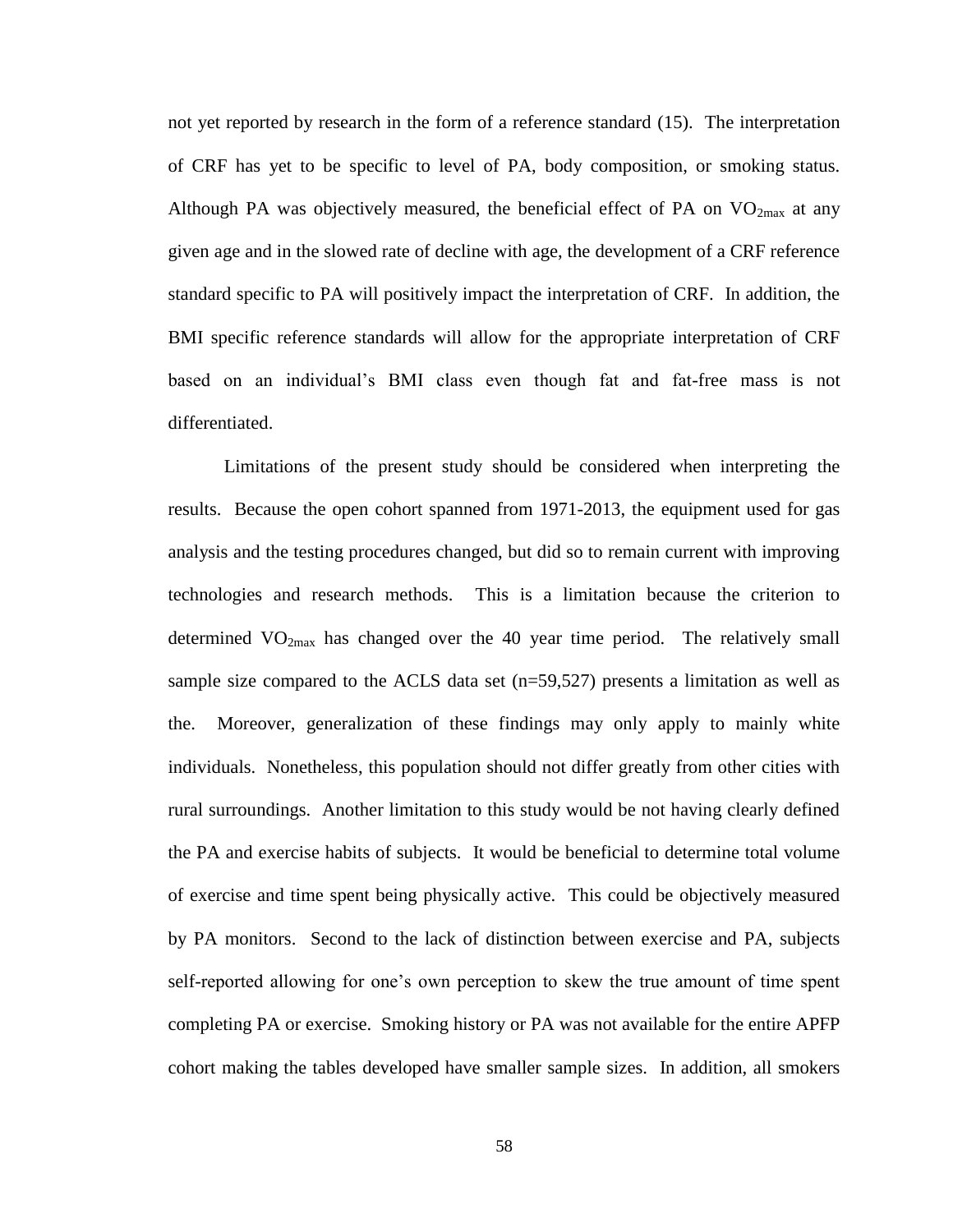were included into one group regardless of the amount smoked per day or duration in years spent smoking. In addition to the use of measured  $VO_{2max}$ , the refinement of the variables used would allow for development of even more accurate reference standards.

# *Conclusion*

The primary purpose of the current study was to reference standards for CRF from the direct measurement of respiratory gases from the BSU APFP cohort specific to age, PA, BMI and smoking status. Currently, only gender and age specific reference standards exist. Comparative to the widely used reference standard published by the ACSM, an observable difference was noted at the  $50<sup>th</sup>$  percentile of CRF for the ACLS data and the present study. In the current study, CRF at the  $50<sup>th</sup>$  percentile for men were slightly lower across all age groups while the women groups observed substantially lower CRF compared to the ACLS cohort. In addition, the difference in CRF at the  $20<sup>th</sup>$ percentile from the ACLS cohort for low-fit men and women was interpreted much differently using the APFP reference standard. Across all age groups, men were consistently ranked within the  $30<sup>th</sup>$  and  $35<sup>th</sup>$  percentiles, while the women were consistently ranked above the  $50<sup>th</sup>$  percentile across age groups. The well researched agerelated decline of approximately 10% in  $VO_{2max}$  in both sedentary and active individuals was observed across all subjects and for both men and women in the APFP cohort (10, 22, 23, 27). Mean CRF was greater across groups with greater levels of PA, more specifically 10% between sedentary and active and a grater difference of 25% between active and exercisers. Furthermore, CRF was lower across increasing BMI class with a difference of 11% between the normal and overweight group and 22% between the overweight and obese group. Although the current sample size should be representative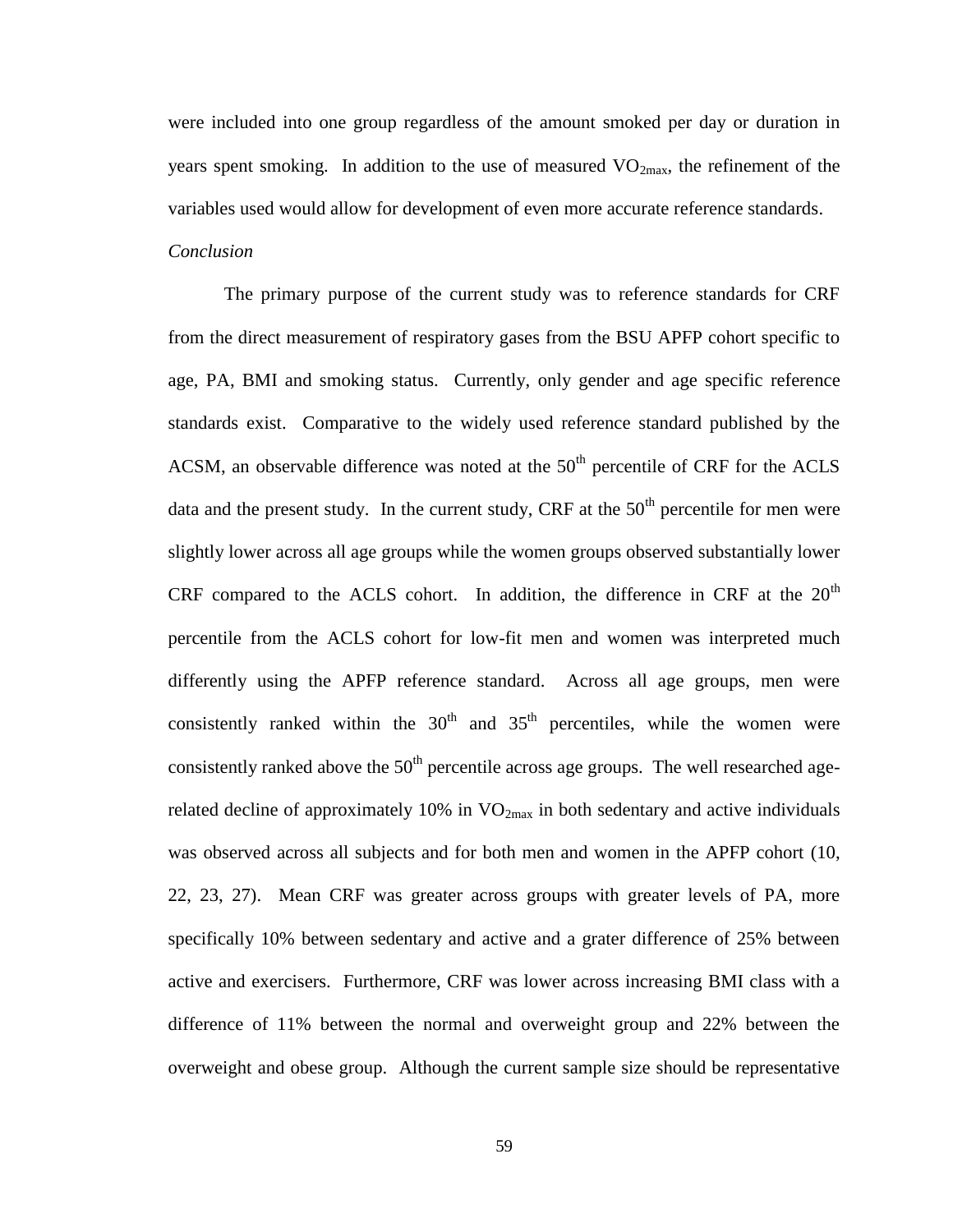of the overall population, the development of pooled directly measured CRF or expansion of the current data set would provide socio-economic, ethnic/cultural, and geographic diversity to the population.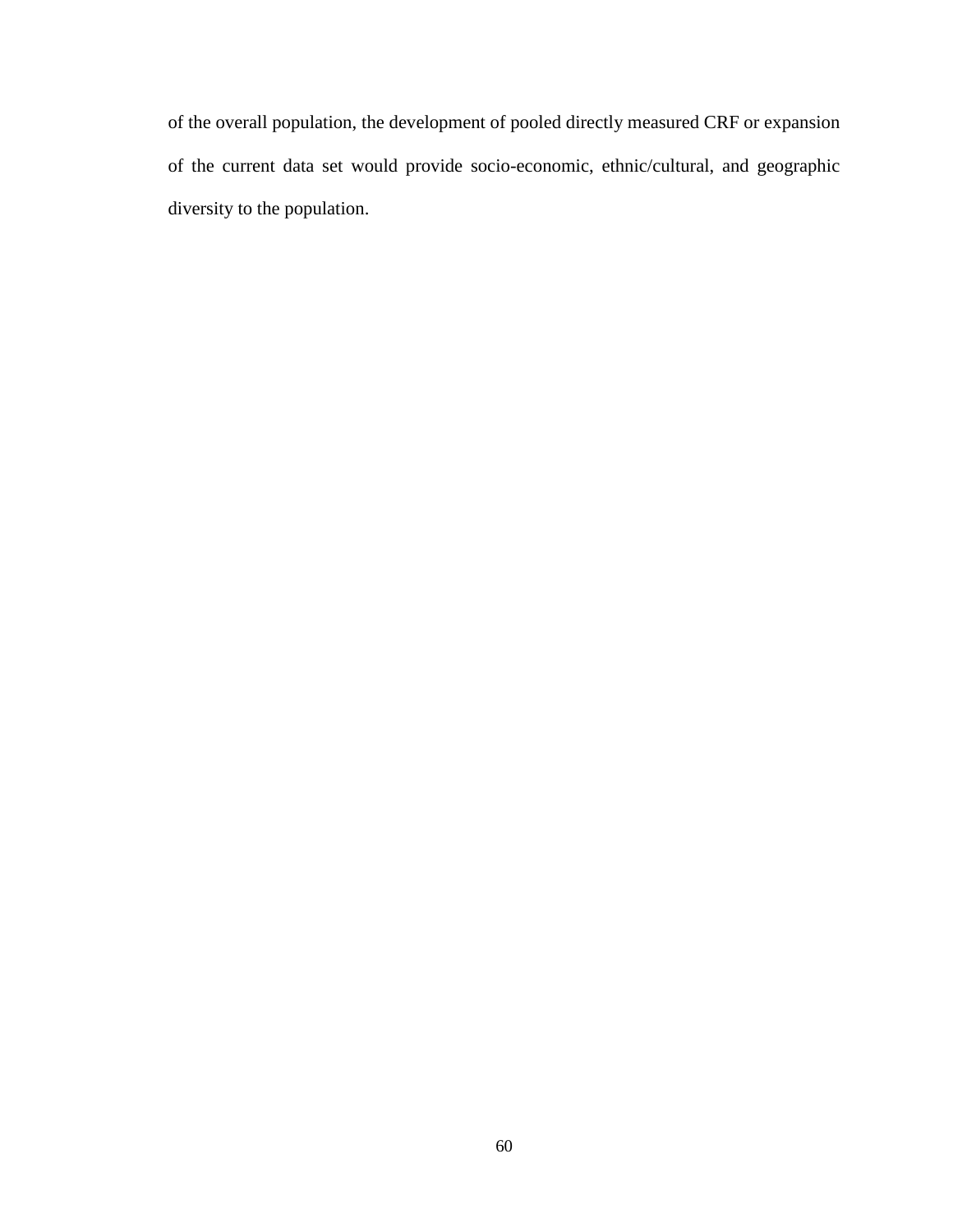# **References**

- 1. [Internet]. Washington, DC: US Department of Health and Human Services; [cited 2013 April 4]. Available from: http://www.health.gov/paguidelines/.
- 2. *American College of Sports Medicine. Guidelines for Exercise Testing and Prescription*. 8 ed.: Lippincott Williams & Wilkins; 2010.
- 3. Arena R, Myers J, Williams MA, et al. Assessment of functional capacity in clinical and research settings. *Circulation*. 2007;116(3):329-43.
- 4. Balady G, Arena R, Sietsema K, et al. Clinician's guide to cardiopulmonary exercise testing in adults. *Circulation*. 2010;122(2):191-225.
- 5. Balke B, Ware RW. An experimental study of physical fitness of Air Force personnel. *US Armed Forces Med J*. 1959;10(6):675-88.
- 6. Bassett DR, Howley ET. Limiting factors for maximum oxygen uptake and determinants of endurance performance. *Med Sci Sports Exerc*. 2000;32(1):70-84.
- 7. Bernaards CM, Twisk JW, Van Mechelen W, et al. A longitudinal study on smoking in relationship to fitness and heart rate response. In. *Med Sci Sport Exerc.* 2003, pp. 793- 800.
- 8. Blair S, Kohl H, Paffenbarger R, et al. Physical fitness and all-cause mortality: A prospective study of healthy men and women. *JAMA*. 1989;262(17):2395-401.
- 9. Bruce RA. Exercise testing of patients with coronary heart disease. Principles and normal standards for evaluation. *Ann Clin Res*. 1971;3(6):323-32.
- 10. Dehn MM, Bruce RA. Longitudinal variations in maximal oxygen intake with age and activity. *J Appl Physiol*. 1972;33(6):805-7.
- 11. Golding LA. *YMCA fitness testing and assessment manual*. 4 ed.: YMCA of the USA; 2000.
- 12. Heath GW, Hagberg JM, Ehsani AA, et al. A physiological comparison of young and older endurance athletes. *J Appl Physiol*. 1981;51(3):634-40.
- 13. Hickson RC, Bomze HA, Holloszy JO. Linear increase in aerobic power induced by a strenuous program of endurance exercise. *J Appl Physiol*. 1977;42(3):372-6.
- 14. Jackson A, Sui X, Hébert J, et al. Role of lifestyle and aging on the longitudinal change in cardiorespiratory fitness. *Arch Intern Med*. 2009;169(19):1781-7.
- 15. Kaminsky LA, Arena R, Beckie TM, et al. The importance of cardiorespiratory fitness in the United States: The need for a national registry: A policy statement from the American Heart Association. *Circulation*. 2013.
- 16. Kaminsky LA, Whaley MH. Evaluation of a new standardized ramp protocol: The BSU/Bruce ramp protocol. *J Cardiopulm Rehabil Prev*. 1998;18(6):438-44.
- 17. Kokkinos P, Myers J, Kokkinos JP, et al. Exercise Capacity and Mortality in Black and White Men. *Circulation*. 2008;117(5):614-22.
- 18. Miyamara M, Honda Y. Oxygen intake and cardiac output during maximal treadmill and bicycle exercise. *J Appl Physiol*. 1972;32(2):185-8.
- 19. Myers J, Arena R, Franklin B, et al. Recommendations for clinical exercise laboratories. *Circulation*. 2009;119(24):3144-61.
- 20. Myers J, Buchanan N, Walsh D, et al. Comparison of the ramp versus standard exercise protocols. *J Am Coll Cardiol*. 1991;17(6):1334-42.
- 21. Myers J, Prakash M, Froelicher V, et al. Exercise capacity and mortality among men referred for exercise testing. *N Engl J Med*. 2002;346(11):793-801.
- 22. Ogawa T, Spina RJ, Martin WH, et al. Effects of aging, sex, and physical training on cardiovascular responses to exercise. *Circulation*. 1992;86(2):494-503.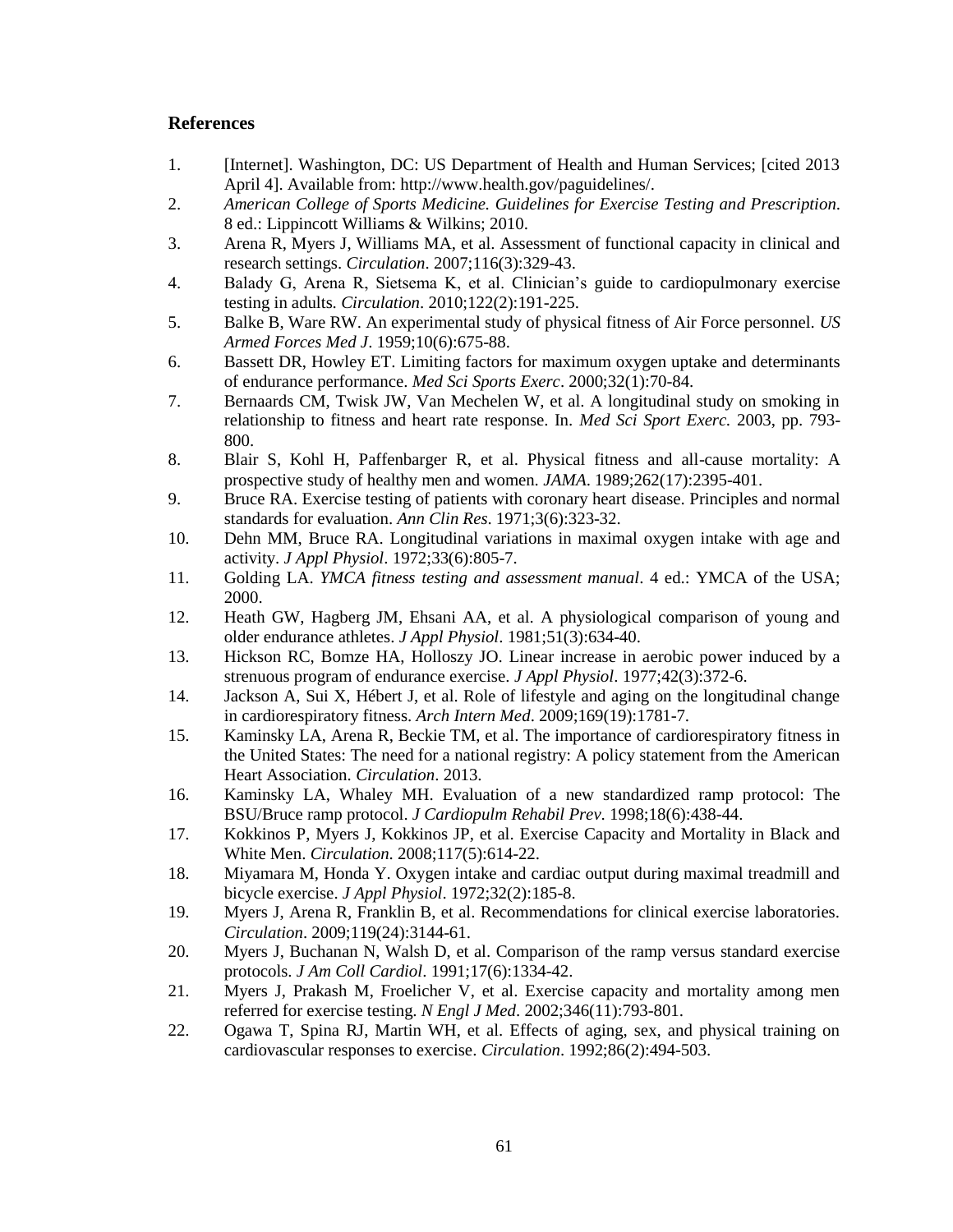- 23. Robinson S. Experimental studies of physical fitness in relation to age. *Eur J Apply Physiol O*. 1938;10(3):251-323.
- 24. Saltin B, Blomqvist G, Mitchell JH, et al. Response to exercise after bed rest and after training. *Circulation*. 1968;38(5 Suppl):VII1.
- 25. Schiller JS, Lucas JW, Peregoy JA, et al. *Summary health statistics for U.S. adults: National Health Interview Survey, 2011*. Center for Desease Control and Prevention, National Center for Health Statistics.2012. Available from: Center for Desease Control and Prevention, National Center for Health Statistics.
- 26. Schulman SP, Fleg JL, Goldberg AP, et al. Continuum of cardiovascular performance across a broad range of fitness levels in healthy older men. *Circulation*. 1996;94(3):359- 67.
- 27. Shvartz E, Reibold RC. Aerobic fitness norms for males and females aged 6 to 75 years: a review. *Aviat Space Environ Med*. 1990;61(1):3-11.
- 28. Wei M, Gibbons LW, Kampert JB, et al. Low cardiorespiratory fitness and physical inactivity as predictors of mortality in men with type 2 diabetes. *Ann Intern Med*. 2000;132(8):605-11.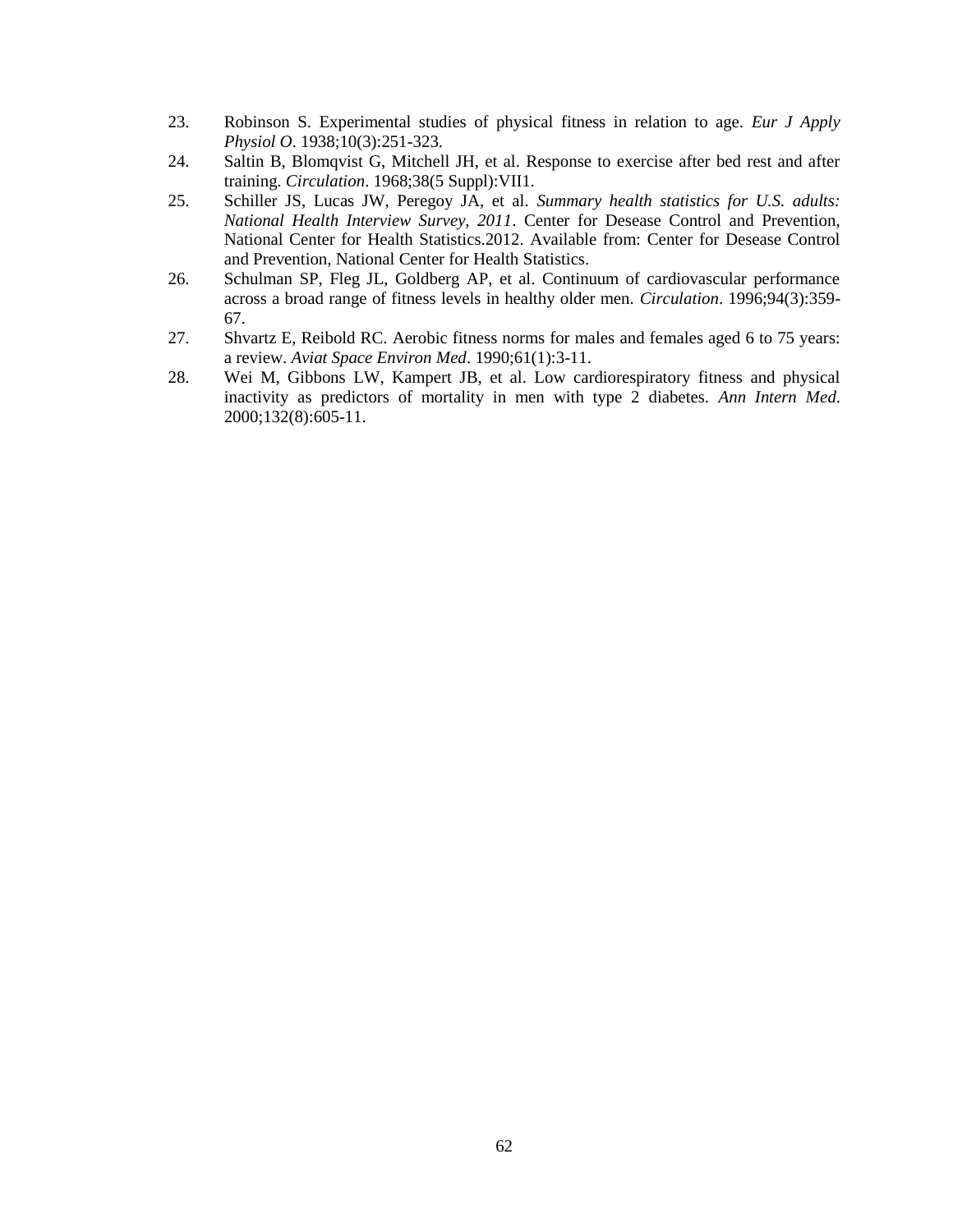|                                   | All             |             |            |            |            |            |            |
|-----------------------------------|-----------------|-------------|------------|------------|------------|------------|------------|
| <b>Variable</b>                   | <b>Subjects</b> | 18-29       | 30-39      | 40-49      | 50-59      | 60-69      | 70-79      |
|                                   |                 |             |            | Men        |            |            |            |
| Subjects, $n$                     | 2,642           | 216         | 569        | 780        | 659        | 345        | 73         |
| Age, yr                           | $47(12)*$       | 25(3)       | 35(3)      | 44(3)      | 54 (3)     | 64(3)      | 73(2)      |
| Height, in                        | $70.2(2.7)$ *   | 70.8(2.9)   | 70.4 (2.7) | 70.3 (2.6) | 70.0 (2.8) | 69.7(2.7)  | 69.0(2.6)  |
| Weight, lb                        | $191(36)*$      | 190(41)     | 191 (36)   | 191 (34)   | 192(35)    | 191 (36)   | 185 (33)   |
| BMI, $kg m^2$                     | $27.3(4.7)^*$   | 27.0(5.3)   | 27.1 (4.9) | 27.1(4.6)  | 27.6(4.5)  | 27.7(4.9)  | 27.3(4.3)  |
| <b>RER</b>                        | 1.18(0.10)      | 1.20(0.10)  | 1.19(0.10) | 1.18(0.09) | 1.17(0.09) | 1.16(0.10) | 1.14(0.10) |
| VO <sub>2max</sub>                | $37.6(10.3)*$   | 46.0 (10.9) | 41.8(9.4)  | 38.7 (9.4) | 34.8(8.9)  | 30.9(8.5)  | 27.0(6.9)  |
| $ml$ · $kg^{-1}$ · $min^{-1}$     |                 |             |            |            |            |            |            |
|                                   |                 |             |            | Women      |            |            |            |
| Subjects, $n$                     | 1741            | 210         | 361        | 494        | 431        | 203        | 42         |
| Age, $yr$                         | $46(13*)$       | 25(3)       | 35(3)      | 45(3)      | 54 (3)     | 64(3)      | 74(2)      |
| Height, in                        | $64.4(2.6*)$    | 65.2(2.6)   | 64.7(2.6)  | 64.2(2.5)  | 64.0(2.4)  | 63.7(2.7)  | 74.0(2.5)  |
| Weight, lb                        | $160(37*)$      | 154 (38)    | 161(41)    | 164(39)    | 161(34)    | 160(33)    | 151(29)    |
| BMI, $kg \cdot m^{-2}$            | $27.0(6.0*)$    | 25.2(5.6)   | 26.7(6.5)  | 27.5(6.3)  | 27.4 (5.6) | 27.5(5.5)  | 26.1(4.4)  |
| <b>RER</b>                        | 1.18(0.10)      | 1.17(0.10)  | 1.19(0.10) | 1.18(0.10) | 1.18(0.11) | 1.14(0.10) | 1.14(0.08) |
| VO <sub>2max</sub>                | $27.8(7.9*)$    | 35.9(9.4)   | 30.3(7.3)  | 27.5(6.6)  | 25.7(5.8)  | 21.4 (4.8) | 19.3(3.8)  |
| $ml \cdot kg^{-1} \cdot min^{-1}$ |                 |             |            |            |            |            |            |

**Table 4.1** Descriptive Statistics for All Observations of Men and Women According to Age Group; Adult Physical Fitness Program Data, 1971-2013†

Abbreviations: BMI, body mass index; RER, respiratory exchange ratio; VO<sub>2max</sub>, maximal oxygen consumption †Data are expressed as mean (SD)

\*Denotes significant differences between all men and women subjects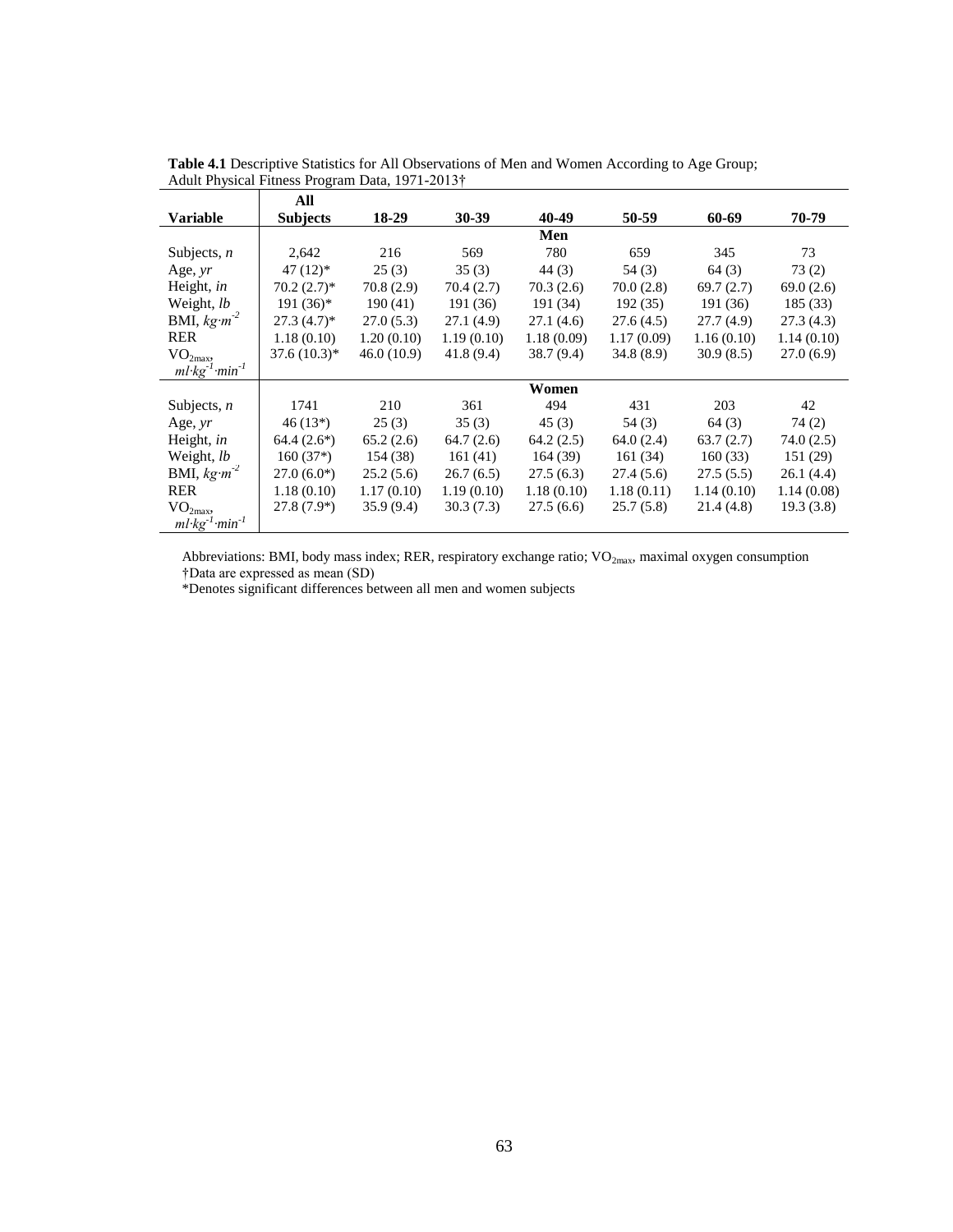|               | $\rm VO_{2max}$ for men (ml·kg <sup>-1</sup> ·min <sup>-1</sup> ) |       |                   |           |           |          |           | $\rm VO_{2max}$ for women (ml· $\rm kg^{-1} \cdot min^{-1}$ ) |                   |           |           |          |  |
|---------------|-------------------------------------------------------------------|-------|-------------------|-----------|-----------|----------|-----------|---------------------------------------------------------------|-------------------|-----------|-----------|----------|--|
| $\frac{0}{0}$ |                                                                   |       | Age (years)       |           |           |          |           |                                                               | Age (years)       |           |           |          |  |
|               | 18-29                                                             | 30-39 | 40-49             | 50-59     | 60-69     | 70-79    | 18-29     | 30-39                                                         | 40-49             | 50-56     | 60-69     | 70-79    |  |
| 99            | 73.4                                                              | 66.2  | 62.9              | 59.5      | 56.2      | $44.1*$  | 61.1      | 49.9                                                          | 47.4              | 42.9      | 36.3      | $26.5*$  |  |
| 95            | 64.5                                                              | 58.0  | 55.6              | 52.2      | 43.9      | 40.5     | 53.1      | 44.4                                                          | 39.9              | 37.6      | 29.7      | 24.9     |  |
| 90            | 62.0                                                              | 55.0  | 52.3              | 46.3      | 41.7      | 38.5     | 48.6      | 39.9                                                          | 36.5              | 32.6      | 27.3      | 24.5     |  |
| 85            | 58.1                                                              | 42.0  | 49.4              | 43.8      | 39.8      | 36.2     | 45.7      | 38.1                                                          | 34.2              | 31.2      | 25.7      | 23.3     |  |
| 80            | 55.2                                                              | 49.4  | 47.0              | 41.9      | 37.9      | 32.8     | 44.0      | 36.2                                                          | 32.5              | 29.5      | 24.8      | 22.3     |  |
| 75            | 53.5                                                              | 47.9  | 45.0              | 40.2      | 36.4      | 31.1     | 42.5      | 34.5                                                          | 30.9              | 28.6      | 24.4      | 22.1     |  |
| 70            | 51.5                                                              | 46.0  | 43.0              | 38.8      | 34.8      | 29.4     | 40.5      | 33.5                                                          | 29.7              | 27.8      | 23.6      | 22.0     |  |
| 65            | 49.8                                                              | 45.0  | 41.2              | 37.3      | 33.6      | 28.9     | 38.6      | 32.3                                                          | 29.0              | 27.3      | 23.0      | 21.1     |  |
| 60            | 48.0                                                              | 43.7  | 39.7              | 36.1      | 32.7      | 27.8     | 36.5      | 31.5                                                          | 28.1              | 26.7      | 22.0      | 20.9     |  |
| 55            | 46.6                                                              | 42.5  | 38.6              | 35.0      | 31.7      | 27.2     | 35.5      | 30.6                                                          | 27.1              | 26.2      | 21.5      | 20.6     |  |
| 50            | 44.6                                                              | 41.5  | 37.7              | 33.5      | 31.0      | 26.0     | 34.6      | 29.5                                                          | 26.4              | 25.4      | 21.1      | 19.9     |  |
| 45            | 43.8                                                              | 39.9  | 36.6              | 32.5      | 29.5      | 25.4     | 34.0      | 28.6                                                          | 25.8              | 24.3      | 20.4      | 19.3     |  |
| 40            | 42.6                                                              | 38.5  | 35.6              | 31.8      | 28.2      | 24.6     | 33.2      | 27.8                                                          | 25.0              | 23.4      | 20.1      | 18.2     |  |
| 35            | 41.0                                                              | 37.6  | 34.5              | 30.6      | 27.1      | 23.6     | 31.5      | 27.2                                                          | 24.3              | 23.0      | 19.5      | 17.9     |  |
| 30            | 39.9                                                              | 36.4  | 33.2              | 29.8      | 26.3      | 23.1     | 30.4      | 26.4                                                          | 23.4              | 22.1      | 18.7      | 17.6     |  |
| 25            | 38.5                                                              | 34.8  | 31.9              | 28.4      | 24.3      | 21.8     | 29.1      | 25.4                                                          | 22.8              | 21.3      | 18.1      | 16.5     |  |
| 20            | 37.0                                                              | 33.6  | 30.7              | 27.2      | 23.5      | 20.9     | 28.0      | 23.9                                                          | 21.9              | 20.9      | 17.2      | 15.2     |  |
| 15            | 35.5                                                              | 31.8  | 28.9              | 26.1      | 22.4      | 19.5     | 26.7      | 23.0                                                          | 21.2              | 20.2      | 16.3      | 13.8     |  |
| 10            | 32.2                                                              | 30.0  | 27.2              | 24.3      | 20.6      | 18.6     | 24.6      | 21.6                                                          | 20.1              | 18.9      | 15.5      | 13.2     |  |
| 5             | 26.6                                                              | 27.2  | 25.3              | 21.7      | 17.2      | 16.8     | 22.2      | 19.8                                                          | 18.9              | 17.8      | 14.7      | 12.7     |  |
| 1             | 23.7                                                              | 22.2  | 20.2              | 17.5      | 11.9      | 14.5     | 18.9      | 15.2                                                          | 15.8              | 16.1      | 12.5      | 12.1     |  |
|               | $n =$                                                             | $n =$ | $n = 780$         | $n = 659$ | $n = 345$ | $n = 73$ | $n = 210$ | $n = 361$                                                     | $n = 494$         | $n = 431$ | $n = 203$ | $n = 42$ |  |
|               | 216                                                               | 569   |                   |           |           |          |           |                                                               |                   |           |           |          |  |
|               |                                                                   |       | Total $n = 2,642$ |           |           |          |           |                                                               | Total $n = 1,741$ |           |           |          |  |

**Table 4.2** CRF classification for men and women by age group

 $*$ Represents the 100<sup>th</sup> percentile for septuagenarian men and women.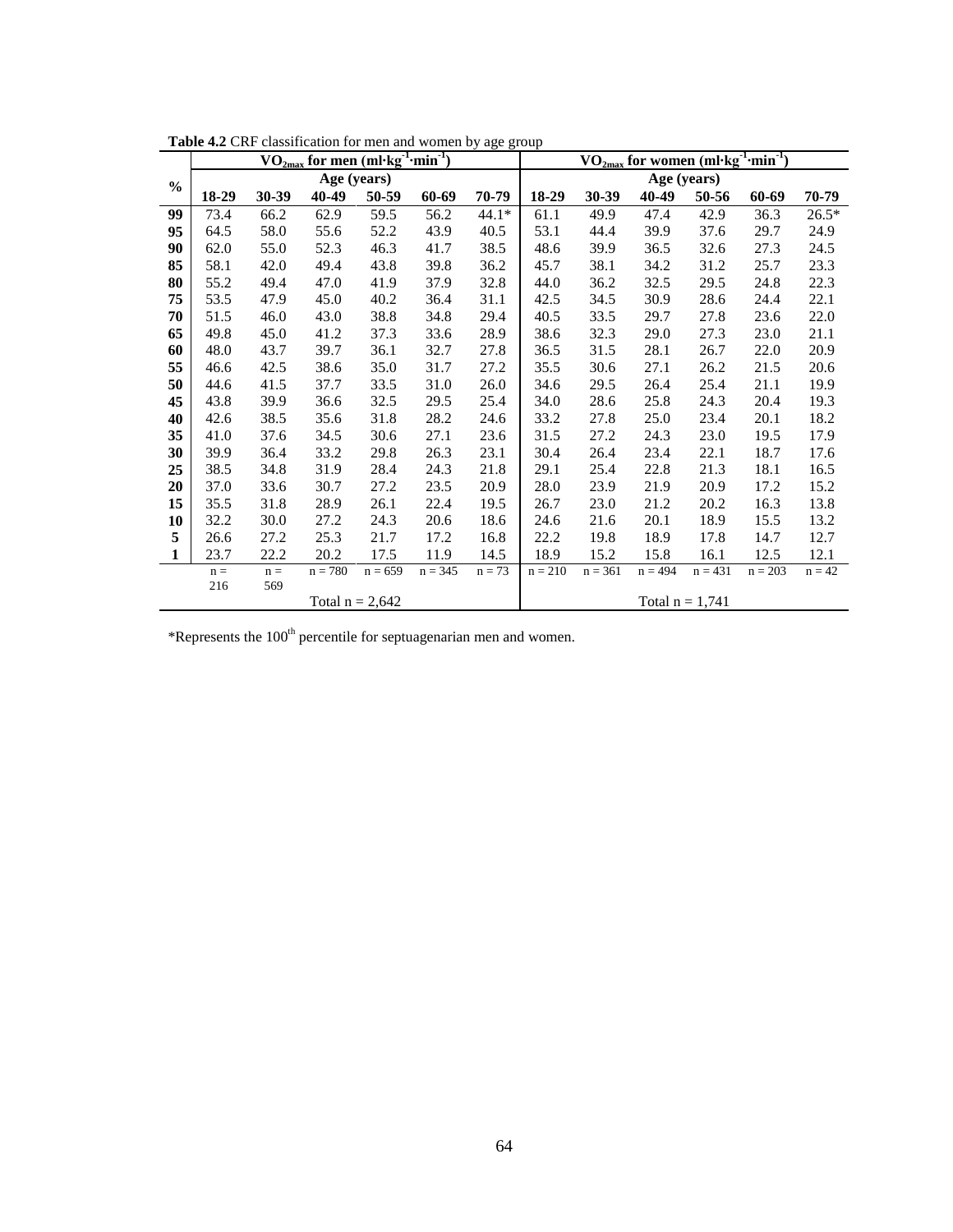|               |                  |                                 | $\rm{VO_{2max}}$ for men (ml·kg $^{-1}$ ·min $^{-1})$ | $\rm \frac{VO_{2max}}$ for women (ml·kg <sup>-1</sup> ·min <sup>-1</sup> ) |                                 |                   |
|---------------|------------------|---------------------------------|-------------------------------------------------------|----------------------------------------------------------------------------|---------------------------------|-------------------|
| $\frac{0}{0}$ |                  | <b>Physical Activity Status</b> |                                                       |                                                                            | <b>Physical Activity Status</b> |                   |
|               | <b>Sedentary</b> | Active                          | <b>Exercisers</b>                                     | <b>Sedentary</b>                                                           | Active                          | <b>Exercisers</b> |
| 99            | 54.3             | 59.2                            | 67.5                                                  | 40.5                                                                       | 45.5                            | 60.3              |
| 95            | 47.3             | 49.8                            | 59.4                                                  | 36.0                                                                       | 38.9                            | 50.7              |
| 90            | 42.5             | 46.6                            | 56.0                                                  | 34.0                                                                       | 35.7                            | 46.2              |
| 85            | 40.2             | 44.3                            | 53.8                                                  | 32.1                                                                       | 33.5                            | 44.0              |
| 80            | 39.2             | 42.5                            | 51.9                                                  | 29.9                                                                       | 32.1                            | 41.3              |
| 75            | 37.9             | 40.7                            | 50.3                                                  | 28.3                                                                       | 31.2                            | 38.5              |
| 70            | 36.6             | 39.4                            | 48.1                                                  | 27.3                                                                       | 30.5                            | 36.5              |
| 65            | 35.0             | 38.3                            | 46.2                                                  | 26.6                                                                       | 29.2                            | 34.3              |
| 60            | 33.9             | 37.1                            | 45.2                                                  | 25.9                                                                       | 28.6                            | 33.1              |
| 55            | 32.6             | 36.2                            | 43.8                                                  | 25.3                                                                       | 27.3                            | 31.4              |
| 50            | 31.7             | 35.2                            | 42.6                                                  | 24.4                                                                       | 26.7                            | 30.4              |
| 45            | 30.7             | 33.8                            | 41.2                                                  | 23.8                                                                       | 25.7                            | 29.3              |
| 40            | 29.5             | 32.6                            | 40.0                                                  | 22.9                                                                       | 25.0                            | 28.6              |
| 35            | 28.2             | 32.0                            | 38.7                                                  | 22.3                                                                       | 24.0                            | 27.8              |
| 30            | 27.3             | 31.4                            | 37.6                                                  | 21.8                                                                       | 23.4                            | 26.8              |
| 25            | 26.1             | 30.5                            | 36.1                                                  | 21.1                                                                       | 21.9                            | 25.4              |
| 20            | 25.0             | 28.8                            | 34.3                                                  | 20.2                                                                       | 21.3                            | 24.1              |
| 15            | 23.6             | 27.3                            | 32.4                                                  | 19.2                                                                       | 20.8                            | 22.1              |
| 10            | 22.2             | 25.4                            | 29.8                                                  | 18.1                                                                       | 19.3                            | 21.0              |
| 5             | 19.9             | 23.2                            | 26.7                                                  | 16.0                                                                       | 17.6                            | 20.1              |
| $\mathbf{1}$  | 16.4             | 18.0                            | 20.7                                                  | 13.1                                                                       | 15.2                            | 16.2              |
|               | $n = 496$        | $n = 434$                       | $n = 768$                                             | $n = 371$                                                                  | $n = 304$                       | $n = 291$         |
|               |                  | Total $n = 1,698$               |                                                       |                                                                            | Total $n = 966$                 |                   |

**Table 4.3** CRF classification for men and women by level of physical activity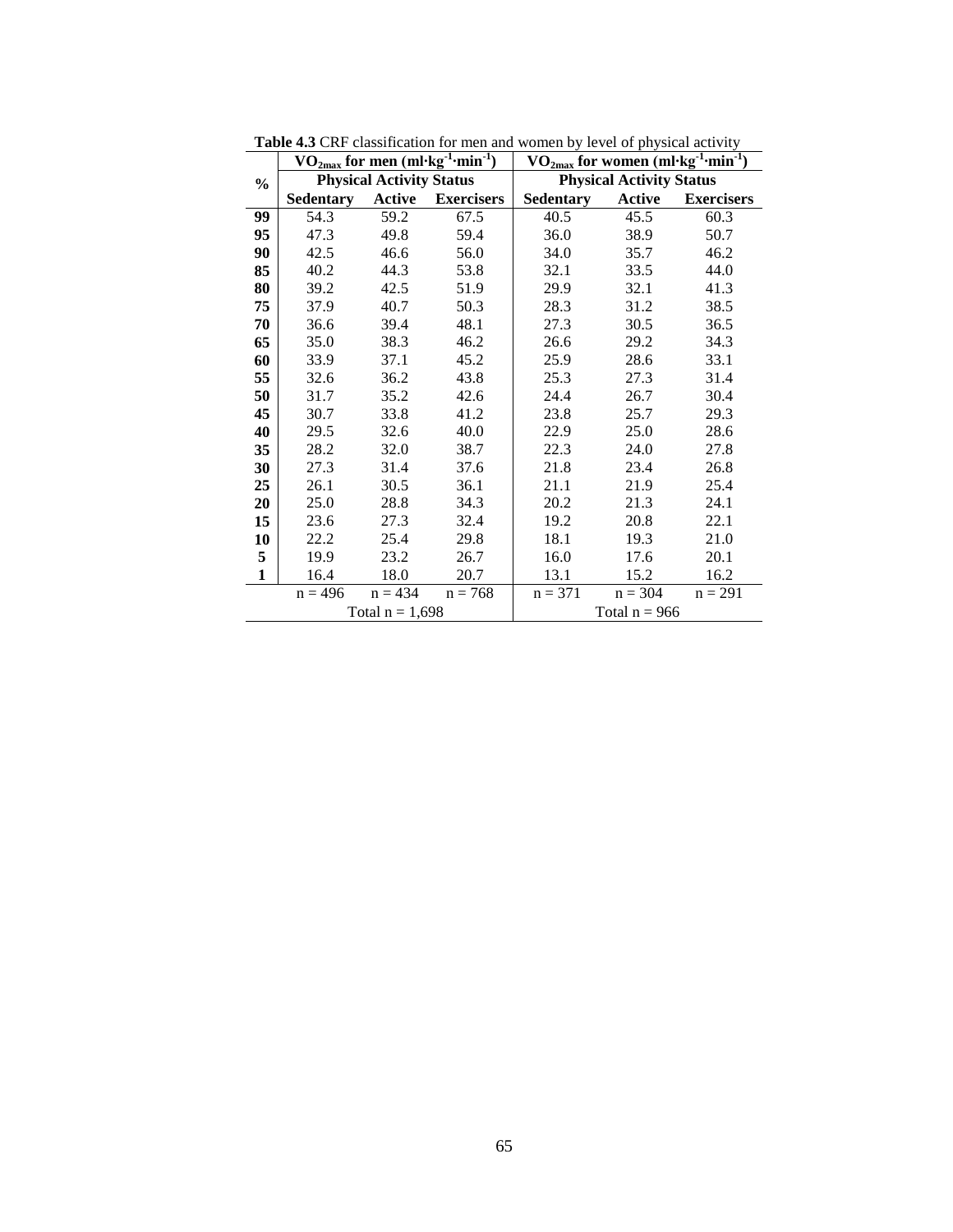|               |               | $\rm VO_{2max}$ for men (ml·kg $\,$ | $\cdot$ min $^{T}$ | <b>min</b><br>VO <sub>2max</sub> for women (ml·kg <sup>-</sup> |                  |              |  |  |  |
|---------------|---------------|-------------------------------------|--------------------|----------------------------------------------------------------|------------------|--------------|--|--|--|
| $\frac{0}{0}$ |               | <b>BMI</b> Class                    |                    |                                                                | <b>BMI</b> Class |              |  |  |  |
|               | <b>Normal</b> | Overweight                          | <b>Obese</b>       | <b>Normal</b>                                                  | Overweight       | <b>Obese</b> |  |  |  |
| 99            | 68.2          | 58.1                                | 49.3               | 55.1                                                           | 46.2             | 38.4         |  |  |  |
| 95            | 61.7          | 52.2                                | 42.0               | 46.7                                                           | 37.1             | 28.7         |  |  |  |
| 90            | 57.5          | 48.3                                | 38.6               | 42.9                                                           | 33.8             | 27.1         |  |  |  |
| 85            | 55.1          | 45.8                                | 37.2               | 39.9                                                           | 31.9             | 26.3         |  |  |  |
| 80            | 53.2          | 44.1                                | 35.8               | 38.1                                                           | 30.6             | 25.6         |  |  |  |
| 75            | 41.3          | 42.5                                | 34.4               | 36.4                                                           | 29.4             | 24.8         |  |  |  |
| 70            | 49.0          | 40.9                                | 32.9               | 35.1                                                           | 28.8             | 23.8         |  |  |  |
| 65            | 47.2          | 39.7                                | 32.0               | 34.0                                                           | 28.2             | 23.2         |  |  |  |
| 60            | 45.7          | 38.6                                | 31.2               | 33.1                                                           | 27.8             | 22.8         |  |  |  |
| 55            | 44.3          | 37.6                                | 30.0               | 31.9                                                           | 27.2             | 22.0         |  |  |  |
| 50            | 43.0          | 36.5                                | 29.5               | 30.9                                                           | 26.6             | 21.6         |  |  |  |
| 45            | 41.6          | 35.5                                | 28.5               | 29.6                                                           | 25.8             | 21.2         |  |  |  |
| 40            | 40.4          | 34.3                                | 27.5               | 28.6                                                           | 25.0             | 20.8         |  |  |  |
| 35            | 38.9          | 33.1                                | 26.6               | 27.5                                                           | 24.3             | 20.4         |  |  |  |
| 30            | 37.9          | 32.0                                | 25.9               | 26.5                                                           | 23.5             | 19.9         |  |  |  |
| 25            | 36.6          | 31.0                                | 25.3               | 25.7                                                           | 22.7             | 19.1         |  |  |  |
| 20            | 35.0          | 29.6                                | 23.7               | 24.5                                                           | 21.8             | 18.4         |  |  |  |
| 15            | 33.1          | 28.0                                | 22.4               | 23.3                                                           | 21.0             | 17.6         |  |  |  |
| 10            | 31.1          | 26.6                                | 21.0               | 21.8                                                           | 19.6             | 16.5         |  |  |  |
| 5             | 27.6          | 23.7                                | 18.7               | 20.4                                                           | 18.0             | 15.5         |  |  |  |
| $\mathbf{1}$  | 22.1          | 17.9                                | 15.2               | 15.7                                                           | 14.1             | 12.8         |  |  |  |
|               | $n = 904$     | $n = 1,142$                         | $n = 596$          | $n = 790$                                                      | $n = 515$        | $n = 436$    |  |  |  |
|               |               | Total $n = 2,642$                   |                    | Total $n = 1,741$                                              |                  |              |  |  |  |

**Table 4.4** CRF classification for men and women by BMI class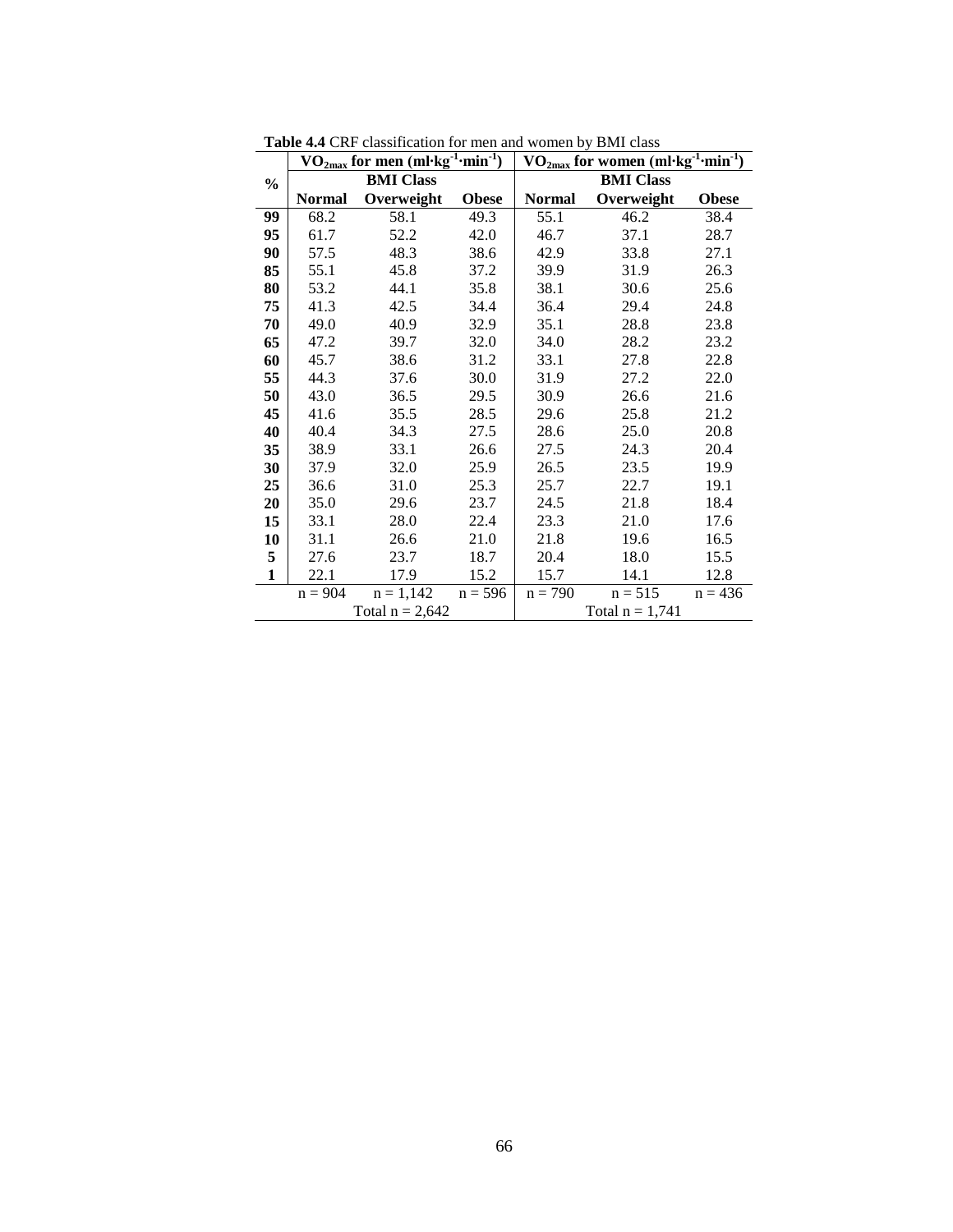|               | $\rm\,VO_{2max}$ for men (ml·kg <sup>-1</sup> ·min <sup>-1</sup> ) |             |                                 | $\mathbf{m}$ in <sup>-T</sup><br>$\rm VO_{2max}$ for women (ml·kg $^1$ |             |                                 |
|---------------|--------------------------------------------------------------------|-------------|---------------------------------|------------------------------------------------------------------------|-------------|---------------------------------|
| $\frac{0}{0}$ | <b>Smoking Status</b>                                              |             |                                 | <b>Smoking Status</b>                                                  |             |                                 |
|               | Non-smoker                                                         | Ex-smoker   | <b>Current</b><br><b>Smoker</b> | Non-smoker                                                             | Ex-smoker   | <b>Current</b><br><b>Smoker</b> |
| 99            | 65.2                                                               | 60.7        | 62.7                            | 52.3                                                                   | 46.6        | 57.0*                           |
| 95            | 57.8                                                               | 53.5        | 53.4                            | 44.3                                                                   | 39.4        | 38.9                            |
| 90            | 53.5                                                               | 48.1        | 46.7                            | 38.6                                                                   | 36.0        | 34.7                            |
| 85            | 50.8                                                               | 45.6        | 44.6                            | 32.9                                                                   | 34.5        | 31.5                            |
| 80            | 47.6                                                               | 43.1        | 42.1                            | 33.6                                                                   | 32.6        | 29.7                            |
| 75            | 45.7                                                               | 41.7        | 40.5                            | 31.9                                                                   | 31.3        | 28.9                            |
| 70            | 43.6                                                               | 40.3        | 38.5                            | 30.4                                                                   | 29.8        | 27.6                            |
| 65            | 41.4                                                               | 38.6        | 37.5                            | 28.9                                                                   | 28.7        | 26.7                            |
| 60            | 40.0                                                               | 36.7        | 36.5                            | 28.0                                                                   | 27.6        | 26.4                            |
| 55            | 38.6                                                               | 35.7        | 35.2                            | 27.1                                                                   | 26.9        | 25.9                            |
| 50            | 37.5                                                               | 34.7        | 34.2                            | 26.1                                                                   | 26.1        | 25.3                            |
| 45            | 36.4                                                               | 33.1        | 33.4                            | 25.3                                                                   | 25.2        | 23.9                            |
| 40            | 34.9                                                               | 32.4        | 32.1                            | 24.3                                                                   | 24.4        | 23.1                            |
| 35            | 33.4                                                               | 31.2        | 30.4                            | 23.4                                                                   | 23.3        | 22.4                            |
| 30            | 31.8                                                               | 29.9        | 29.2                            | 22.2                                                                   | 22.2        | 21.5                            |
| 25            | 30.1                                                               | 28.2        | 27.8                            | 21.4                                                                   | 21.5        | 21.1                            |
| 20            | 28.5                                                               | 27.2        | 26.1                            | 20.8                                                                   | 21.0        | 20.3                            |
| 15            | 26.8                                                               | 25.8        | 24.1                            | 19.7                                                                   | 20.4        | 19.6                            |
| 10            | 25.4                                                               | 23.6        | 22.6                            | 18.3                                                                   | 18.2        | 18.6                            |
| 5             | 22.6                                                               | 20.6        | 19.4                            | 16.1                                                                   | 16.8        | 17.5                            |
| $\mathbf{1}$  | 16.4                                                               | 16.5        | 14.7                            | 13.5                                                                   | 13.3        | 15.5                            |
|               | $n = 904$                                                          | $n = 464$   | $n = 168$                       | $n = 752$                                                              | $n = 205$   | $n = 78$                        |
|               |                                                                    | Total $n =$ |                                 |                                                                        | Total $n =$ |                                 |

**Table 4.5** CRF classification for men and women by smoking status

 $*$ Represents the 100<sup>th</sup> percentile for women smokers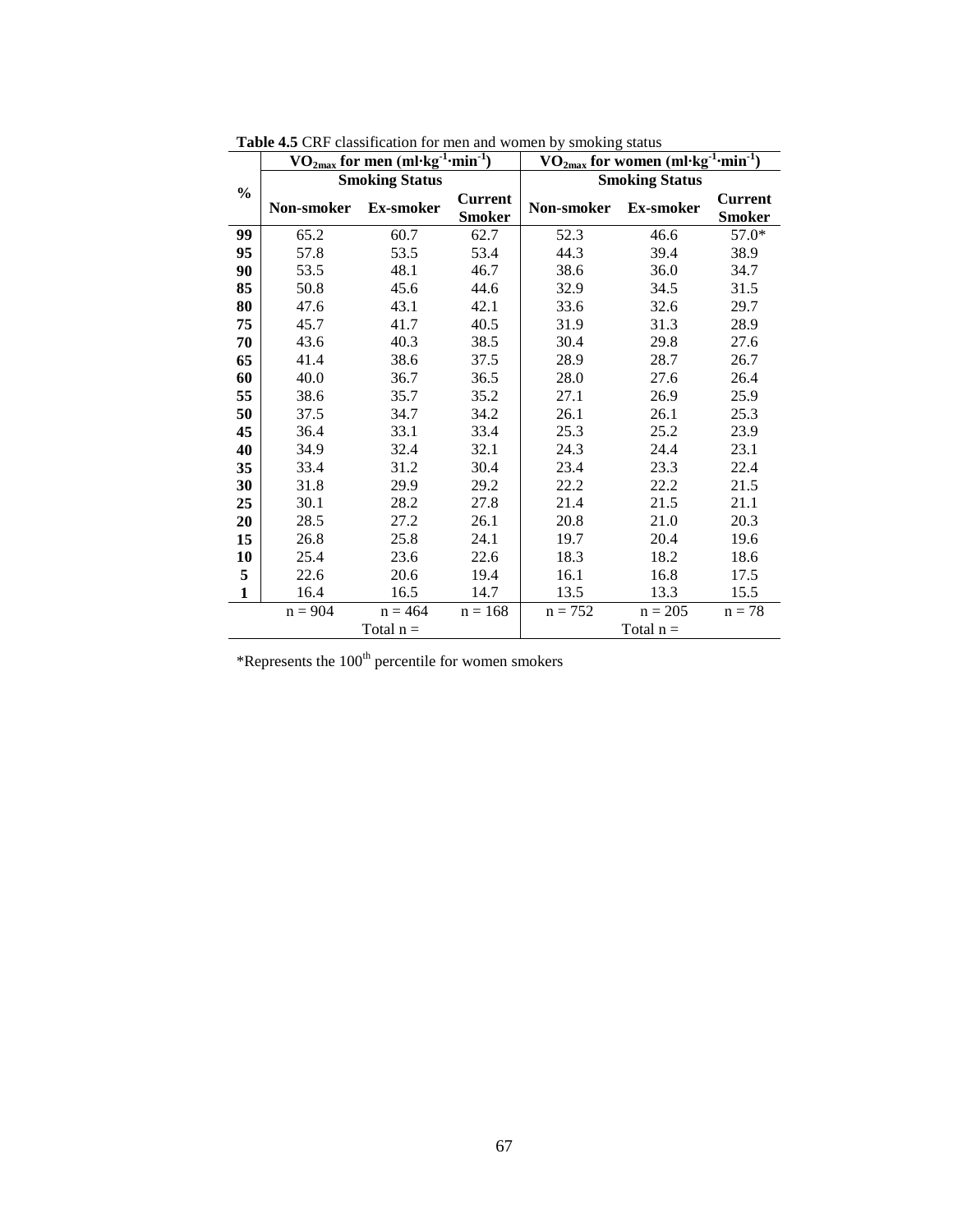# **Figure Legend**

*Figure 4.1:* 

Mean  $VO_{2max} \pm SD$  for all subjects (black), men (gray), and women (white) by age group

- \* Significant difference ( $p<0.05$ ) from the previous age group
- † Significant difference (p<.05) from the previous age group for men
- ‡ Significant difference (p<.05) from the previous age group for women

## *Figure 4.2:*

Normative data from cohorts reporting age-specific reference values for men and women

# *Figure 4.3:*

- Demonstrates the mean  $VO_{2max} \pm SD$  for all subjects (black), men (gray), and women (white) by PA status
- \* Significant differences in group means between all subjects ( $p < .05$ )
- † Significant differences in group means between men (p<.05)
- ‡ Significant differences in group means between women (p<.05)

## *Figure 4.4:*

- Demonstrates the mean  $VO_{2max} \pm SD$  for all subjects (black), men (gray), and women (white) by BMI classification
- \* Significant differences in group means between all subjects ( $p < .05$ )
- † Significant differences in group means between men (p<.05)
- ‡ Significant differences in group means between women (p<.05)

## *Figure 4.5:*

Mean  $VO_{2max} \pm SD$  for all subjects (black), men (gray), and women (white) by smoking status

- \* Significant difference in group mean for all subjects compared to non-smokers ( $p<0.05$ )
- † Significant difference in group mean in men compared to non-smokers (p<.05)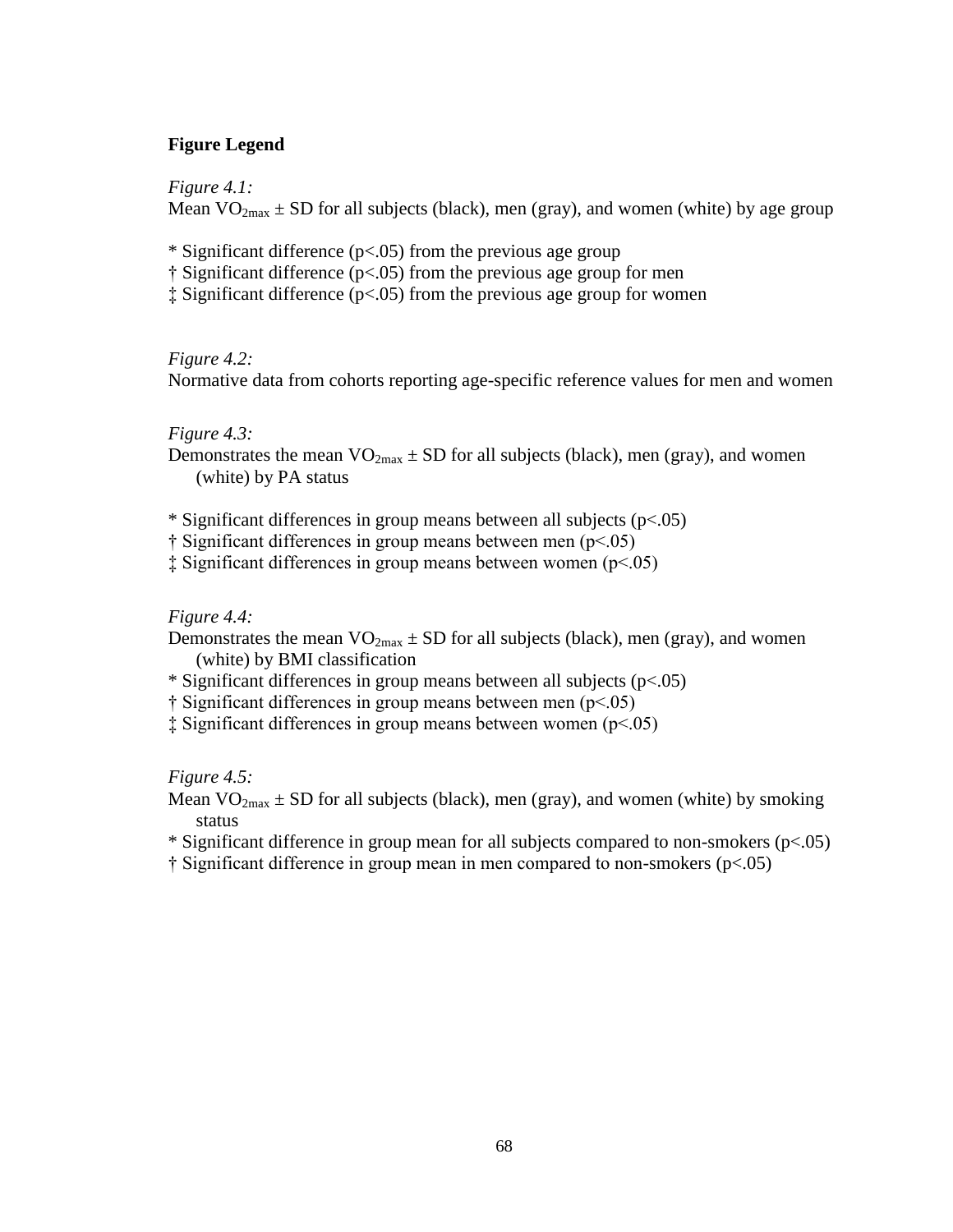

69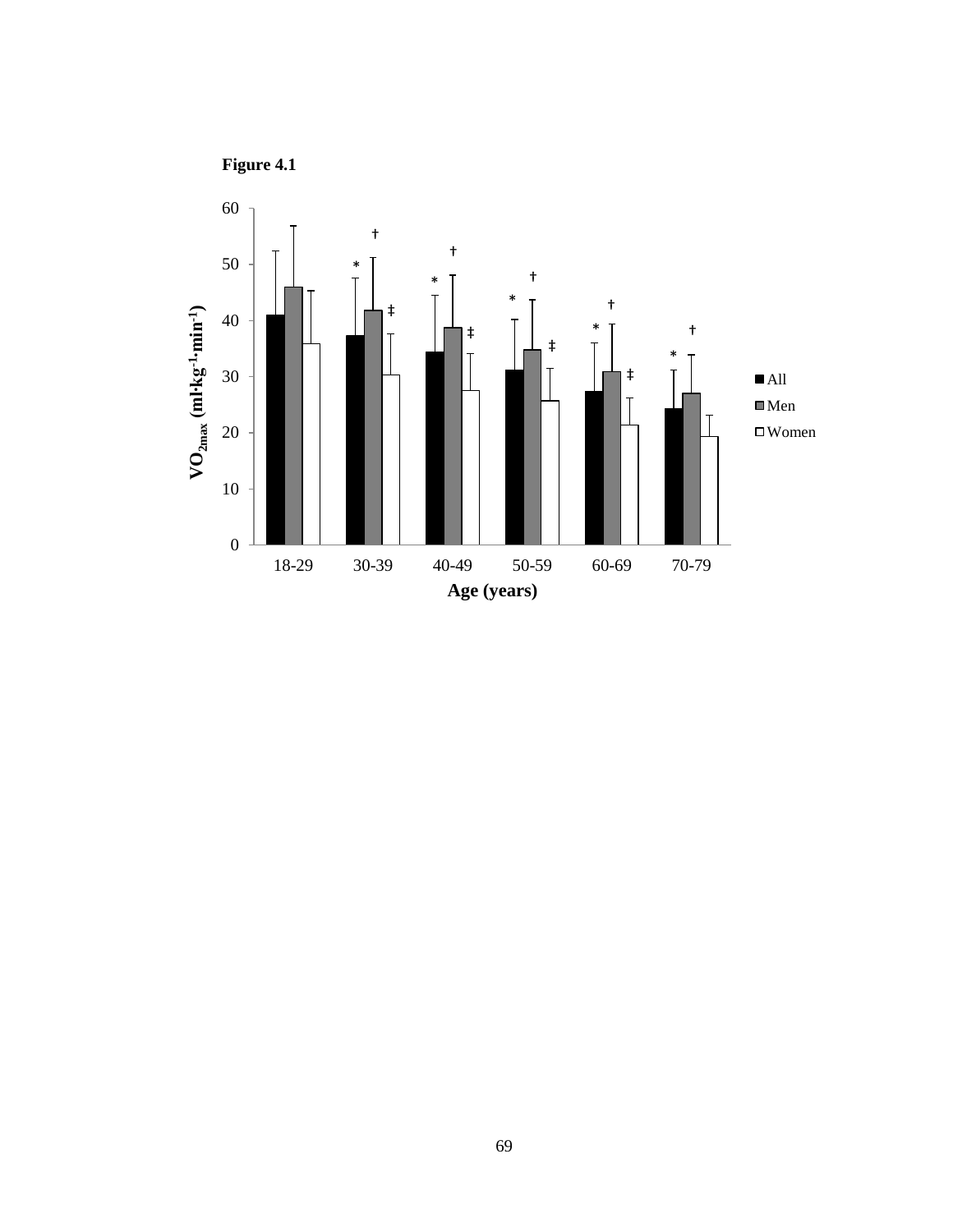

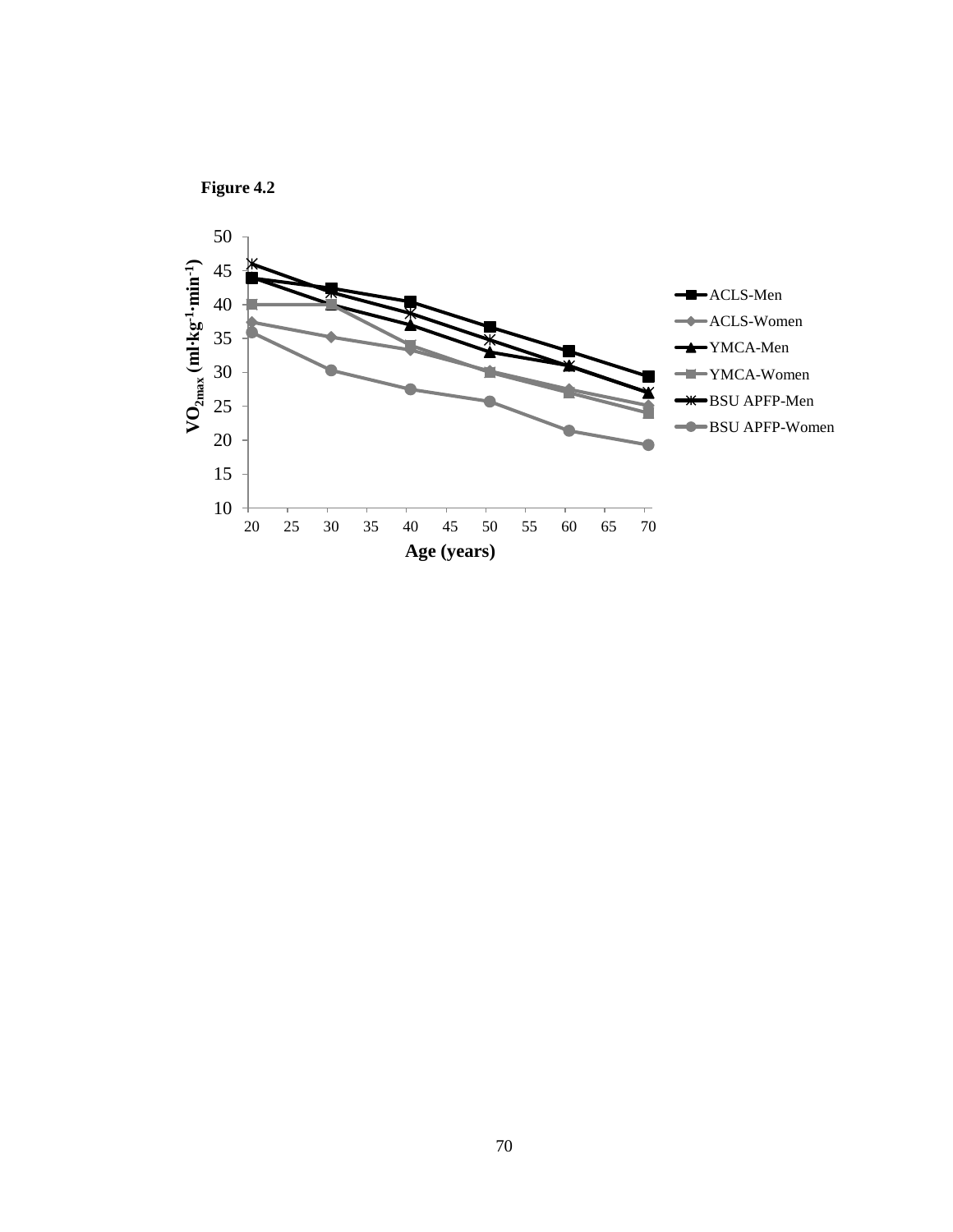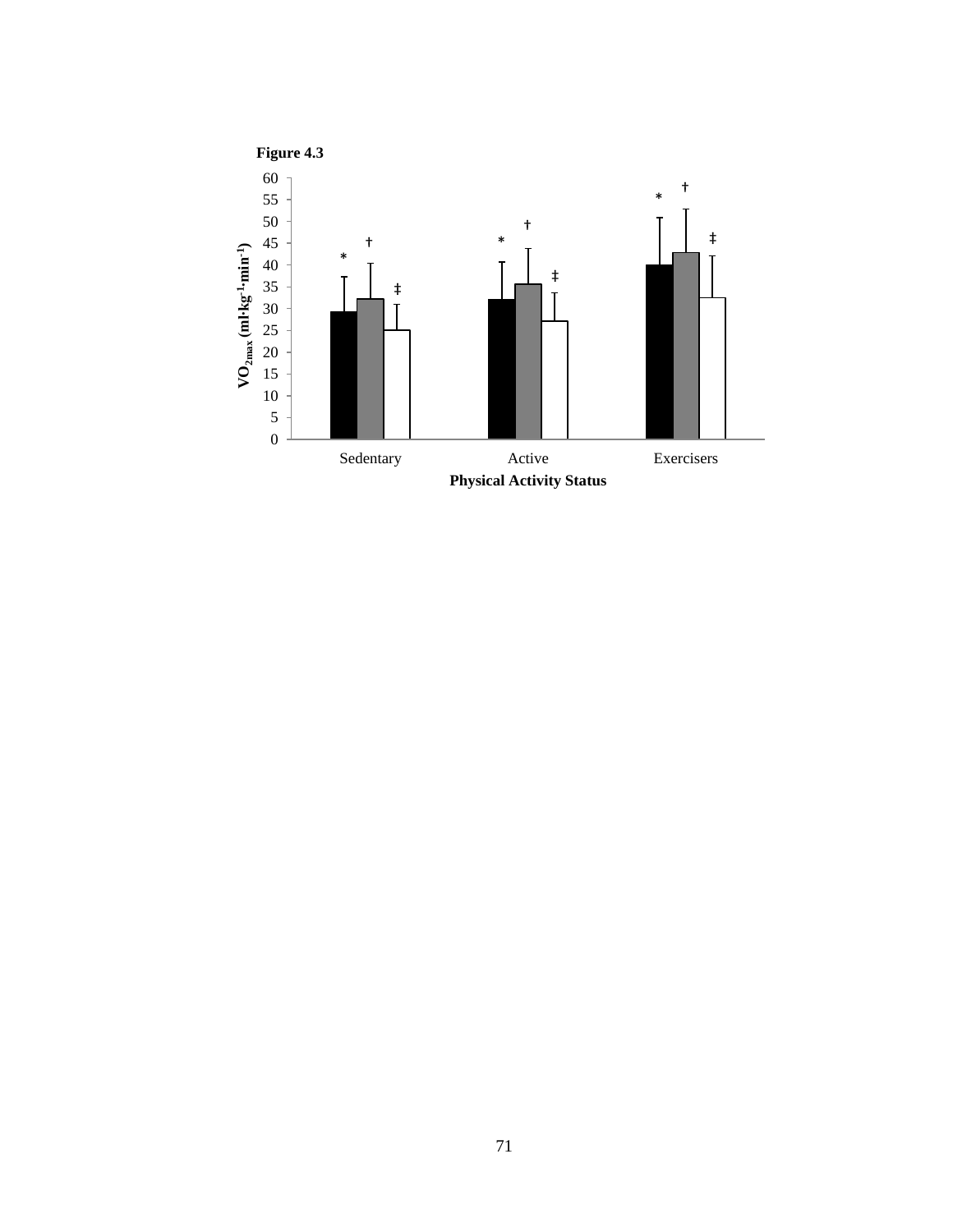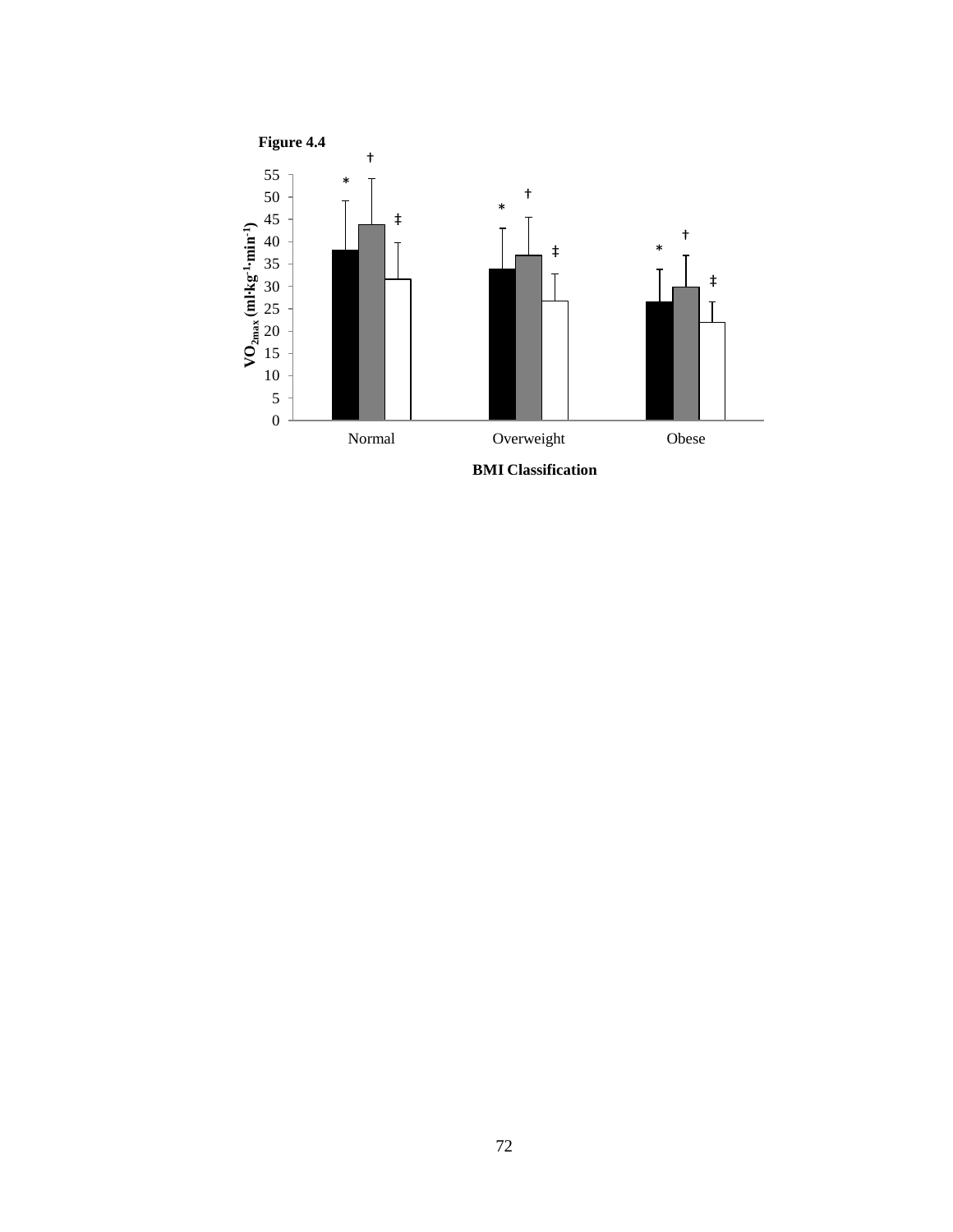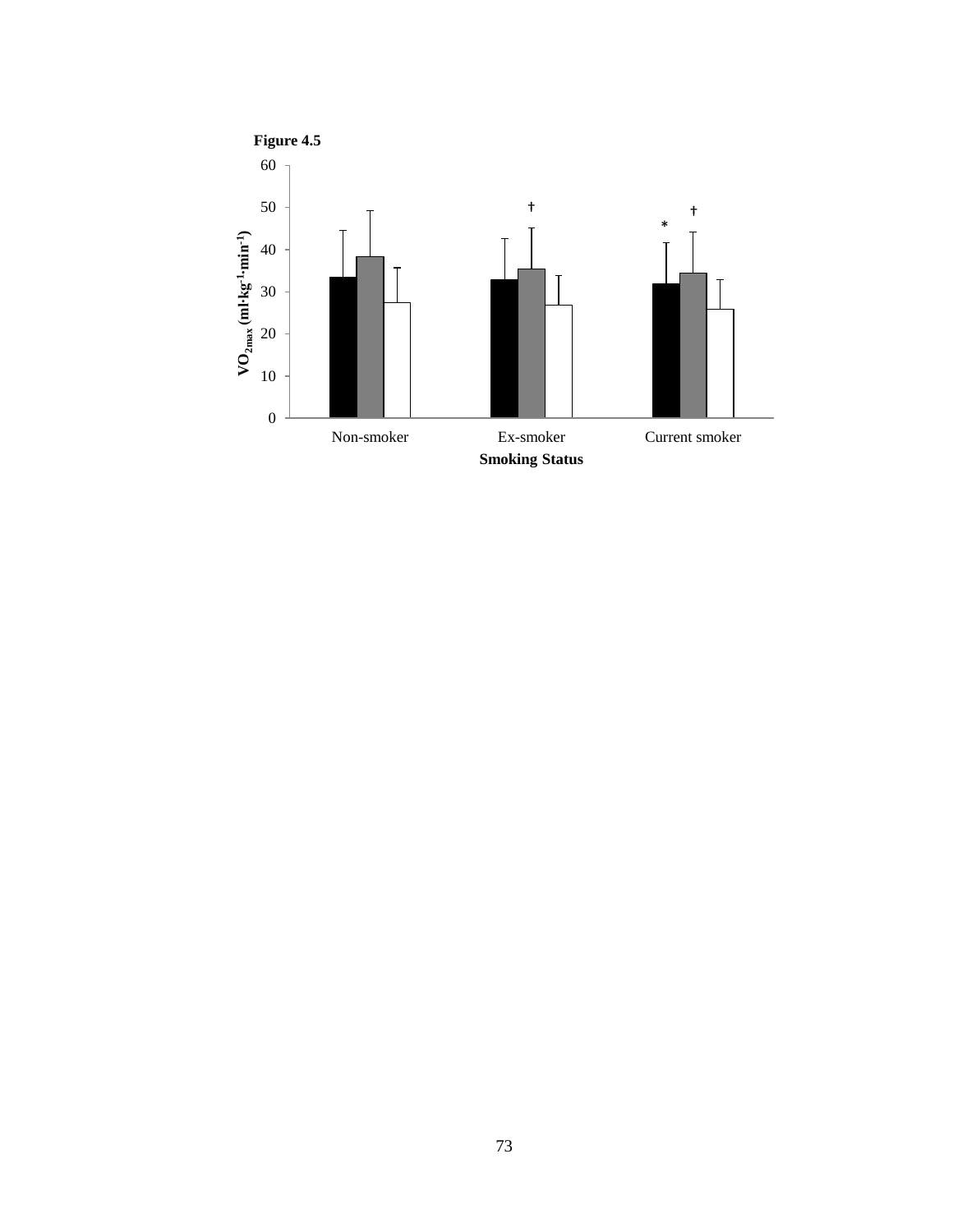#### **CHAPTER V**

#### **SUMMARY AND CONCLUSIONS**

The current study presents a reference standard for cardiorespiratory fitness (CRF) from directly measured maximum oxygen consumption  $(VO_{2max})$ . The previous published work determined VO<sub>2max</sub> from either extrapolation of heart rate and workload or from final speed and time. The present study analyzed expiratory gases for the measurement of  $VO<sub>2max</sub>$ .

Currently, only gender and age specific reference standards are available for the interpretation of CRF. Compared to the widely used reference standard published by the ACSM, an observable difference was noted at the  $50<sup>th</sup>$  percentile of CRF for the Cooper Institute data and the present study. In the current study, CRF at the  $50<sup>th</sup>$  percentile for men were slightly lower across all age groups while the women groups observed substantially lower CRF compared to the ACLS cohort. In addition, the difference in CRF at the  $20<sup>th</sup>$  percentile from the ACLS cohort for low-fit men and women was interpreted much differently using the APFP reference standard. Across all age groups, men were consistently ranked within the  $30<sup>th</sup>$  and  $35<sup>th</sup>$  percentiles, while the women were consistently ranked above the  $50<sup>th</sup>$  percentile across age groups. The well researched agerelated decline of approximately 10% in  $VO_{2max}$  in both sedentary and active individuals was observed across all subjects and for both men and women in the APFP cohort [\(27,](#page-83-0)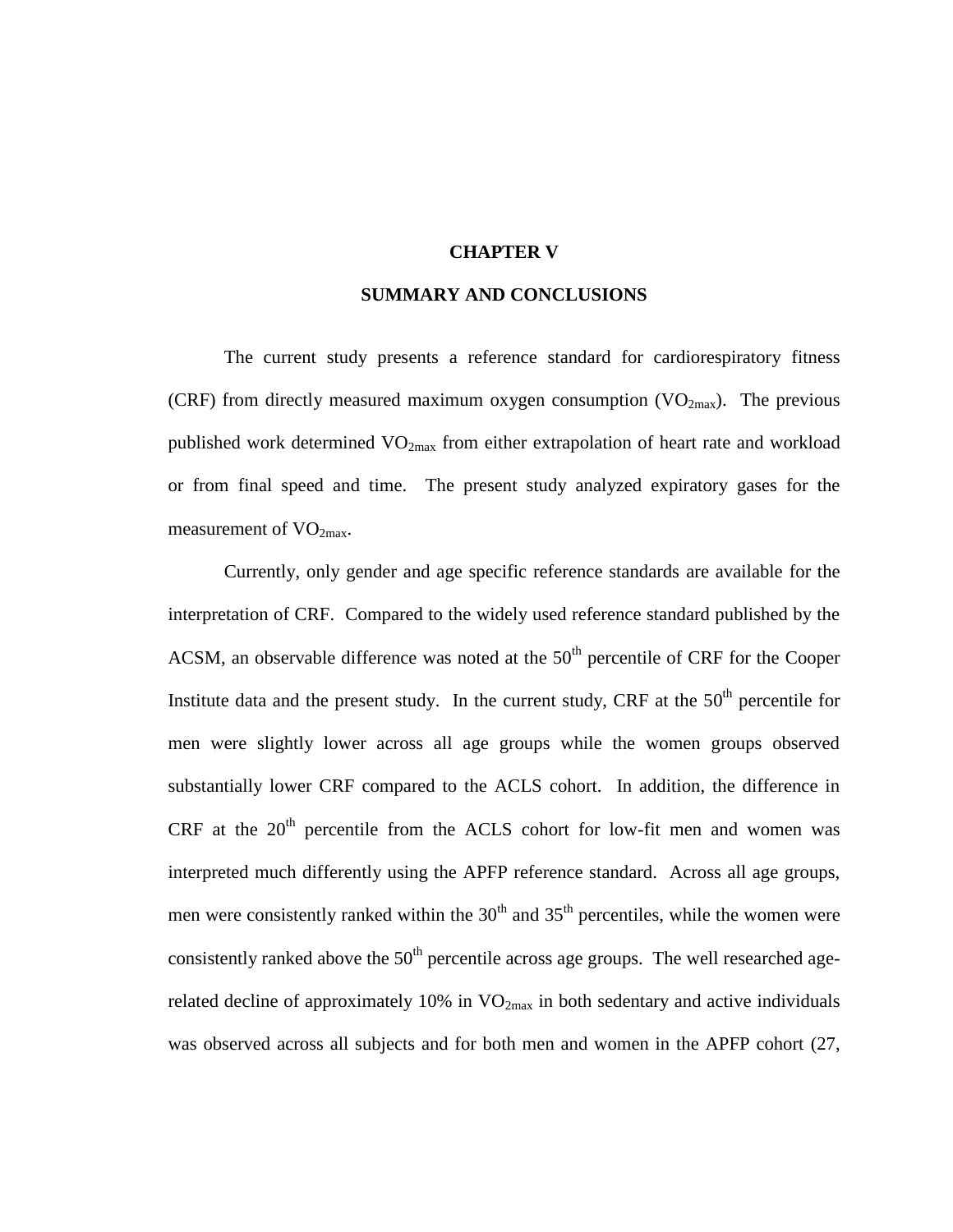[64,](#page-84-0) [73,](#page-84-1) [79\)](#page-84-2). Mean CRF was greater across groups with greater levels of PA, more specifically 10% between sedentary and active and a grater difference of 25% between active and exercisers. Furthermore, CRF was lower across increasing BMI class with a difference of 11% between the normal and overweight group and 22% between the overweight and obese group. Although the current sample size is representative of the overall population, the development of pooled directly measured CRF or expansion of the current data set would provide socio-economic, ethnic/cultural, and geographic diversity to the population.

## **Recommendations for Future Research**

Opportunities for future research are available in the development of CRF reference standards. Future development of reference standards should include larger cohorts for the generalization to the greater population. This study was predominantly white individuals living in a midwestern city with rural surroundings. Development of a more diverse cohort to include varied race, ethnic/cultural backgrounds, socio-economic strata, demographic location, and PA or exercise history would be beneficial. In addition, more accurate measures of body composition and PA and exercise habits would provide beneficial information. Improvement in the measure of PA could be done by objectively measuring with PA monitors to determine total volume. Not only would the lack of distinction between exercise and PA be resolved, but discrepancy in subject's own perception in the amount of PA and exercise compared to what is actually done would be eliminated. Although commonly used in large research studies, BMI lacks the ability to distinguish between fat and fat-free mass. The use of a dual X-ray absorptiometry scan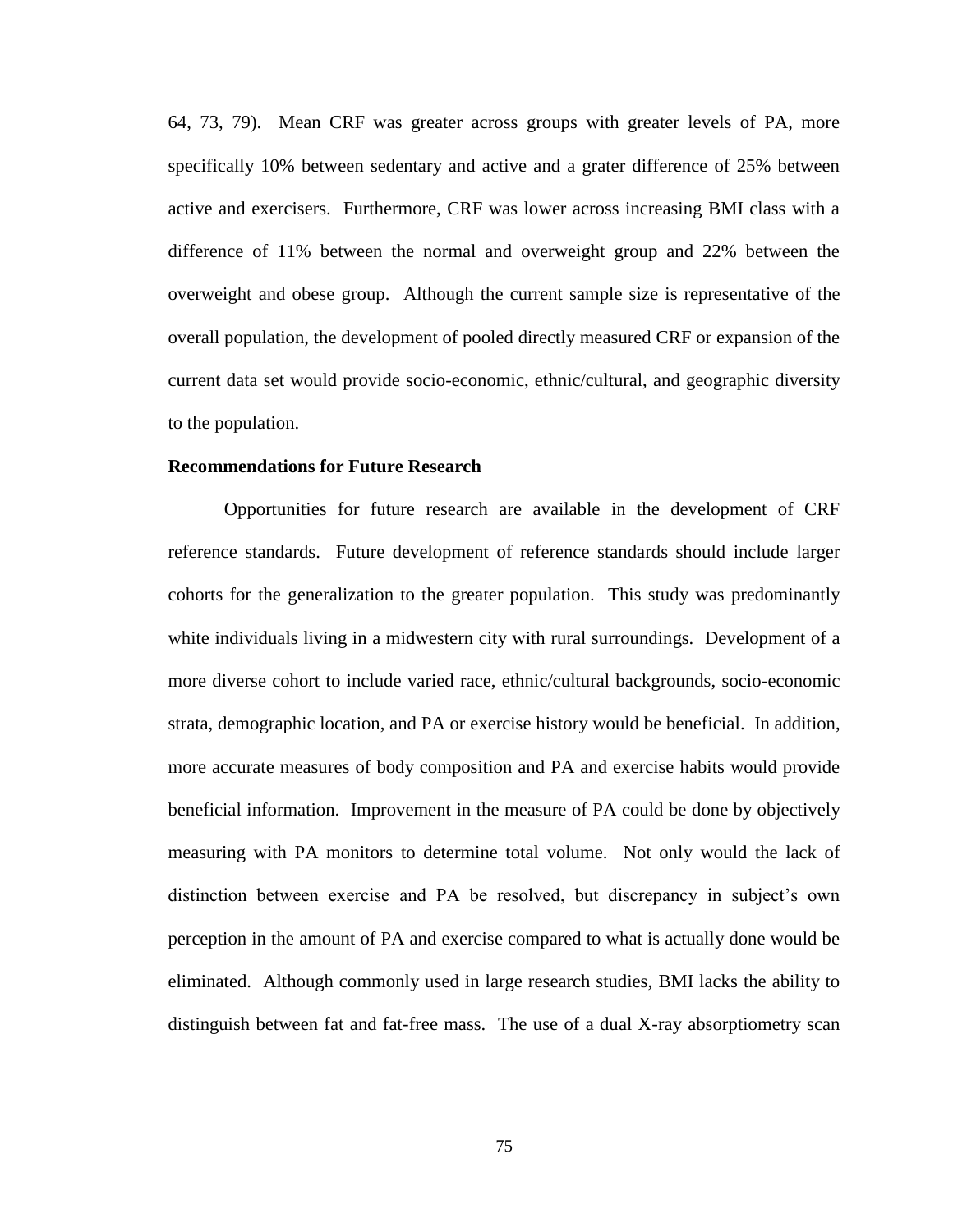would allow for this distinction and may provide a more accurate representation of  $VO<sub>2max</sub>$  stratified by body composition.

When alone or in conjunction with directly measured  $VO<sub>2max</sub>$ , the reference standards provide normative data for the interpretation within each subgroup by researchers and health professionals. Health professionals can use the reference standards for the development of exercise prescriptions and to track progress in increasing or maintaining CRF within each subgroup, particularly by age. Secondly, researchers can use the reference standards to compare the fitness levels of their sample to the population represented by the norms. Finally, the reference standard not only supports the already available literature regarding CRF, but provides the first avenue for accurate interpretation of CRF. Furthermore, as presented by Kaminsky et al. [\(48\)](#page-83-1) the need for a national registry for CRF is of great importance in understanding normative levels in the US population. With the current study being the first to develop reference standards from directly measured  $VO_{2max}$ , the normative data presented could be the foundation for a much larger and necessary national CRF registry.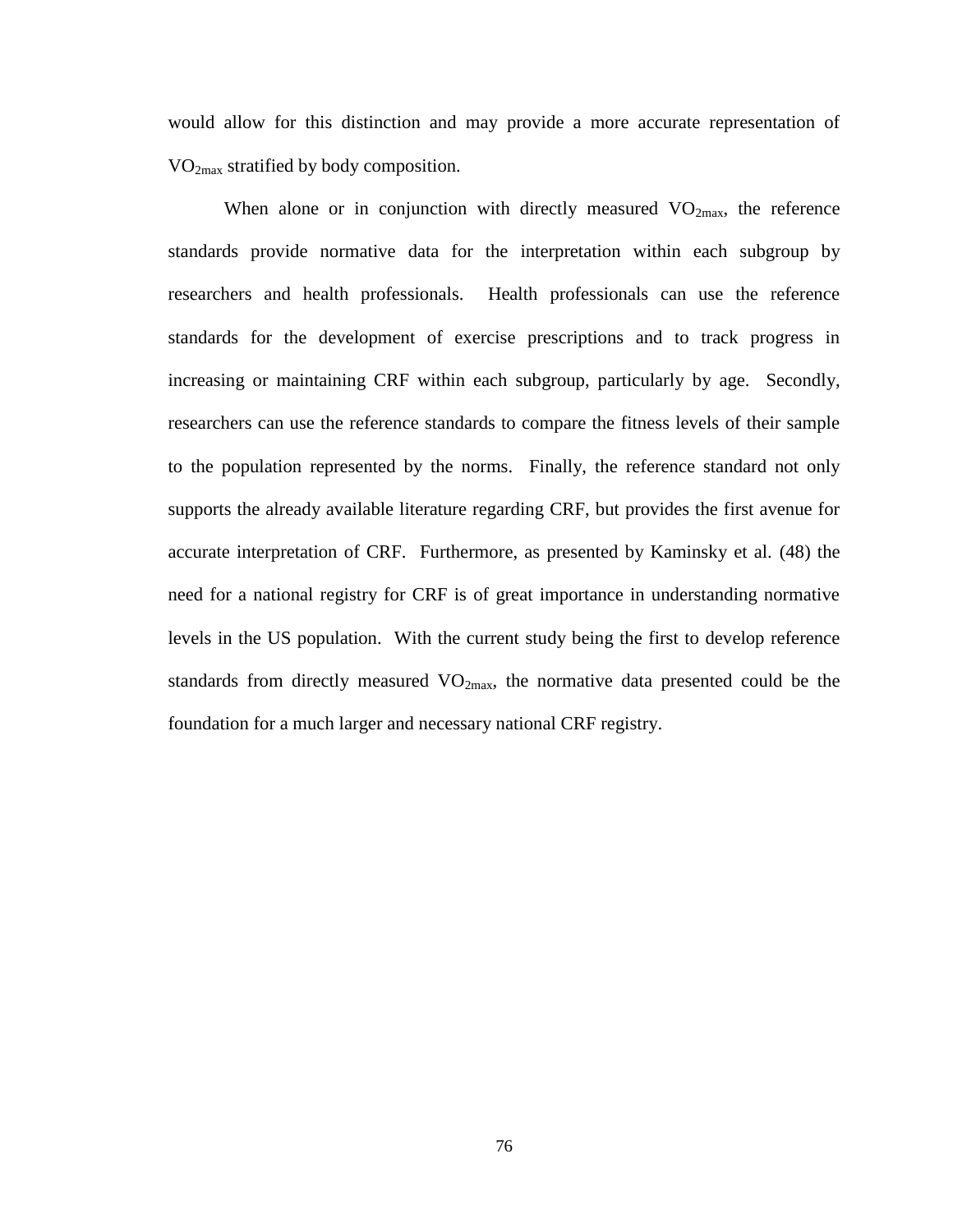#### **REFERENCES**

- 1. *Exercise testing and training of apparently healthy individuals: a handbook for physicians*. Dallas: American Heart Association; 1972, 40 p.
- 2. *Amercian College of Sports Medicine. Resource Manual for Guidelines for Exercise Testing and Prescription*. 6 ed.: Lippincott Williams and Wilkins; 2010.
- 3. *American College of Sports Medicine. Guidelines for Exercise Testing and Prescription*. 8 ed.: Lippincott Williams & Wilkins; 2010.
- 4. Arena R, Myers J, Guazzi M. The clinical significance of aerobic exercise testing and prescription: From apparently healthy to confirmed cardiovascular disease. *Am J Lifestyle Med*. 2008;2(6):519- 36.
- 5. Arena R, Myers J, Williams MA, et al. Assessment of functional capacity in clinical and research settings. *Circulation*. 2007;116(3):329-43.
- 6. Astrand I. Aerobic work capacity in men and women with special reference to age. *Acta Physiol Scand*. 1960;49(169):1-92.
- 7. Åstrand I. The physical work capacity of workers 50—64 years old. *Acta Physiol Scand*. 1958;42(1):73-86.
- 8. Astrand I, Astrand P, Hallbäck I. Reduction in maximal oxygen uptake with age. *J Appl Physiol*. 1973;35(5):649-54.
- 9. Astrand P. *Experimental studies of physical working capacity in relation to sex and age*. Copenhagen: Munksgaard; 1952.
- 10. Åstrand P, Saltin B. Oxygen uptake during the first minutes of heavy muscular exercise. *J Appl Physiol*. 1961;16(6):971-6.
- 11. Balady G, Arena R, Sietsema K, et al. Clinician's guide to cardiopulmonary exercise testing in adults. *Circulation*. 2010;122(2):191-225.
- 12. Balke B. A simple field test for the assessment of physical fitness. Rep 63-6. *Rep Civ Aeromed Res Inst US*. 1963:1.
- 13. Balke B, Ware RW. An experimental study of physical fitness of Air Force personnel. *US Armed Forces Med J*. 1959;10(6):675-88.
- 14. Bassett DR, Howley ET. Limiting factors for maximum oxygen uptake and determinants of endurance performance. *Med Sci Sports Exerc*. 2000;32(1):70-84.
- 15. Benestad AM. Trainability of old men. *Acta Med Scand*. 1965;178(3):321-7.
- 16. Blair S, Kohl H, Paffenbarger R, et al. Physical fitness and all-cause mortality: A prospective study of healthy men and women. *JAMA*. 1989;262(17):2395-401.
- 17. Blair SN, Kampert JB, Kohl HW, et al. Influences of cardiorespiratory fitness and other precursors on cardiovascular disease and all-cause mortality in men and women. *JAMA*. 1996;276(3):205-10.
- 18. Blair SN, Kohl HW, Barlow CE, et al. Changes in physical fitness and all-cause mortality. *JAMA*. 1995;273(14):1093-8.
- 19. Borg G. *Borg's perceived exertion and pain scales*. Human Kinetics Publishers; 1998.
- 20. Borg GA. Psychophysical bases of perceived exertion. *Med Sci Sports Exerc*. 1982;14(5):377-81.
- 21. Bouchard C, An P, Rice T. Familial aggregation of VO2 max response to exercise training: results from the HERITAGE Family Study. *J Appl Physiol*. 1999;87(3):1003-8.
- 22. Bouchard C, Daw EW, Rice T, et al. Familial resemblance for VO2max in the sedentary state: the HERITAGE family study. *Med Sci Sports Exerc*. 1998;30(2):252-8.
- 23. Bouchard C, Perusse L. Heredity, activity level, fitness, and health. In: *Proceedings of the Physical activity, fitness and health: International proceedings and consensus statement*. 1994. p. 107-18.
- 24. Bruce RA. Exercise testing of patients with coronary heart disease. Principles and normal standards for evaluation. *Ann Clin Res*. 1971;3(6):323-32.
- 25. Buskirk ER, Hodgson JL. Age and aerobic power: the rate of change in men and women. *Fed Proc*. 1987;46(5):1824-9.
- 26. Cohn J. Quantitative exercise testing for the cardiac patient: the value of monitoring gas exchange: introduction. *Circulation*. 1987;76 (suppl VI): VI-1-VI-2.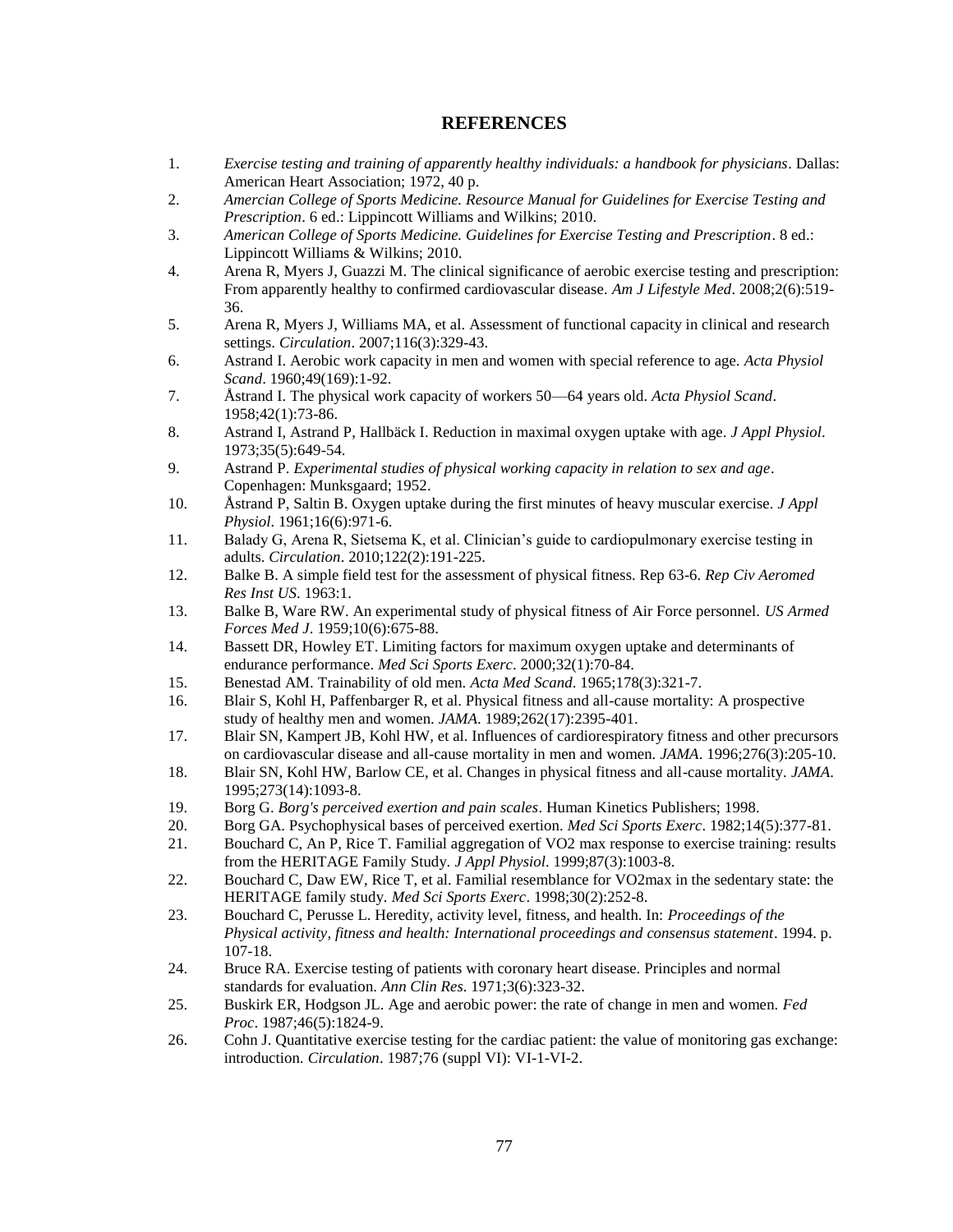- <span id="page-83-0"></span>27. Dehn MM, Bruce RA. Longitudinal variations in maximal oxygen intake with age and activity. *J Appl Physiol*. 1972;33(6):805-7.
- 28. DeVries HA. Physiological effects of an exercise training regimen upon men aged 52 to 88. *J Gerontol*. 1970;25:325-36.
- 29. Dill D, Robinson S, Ross J. A longitudinal study of 16 champion runners. *J Sports Med Phys Fitness*. 1967;7(1):4.
- 30. Duncan GE, Howley ET, Johnson BN. Applicability of VO2max criteria: discontinuous versus continuous protocols. *Med Sci Sports Exerc*. 1997;29(2):273.
- 31. Eskurza I, Donato AJ, Moreau KL, et al. Changes in maximal aerobic capacity with age in endurance-trained women: 7-yr follow-up. *J Appl Physiol*. 2002;92(6):2303-8.
- 32. Evans EM, Racette SB, Peterson LR, et al. Aerobic power and insulin action improve in response to endurance exercise training in healthy 77–87 yr olds. *J Appl Physiol*. 2005;98(1):40-5.
- 33. Faria I, Frankel M. Anthropometric and physiologic profile of a cyclist--age 70. *Med Sci Sports Exerc*. 1977;9(2):118.
- 34. Farrell SW, Braun L, Barlow CE, et al. The relation of body mass index, cardiorespiratory fitness, and all-cause mortality in women. *Obesity*. 2002;10(6):417-23.
- 35. Fleg JL, Lakatta EG. Role of muscle loss in the age-associated reduction in VO2 max. *J Appl Physiol*. 1988;65(3):1147-51.
- 36. Fleg JL, Morrell CH, Bos AG, et al. Accelerated longitudinal decline of aerobic capacity in healthy older adults. *Circulation*. 2005;112(5):674-82.
- 37. Fletcher GF, Balady GJ, Amsterdam EA, et al. Exercise standards for testing and training. *Circulation*. 2001;104(14):1694-740.
- 38. Froelicher Jr VF, Lancaster MC. The prediction of maximal oxygen consumption from a continuous exercise treadmill protocol. *Am Heart J*. 1974;87(4):445-50.
- 39. Gibbons RJ, Balady GJ, Beasley JW, et al. ACC/AHA Guidelines for Exercise Testing. A report of the American College of Cardiology/American Heart Association Task Force on Practice Guidelines (Committee on Exercise Testing). *J Am Coll Cardiol*. 1997;30(1):260-311.
- 40. Golding LA. *YMCA fitness testing and assessment manual*. 4 ed.: YMCA of the USA; 2000.
- 41. Hagberg JM. Effect of training on the decline of VO2max with aging. *Fed Proc.* 1987;46(5):1830- 3.
- 42. Hall J, Guyton A. Guyton and Hall Textbook of Medical Physiology. In: Saunders; 2011.
- 43. Heath GW, Hagberg JM, Ehsani AA, et al. A physiological comparison of young and older endurance athletes. *J Appl Physiol*. 1981;51(3):634-40.
- 44. Hill AV, Lupton H. Muscular exercise, lactic acid, and the supply and utilization of oxygen. *QJM*. 1923;os-16(62):135-71.
- 45. Hollenberg M, Yang J, Haight TJ, et al. Longitudinal changes in aerobic capacity: implications for concepts of aging. *J Gerontol A Biol Sci Med Sci*. 2006;61(8):851-8.
- 46. Howley ET, Bassett DR, Welch HG. Criteria for maximal oxygen uptake: review and commentary. *Med Sci Sport Exerc*. 1995;27(9):1292-301.
- 47. Jackson A, Sui X, Hébert J, et al. Role of lifestyle and aging on the longitudinal change in cardiorespiratory fitness. *Arch Intern Med*. 2009;169(19):1781-7.
- <span id="page-83-1"></span>48. Kaminsky LA, Arena R, Beckie TM, et al. The importance of cardiorespiratory fitness in the United States: The need for a national registry: A policy statement from the American Heart Association. *Circulation*. 2013.
- 49. Kaminsky LA, Whaley MH. Evaluation of a new standardized ramp protocol: The BSU/Bruce ramp protocol. *J Cardiopulm Rehabil Prev*. 1998;18(6):438-44.
- 50. Klissouras V, Pirnay F, Petit JM. Adaptation to maximal effort-genetics and age. *J Appl Physiol*. 1973;35:288-93.
- 51. Lamb KL, Eston RG, Corns D. Reliability of ratings of perceived exertion during progressive treadmill exercise. *Br J Sports Med*. 1999;33(5):336-9.
- 52. Laukkanen JA, Lakka TA, Rauramaa R, et al. Cardiovascular fitness as a predictor of mortality in men. *Arch Intern Med*. 2001;161(6):825-31.
- 53. Londeree BR, Moeschberger ML. Influence of age and other factors on maximal heart rate. *J Cardiac Rehabil*. 1984;4:44-9.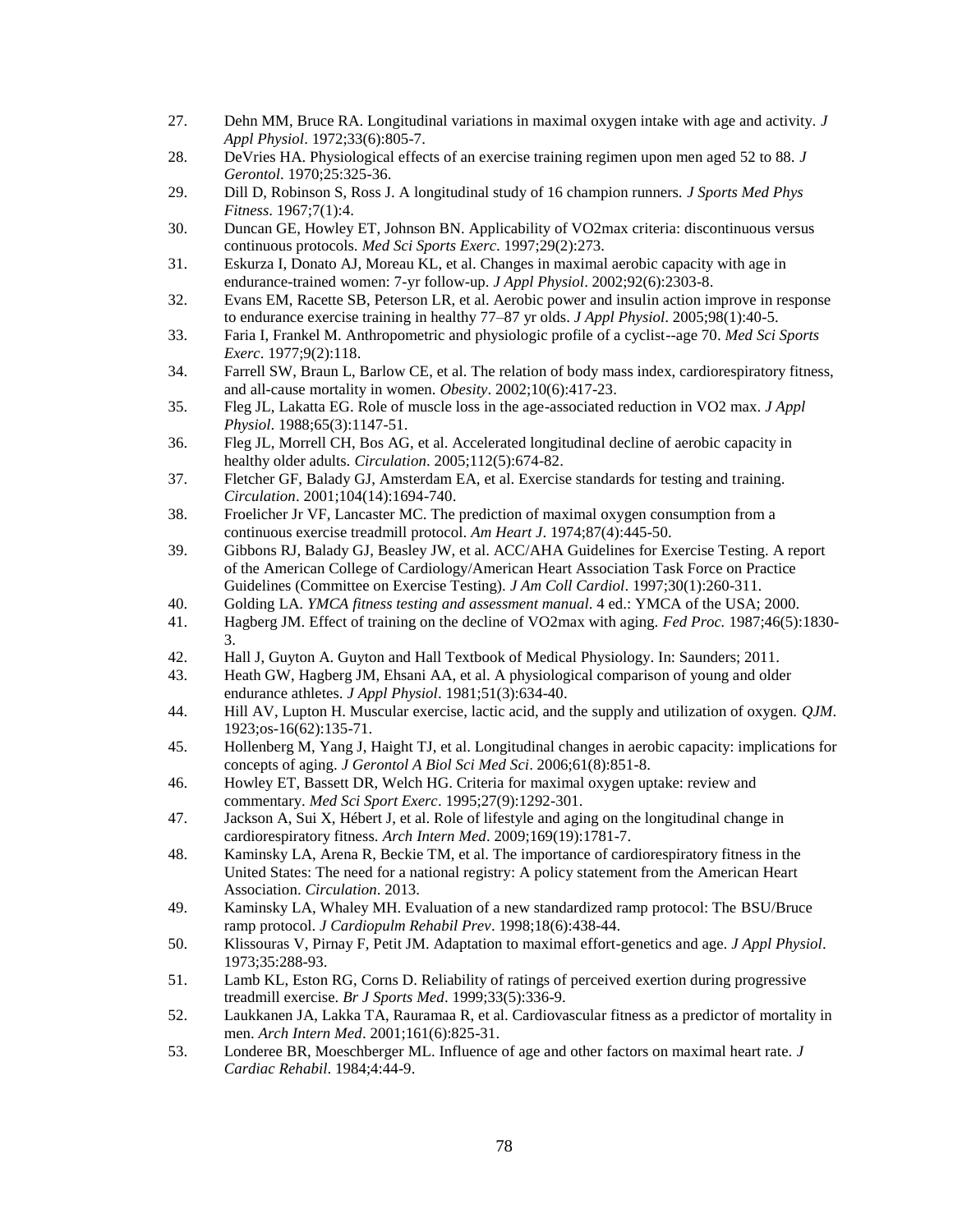- 54. Maud PJ, Pollock ML, Foster C, et al. Fifty years of training and competition in the marathon: Wally Hayward, age 70--a physiological profile. *S Afr Med J*. 1981;59(5):153-7.
- 55. McDonough JR, Kusumi F, Bruce RA. Variations in maximal oxygen intake with physical activity in middle-aged men. *Circulation*. 1970;41(5):743-52.
- 56. McGinnis J, Foege WH. Actual causes of death in the United States. *JAMA*. 1993;270(18):2207- 12.
- 57. Midgley AW, McNaughton LR, Polman R, et al. Criteria for determination of maximal oxygen uptake: A brief critique and recommendations for future research. *J Sports Med*. 2007;37(12):1019-28.
- 58. Miyamara M, Honda Y. Oxygen intake and cardiac output during maximal treadmill and bicycle exercise. *J Appl Physiol*. 1972;32(2):185-8.
- 59. Mora S, Redberg RF, Sharrett AR, et al. Enhanced risk assessment in asymptomatic individuals with exercise testing and framingham risk scores. *Circulation*. 2005;112(11):1566-72.
- 60. Myers J, Arena R, Franklin B, et al. Recommendations for clinical exercise laboratories. *Circulation*. 2009;119(24):3144-61.
- 61. Myers J, Buchanan N, Walsh D, et al. Comparison of the ramp versus standard exercise protocols. *J Am Coll Cardiol*. 1991;17(6):1334-42.
- 62. Myers J, Prakash M, Froelicher V, et al. Exercise capacity and mortality among men referred for exercise testing. *N Engl J Med*. 2002;346(11):793-801.
- 63. Niinimaa V, Shephard RJ. Training and oxygen conductance in the elderly I. The respiratory system. *J Gerontol*. 1978;33(3):354-61.
- <span id="page-84-0"></span>64. Ogawa T, Spina RJ, Martin WH, et al. Effects of aging, sex, and physical training on cardiovascular responses to exercise. *Circulation*. 1992;86(2):494-503.
- 65. Pollock ML. The quantification of endurance training programs. *Exerc Sport Sci Rev*. 1973;1(1):155-88.
- 66. Pollock ML, Bohannon RL, Cooper KH, et al. A comparative analysis of four protocols for maximal treadmill stress testing. *Am Heart J*. 1976;92(1):39-46.
- 67. Pollock ML, Foster C, Knapp D, et al. Effect of age and training on aerobic capacity and body composition of master athletes. *J Appl Physiol*. 1987;62(2):725-31.
- 68. Pollock ML, Foster C, Schmidt D, et al. Comparative analysis of physiologic responses to three different maximal graded exercise test protocols in healthy women. *Am Heart J*. 1982;103(3):363- 73.
- 69. Pollock ML, Miller Jr HS, Wilmore J. A profile of a champion distance runner: age 60. *Med Sci Sport Exerc*. 1974;6(2):118.
- 70. Poole DC, Wilkerson DP, Jones AM. Validity of criteria for establishing maximal O2 uptake during ramp exercise tests. *Euro J Appl Physiol*. 2008;102(4):403-10.
- 71. Prakash M, Myers J, Froelicher VF. Clinical and exercise test predictors of all-cause mortality: results from > 6,000 consecutive referred male patients. *Chest*. 2001;120(3):1003-13.
- 72. Proctor DN, Shen PH, Dietz NM, et al. Reduced leg blood flow during dynamic exercise in older endurance-trained men. *J Appl Physiol*. 1998;85(1):68-75.
- <span id="page-84-1"></span>73. Robinson S. Experimental studies of physical fitness in relation to age. *Eur J Apply Physiol O*. 1938;10(3):251-323.
- 74. Rodgers GP, Ayanian JZ, Balady GJ, et al. American College of Cardiology/American Heart Association clinical competence statement on stress testing. *J Am Coll Cardiol*. 2000;36(4):1441- 53.
- 75. Rowell LB. *Human Cardiovascular Control*. New York: Oxford: Oxford University Press; 1993.
- 76. Schulman SP, Fleg JL, Goldberg AP, et al. Continuum of cardiovascular performance across a broad range of fitness levels in healthy older men. *Circulation*. 1996;94(3):359-67.
- 77. Seals DR, Hagberg JM, Hurley BF, et al. Endurance training in older men and women. I. Cardiovascular responses to exercise. *J Appl Physiol*. 1984;57(4):1024-9.
- 78. Shephard RJ, Allen C, Benade AJ, et al. The maximum oxygen intake. An international reference standard of cardiorespiratory fitness. *Bull World Health Organ*. 1968;38(5):757-64.
- <span id="page-84-2"></span>79. Shvartz E, Reibold RC. Aerobic fitness norms for males and females aged 6 to 75 years: a review. *Aviat Space Environ Med*. 1990;61(1):3-11.